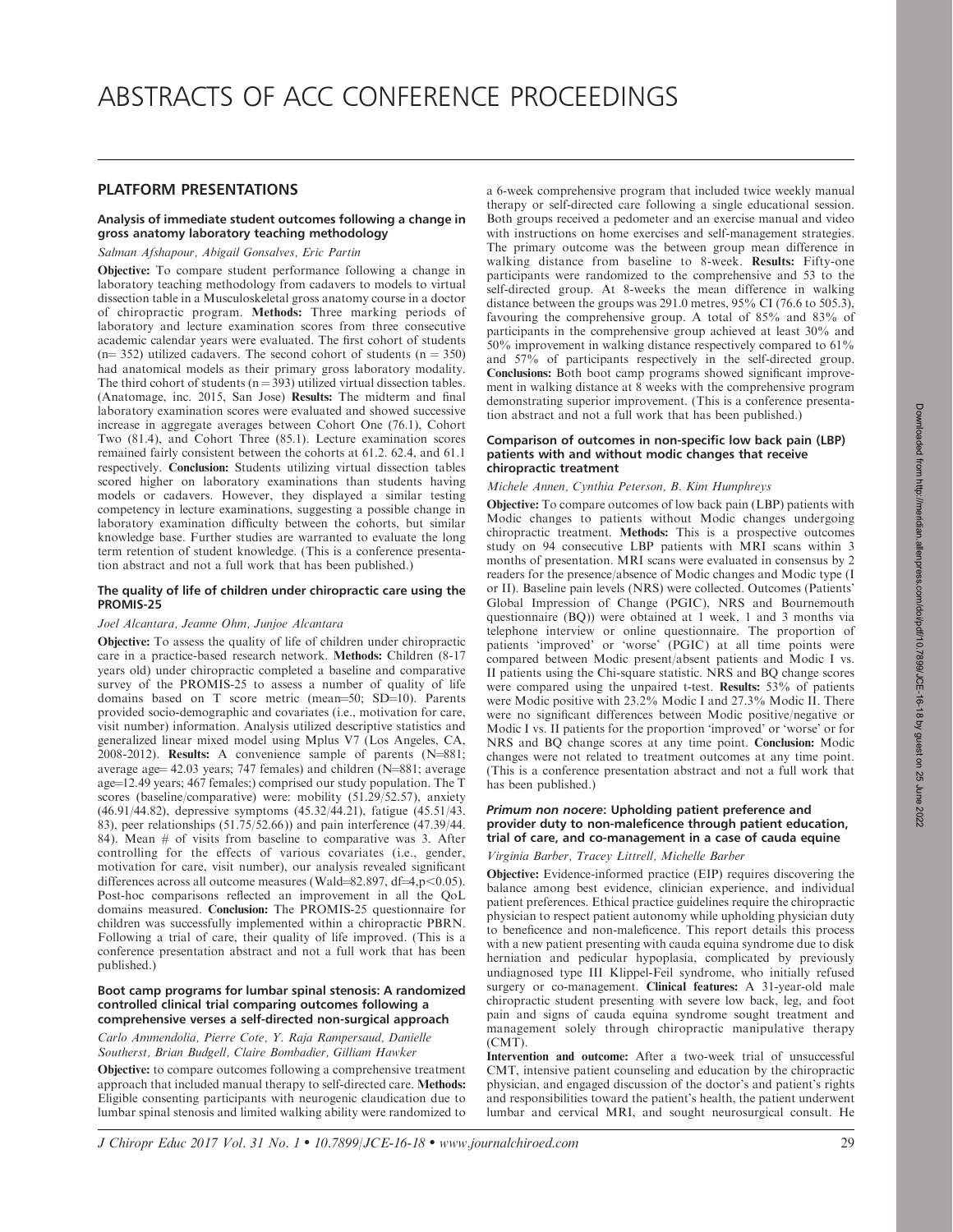Conclusion: The successful chiropractic physician must advise and counsel as effectively as he or she treats, especially with a potentially emergent diagnosis such as cauda equina, while respecting and upholding the patient's autonomy. (This is a conference presentation abstract and not a full work that has been published.)

## Multimodal imaging of longitudinal medial arch structures in non- and weight bearing posture

# Patrick Battaglia, Ross Mattox, Brett Winchester, Norman Kettner

Objectives: We compared changes in clinically significant medial arch structures in non- and weight bearing postures utilizing radiography and ultrasonography. Our secondary aim compared participants with flatfoot deformity to matched controls. Methods: IRB approval and informed consent were obtained. Foot alignment was quantified with weight bearing radiography. Non-weight bearing and weight bearing ultrasound images of the spring ligament, posterior tibialis tendon, subtalar joint space, and abductor hallucis muscle were acquired. **Results:** Primary analysis ( $n = 52$ ) yielded no significant change ( $p >$ 0.05) in structure size during weight-bearing with the exception of the spring ligament ( $p < 0.01$ ), which reduced in size. At secondary analysis, flatfoot deformity ( $n = 12$ ) and normal foot alignment ( $n =$ 12) demonstrated no difference in size within and between groups. The majority (10/12) of flatfoot deformity participants had radiographic hindfoot neutral or varus alignment. Conclusions: We provide novel data regarding the size of key medial arch structures while weight-bearing. The unexpected varus hindfoot alignment observed in flatfoot participants may represent compensatory change to an altered midfoot posture. (This is a conference presentation abstract and not a full work that has been published.)

## Do chiropractors undertake weight management interventions?

# Peter Beliveau, Michael McIsaac, Silvano Mior, Simon French

Objective: To identify associations between chiropractor directed weight management and patient and chiropractor-level variables. Methods: We used data from the Ontario Chiropractic Observational and Analysis STudy ( $N=42$  chiropractors,  $N=3523$  patient encounters). Multilevel logistic regression was performed to determine the probability of chiropractors initiating or continuing weight management interventions, stratifying patients by weight category, and also determining adherence to overweight and obesity clinical practice guideline recommendations. Seven patient and two chiropractor-level variables were investigated. Results: Ontario chiropractors provided weight management to 5.4% of patients. No significant preference was found between patients who were of normal weight, overweight, and obese (p-value =  $0.2291$ ). Chiropractors who graduated after 2005 provided weight management interventions significantly more often  $(12.8\%, p-value = <0.0001)$  than chiropractors who graduated between 1995 and 2005 (1.0%) or prior to 1995 (5.7%). Significantly more weight management intervention was provided to patients who suffered from both overweight or obesity and at least one comorbid condition (10.1% compared to 4.7%, p-value  $= 0.0002$ ). Conclusions: Weight management provided to patients by Ontario chiropractors is associated with patient health and chiropractor training. Our study suggests more could be done by the profession to address overweight and obesity. (This is a conference presentation abstract and not a full work that has been published.)

## Comparison of outcomes in patients with lumbar radiculopathy treated with nerve root blocks containing particulate vs. non-particulate corticosteroids

# Susanne Bensler, Cynthia Peterson, Reto Sutter, Christina Pfirrmann

Objective: Based on U.S. FDA warnings, this hospital switched from particulate to non-particulate corticosteroids for nerve root injections. The purpose of this study is to compare outcomes in lumbar nerve root block patients receiving either particulate or non-particulate corticosteroids. Methods: This is a comparative effectiveness, prospective study on 2 cohorts of lumbar radiculopathy patients. 173 received particulate and 191 non-particulate corticosteroids in their CT-guided lumbar nerve root injections. Pain levels were collected at Baseline (NRS) and at 1 day, 1 week and 1 month. Overall 'improvement' was assessed using the Patients' Global Impression of Change' (PGIC) at these same time points (primary outcome). The proportions of patients 'improved' were compared between the two groups using the Chi2 test. The NRS change scores were compared using the unpaired t-test. Results: A significantly higher proportion of patients treated with particulate steroids were improved at 1 month (p  $\approx$  0.03, 46% vs. 34%). Patients receiving particulate steroids also had significantly higher NRS change scores at 1 week ( $p = 0.02$ ) and 1 month ( $p = 0.007$ ). Conclusions: The particulate corticosteroids have significantly better outcomes compared to non-particulate corticosteroids. This hospital has switched back to using particulate corticosteroids. (This is a conference presentation abstract and not a full work that has been published.)

## Risk factors for persistent pelvic girdle pain 12 years postpartum

# Cecelia Bergstrom, Margareta Persson, Ingrid Mogren

Objective: To identify risk factors of poor outcome associated with persistent pelvic girdle pain (PPGP) 12 years postpartum. Methods: This is a long-term follow-up study based on a previous cohort study. The questionnaire was distributed to a total of  $N=624$  women. A modified Poisson regression as well as a modified Poisson autoregressive repeated measure analysis was performed to evaluate the relative risk (RR) of reporting PPGP 12 years postpartum. Results: In total, 295 women (47.3%) responded to the questionnaire where  $n=36$  $(12.3\%)$  reported 'continuous' pain, n=83  $(28.3\%)$  reported 'recurrent' pain, and  $n=174$  (59.0%) reported 'pain on a few occasions'/'no' pain. Statistically significant decrease in the RR of PPGP was demonstrated at with 95% confidence interval (CI) (in parenthesis); 6 months (RR 0.46 (0.41-0.51), 14 months RR 0.76 (0.70-0.82), and 12 years RR 0.41 (0.35-0.47) postpartum. However, if reporting PPGP at 6 months after delivery analysis shows an 86% increased relative risk of reporting PPGP 12 years postpartum (RR 1.86; CI 1.35-2.56). Conclusion: As time progresses there is a decrease of the long-term RR of PPGP. Conversely, women reporting PPGP 6 months postpartum almost had a twofold increased RR of reporting PPGP at the 12-year follow-up. (This is a conference presentation abstract and not a full work that has been published.)

# Test anxiety in chiropractic college, a descriptive analysis of second and third year chiropractic student's test anxiety

# Judy Bhatti, Katherine Manley-Busser, Elissa Twist

Objective: Assess self-reported Westside Test Anxiety Scale (WTAS) to describe levels of test anxiety (TA) in students in first-through-third years of a chiropractic program, and report the level of test desensitization in second and third year students. Methods: A questionnaire containing the WTAS and demographics was administered to students from first to third year; desensitization information was also gathered from second and third year students. Students were given class time to complete the questionnaire. Data analysis used only surveys with complete WTAS. Results: 326 students (182 male, 139 female) completed the WTAS survey: 102 year 1-beginning, 110 year 1-end, 53 year 2-end, and 61 year 3. Students had a mean age of 24.8 years. 24% of year 1-beginning students reported high TA, 26% for year 1-end, 11% for year 2-end and 11% for year 3. 60% of students without a previous college degree reported high TA levels compared to 49% with a previous degree. Desensitization  $(n=219)$  was reported affirmatively by 69% of year 2-beginning, 75% of year 2 end, and 92% of year 3 students. Conclusion: This population of students had reduced levels of TA and increased desensitization as they had repeated testing throughout the program. (This is a conference presentation abstract and not a full work that has been published.)

## Chiropractic care of a 52-year-old female patient presenting with cervical spine disc replacement surgery with complications: a case report

## Thomas Bloink, Charles Blum

Objective/Clinical Features: A 52-year-old female who was suffering from significant neck pain which radiated down her right arm to her second-third fingers with paresthesia and muscle weakness. Disc replacement surgery was performed April-2015 to the C5-C7 discs and initially her symptoms resolved and then returned with symptoms on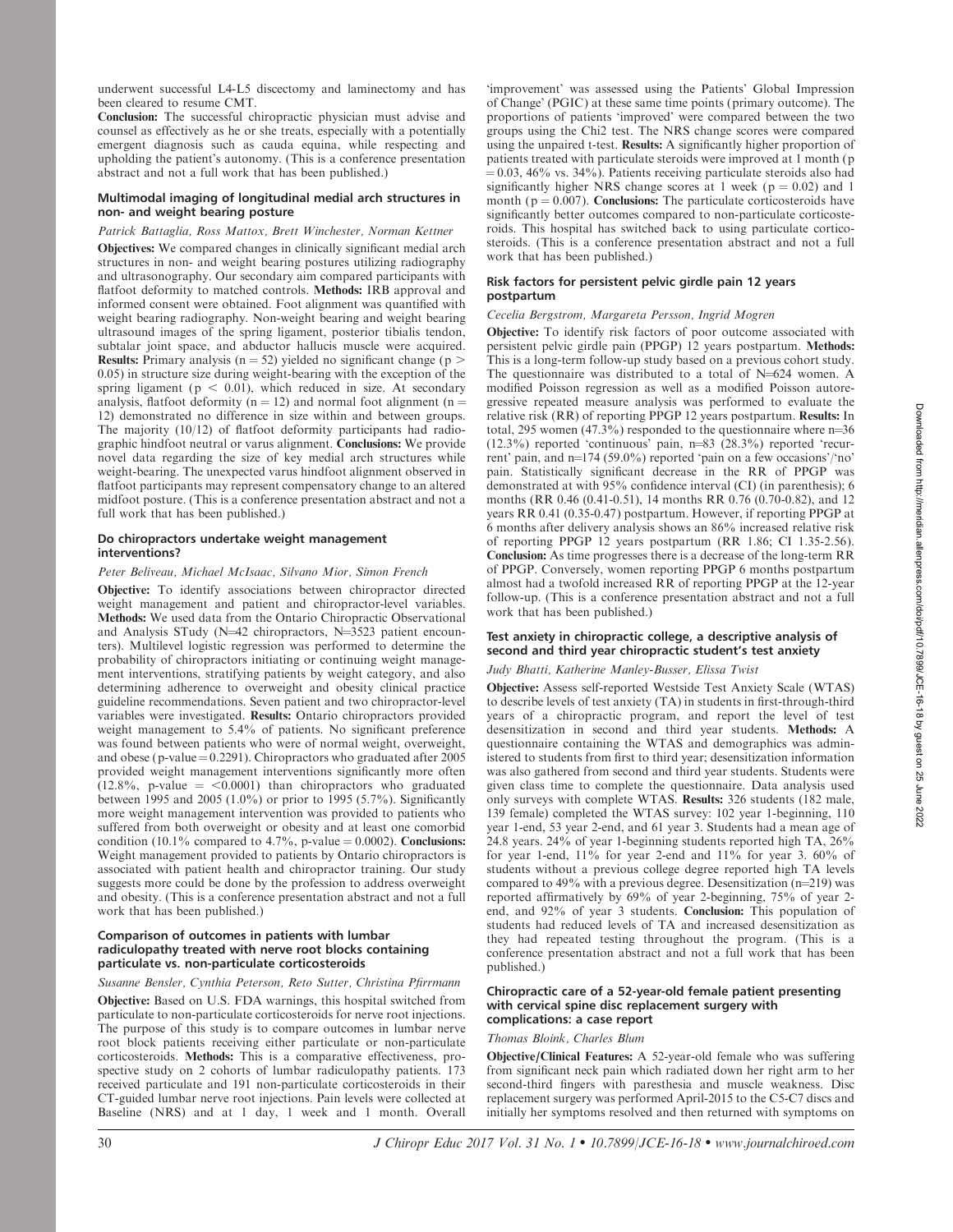the contralateral side. An MRI was ultimately negative, however her neurologist was attempting to rule out multiple sclerosis or dural fistula. The patient had significant TMJ dysfunction with pain to palpation in the craniofacial sutural regions, hypertonic muscles of mastication, TM disc disorder, clenching/bruxism, and malocclusion. Cervical antalgia, limited range-of-motions with pain on motion and palpation along with related musculature weakness. Intervention/ Outcomes: The patient was treated (10-visits) March-2016/May-2016 with prone SOT category one blocking, intra-oral cranial adjusting, and TMJ balancing, Following the 1st-three visits she was seen by her dentist to balance a lower occlusal splint. By May-2016 her VAS constant pain levels decreased from a 8-9/10 to 3/10, paresthesia significantly decreased with normal ranges-of-motion, and muscles strength had returned. Follow-up MRI was unremarkable for any prior suspicious lesion. Conclusion: This case suggests a relationship between the patient's TMJ disorder and cervical spine limited function and pain. (This is a conference presentation abstract and not a full work that has been published.)

## Lumbar spine manipulation improves locomotor activity and reduces hypersensitivity in a knee-joint immobilization model

Felipe C.K. Duarte, Carolina Kolberg, Anna Paula Riffel, Taina Scheid, Jessican Araujo Souza, Andrea Horst, Wania Aparecido Partata

Objective: Evaluate the effect of lumbar spine manipulation (LSM) using a manually operated chiropractic adjusting instrument with adapter (AAI-4) on sciatic, tibial and peroneal functional indices (FIs) and mechanical threshold in a model of knee-joint immobilization (KI). Methods: After ethical approval (#21462), adult male Wistar rats were divided into Naive (N - without immobilization) and Immobilized (I - right KI per 4 weeks), and into subgroups which received treatment for 3 weeks, 3 times-week, during remobilization: AAI-4 in setting force 1 (NAAI-4 and IAAI-4), free remobilization (I-FR) and a group without AAI-4 pre-load (without retractable portion compressed on the spine) (Sham). FIs and mechanical threshold were assessed at pre-immobilization, 24h after joint-cast removal and at treatment ends. Statistical analyzes by repeated measures ANOVA followed by Tukey. Differences were considered significant when P<0.05. Results: The FIs show recovery of normal locomotor activity for AAI-4 treatment. In addition, only AAI-4 treatment was able to reverse the mechanical hypersensitivity caused by immobilization of the knee. Conclusion: The LSM AAI-4 treatment improves locomotor activity and reduces mechanical hypersensitivity attributed to the knee-joint immobilization. This might be related with chiropractic treatment leading to neuroplastic changes on proprioceptive and nociceptive mechanisms. (This is a conference presentation abstract and not a full work that has been published.)

# The effect of online formative self-assessment on academic performance of chiropractic students: a pilot study

#### Munyeong Choi, Douglas Black

Objective: To evaluate the effect of online formative self-assessment (OFSA) on academic performance of Chiropractic students. It is hypothesized that students will embrace OFSA and students' summative exam (SE) scores will have a positive change based on the degree of utilization of OFSA. Methods: A link to a weekly OFSA was electronically sent to students five times during the quarter. The students could take the quiz voluntarily outside of class time. The students were divided into three groups depending on the degree of utilization of OFSA. SE scores were used to assess the relationship between the number of OFSAs utilized and academic performance via ANOVA and Pearson's correlation. Results: The group of students who utilized OFSA the most demonstrated the highest score on SE with a moderate statistically significant positive correlation between the number of OFSAs utilized and the SE score ( $p = .004$ ,  $r = .378$ ). Approximately 93% of students participated in one or more OFSAs. Conclusion: Our results demonstrated that OFSA had a positive impact on students' academic performance and participation rate was high. Therefore, OFSA can be an effective tool to enhance student learning and is readily accepted by students. (This is a conference presentation abstract and not a full work that has been published.)

## Clinical outcomes in neurogenic claudication using a multimodal program for lumbar spinal stenosis: A long-term follow-up study

Ngai Chow, Danielle Southerst, Deborah Kopansky-Giles, Carlo Ammendolia

Objective: To assess long-term outcomes of a 6-week multimodal program (manual therapy, exercises, and self-management strategies) in patients with neurogenic claudication due to degenerative lumbar spinal stenosis. Methods: This was a case series of patients with neurogenic claudication who completed the multimodal program from 2010-2013. Outcomes included Oswestry Disability Index (ODI), Zurich Claudication Questionnaire (ZCQ), and Numeric Rating Scale. Mean differences and paired t-tests were used to compare outcomes at baseline and long-term follow-up. Results: 23 patients completed the survey (47% response rate). Median follow-up was 3.6 years (IQR: 3.3-4.6). Mean differences from baseline to follow-up was 23.7 (95% CI: 15.7-31.6) for ODI, 0.7 (95% CI: 0.3-1.1) for ZCQ pain scale, 0.4 (95% CI: 0.1-0.7) for ZCQ function scale, 1.0 (95% CI: -1.0- 3.1) for low back pain, and 3.5 (95% CI: 1.8-5.2) for leg pain. At baseline, 41% of patients reported difficulty walking without an aid, compared to 17% at follow-up. All outcomes were clinically important except for low back pain. Conclusions: In patients with neurogenic claudication participating in the program, clinically important improvements in most outcomes appear to be maintained over the long-term. Future studies should evaluate the program using more confirmatory study designs. (This is a conference presentation abstract and not a full work that has been published.)

## The effects of a single session of spinal manipulation on strength and cortical drive in athletes

Thomas Lykke Christiansen, Imran Khan Niazi, Kelly Holt, Rasmus Wiberg Nedergaard,Jens Duehr, Vivian Schlupp, Paul Marshall, Kemal Tucker, Jan Hartvigsen, Heidi Haavik

Objective: The primary objective of this study was to investigate whether a single session of spinal manipulation (SM) increases plantarflexion strength and cortical drive in elite Taekwondo athletes. Method: Soleus evoked V-wave (cortical drive) and maximum voluntary contraction (strength) of the plantar flexors were recorded from 12 elite Taekwondo athletes using a randomized controlled crossover design. Interventions were either SM or a passive movement control. Outcomes were assessed pre-intervention and at three postintervention time periods (immediate post, post 30min, post 60min). A multifactorial repeated measures ANOVA was conducted to assess within and between group differences. Significance was set at  $P \leq$ 0.05. Results: In the same individual, SM resulted in increased strength ( $p<0.01$ ) and V-waves ( $p<0.01$ ) over time compared to the control intervention. Between-group differences were significant for all time periods ( $p<0.05$ ) except for the post60 force measurements (p=0.065). Conclusion: In a group of elite Taekwondo athletes SM increased plantarflexion strength and cortical drive, and prevented fatigue, compared to a passive movement control. The strength findings lasted for 30 minutes and the cortical drive increase persisted for at least 60 minutes. Further research is required to investigate whether SM improves athletic performance. (This is a conference presentation abstract and not a full work that has been published.)

## Neuromechanical responses to spinal mobilization and manipulation in an ovine model of cervical intervertebral disc degeneration

## Christopher Colloca, Roberg Gunzburg, Deed Harrison, Marek Szpalski, Brian Freeman, Mostafa Hegazy, Richard Hinrichs

Objective: To investigate the effect of cervical annular degeneration upon stiffness, electromyographic and vertebral motion responses during spinal mobilization and manipulation. Methods: Fifteen sheep with confirmed annular degeneration were compared to 15 controls. Oscillatory 25N, 2-Hz loads (mobilization) and 10 and 100 ms 25N spinal manipulative thrusts (SMTs, manipulation) were randomly applied to the mid-cervical spine. Load, displacement, needle electromyography (nEMG) and adjacent segment motion responses were recorded. The effect of degeneration on spinal stiffness, vertebral motions, and nEMG responses, were assessed using ANOVAs. Results: Degeneration resulted in 60% reductions in vertebral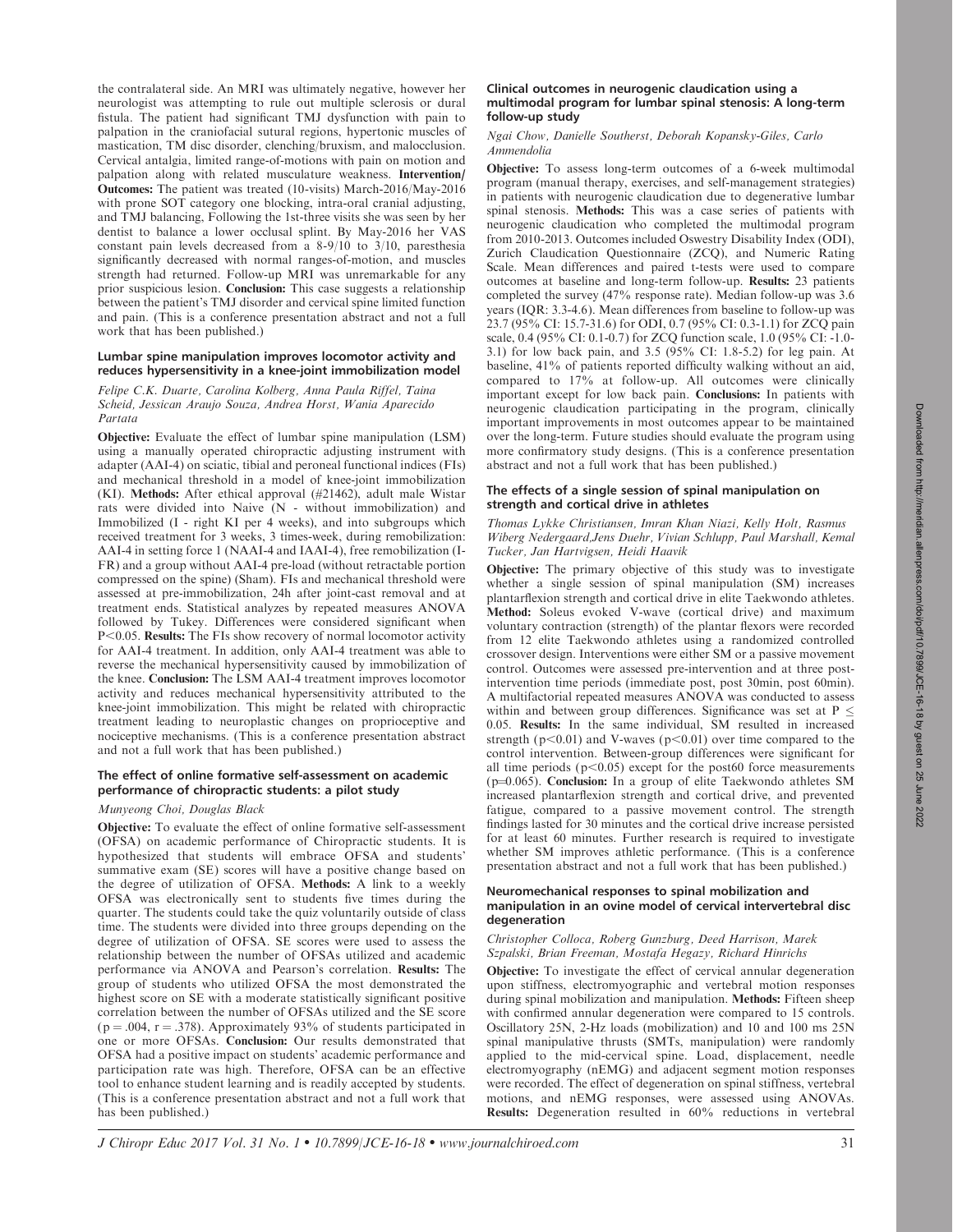displacements ( $p=0.001$ ), 45% increases in spinal stiffness ( $p=0.006$ ) and decreased adjacent segment accelerations  $(p<.05)$  during mobilization. Consistent decreases in normalized nEMG accompanied degeneration but were significant only at one electrode site  $(p=0.025)$ . Slower (100 ms) SMTs caused 3-fold larger vertebral displacements,  $p=0.001$ , yet 3-fold less adjacent accelerations than faster (10 ms) SMTs,  $p=0.001$  that were significantly reduced in the degeneration group,  $p=0.01$ . SMTs caused appreciable nEMG responses during  $SMT(p=0.001)$  not significantly different between SMT types or degeneration. Conclusion: Cervical degeneration increased spinal stiffness and decreased vertebral motion during the application of spinal mobilization and manipulation that were unrelated to neuromuscular activity. (This is a conference presentation abstract and not a full work that has been published.)

## Quantifying in vivo vertebral motions during impulsive spinal manipulation

# Christopher Colloca, Roberg Gunzburg, Marek Szpalski, Mostafa Hegazy

Objective: To quantify in vivo lumbar spine motions in human subjects during impulsive spinal manipulative therapy (SMT) delivery. Methods: Tri-axial accelerometers were rigidly attached L4- L5 spinous process of three patients undergoing lumbar surgery to record vertebral motions during impulsive SMTs delivered by an Impulse iQ medical device equipped with an accelerometer. Three force settings were delivered the L4 facet joint and spinous process at two vectors (cranial and caudal) using repeated measures. The effects of contact point, force magnitude, and vector on peak-to-peak displacements was performed by ANOVA and correlation of medical device recorded accelerations was compared to interosseous pin accelerations using least-squares linear regressions. Results: Peak-topeak ML, PA, AX vertebral motions increased significantly  $(p<.05)$ with increasing applied force. Cranially directed SMTs created significantly greater L4-L5 motions compared to caudally directed thrusts ( $p<.01$ ). Contacts to the facet joints induced greater ML motions than those applied to the spinous processes ( $p<.01$ ). Noninvasive stylus accelerations were positively correlated to the main invasively measured accelerometer motion (linear regression  $R2 =$ 0.988,  $p<0.01$ ). Conclusion: Applied forces, vectors and segmental contact points influence spinal motion during SMT enabling validated non-invasive biomechanical measurements for use in clinical practice. (This is a conference presentation abstract and not a full work that has been published.)

# Inter-method comparison of supine and prone measures of leg length inequality

## Robert Cooperstein, Marc Lucente, John Lockenour, Terry Payton

Background: Manual therapists determine leg length inequality (LLI), in both supine and prone positions. Anatomic LLI may increase the risk of somatic complaints in the lower extremities, pelvis, and spine. Functional LLI may reflect mechanical dysfunction of spino-pelvic structures and serve as outcome measures for clinical changes. It is not known if prone and supine measures of LLI agree. Methods: In this n=43 inter-method reliability study, 2 experienced examiners assessed each subject for LLI, one using a prone and the other a supine method. They stated whether they were ''confident'' or ''not confident'' in their findings. Results: Kappa values for inter-method agreement were:  $0.16$  for the full dataset;  $0.00$  for the  $n=20$  subgroup with both examiners confident;  $0.24$  for the  $n=18$  subgroup with 1 examiner confident; and  $0.55$  for the  $n=5$  subgroup with neither examiner confident. Conclusion: Supine and prone measures showed "slight" agreement for the full data set, but no agreement when both examiners were confident. The ''moderate'' agreement with both examiners not confident may be an artifact of small sample size. Future studies should address the impact of patient position on measures of LLI, to improve diagnostic and treatment methods. (This is a conference presentation abstract and not a full work that has been published.)

# A secondary analysis of the interexaminer reliability of motion palpation for the most fixated spinal segment

Robert Cooperstein, Morgan Young

Background: Three prior motion palpation studies of the cervical, thoracic, and lumbar spines using continuous rather than more typical segmental data demonstrated high interexaminer agreement on the most fixated leel. The primary goal of this study was secondary analysis of the combined data from previous studies, stratified by examiner confidence. The secondary goal was analysis of actual vs. simulated motion palpation data. Methods: This  $n=113$  secondary analysis emphasized Median Absolute Examiner Differences and Bland-Altman Limits of Agreement, which are immune to subject homogeneity, unlike intraclass correlation; and Median Absolute Deviation to measure data dispersion. The results of using simulations to identify the most fixated segment, were compared with results using actual data. Results: Median Absolute Examiner Differences for the combined data set were 0.7 of one vertebral level, equivalent to agreement on the most fixated level or motion segment including it. Examiner confidence increased reliability. Actual compared to simulated data improved interexaminer reliability by 1.8 to 4.7 times, depending on spinal region. Conclusions: Examiner decisions for the most fixated spinal segment were deemed adequately reliable, especially when the examiners were confident, favoring a most fixated segment protocol compared with more typical segmental analysis. (This is a conference presentation abstract and not a full work that has been published.)

# Zygapophyseal (Z) joint crepitus before and after spinal manipulation: a pilot study

# Gregory Cramer, Matthew Budavitch, Preetam Bora, Kim Ross

Objective: To assess Z joint vibrations/sounds (crepitus) during lumbar motion before and after side-posture spinal manipulation (SMT). Methods: This IRB-approved pilot study used 5 healthy and 5 low back pain (LBP) subjects. Nine accelerometers were applied to the lumbar region, allowing assessment of crepitus. Subjects underwent full lumbar ranges of motion (ROM), SMT, and repeated ROM, while accelerometer recordings were made. Primary outcome was descriptive report of crepitus prevalence (average number of crepitus events/subject). Subjects were also divided into 3 age groups for comparisons (18-25, 26-45, and 46-65 years). Results: Overall, crepitus prevalence decreased following SMT; average pre- $SMT = 1.4$  crepitus/subject, vs. post- $SMT = 0.9$ . Prevalence progressively increased from the youngest to oldest age groups (pre- $SMT=$ 0.0, 1.67, and 2.0, respectively; and post-SMT= 0.5, 0.83, and 1.5). Prevalence was higher in LBP subjects compared to healthy (LBP pre-SMT=  $2.0$  vs. Healthy pre-SMT=  $0.8$ ; LBP post-SMT=  $1.0$ , vs. Healthy post-SMT= 0.8), even though healthy subjects were older than LBP (40.8 years vs. 27.8 years). Conclusion: In this pilot study prevalence of crepitus increased with age, was higher in LBP than healthy subjects, and overall decreased following SMT. (This is a conference presentation abstract and not a full work that has been published.)

## The prevalence and impact of spine pain in Ontario long term care seniors

# Connie D'Astolfo, Peter Tsasis

Objective: This is the first study of its kind to address the burden of mechanical spine pain in Ontario Long-Term Care (LTC) seniors. Prevalence, incidence, cost and predictors of spine pain related Emergency Department (ED) visits and hospitalizations were analyzed to test the value/feasibility of an Interdisciplinary Spine Program for this population. Methods: A CIHI administrative dataset of 150,000 LTC seniors in Ontario from 2009 to 2014 was analyzed. Regression models were developed to predict risk factors for primary spine pain ED/hospitalizations. Surveys and focus groups of LTC homes were used to identify attitudes and knowledge gaps. Results: The prevalence of mechanical spine pain is 24.2% with incidence of 370 new cases/year. Mechanical spine pain accounts for 9% of all ED visits with an average hospital stay of 24.2 days; costing \$149 million per year; One third of seniors with falls-related hospitalizations has comorbid spine pain. Spine pain, individually, increases the risk of hospitalization by 6% (highest predictor after hip fracture.) LTC home staff and administrators minimize the impact of spine pain. Conclusion: Mechanical spine pain is a significant contributor to avoidable ED/hospitalization in this population. Policy/program development is recommended to effectively address this problem.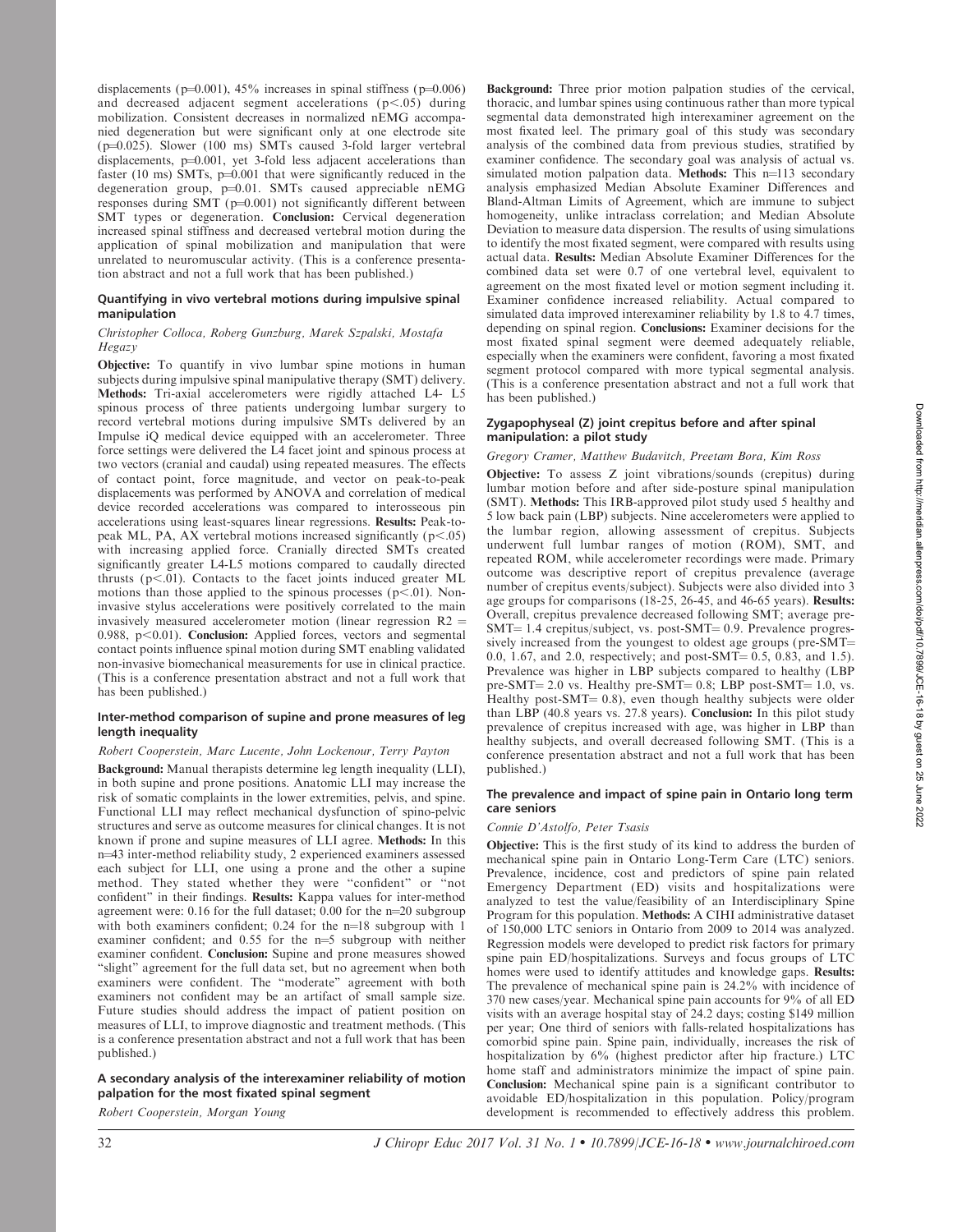(This is a conference presentation abstract and not a full work that has been published.)

# The efficacy of manual therapy for pain and disability in older persons with chronic low back pain: A systematic review

## Katie de Luca, Sheng-Hung Fang, Justin Ong, Ki Soo Shin, Samuel Woods, Peter Tuchin

Objective: Chronic low back pain is the most common musculoskeletal condition and is a great cause of disability in the elderly. The evidence for the effectiveness of manual therapy on chronic low back pain in older persons unknown. The aim of this study is to investigate the efficacy of manual therapy on pain and disability in older persons with chronic low back pain. Data Source/Selection: Four databases were searched with the keywords: elderly, geriatric, seniors, older, low back pain, chiropractic, osteopathic, physiotherapy, spinal, manipulation, adjustment, manual therapy, massage, mobilisation. Inclusion criteria were: 1) Manual therapy; 2) Participants  $\geq$  55 years of age); 3) Chronic low back pain. Results: Five studies met the inclusion criteria. They were of good methodological quality, (scores from 6-8 on the PEDro scale.) There was moderate evidence, albeit from a small number of studies, for manual therapy to improve pain and quality of life in terms of improving disability and physical function. Conclusion: Very few studies have investigated the effectiveness of manual therapy in the management of older persons with chronic low back pain. Further studies are required to evaluate the effectiveness of manual therapy in this population. (This is a conference presentation abstract and not a full work that has been published.)

## The effect of chiropractic treatment on the reaction and response times of special operation forces military personnel: a randomized controlled trial

## James DeVocht, Dean Smith, Cynthia Long, Robert Vining, Thomas Jones, Qian Li, Christine Goertz

Objective: Previous pilot work has indicated the possibility of improvements in response time following chiropractic treatment. The objective of this study was to test the hypothesis that chiropractic treatment improves the reaction and response times of extremely physically fit individuals in the military's special operation forces (SOF) whose duties require optimal reaction and response times. Methods: This study was a randomized controlled trial of asymptomatic volunteer SOF personnel. Five different outcome measures of reaction and response times were used. The participants were randomly allocated to either a treatment group receiving 3 chiropractic treatments before the final assessment or to a wait-list control group who received no treatment but were assessed at the same time intervals. The primary outcomes were change in reaction and response times. Results: There were 60 male participants per group. Small changes were not significantly different between the 2 groups for any of the 5 different measures of reaction and response times. Conclusion: Reaction and response times of SOF personnel were not affected by 3 chiropractic treatments spread over 2 weeks. It is possible that more extensive treatment could induce an improvement of larger magnitude in reaction or response times. (This is a conference presentation abstract and not a full work that has been published.)

# Motor neuron excitability attenuation as a sequel to lumbar manipulation in low back pain patients

# J. Donald Dishman, Jeanmarie Burke, Paul Dougherty

Objective: To evaluate motor neuron excitability (MNE) pre-post high velocity low amplitude (HVLA) lumbar manipulation in subacute low back pain (LBP) patients and asymptomatic controls. Methods: Asymptomatic  $(n=66)$  and LBP patients  $(n=45)$  participated. The protocol was approved by the local IRB and informed consent was obtained. Both groups were randomized into three groups: side posture positioning, joint load with no thrust, and HVLA manipulation. Baseline H reflex data was obtained and H/M ratios were utilized as an index of MNE. A post procedure series of data was obtained at 10 second intervals for up to one minute and again at 5 and 10 minutes post procedure. A mixed ANOVA model (group x procedure x time) was used to determine the effects of the procedure on H/M max ratios. Results: Only the HVLA group in both groups Side posture positioning and non-thrust spinal loading exhibited reduced H/M max ratios (MNE), with significance reached at 10 secs. There was no significant difference between the LBP and asymptomatic groups. Conclusion: HVLA manipulation produces significant reduction in MNE in both asymptomatic and LBP groups that is unique and specific as compared to non-thrust perturbation. (This is a conference presentation abstract and not a full work that has been published.)

## Spinal pain in Danish school children – how often and how long? The CHAMPS Study-DK

## Kristina Dissing, Jan Hartvigsen, Niels Wedderkopp, Christopher Williams, Steven Kamper, Eleanor Boyle, Lise Hestbaek

Objectives: The overall aim of this study was to describe the prevalence of spinal pain in 9-15 year-old Danish schoolchildren, over a three-year period. Specifically determining the characteristics of spinal pain in terms of frequency and duration. Methods: A three-year prospective longitudinal cohort study following a cohort of 1400 school children. Parents received weekly text messages (SMS) inquiring about the child's musculoskeletal pain. Results: The results were presented separately for each study year (year 1, 2 and 3). The prevalence was  $29\%$ ,  $33\%$  and  $31\%$  for year 1, 2 and 3 respectively, and increased with age, especially for lumbopelvic pain. Most children had few and short episodes with spinal pain, but  $21\%$ ,  $20\%$  and  $25\%$ had three or more episodes during a study year and  $16\%$ , 17% and 17% of all episodes lasted for more than four weeks for year 1, 2 and 3 respectively. Conclusion: This study confirms the relatively high prevalence of spinal pain in young people. Most episodes are brief, but there is a substantial group of children with frequent and longlasting episodes of spinal pain indicating a need for action. (This is a conference presentation abstract and not a full work that has been published.)

## Mind body intervention (MBI) for chronic lower back pain: a pilot study

## Paul Dougherty, Jurgis Karuza, Jennifer Murphy, Amanda Dluzniewski, Dorian Savino

Objective: To assess the feasibility of combining Cognitive Behavioral Therapy for pain (CBT-p) and manual therapy (MT) into chiropractic treatment of chronic lower back pain (CLBP) in patients at high risk for chronicity. Methods: Two chiropractors were trained in CBT-p. CLBP patients rated as ''high risk'' (Keele STarT Back) without contraindications to MT or CBT-p were randomized to either MT alone or MT combined with CBT-p (MBI) 2X/wk for 6 weeks. Sessions were recorded and evaluated by two psychologists for fidelity. Results: Two patients received MBI, and 2 MT. Average times for sessions were 22 minutes and 32 minutes per session for MT and MBI respectively. There was no significant difference in the mean of the ratings between the two evaluators. Results indicate that the implementation was ''good'' with only 6% below satisfactory. In MT only treatment there was no evidence of incorporation of CBT principles. Patient satisfaction ratings were 5/5 for all patients. Conclusion: The results provide evidence of a ''proof of concept'' that CBT principles and techniques can be effectively integrated into chiropractic treatment. Further studies will be required to evaluate the clinical effectiveness of MBI as compared to MT alone. (This is a conference presentation abstract and not a full work that has been published.)

#### Prevention of low back pain: effect and cost-effectiveness of preventive treatment (chiropractic maintenance care) as compared to symptomatic treatment – a pragmatic randomized clinical trial

## Andreas Eklund, Irene Jensen, Malin Lohela-Karlsson, Jan Hagberg, Lennart Bodin, Charlotte Lebouf-Yde, Alice Kongstad, Iben Axen

Objective: To investigate the effect and cost-effectiveness of Chiropractic Maintenance Care (MC) as compared to symptomatic treatment on reducing recurrent and persistent low back pain (LBP). Methods: In a pragmatic investigator-blinded two arms randomized clinical trial, individuals with recurrent or persistent LBP were randomly assigned to either MC (treatment at predetermined regular intervals aimed at preventing future LBP episodes) or to symptomatic treatment (when there was a subjective need due to pain). The follow-up period was 52 weeks and the primary outcome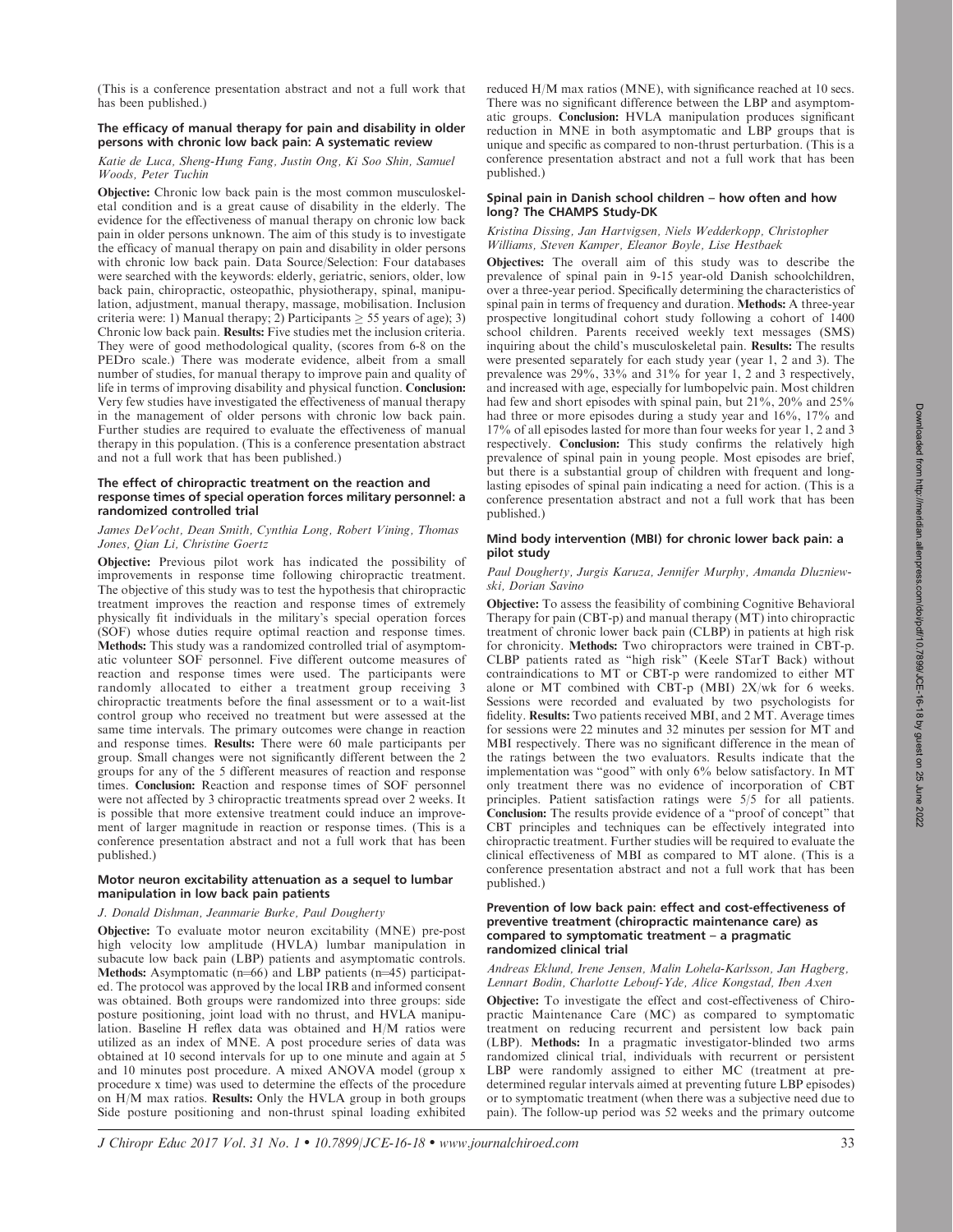was ''number of days with bothersome LBP'', measured weekly using text messages. In the cost-effectiveness analysis only costs associated with the visits were included. **Results:** The MC group  $(n=163)$  had a total of 19.3 (CI 95%: 4.9, 33.6) less days with bothersome LBP, however the cost was  $164.06 \text{ } \infty$  (CI 95%: 70.48, 255.44) higher compared to the control group  $(n=154)$ . Conclusion: MC is more effective but more costly. Depending on how much the patient is willing to pay, MC may be cost-effective compared to symptomatic treatment. The results need to be interpreted with caution as the clinically significant difference for days with bothersome LBP is unknown. (This is a conference presentation abstract and not a full work that has been published.)

# Neck loading during thoracic high-velocity low amplitude (HVLA) manipulation: an investigation of regional interdependence

# Shawn Engell, Samuel Haworth, John Jay Triano

Objective: This study exploited observations of table headpiece and neck movements during upper thoracic spine HVLA procedures to investigate the mechanics of regional interdependence. Methods: Nine healthy volunteers received a unilateral hypothenar transverse push maneuver using a custom table headpiece that could be locked or unlocked, allowing a ''frictionless'' gliding in the caudocephalic direction. Headpiece motion was monitored along with neck angular displacements and velocities. Clinician applied forces and interaction forces between the participant's torso and the table were also recorded. Results: The headpiece translated in a cephalad direction by an average of 11.5 mm  $(SD = 10.0 \text{ mm})$  in the unlocked condition, which was greater than translation  $(0.9 \text{ mm}, SD = 0.9 \text{ mm})$  during the locked condition ( $p = 0.011$ ). Neck extension was induced by both maneuvers with a trend toward a greater amount of extension induced with the headpiece unlocked ( $p = 0.077$ ). Conclusion: This work is the first effort to quantify regional interdependence within spinal kinetic chain during HVLA. Cephalad translation of the unlocked headpiece indicates a transfer of forces from the thorax to the neck and head. (This is a conference presentation abstract and not a full work that has been published.)

#### Subclinical neck pain leads to altered multi-sensory integration at baseline and four week follow-up relative to healthy controls

#### Bassmem Farid, Paul Yielder, Michael Holmes, Heidi Haavik, Bernadette Murphy

Subclinical neck pain (SCNP) is is marked by painful ''flare-ups'' and minimal to no pain between flare-ups. It is associated with altered proprioception, slower mental rotation, and altered sensorimotor integration, suggesting that multisensory integration may also be affected. Effective multisensory integration is essential for many occupational and recreational tasks and it is important to know if SCNP affects it. Objective: to test whether SCNP results in altered response times to visual, auditory and multisensory stimuli vs healthy controls, and the consistency of results over time. Methods: A twoalternative forced-choice discrimination task recorded response times to presentation of visual stimuli (red, blue or green circles) and auditory (verbalization of the words red, blue and green) at baseline and week 4. Results: A two-way mixed ANOVA indicated that auditory response times improved over 4 weeks ( $p < .05$ ) with no group difference. The SCNP group was slower at both visual and multisensory tasks ( $p < .05$  for both), with no change for either group over 4 weeks. Discussion: This is the first to show that SCNP alters visual and multisensory response times. Visual and multisensory stimuli were found to be stable measures for use in future SCNP studies. (This is a conference presentation abstract and not a full work that has been published.)

## Mindfulness within chiropractic

## Fuchsia Farrow, Adrian Hunnisett, Sokratis Dinas, Christina Cunliffe

Objective: Mindfulness use is increasing in clinical practice, improving the therapeutic relationship between practitioner and patient. However, it is not widely used within chiropractic at present. With interpersonal skills being identified as important factors in chiropractic practice success and educational stress widely perceived by chiropractic interns, this study aims to investigate the potential of mindfulness within chiropractic practice. Method: Following ethical approval, a qualitative study was undertaken. A sample group of chiropractic interns participated in a 2-day introductory workshop covering psycho-educational elements of mindfulness and basic mindfulness exercises. Semi structured focus groups were held six weeks post intervention, exploring attitudes, outcomes and usefulness of the concept. Results: Results suggest mindfulness supports the chiropractic intern to develop skills and attributes known to be important for chiropractic success and patient satisfaction. In addition, mindfulness has implications in developing therapeutic relationships and improving mental health and wellbeing of the interns. Conclusion: The results of this grass root study suggest that the practice of mindfulness is both relevant and useful within the field of chiropractic. Further research is indicated to help understand how mindfulness could be used to develop reflective practices, patient centred care and the intern's confidence. (This is a conference presentation abstract and not a full work that has been published.)

## Research priorities of the Canadian chiropractic profession

## Simon French, Paul Bruno, Jill Hayden, Greg Kawchuk, Steven Passmore, John Srebely, Peter Beliveau

Objective: Identify research priority areas for the Canadian chiropractic profession. Methods: We conducted a modified Delphi consensus study to determine the views of Canadian chiropractic organisations (e.g. Canadian Chiropractic Association) and stakeholder groups (e.g. educational institutions, researchers). Participants completed two online survey rounds. In Round 1, participants suggested research areas in four broad research themes: 1) Biomedical; 2) Clinical; 3) Health services; 4) Population health. In Round 2, participants judged research areas' importance; we defined consensus as  $\geq$ 70% of participants agreeing that a research area was "essential" or "very important". Results: Participants (n=57) completed Round 1 (response rate 67%) and 54 completed Round 2. The following areas were considered important: 1) Biomedical: general mechanisms and effects of manipulation; neurophysiological mechanisms and effects of SMT; 2) Clinical: effects of chiropractic care; chiropractic care and older adults; safety/side effects of chiropractic care; 3) Health services: integration of chiropractic care into multidisciplinary settings; costs and cost-effectiveness of chiropractic care; effect of chiropractic care on reducing medical services; 4) Population health: none. Conclusions: This project identified research priority areas for the Canadian chiropractic profession. The next stage is to determine the priority rank of the identified research areas. (This is a conference presentation abstract and not a full work that has been published.)

## The efficacy of workplace interventions on physical factors for office workers with neck pain: a meta-analysis

## Martin Frutiger, Robert Borotkanics, Peter Tuchin

Objective. The objective is to determine the efficacy of workplace health promotion interventions (WHPI) compared to no intervention (or usual care) for physical factors in office workers with mechanical neck pain (MNP). Search methods. We searched: CENTRAL, PubMed, EMBASE, CINAHL, Web of Science, OTseeker and PEDro to March 2016, to conduct a meta-analysis. Results. We identified 4,532 references and included 17 RCTs (3,404 office workers). Four studies were rated as having low risk of bias. Since WHPI varied significantly, heterogeneity restricted pooling of data, and thus meta-analysis was not possible. Overall, low quality evidence that showed WHPI (such as muscle strength or resistance training, ergonomic changes, education/neck schools, or myofeedback), produced no significant reduction of neck pain prevalence and severity. Whilst some studies showed improvement in neck pain, significant results in favour of WHPI were not sustained across follow-up times. WHPI were seldom designed to improve return-towork rates. Conclusion. Our study found low quality evidence that neither supported nor refuted the benefits of any specific WHPI for neck pain relief. This re-affirmed results from a previous systematic literature review. (This is a conference presentation abstract and not a full work that has been published.)

# Correcting thoracic adolescent idiopathic scoliosis using a new 3D bracing approach: a case study

Bradley Gage, Jeb McAviney, Firoz Miyanji, Arvindera Ghag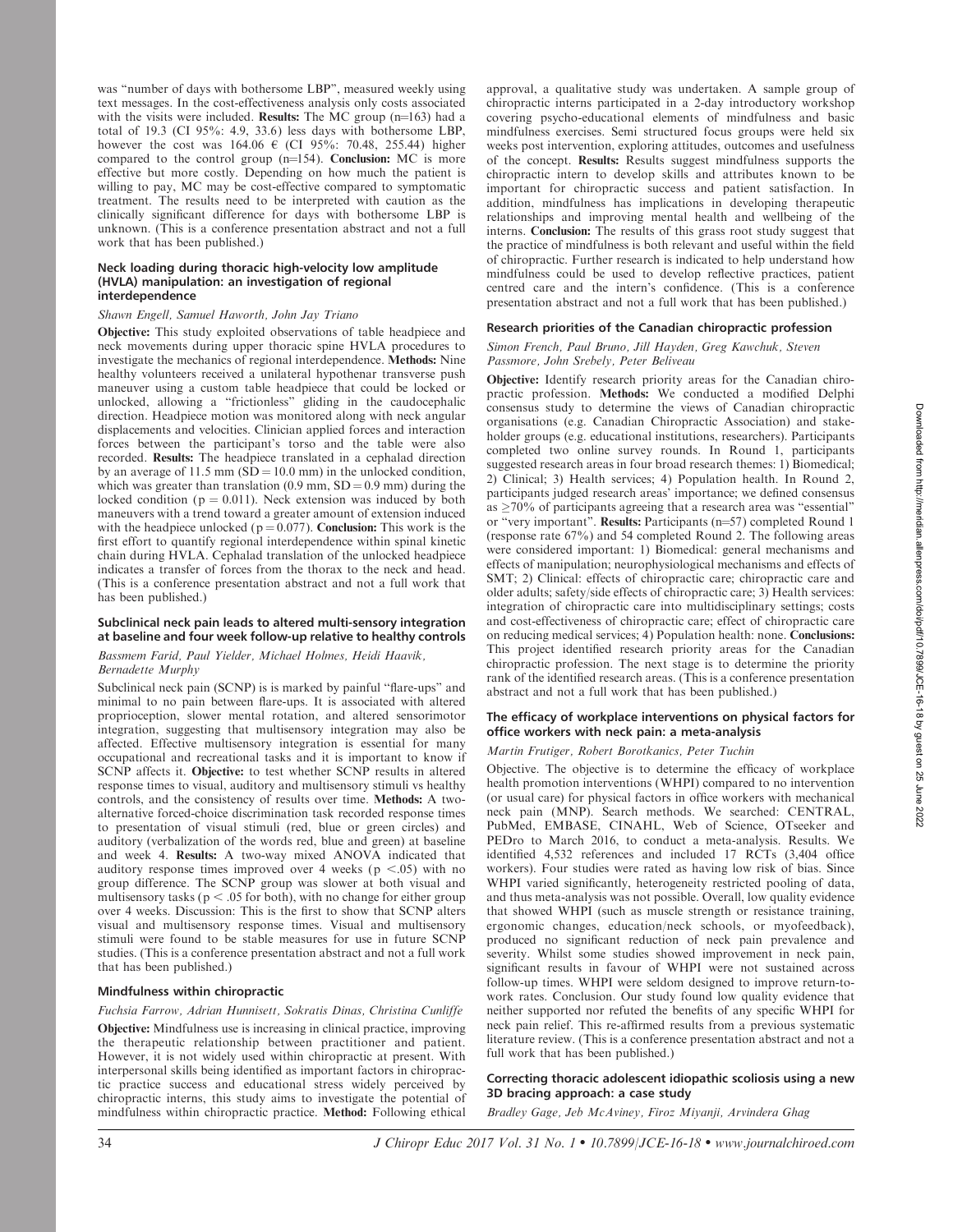Objective: To demonstrate the treatment results of a new type of 3 dimensional scoliosis brace, ScoliBrace, in a 14-year-old girl with a 52° thoracic adolescent idiopathic scoliosis co-managed by a chiropractor and orthopedic surgeons. Clinical features: The patient presented with a  $52^\circ$  right thoracic scoliosis, Risser 3,  $22^\circ$  of thoracolumbar trunk rotation, a TRACE score of 11/12. Intervention: The 3D ScoliBrace custom spinal orthosis was prescribed and supported by a rehabilitation program of ScoliRoll, mirror-image spinal traction, and exercises. The ScoliBrace uses a 3D ''Mirror Image'' approach rather than traditional 3-point pressure used in most scoliosis braces. This allows for a physiological correction based on spinal coupling. Outcome: At the end of treatment (18 months), the patient was Risser 5, the scoliosis had reduced to  $36^\circ$  - a correction of 16° (out of brace) and her TRACE was 6/12. Conclusion: The result of this case suggests that this new approach is an effective non-surgical approach in the treatment of large thoracic AIS curvatures. Traditional scoliosis braces aim to stabilize rather than improve the scoliosis. In this case significant correction was achieved. ScoliBrace can be successfully implemented by specially trained practitioners. (This is a conference presentation abstract and not a full work that has been published.)

## Effects of palpation and two-point rolling thermography on skin temperature as assessed with a digital infrared thermography camera

# Les Gilbert, Stephanei Sullivan, Julie Jordan, Ronald Hosek

Objectives: Using a digital infrared thermography camera this study sought to determine if two-point rolling thermography (RT) and palpation altered skin temperature and if those changes were sustained over time. Methods: Thirty participants were randomly assigned to three groups: palpation, RT and control (10 per group). Paraspinal thermography imaging was recorded using an IR-Pad 640 (ICI). Images were taken at baseline, 5, 10, 11, 15 and 20 minutes. Palpation or RT were applied between 10 and 11 minutes. During the study the participants were gowned and sitting with their backs exposed. Results: Following palpation and RT temperatures continued to increase in cervical regions at times 15 and 20 minutes, statistically significant for RT: L p=0.019, R p=0.021 and L p=0.043,  $R$  p=0.019, respectively. Although not significant, thoracolumbar regions demonstrated continued increases in temperature following RT. Control participants continued to experience decreases in temperature throughout study. Pre-contact temperatures were stable across groups. Conclusion: Palpation and rolling thermography appear to influence skin temperature up to 10 minutes following contact, especially the cervical region. This may have implications for techniques which commonly utilize pre and post RT to assess changes following chiropractic care. More research is needed. (This is a conference presentation abstract and not a full work that has been published.)

## Subclinical neck pain affects motor skill acquisition and transfer as compared to a healthy control group

## Ryan Gilley, Paul Yielder, Julianne Baarbe, Michael Holmes, Heidi Haavik, Bernadette Murphy

Subclinical neck pain (SCNP) pain impacts brain plasticity changes during motor skill acquisition but the relationship between skill acquisition and transfer is unknown. Objective: to determine if SCNP leads to worse performance during initial learning and transfer of a new skill (dart throwing). Methods: 39 volunteers who were novice dart throwers (mean age 21.4 years  $\pm$  1.99) were divided into healthy (5 male and 6 females) and SCNP (10 males, 18 females), measured using the Chronic Pain Grading Scale. The x and y positions of the throw were logged and used to determine an absolute vector representing the distance from the origin of the dart board. Results: The SCNP group was significantly worse for both skill acquisition and transfer ( $p<.05$ ). For healthy controls mean accuracy was 6.18 cm  $(\pm 0.90 \text{ cm})$ , 4.57 cm  $(\pm 0.88 \text{ cm})$  and 3.4 cm  $(\pm 0.454 \text{ cm})$  for the skill acquisition trials 1-3 and 4.7 cm ( $\pm$ 0.68 cm) for the transfer task. For SCNP, mean accuracy was 8.17 cm ( $\pm 0.87$  cm), 5.10 cm ( $\pm 0.57$  cm) and 5.18 cm ( $\pm$ 0.77 cm) for trials 1-3, and 6.15 cm ( $\pm$ 0.63 cm) for the transfer task. Conclusion: SCNP impacts both acquisition and transfer of new motor skills. (This is a conference presentation abstract and not a full work that has been published.)

## Integrative clinical pathway for veterans with spine pain and mental health co-morbidities: results of a Delphi process study

Christine Goertz, Stacie Salsbury, Cheryl Hawk, Robert Vining, Richard Branson, Linda Burgo, Virginia Smith, Robert Wallace, Cynthia Long, Anthonly Lisi

Objective: The purpose of this study was to develop an integrative care pathway for doctors of chiropractic, primary care providers and mental health professionals who care for Veterans presenting with back pain with mental health comorbidities in preparation for a multidisciplinary intervention study. Methods: An interdisciplinary steering committee tailored existing back pain guidelines to link with current Veteran Health Administration pain and mental health initiatives to develop an integrative care pathway comprised of 43 seed statements and 2 care management algorithms. Fifty-six VHA clinicians participated in an on-line Delphi process to rate the appropriateness of the seed statements using the modified RAND/ UCLA methodology. Results: Most (93%) seed statements achieved consensus among Delphi panelists during the first review round, with all statements reaching consensus following a revision process. Seed statements and algorithms addressed clinical evaluation, diagnostic imaging, informed consent, documentation of clinical outcomes, chiropractic treatment, case management, treatment frequency standards, interprofessional collaboration and referral, tailoring approaches to chiropractic care in Veteran populations, and clinical presentation and referral for common mental health conditions. Conclusion: This study achieved consensus on an integrative care pathway for chiropractic care in Veterans that will be tested in a clinical trial. (This is a conference presentation abstract and not a full work that has been published.)

## Chiropractic integration into multidisciplinary healthcare centers: results of a multi-site qualitative case study

## Christine Goertz, Elissa Twist, Stacie Salsbury, Virginia Smith, Anthony Lisi

We conducted a qualitative case study to describe organizational structures, referral and care processes, and perceived value of chiropractic integration within private sector medical facilities. Settings were selected from a pool of 31 organizations indicating interest in a 2-day site visit. We conducted 135 semi-structured interviews with clinicians, administrators, support staff and patients at 9 institutions with chiropractic incorporated into the delivery system. Analysis included thematic content analysis of audio recorded transcripts. Research sites included 5 hospitals and 4 clinics (1 private, 1 community, 1 university, 1 corporate health), all having unique organizational structures. Chiropractic co-management with other clinicians are perceived to have high value among patients, providers, and administration. At each site providers shared patient notes and referrals through electronic health record systems and reported ease of collaborative practice through direct communication. Most stakeholders expressed the need for the chiropractor to have experience and ability in communicating in a medical culture. Chiropractors reported their services were highly utilized, but many suggested that chiropractic services could be better marketed throughout the health system. At all sites the use of chiropractic services increased over time, with most facilities expanding their chiropractic workforce to meet increased demand. (This is a conference presentation abstract and not a full work that has been published.)

## Assessment of chiropractic treatment for active duty, U.S. military personnel with low back pain: a randomized controlled trial

## Christine Goertz, Cynthia Long, Robert Vining, Katherine Pohlman, Joan Walter, Ian Coulter

Objective: To determine if the addition of chiropractic manipulative therapy (CMT) to usual medical care (UMC) improved clinical outcomes for military personnel with low back pain (LBP). Methods: A comparative effectiveness trial designed to assess outcomes after 6 weeks of UMC  $+$  CMT vs UMC alone in 750 active duty service members with LBP. Equal numbers of participants were enrolled at 3 U.S. military treatment facilities (MTFs). Primary outcomes were the Roland Morris Disability Questionnaire (RMDQ) and numerical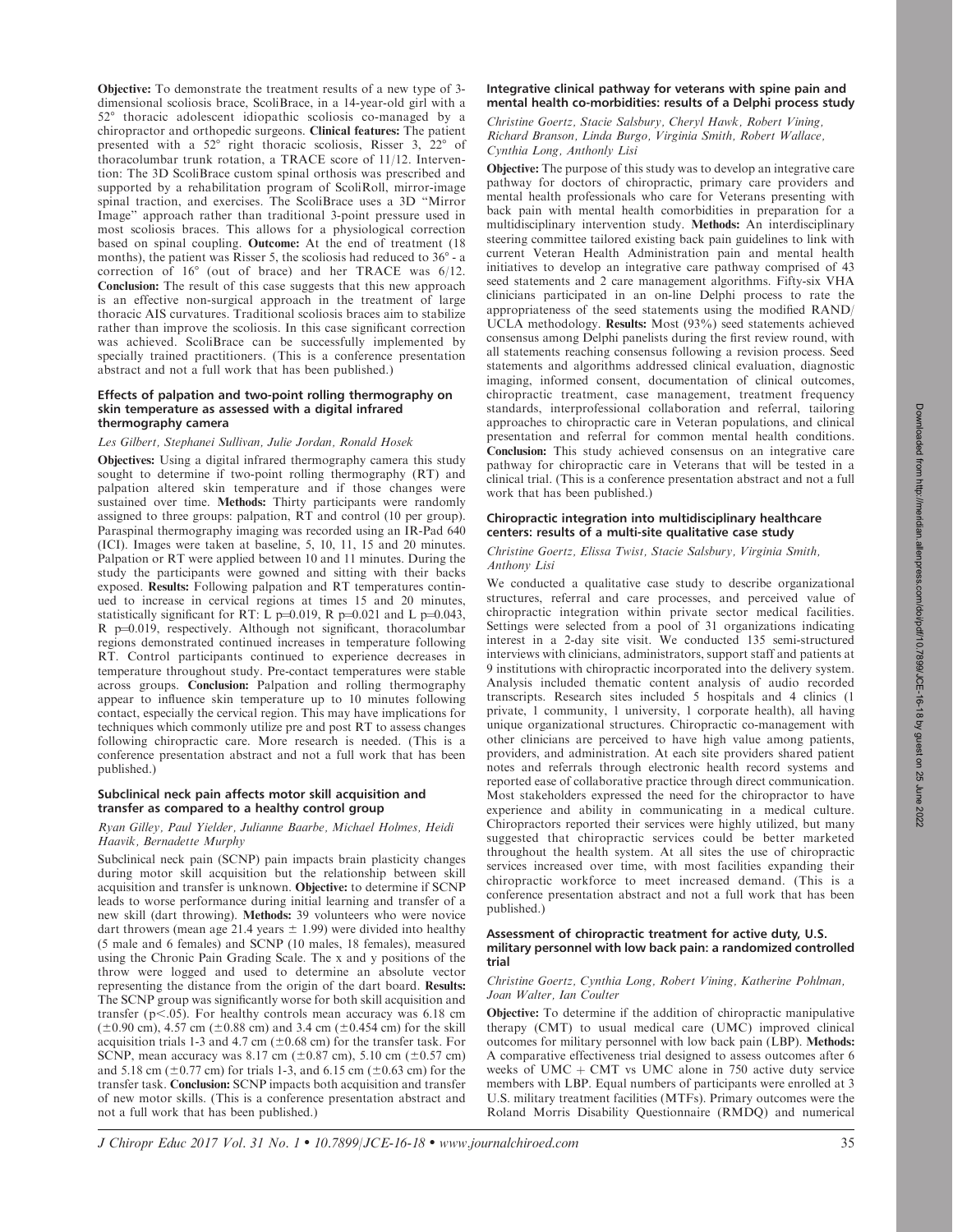rating scale for LBP intensity. Data were analyzed with mixed effects models over baseline, 2, 4 and 6 weeks, adjusted for sex, age, pain duration and worst pain during last 24 hours, at a 0.025 level of significance. Results: The models had significant group by site interactions. For each MTF, there was a statistically significant difference in mean change in LBP intensity between  $UMC + CMT$ versus UMC alone, ranging from 0.8 to 1.5. Mean RMDQ between groups difference (ranging from 1.3 to 3.0) was statistically significant at two MTFs. Conclusion: In active duty military personnel with LBP, those with UMC plus CMT showed greater improvement than UMC alone. These changes were of modest clinical importance. (This is a conference presentation abstract and not a full work that has been published.)

# Cranio-cervical dysfunction as a cause of trigeminal impingement: a case report

# Paul Gold

Objective: To familiarize the clinician with a method of managing head and atypical facial pain. Cranio-cervical joint dysfunction is known to be a condition causing otodynia, tinnitus, head and facial pain. Prompt recognition of the signs and symptomatology of this disorder including the implementation of an effective intervention are highlighted as paramount components of management for the chiropractic practitioner. Clinical Features: This case report describes a 47-year-old female patient, diagnosed with chronic cervico-occipital dysfunction that is associated with trigeminal impingement. Clinical features of this case include disabling occipital headache, retro-orbital and shock-like mandibular /TMJ pain as well as ipsilateral tongue paresthesia. Of note was the severe cervico-occipital dysfunction discovered during physical examination. Intervention / Outcome: Symptoms were successfully managed using spinal manipulative therapy, intraoral soft tissue techniques, TMJ manipulation and an electrotherapeutic modality. Conclusion: It is hypothesized that irritation of the trigemino-cervical nucleus is reduced through improving the function of the cervico-occipital articulation through reflex mechanism. (This is a conference presentation abstract and not a full work that has been published.)

## Predictive factors for reporting adverse events following spinal manipulation in randomized clinical trials - secondary analysis of a systematic review

# Lindsay Gorrell, Benjamin Brown, Reidar Lystad, Roger Engel

Objective: To investigate predictive factors for adverse events reporting in randomized clinical trials (RCTs) involving spinal manipulation (SM). Data sources and selection: The Physiotherapy Evidence Database (PEDro) and Cochrane Central Register of Controlled Trials (CENTRAL) were searched for RCTs involving SM. Domains of interest included: sample size; publication of the article relative to the 2010 CONSORT statement; methodological quality of the trial; the region treated, classified as either 'back' or 'neck'; and number of intervention sessions. Results: 7,398 records were identified in the electronic searches, of which 368 articles were eligible for inclusion. A total of 140 (38.0%) articles reported on adverse events. Articles were more likely to report on adverse events if they possessed larger sample sizes, were published following the 2010 CONSORT statement, had a low risk of bias and involved multiple intervention sessions. The spinal region treated was not a significant predictor. Conclusions: Trials with smaller sample sizes, a publication date prior to the 2010 CONSORT statement, a high risk of bias and involving only a single intervention session were significantly less likely to report on adverse events. (This is a conference presentation abstract and not a full work that has been published.)

## Prefrontal blood volume changes with neck positioning

## Hercules Grant, Greg Kawchuk

Objective: Cervical spine screening tests, used to rule out contraindications to manual therapy, attempt to identify compromised cerebral circulation through neck positioning. Unfortunately, most tests are subjective, expensive or do not measure the site of interest (i.e. brain). We quantified total brain hemoglobin (tHb) as a function of neck position using a novel non-invasive measure; hypothesizing that prefrontal tHb will not be altered significantly by neck positions. Method: Total hemoglobin was measured over the prefrontal cortex (PFC) in 14 heathy supine participants, via functional Near Infrared Spectroscopy (fNIRS). From a neutral neck position, participants actively moved into 8 unique neck positions at regular timed intervals. Two-way repeated measures ANOVA was performed (change in tHb as the dependent variable; neck position and side of the PFC as within subject factors). Results: A significant difference in PFC tHb was noted for neck position ( $p=048$ ). Greatest reduction was noted for flexed positioning (right, left side flexion and axial flexion) when compared to all other neck positions. There was no significant difference when comparing the left and right PFC. Conclusion: Neck positioning can alter PFC blood volume making a potential tool for screening vascular insufficiency within the brain. (This is a conference presentation abstract and not a full work that has been published.)

# A qualitative study describing the experience of students successively enrolled in chiropractic and medical school

# Julie-Marthe Grenier, Danica Brousseau

Objectives: The goal of this project was to explore the academic and personal experience of chiropractic students or recently graduated chiropractors who decided to pursue a medical degree. Methods: An IRB approved qualitative research methodology was utilized along with a thematic analysis of the experiences of four students with review and validation by a 5th participant. Data was acquired through in-depth interviews and discussion. Results: A comparison between the two educational experiences was slowly established through the discussion: similarities and differences between both curricula from an academic and personal perspective, perceived strengths and weaknesses, best memories and recommendations for changes. This study revealed that although all participants considered that the DC program was more difficult than medical school, they all agreed that the overall personal or social experience was better while studying chiropractic. The small class sizes, the ease of making and keeping friends as well as the availability of professors and relaxed atmosphere were mentioned to explain this perception. Conversely, the academic experience was described as much more satisfying, better organized and focused in medical school, but impersonal and strict. Conclusion: This study gives insight into the perceived differences between chiropractic and medical curricula. (This is a conference presentation abstract and not a full work that has been published.)

## Dose-response and efficacy of spinal manipulation for cervicogenic headache: short-term outcomes from a randomized controlled trial

## Mitch Haas, Gert Bronfort, Roni Evans, Craig Schulzm Darcy Vavrek, Leslie Takaki, Linda Hanson, Brent Leininger, Moni Neradliek

Objective: Conduct the first full-scale study to evaluate dose-response of spinal manipulation for cervicogenic headache (CGH). Methods: Participants in this two-site, observer-blind, randomized controlled trial ( $N = 256$ ) received 18 treatments in 6 weeks from a chiropractor. Participants were randomized to a dose of 0, 6, 12, or 18 sessions of cervical/upper-thoracic manipulation with a light-massage control administered at each remaining visit. Outcomes at 6, 12, and 24 weeks were days with CGH (primary outcome) and average pain (0 to 10 scale) in the prior 4 weeks. Outcomes were regressed on the number of manipulation sessions and adjusted for baseline covariates. Adjusted mean differences between manipulation and control groups were also computed. **Results:** Mean CGH days improved up to  $50\%$  (18 visits) with concomitant 28% mean pain improvement. A linear relationship favoring higher dosage of manipulation was found at the three followups for CGH days (-0.9 to -1.4 days per 6 visits,  $P < .05$ ) and pain (-0.19 points per 6 visits,  $P < .05$ ). Eighteen manipulation sessions generally showed the greatest advantage over the control group. Conclusion: Modest dose-response for CGH days and pain was observed; 18 sessions of manipulation yielded best outcomes. (This is a conference presentation abstract and not a full work that has been published.)

# Spinal pains and comorbid conditions in the adult us population: data from the 2011-2013 National Health Interview Survey

# Scott Haldeman, Haiou Yang, Bart Green

Objectives: Recent research indicates that spine pain may be related to a number of chronic physical and mental conditions. The objective of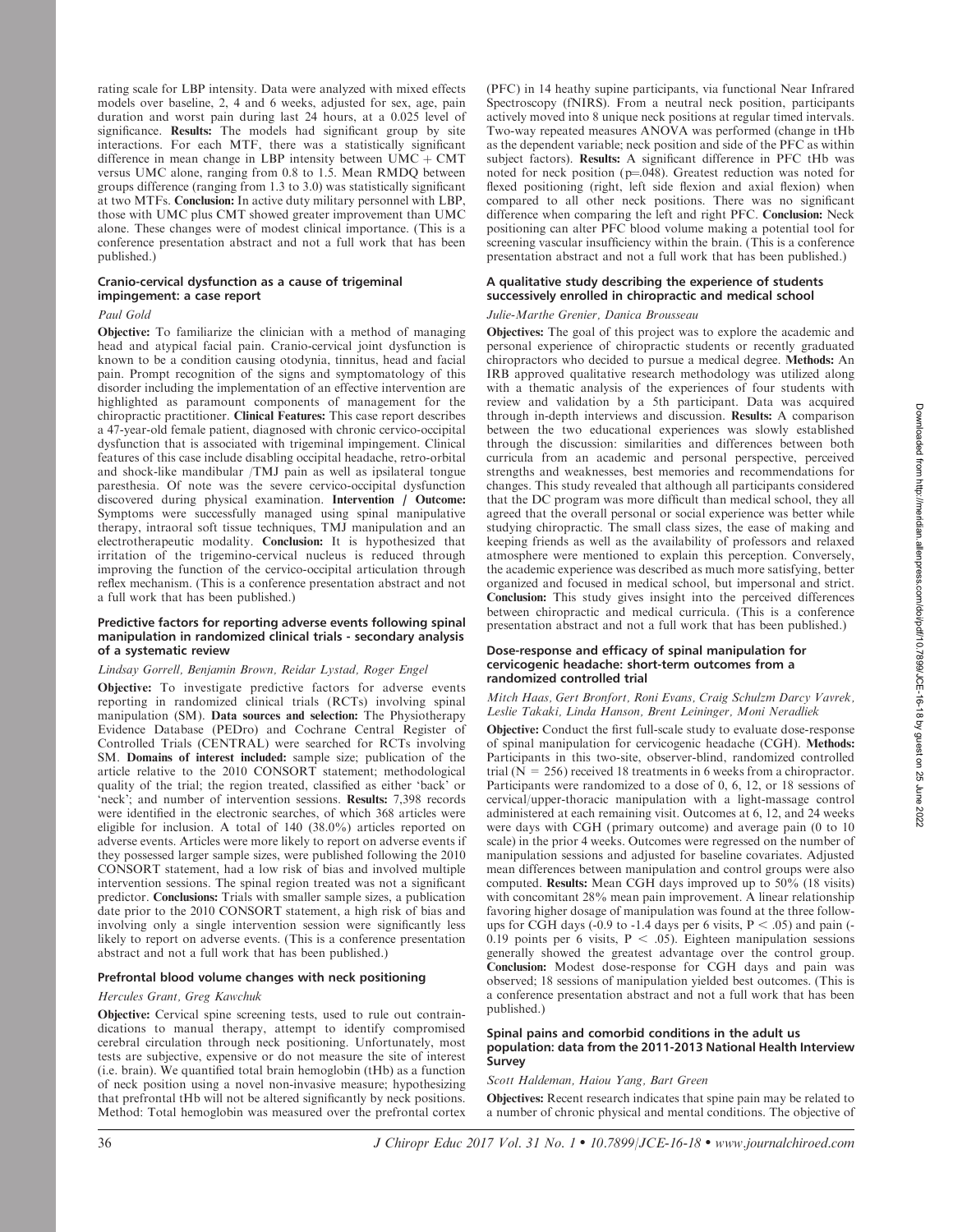the study was to explore the bi-directional associations between a range of co-morbid conditions and spinal pains in the US adult population. Methods: Data for this study were from the 2011-2013 National Health Interview Surveys. Multivariable logistic regression with the variance estimation method was used to explore the bidirectional associations in the adult population  $(18+)$ . Spinal pain was defined as neck or low back pain in the past 3 months. Co-morbid conditions included: circulatory diseases, hypertension, respiratory conditions, liver conditions, kidney conditions, cancer, ulcer, diabetes, obesity, depression/anxiety, arthritis, headache, joint pain and facial pain. Related demographics variables were controlled as confounders. The sample size was 102,020. Results: Significant bi-directional associations were found between spinal pains and many of the studied comorbidities with (odd ratio that ranged from 1.38 to 6.47). Conclusions: This study shows a set of co-morbid conditions for spinal pains with a representative national sample. Findings of this study support research in this area. However, the pathways of how spinal pain and these co-morbid conditions are related are unclear. (This is a conference presentation abstract and not a full work that has been published.)

## Open mouth lateral bending views for craniocervical junction hypermobility: a reliability study

# Karthik Hariharan, Michael Schneider, Matthew Maxwell

**Objective:** The involvement of the cranio-cervical junction (CCJ) leading to latent symptoms following closed head and neck trauma is poorly understood. The clinical detection of hypermobility in this region is dependent on expertise and static imaging modalities. This study aims to establish the inter-rater reliability of examining lateralbending open-mouth cervical radiographs. Methods: This interexaminer reliability study used a convenience sample of retrospective patient records of 56 patients between 18-60 years of age following concussion or cervical spine injury. Evidence of fracture, dislocation or neck surgery were excluded. Two musculoskeletal radiologists and two clinicians performed qualitative and quantitative assessments of the amount of asymmetry noted between various osseous landmarks on Cervical open-mouth lateral-bending X-ray images. Reliability statistics, Kappa coefficients and ICC were calculated for levels of agreement. Results: Kappa values for the qualitative assessments were good (K range= $.42-.70$ ) for asymmetry of neutral C2 spinous position; dens-lateral mass spacing; ''step-off'' between the lateral borders of the C2 vertebral body and C1 lateral mass  $(K \text{ range} = .47-.78)$ . ICC values for quantitative measurements were excellent (ICC range=.56-.97). Conclusions: Qualitative and quantitative measurements used demonstrated good-excellent inter-examiner reliability. Correlation with clinical findings is necessary to establish the applicability in clinical practice. (This is a conference presentation abstract and not a full work that has been published.)

## Best practices for chiropractic care for older adults: a consensus update

## Cheryl Hawk, Michael Schneider, Mitchell Haas, Paul Dougherty, Brina Gleberzon, Lisa Killinger, Paul Katz, John Weeks

Objective: The purpose of this project was to advance and update the recommendations found in a 2010 ''best practice'' publication. This was achieved by combining the most recent and relevant literature with the expert opinion and clinical experience of a Delphi panel and steering committee. Methods: A systematic review identified articles which were used by the steering committee to develop seed statements. Using the RAND-UCLA methodology, a multidisciplinary Delphi panel, consisting of content experts in practice, research and teaching reviewed and edited these seed statements until consensus approval was reached. Results: Consensus was reached on 45 recommendations. Topics were: general clinical principles in the care of older adults; informed consent, including risks and benefits; management approaches; history and examination, including red flags; diagnostic imaging; manual procedures; care planning; and disease prevention and health promotion. The literature and recommendations will be summarized in the presentation. Conclusion: This project reached consensus on a set of recommendations on ''best practices'' for the assessment and management of older adult chiropractic patients. A collateral benefit was to identify areas of healthcare currently underinvestigated in hopes that targeted research initiatives will be undertaken to fill in these evidentiary gaps. (This is a conference presentation abstract and not a full work that has been published.)

# Student and new graduate perception of hospital versus traditional institution clinic in clinical educational experience

# Navine Haworth, Linda Jones

Objective: To explore final year students and new graduates from two North American Chiropractic Colleges regarding perceptions of the clinical educational experience in a hospital versus the institution clinical setting. Methods: A qualitative exploratory descriptive design was used for this research. Students and new graduates were invited to participate. Semi structured interviews were conducted with 49 students and 13 new graduates lasting 60 minutes. Results: The patient case mix tended to be varied and more complex in the hospital versus the institutional setting, challenging the clinical skills of the students. Achievement of confidence and competence was considered in some aspects more within the hospital setting with the degree of patient complexity, varied case mix and intense pace, and the sense of feeling more prepared clinically. Conclusion: The hospital clinical rotation was profoundly seen as a benefit to the clinical experience by those who had the opportunity. As most graduate opportunities are private practice, the institutional clinical environment will provide a sufficient clinical teaching and learning environment to support the professional needs. A combination of these environments considered ideal for the graduate. (This is a conference presentation abstract and not a full work that has been published.)

# Employer-funded onsite Chiropractic: effects on workers' compensation and associated costs

# Chad Henriksen

Objective: This study analyzes the effectiveness of a one-year program integrating chiropractic services in an employer-funded, onsite care environment to reduce the rate and cost of cumulative trauma and sprain/strain neuromusculoskeletal workplace injuries. Methods: A 12-month service contract was established with a manufacturing company to provide onsite chiropractic services including patient care, wellness consultation, and ergonomic recommendations. Services were provided 7 hours/week and employees engaged voluntarily. Year-over-year de-identified workers' compensation claims were reviewed assessing cumulative trauma and sprain/strain injury rate and associated costs. Indirect costs were calculated using OSHA's most conservative multiplier, 1.1x direct cost. Results: 93 of 180 employees participated in the program. The injury rate decreased 63%; case cost average decreased 67%; direct workers' compensation cost decreased 88%. Including direct and indirect costs, the program yielded a savings of \$470,877 and a return on investment of \$8.35 for every dollar invested. Conclusion: Results show a marked reduction in measured injury rate, cost per injury, and workers' compensation cost. This suggests that employer-funded onsite chiropractic services may positively impact the reduction of workplace injuries and associated costs. Further studies are needed to test these results in a controlled trial and across multiple environments. (This is a conference presentation abstract and not a full work that has been published.)

#### Does motor development in early childhood predict spinal pain in early adolescence?

## Lise Hestbaek, Steven Kamper, Jan Hartvigsen, Anne-Marie Nybo Andersen

Objective: To investigate the relationship between motor skills and coordination at age seven and spinal pain at age eleven. Methods: The mothers of 43.000 seven year old children answered a questionnaire (DCDQ) with subscales of control during movement, fine motor skills and general coordination. At age eleven, 30.000 of these children answered a questionnaire  $(YSQ)$  about frequency and intensity of cervical, thoracic and lumbar pain. Pain was defined as 'sometimes' or 'often' and with an intensity of  $>3$  on an 11-point scale. Associations were explored by logistic regression analyses and all estimates were adjusted for sex, mother's schooling, height and weight at age 7. Results: All three subscales were significantly associated with thoracic pain; fine motor skills and general coordination with neck pain; no associations were detected with lumbar pain. The general coordination subscale score was the strongest predictor of pain. Compared to the children in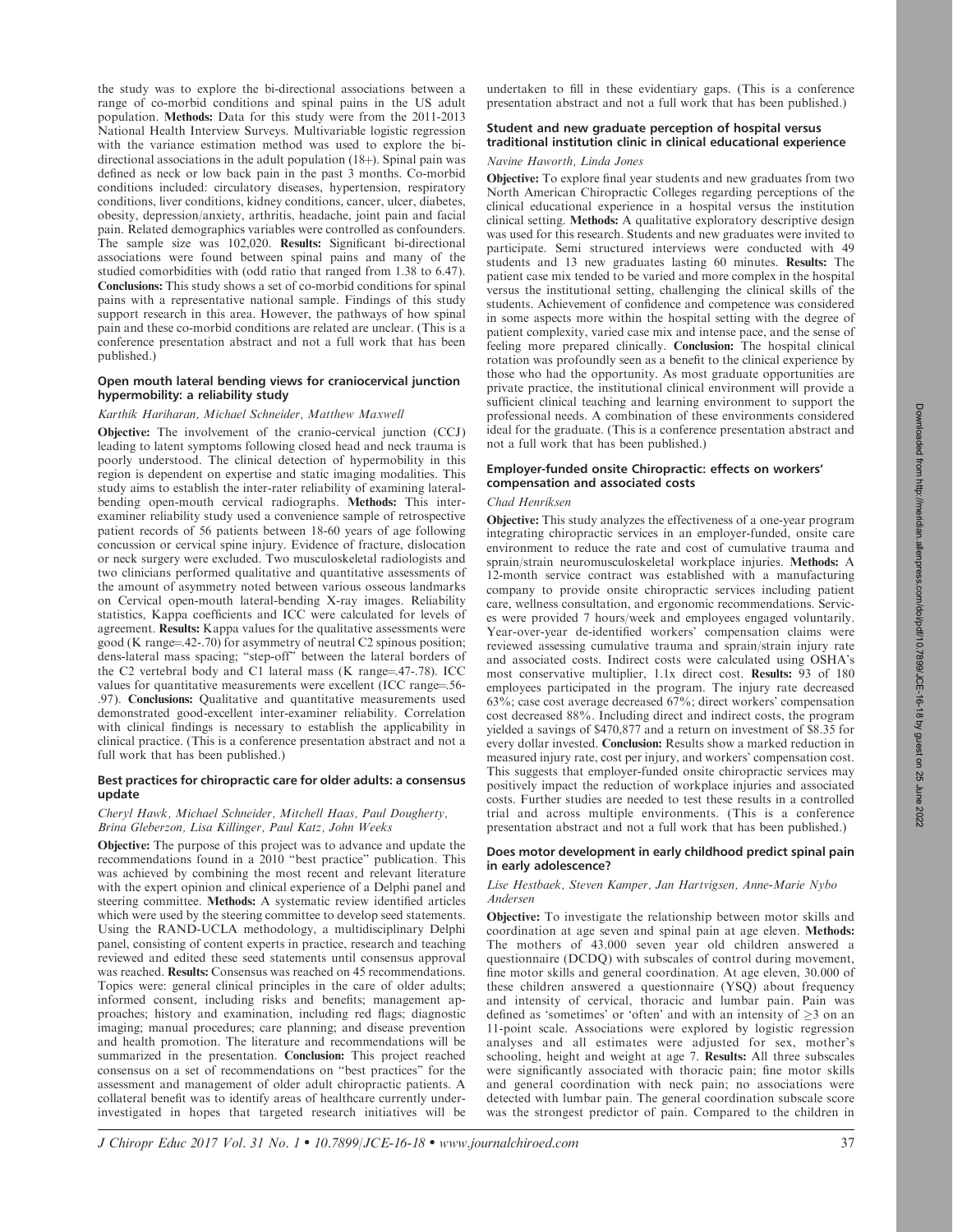the top 10%, those in the bottom 10% had higher odds of cervical (OR:1.43, 95%CI:1.22-1.68), and thoracic pain (OR:1.56, 95%CI:1.26-1.93). Conclusion: In the prevention of spinal pain, motor- and coordination skills should be considered - both as a risk indicator and as a target area for intervention. (This is a conference presentation abstract and not a full work that has been published.)

#### Comparison of patient, clinician, and researcher definitions of chronic pain: Data from a national sample of chiropractic providers and their patients with low back and cervical pain

# Lara Hilton, Margaret Whitley, Lisa Miyashiro, Gery Ryan, Ian Coulter

Objectives: Patient perspectives on what constitutes chronic pain are less understood than clinician and research definitions. We explored the relationships between the three perspectives on chronicity. This study is nested within an NCCIH Center of Excellence for Research on CAM. Methods: In this comparative analysis, a cross sectional sample of chiropractic chronic low back and cervical pain patients  $(N=1600)$  was surveyed and asked about their perspectives on chronic pain. Their chiropractors were surveyed simultaneously  $(N=120)$ . These data are compared with standard research definitions that are the recommended guidelines for inclusion in chronic pain studies developed by the NIH Low Back Pain Task Force. Results: Findings indicate that patient definitions are misaligned with research and clinician definitions; however, research and clinical definitions overlap somewhat. Clinical and research definitions emphasize time, while patient definitions emphasize permanency of the condition, quality of life, and function. Conclusions: Patient attitudes about pain are important as they impact care seeking behaviors and expectations for outcomes. Findings are key for future research on chronic pain within the context of patientcentered care that emphasizes the provision of care that is respectful of and responsive to individual patient preferences, needs, and values. (This is a conference presentation abstract and not a full work that has been published.)

## The effects of a single session of spinal manipulation on strength and cortical drive in stroke patients

# Kelly Holt, Imran Khan Niazi, Rasmus Wiberg, Jens Duehr, Imrad Amjad, Muhammad Shafiq, Harrison Ndetan, Heid Haavik

Objective: This study investigated whether a single session of spinal manipulation (SM) increased strength and cortical drive in stroke patients. Method: Soleus evoked V-wave (cortical drive), H-reflex, and maximum voluntary contractions (strength) of the plantar flexors were recorded from 12 stroke patients using a randomised controlled crossover design. Outcomes were assessed immediately pre and post SM or a passive movement control. A repeated measures ANOVA was used to asses within and between group differences. Significance was set at  $p \leq 0.05$ . Results: SM resulted in increased strength  $(F(1,11)=14.49, p<0.01)$  and V-wave amplitude  $(F(1,11)=9.67, p=0.01)$ compared to the control. There was a  $64.61\% \pm 74.81\%$  increase in strength after SM ( $p=0.03$ ) and a decrease of 26.48% ±14.85% after the control (p<0.01). There was a  $53.95\% \pm 68.07\%$  increase in Vwave amplitude after SM  $(p=0.04)$  and a non-significant  $12.06\% \pm 14.39\%$  decrease in V-wave amplitude after the control  $(p=0.07)$ . There were no significant differences in H reflex parameters in either group. Conclusion: In this group of stroke patients SM resulted in increased lower limb strength and cortical drive to the affected limb. Further research is required to investigate the longer term and potential functional effects of SM in stroke recovery. (This is a conference presentation abstract and not a full work that has been published.)

# Building chiropractic research capacity for the chiropractic profession to impact spinal health: an international survey

Claire Johnson, William Meeker, Gregory Cramer, Mitchell Haas, Robert Mootz, John Mrozek

Objective: The purpose of this study was to identify barriers and solutions for building chiropractic research capacity. Methods: A survey and focus groups were performed for this IRB exempted study. An electronic survey (SurveyMonkey) was distributed widely to the international research and academic community. Participants provided consent and demographic information. Open-ended questions related to research capacity. At ACCRAC 2016, workshop attendees participated in focus groups to recommend solutions for building research capacity. Results: The survey resulted in 144 international research participants from over 60 programs or institutions. Barriers mentioned included lack of: funding (103), infrastructure/training (76), research positions and programs (74), research culture/mentorship (66), value/support for research (62), collaboration (57), and direction (20). Survey comments and focus group leader summaries included these solutions: increase training; develop resource and funding infrastructure; develop inter and intraprofessional collaborations; improve research agenda; develop research infrastructure within educational institutions; and develop culture to use and understand research. This presentation describes details of these findings. Conclusion: International efforts have identified a critical interaction between 3 major elements in the chiropractic profession: individuals/ scientists, institutions/organizations, and sources of funding and resources. Relationship building and maintenance are needed among these elements. (This is a conference presentation abstract and not a full work that has been published.)

## Spinal stiffness assessment with simultaneous magnetic resonance imaging: A feasibility study to determine how various spinal tissues contribute to spinal stiffness measures

# Peter Jun, Greg Kawchuk

Objective: Whether by hand or by instrument, skin-based evaluation of spinal stiffness results in a bulk response comprised of individual tissue contributions. This feasibility study was conducted to determine if spinal stiffness measures could be collected simultaneously with magnetic resonance imaging (MRI) to better understand how individual spinal tissues contribute to spinal stiffness measures. Methods: An MRI compatible indentation device was used to apply increasing loads ranging from 0N to 60N to a single lumbar spinous process in a prone asymptomatic subject within an open MRI unit. Resulting tissue displacements and deformations were quantified using image processing software. Results: Our results suggest it is feasible to perform indentation measurements in an open MRI unit. Our data indicate that soft tissues deform at different rates compared to the displacement of vertebrae. In addition, deformation/displacement characteristics appear to be unique to individuals. Conclusion: To our knowledge, this is the first study to image, then measure, the response of individual lumbar tissues to stiffness testing. This approach allows us to develop new knowledge regarding the contribution of different spinal tissues to stiffness measures and better understand how stiffness measures may change over time or with treatment. (This is a conference presentation abstract and not a full work that has been published.)

# Neural correlates of spinal manipulative therapy

## Norman Kettner, Ekaterina Protsenko. Ishtiaq Mawla, Matthew Kowalski, David Swenson, Deanna O'Dwyer-Swenson, Vitaly Napadow, Marco Loggia

Objective: A growing body of evidence suggests that spinal manipulative therapy (SMT) can be helpful for a subset of chronic low back pain patients. However, the mechanisms mediating its beneficial effects are not fully understood. Methods: We evaluated the effect of SMT on the brain using arterial spin labeling (ASL), i.e., a functional magnetic resonance imaging technique that allows for the noninvasive assessment of brain perfusion. Thirteen non-specific low back pain patients (7 female) and 13 age- and gender-matched healthy controls completed ASL scans immediately pre- and post- grade 5 lumbar spinal manipulation. Pseudocontinuous ASL data were collected on a 3T Siemens Skyra scanner, equipped with a 32 channel head coil, and processed to obtain regional cerebral blood flow (rCBF) maps. Results: SMT-induced changes in rCBF differed between healthy controls and patients, with the former experiencing increases in middle cingulate and prefrontal regions, and the latter demonstrating increases in the posterior cingulate cortex. In patients, SMT-induced rCBF increases in the cingulate and prefrontal cortices were associated with larger decreases in clinical pain. Conclusion: SMT induces immediate changes in the brain that may be linked to its beneficial effect. (This is a conference presentation abstract and not a full work that has been published.)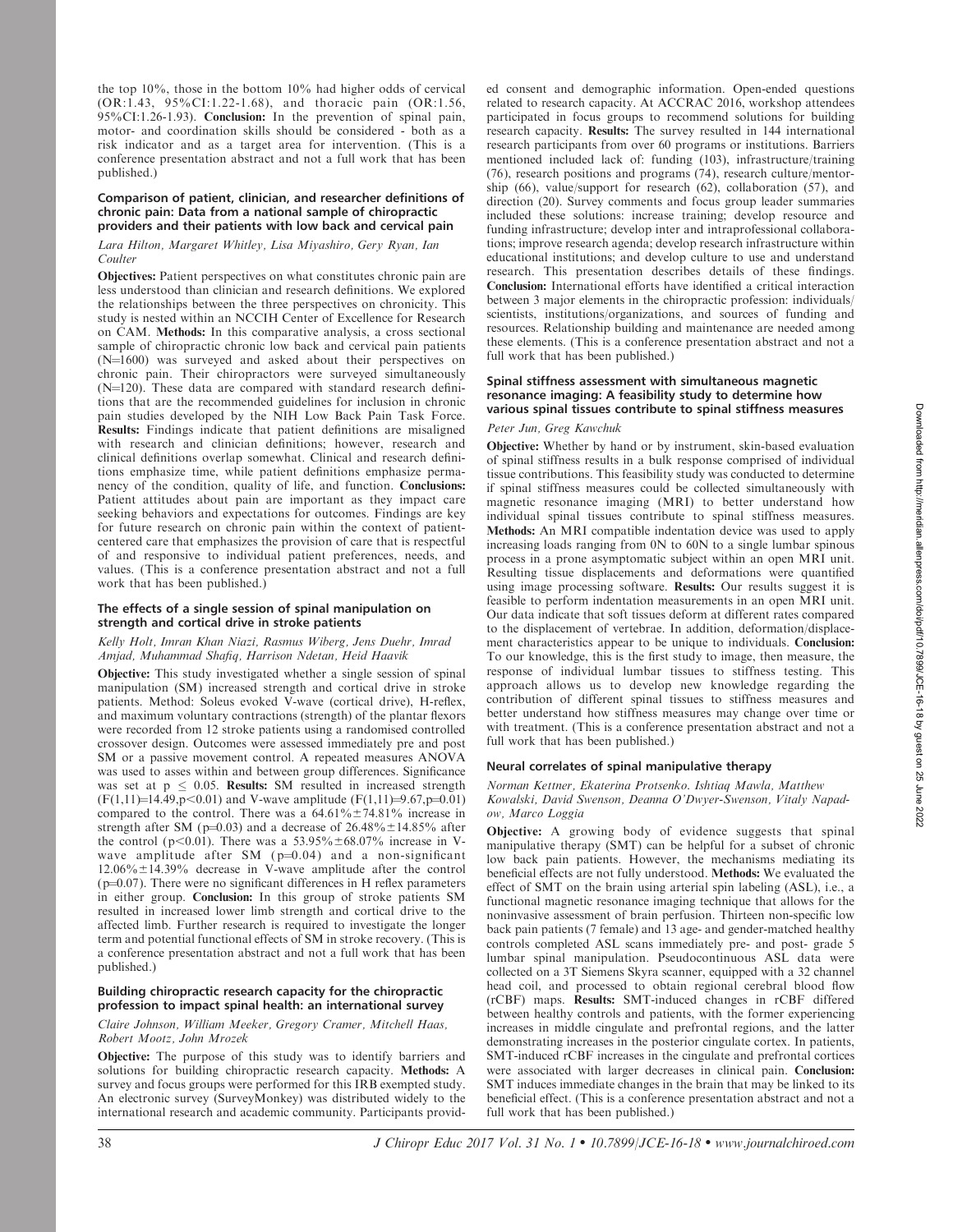# The STarT Back Tool in Chiropractic Practice: A Narrative Review

# Yasmeen Khan

Objective: In primary care and physical therapy settings, STarT Back Tool (SBT)'s stratified care plans improved patients' low back pain outcomes. The aim of this review was to examine studies that used the SBT in chiropractic settings. Data Sources and Selection: PubMed, Cochrane, Index to Chiropractic Literature, and Science Direct databases were searched using search terms ''start back screening tool AND chiropractic.'' Results: 5 articles were selected. The SBT was feasibly incorporated into chiropractic clinics, total SBT scores correlated to total Bournemouth Questionnaire scores (BQ) (correlation 0.55,  $p < 0.001$ ), and SBT's "low mood" question correlated with Bournemouth's "depression" question (correlation 0.54,  $p <$ 0.001). The SBT was a poor predictor of future Patient Global Impression of Change and Numerical Pain Rating Scale scores and clinicians predicted future outcomes better than the SBT. However, the SBT was predictive in chiropractic, general practitioner and physical therapy settings when episode duration was 2 weeks. Conclusion: The SBT can be incorporated into chiropractic settings and correlates with elements of the BQ, but its prognostic ability is limited by shorter low back pain episodes. (This is a conference presentation abstract and not a full work that has been published.)

# A clinician's approach to doctor – patient boundaries

# Stuart Kinsinger

Objective: This paper summarizes a review of the literature in the domain of professional boundaries within the clinical milieu. Discussion focuses on the ethical foundations that form the social contract between society and the professions, and concludes with a systematic approach to the professional's role in setting and maintaining a functional patient boundary. Data sources and Selection: A literature search gathered published articles seeking "professionalism" and "boundaries" in addition to guidelines published by health care professions. These were analyzed as to the definitions of: boundary, crossing, violation, and issues related to the importance of health care practitioners' ability to manage boundaries in conducting clinical practice. Results and Discussion: While the total number of citations and publications is limited, there is general agreement in defining a boundary's function in addition to related issues including power differential and primacy of the patient. Discussion of social contract and moral agency form the essential ethical foundation of boundaries. Conclusion: From the peer reviewed literature, profession guidelines and foundational ethical tenets, a four step approach is given to assist the health care practitioner in boundary setting and maintenance. (This is a conference presentation abstract and not a full work that has been published.)

# An exploratory analysis of gender as a potential modifier of treatment effect among patients in a randomized controlled trial of integrative acupuncture and spinal manipulation for low back pain

# Anupama Kizhakkeveettil, Kevin Rose, Gena Kadar, Eric Hurwitz

Objective: To identify the potential modifying effect of gender on pain and disability among patients in a randomized controlled trial of integrative acupuncture and spinal manipulation (SM) for low back pain (LBP). Methods: Adult patients (n=80) were randomized to acupuncture, SM, or both combined at a university health center. Outcome measures were the Roland-Morris Disability Questionnaire and numeric pain scales. Regression models were used to estimate and test for sex-specific differences in age-adjusted changes from baseline through end of treatment. Results: Females assigned to acupuncture averaged a 3.8-point reduction in highest LBP vs. 2.0 points for SM, while males assigned to SM averaged a 3.5-point reduction vs. 1.8 points for acupuncture (P for interaction  $= 0.0392$ ). There was a trend towards the same for disability (P for interaction  $= 0.1188$ ). For females, acupuncture alone led to better outcomes without SM, and for males, SM alone led to better outcomes without acupuncture. Conclusions: Gender was found to modify the effect of integrative treatment for LBP: females demonstrated a greater reduction in pain and disability with acupuncture and males with SM. Future clinical trials should consider gender as a potential determinant of treatment outcomes for LBP. (This is a conference presentation abstract and not a full work that has been published.)

## The combined use of spinal manipulation and acupuncture as a potential integrative care for low back pain: analysis of health interview survey data

# Anupama Kizhakkeveettil, Harrison Ndetan, Cheryl Hawk, Marion Evans, Vishaldeep Sekhon

Objective: To explore the potential of combining spinal manipulation and acupuncture as an integrative approach for managing low back pain (LBP) by adults in the United States (US).

Methods: Data from the 2012 US national health interview survey (NHIS) was analyzed using SAS 9.3. A subset of adults who reported having LBP in the past 3months defined the analytical database. Applying the complex survey design structure, national population estimates (NPE) were generated for those using both spinal manipulation and acupuncture as treatment for LBP. Odds ratio (OR) and 95% confidence interval (CI) was generated from binary logistics regression to assess the likelihood that it was helpful. Results: LBP in past 3months was reported by 29.2% of the respondents (NPE $=65823057$ ) among which only 0.8% (NPE $=549036$ ) reported the combined use of spinal manipulation and acupuncture for treatment. These respondents were more likely to report this combined treatment option as being helpful than not  $NPE =$ 481164 (87.6%); OR (95%CI) = 14.30 (4.07,50.18)]. Conclusion: A small proportion of US adults used both combine spinal manipulation and acupuncture for LBP. However, among these, there is a high likelihood that it helps, suggesting a huge potential for integrative care through this combination, subject to future investigation. (This is a conference presentation abstract and not a full work that has been published.)

# Development, evaluation and implementation of an interprofessioinal collaboration competency framework experiences from an inner city teaching hospital

Deborah Kopansky-Giles, Ashley Skiffington, Norman Dewhurst, Lori Whelan, Fok-Han Leung, Ellen Newbold, Lindsay Beavers

Objective: Collaboration in practice is important in today's health care system and has been identified as an essential element in addressing fragmented healthcare systems (WHO 2010). Attainment and assessment of collaborative competency have been prioritized to support interprofessional care. It remains challenging however, for health care institutions to implement these best practice approaches. At a Toronto Hospital, an Interprofessional Collaboration Competency (IPC-C) Working Group was created to develop, evaluate and implement an IPC-C Framework to be applied across all health teams and disciplines. Methods: The working group conducted a literature review, created a draft framework, conducted validation testing of the framework and toolkit, and undertook pilot testing of components of the frameworks' implementation strategy. Results: The IPC-C Framework and toolkit have been validated. Piloted teaching strategies (simulation, web based tutorial, small group teaching) and integration with human resource (HR) processes were successful, enabling the hospital to proceed to full implementation. Conclusion: The outcomes of the validation and pilot testing of our framework and dissemination approaches has resulted in the creation of a multiyear cross-hospital strategy to support three research streams (HR - team competency attainment, education strategy, and patient outcomes) which are currently in development. (This is a conference presentation abstract and not a full work that has been published.)

# The effect of a training program on speed development for students delivering prone thoracic manipulations

# Steven Lester, David Starmer, Leah Barbaro, Brittany Fraser, Justine Landry, Kailee Stock

Objective: Examine if a six week speed-focused training program (6WSFTP) reduces the time to peak force (TTPF) in chiropractic students while performing prone thoracic manipulations. Methods: Students were asked to perform a prone thoracic manipulation on a force-sensing table with a target peak force of 600N. Thirty-six participants were selected from those with a TTPF greater than 115 ms and were randomly assigned into intervention and control groups. The intervention group went through a 6WSFTP. Post-intervention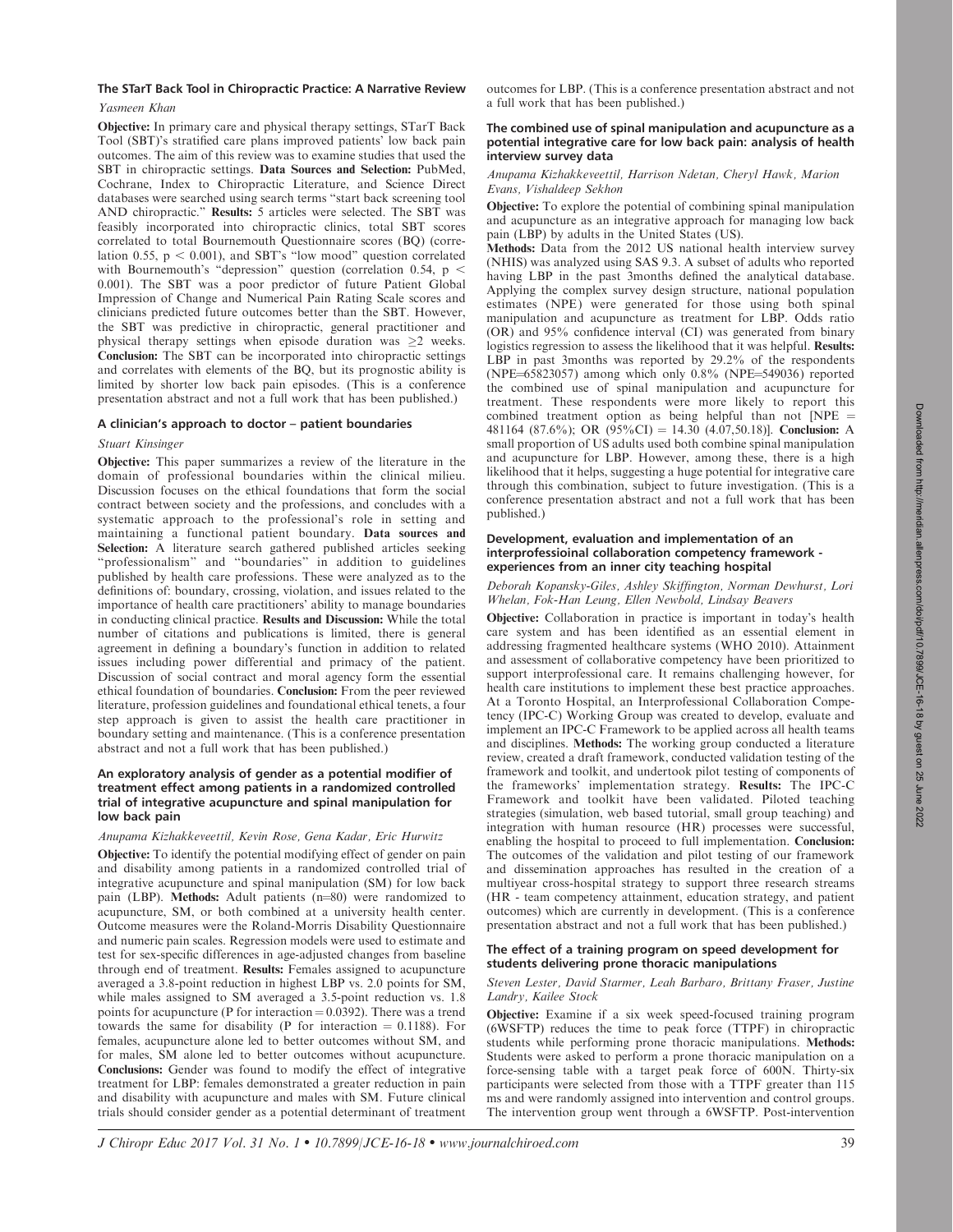data was collected and put through an ANCOVA type regression with R software to examine the difference in TTPF between the two groups. Results: Post intervention data was collected on 15/18 participants in the intervention group, and 17/18 participants in the control group. After adjusting for the baseline scores, there was an 8.1 ms decrease in time to peak force for the intervention group and a 7.9 ms increase in time to peak force for the control group. The intervention group's time to peak force was on average 16 ms faster than the control group (p-value  $= 0.0256$ ). Conclusions: The results suggest that a 6WSFTP can reduce the TTPF in chiropractic students while performing prone thoracic manipulations. (This is a conference presentation abstract and not a full work that has been published.)

## Tumor imaging instruction and assessment at chiropractic colleges in the US and Canada, a pilot study with implications for NBCE content

## Kathleen Linaker, Sarah Arpin, Charles Fisher, Michael Sackett, Leslie Georger

Objective: Determine consistency in what, why, and how tumor imaging is taught and assessed and if NBCE test plan impacts tumor imaging curricular decisions at chiropractic colleges in the US and Canada. Methods: Electronic survey sent to lead tumor imaging instructors at all chiropractic colleges in the USA and Canada and a focus group of instructors was conducted to clarify ambiguous data. Results: 26 tumors were considered clinically significant by more than 65% of instructors, 9 tumors were identified as not clinically significant by more than 65% with 4 tumors considered clinically significant by35-65% of instructors. Pearson correlation coefficient for the percent who evaluate versus percent who think the tumor is important revealed a correlation of  $r = 0.957$  with a p-value of p<.001. The focus group addressed the 4 equivocal tumors and recommended they be added to the list of clinically insignificant tumors. Conclusions: Chordoma, parosteal sarcoma, intraosseous lipoma, fibrosarcoma,extraosseous osteosarcoma, multicentric osteosarcoma, Gardner's syndrome, Maffucci's syndrome, synovial sarcoma, chondromyxoid fibroma, neuroblastoma,adamantinoma, and periosteal chondroma are not considered clinically important by  $> 65\%$  of primary tumor instructors and should be removed from NBCE examinations. (This is a conference presentation abstract and not a full work that has been published.)

# Endurance of neck extensor muscles: evaluation of patients with tension-type headache

## Andree-Anne Marchand, Marie-Pier Girard, Marie-Eve Hebert, Martin Descarreaux

Objective: Knowing that cervical spine muscle impairments are involved in the pathogenesis of headaches, this cross sectional study aimed at determining if endurance of neck extensor muscles can be used to differentiate patients with tension-type headache (TTH) from healthy adults. Methods: Thirty-seven participants with  $(n=17)$  and without TTH  $(n=20)$  completed an isometric neck extensors endurance task at their 60% of maximum voluntary contraction (MVC). Fatigue of neck extensor muscles, assessed by surface electromyography (bilateral sternocleidomastoid, upper trapezius, and C4 paraspinals), endurance time, perceived exertion (Borg scale), and pre-post intervention MVC, was compared between groups. Results: Fatigue occurred in both groups as confirmed by a positive mean root mean square (RMS) slope and a negative median frequency (MDF) slope for all six muscles, and a decrease in MVC after the endurance task (4% versus 6% for healthy and TTH respectively). Participants with TTH (mean=64.1sec  $\pm$ 11.8) held position for significantly less longer than controls (mean=83.9sec  $\pm 36.8$ ; p=0.04). Conclusion: Neck extensor endurance in a submaximal isometric task can help objectively discriminate patients with TTH from healthy adults. Future cohort studies should inform whether neck extensor muscle endurance can predict headache intensity, frequency and disability. (This is a conference presentation abstract and not a full work that has been published.)

## Regeneration of the intervertebral disc: evidence using a defined molecular approach based upon the notochordal cell secretome

Ajay Matta, M. Zia Karim, David Isenman, W. Mark Erwin

The non-chondrodystrophic canine (NCD or 'mongrel') intervertebral disc is protected from developing degenerative disc disease (DDD) ostensibly due to its retention of notochordal cells (NC) in the nucleus pulposus (NP). On the other hand, chondrodystrophic canines (such as beagles) and humans, develop DDD significantly and lack these cells. We performed secretome analysis of the NC-rich NP and using mass-spectrometry, identified 303 proteins including components of TGFb- and Wnt-signaling, anti-angiogeneic factors and proteins that inhibit axonal ingrowth in the bioactive fractions of serum free, notochordal cell conditioned medium (NCCM). Ingenuity Pathway Analysis revealed TGF<sub>B1</sub> and CTGF as major hubs in protein interaction networks. A single intra-discal injection of recombinant TGFβ1 and CTGF proteins in a pre-clinical rat tail-disc injury model restored the NC and stem cell rich NP. In vitro treatment with TGFb1 and CTGF promoted the synthesis of healthy extra-cellular matrix proteins, increased cell proliferation and reduced cell death in human degenerative disc NP cells. In conclusion, we demonstrate that percutaneous delivery of TGFb1 and CTGF can restore homeostasis and prevent degeneration in a disc injury model of DDD thereby demonstrating the utility of these molecules as therapeutic agents to treat degenerative disc disease. (This is a conference presentation abstract and not a full work that has been published.)

## Sonographic diagnosis of upper extremity effort thrombosis (Paget-Schroetter syndrome): a case report

## Ross Mattox, Norman Kettner

Objective: This case report describes the use of ultrasound (US) in the diagnosis of Paget-Schroetter (PS) syndrome during evaluation of acute shoulder pain following an athletic competition. Effort thrombosis of the axillary-subclavian vein (PS) typically occurs in young healthy athletes. Clinical features: A 15-year-old male was referred for sonographic evaluation of dull shoulder pain on his dominant side after pitching in a baseball game. The working diagnosis was subscapularis tendonopathy. Intervention and outcomes: Ultrasonography of the painful shoulder was unremarkable using the standard scan protocol. Further US investigation using a nonprotocol position (abduction and external rotation of the arm) revealed thrombosis of the axillary-subclavian vein, which correlated with the area of chief complaint. Emergent referral followed and treatment was initiated with thrombolysis and surgical intervention by thrombectomy. Conclusion: Shoulder US provided the incidental diagnosis of a life threatening condition in the workup for a presumed musculoskeletal diagnosis. Thorough US exams require knowledge of anatomy, pathophysiology, and clinical differential diagnosis beyond the standard scanning protocol. If only the standard US shoulder protocol had been completed in this case, a potentially lethal diagnosis would have been missed. Optimal outcome was achieved with prompt US diagnosis. (This is a conference presentation abstract and not a full work that has been published.)

# Can you feel it? Limitations in palpating spinal stiffness

## Stephen Miazaga, Greg Kawchuk, Jonathan Kawchuk, Martha Funabashi, Arnold Wong

Objective: To quantify stiffness detection thresholds then determine if these explain palpation performance. Methods: The threshold of stiffness detection was quantified in twelve clinicians using a standard methodology. Each clinician blindly palpated two targets whose differential stiffness was altered by investigators. Clinicians then palpated vertebral pairs in an asymptomatic subject (T7/L3, T7/L4, L3/L4) and were asked which of each pair was stiffer. Actual stiffness was quantified by a validated instrument developed in the Kawchuk Lab. Results: The mean palpation detection threshold was 8% (SD:3%). When the difference in measured inter-vertebral stiffness exceeded the threshold, 83% of clinicians correctly identified the stiff vertebra (20% difference between T7/L3; 30% difference between T7/ L4). Alternatively, only 25% of clinicians identified the stiff vertebra when the stiffness difference approached the palpation threshold (10% difference between L3/L4). Conclusion: While clinicians can detect large stiffness changes between spinal regions, they are less able to detect small changes between adjacent vertebrae. These results suggest that physiological limits in palpation sensitivity prevent clinicians from identifying small stiffness changes such as those following spinal manipulation. Given instrumentation can detect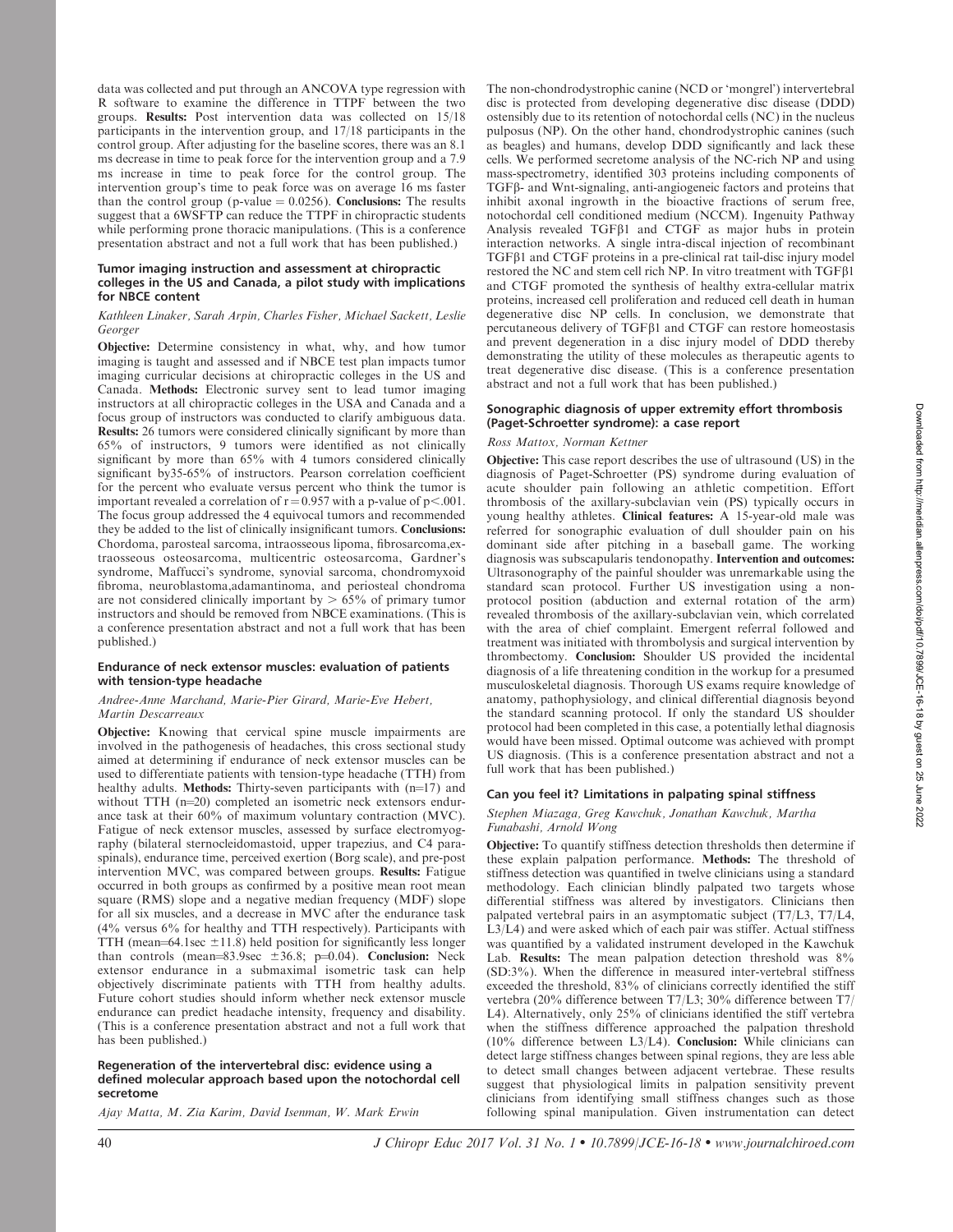small changes in stiffness, using instrumentation over palpation may reveal new ways to optimize patient care. (This is a conference presentation abstract and not a full work that has been published.)

## A systematic review of thrust manipulation plus one conservative intervention for non-surgical rotator cuff conditions

Amy Minkalis, Robert Vining, Cynthia Long, Cheryl Hawk, Katie de Luca

Objective: To determine the effects of thrust manipulation (TM) plus 1 conservative therapy for non-surgical shoulder pain and disability due to rotator cuff dysfunction.

Data Sources and Selection: Databases searched: PubMed, PEDro, ICL, CINAHL, AMED. Included were randomized trials studying participants diagnosed with a specific rotator cuff condition. Eligible interventions were TM directed to the shoulder and/or cervical or thoracic spine plus 1 conservative therapy. The PEDro scale was used to assess methodological quality and GRADE for qualitative analysis. Results: Initial search rendered 1442 articles with 2 meeting eligibility criteria. One study examined thoracic TM with exercise compared to a sham TM with exercise. Statistically significant changes in pain and disability were reported within but not between groups. The second study investigated exercise compared to exercise with manual therapy (including TM). Statistically significant improvements in pain and function between groups were reported favoring the manual therapy group. Using PEDro, both studies scored 6/10 indicating good quality. GRADE analysis revealed moderate quality evidence. Conclusion: Few clinical trials have been conducted studying TM plus 1 conservative therapy for non-surgical rotator cuff conditions rendering available evidence of TM plus exercise insufficient to determine effects of this combined treatment. (This is a conference presentation abstract and not a full work that has been published.)

## Profiling chiropractic practices and their patients: Ontario chiropractic observation and analysis study (O-COAST)

## Silvano Mior, Jessica Wong, Peter Beliveau, Andres Bussieres, Simon French

Objective: To describe the profiles of chiropractic practices and their patients in Ontario, Canada. Methods: We used a cross-sectional observational design. We generated a list of 135 randomly selected chiropractors from all those licensed in Ontario (3978 chiropractors), and approached them for participation. Each chiropractor collected information for  $\leq 100$  consecutive patient encounters, documenting patient health profile, reasons for encounter, diagnoses, and care. Data were coded and descriptive statistics summarized chiropractor, patient, and encounter characteristics, accounting for clustering and design effects. Results: From those chiropractors approached, 15 were ineligible, 43 participated and 42 completed, providing data on 3523 encounters. Over 65% of chiropractor participants were male, with mean age 44 years and in practice 15 years (mean). Participants predominantly reported treating neuromusculoskeletal problems. The typical patient was female (56% of encounters), between 45-64 years (43%), retired (21%), or employed in business, finance, and administration (13%). About 68% of patients paid out of pocket. Most common diagnoses were back (55%) and neck (15%) problems, and back syndrome with radiating pain (6%). Treatments included manual therapy (72%), soft tissue therapy (70%), and mobilization (35%). Conclusions: This comprehensive practice profile can inform workforce development, education, and healthcare policy. (This is a conference presentation abstract and not a full work that has been published.)

## Latent class analysis derived subgroups of low back pain patients – do they have prognostic capacity?

## Anne Molgaard Nielsen, Lise Hestbaek, Werner Vach, Peter Kent, Alice Kongstad

Objectives: Two novel approaches for subgrouping patients with low-back pain were previously developed using Latent Class Analysis. This study determined (i) whether the identified subgroupings were associated with future outcomes (pain and disability), (ii ) whether one subgrouping was superior to the other, and (iii) assessed the performance of the novel subgroupings as compared to: the STarT Back Tool, the Quebec Classification, four baseline characteristics, and a group of previously identified domain-specific patient categorisations (collectively, the 'comparator variables'). Methods: This was a longitudinal cohort study of 928 patients consulting for low-back pain in chiropractic clinics. The associations between the two subgrouping approaches and outcomes over one year were tested in linear regression models, and their prognostic capacity was compared to that of the comparator variables. Results: The results of the two approaches were similarly associated with outcomes ( $p<.05$ ). Their prognostic capacity was better than that of the comparator variables, except for participants' recovery beliefs and the domain-specific categorisations, but still limited (4.3%- 20.3% explained variance). Conclusion: Latent Class-derived subgroups provided additional prognostic information when compared to a range of variables, but the improvements were not substantial enough to warrant further development into a new prognostic tool. (This is a conference presentation abstract and not a full work that has been published.)

## Manipulation and McKenzie method eliminates pain and opioid prescriptions: a case study

# Ryan Molloy, Nathan Kinkeldey, Zach Jipp

Objective: To provide case evidence illustrating successful use of manipulation, McKenzie Classification and neuroscience education in a young chronic low back pain patient. Clinical Features: The 27 year old Veteran reported a 2 year history of low back pain. He used vivid descriptions of his DDD and reported that his spine was deteriorating. He was considering leaving his job as a firefighter as a result. Muscle motor, sensation, and reflexes were intact without red flag pathology. Intervention and Outcome: Therapeutic neuroscience education, McKenzie extension exercises and thoracic manipulation took place over four visits. Education consisted of the difference between hurt and harm, appropriate imaging findings, and pain related to deconditioning and the sensitive nervous system. The PROMIS Pain Interference 6B was performed on each visit with the patient scoring 30, 22, 17, and 15 respectively. The patient returned to work and exercise at a normal rate. Conclusion: Chronic pain patients must be adequately screened and educated with accurate information about their condition. Directional preference examination allowed for the identification of non-threatening movements. This case exemplifies the importance of appropriate patient education and identifying nonthreatening movements. (This is a conference presentation abstract and not a full work that has been published.)

## Treatment of migraine by Australian chiropractors: A secondary analysis of the ACORN national cross-sectional survey

## Craig Moore, Andrew Leaver, John Adams, David Sibbrett

Objective: To investigate the proportion and factors associated with chiropractors with a high migraine caseload. Methods: Secondary analysis of the practitioner, practice and management characteristics of 1869 chiropractors who answered how frequently they treat migraine in the national ACORN survey. Migraine caseload was reported descriptively. Survey items with significant differences  $(p<0.25)$  were explored using logistic regression with the outcome variable (treatment frequency) dichotomized into 'often' and 'less often' groups. A backward stepwise procedure using a likelihood ratio test. Statistical significance  $p<0.05$ . Odds ratios reported with 95% confidence intervals. Results: Chiropractors reported treating migraine 'often' (n=990; 53.0%), 'sometimes' (n=765; 40.9%), 'rarely'  $(n=106; 5.7\%)$  and 'never'  $(n=8; 0.4\%)$ . Factors independently associated with higher migraine caseload included the treatment of axial neck pain (OR 2.9,  $95\%$ CI 1.2 to 7.1), thoracic pain (OR=2.52; 95%CI: 1.58, 3.21), low back pain (OR=1.78; 95%CI: 1.11, 2.85) and non-musculoskeletal disorders  $(OR=3.06; 95\% CI: 2.13, 4.39)$ ; practice spinal health maintenance (OR=1.59;  $95\%$ CI: 1.12, 2.25); use functional neurology (OR=1.63;  $95\%$ CI: 1.02, 2.61) and discussing medications (OR=1.55; 95%CI: 1.09, 2.21). Conclusions: Migraine is a significant part of Australian chiropractic caseload. Independent factors inform future research on chiropractic migraine management important to healthcare policy, providers and educators. (This is a conference presentation abstract and not a full work that has been published.)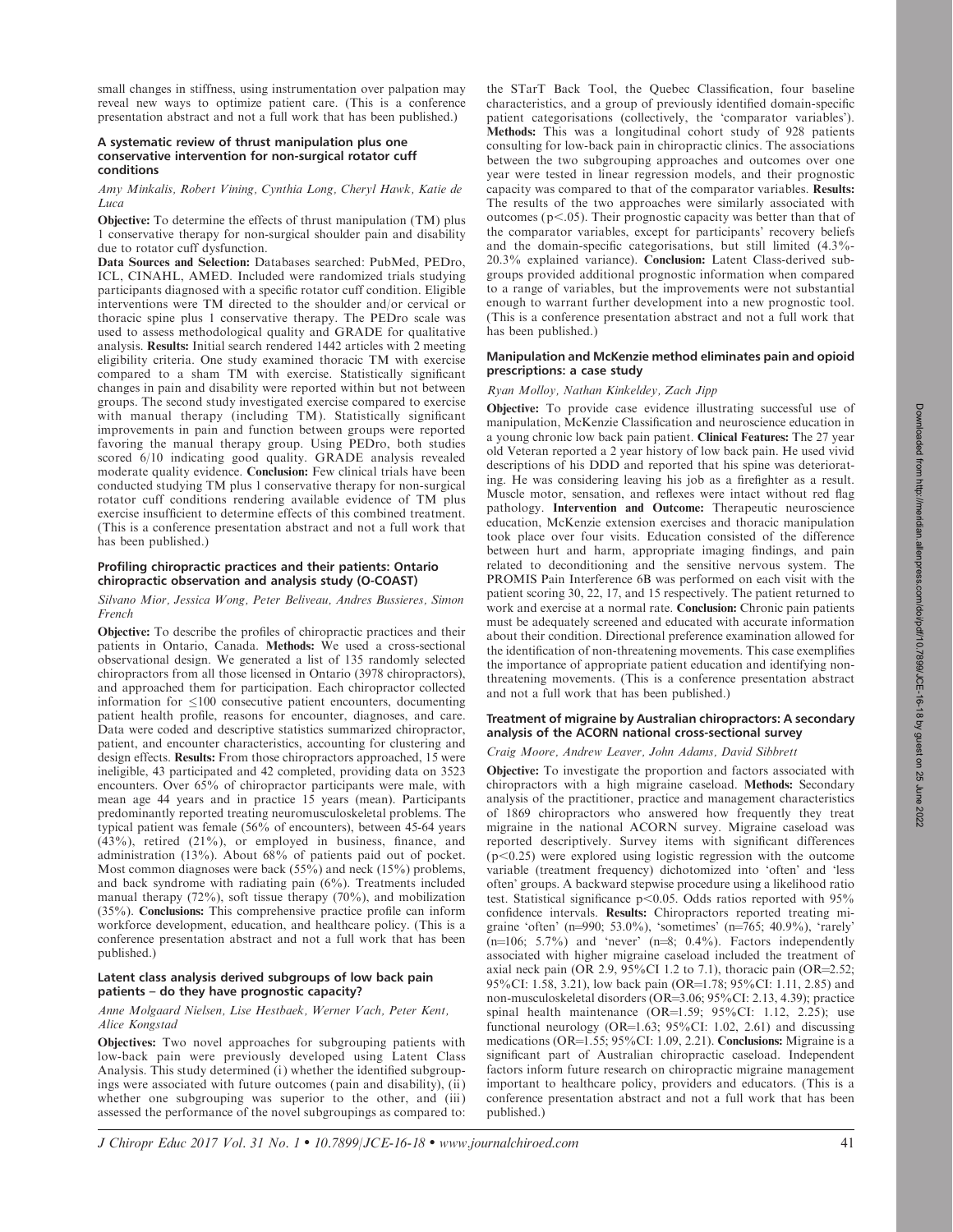## Kenice Morehouse-Grand, Stephen Grand

Objective: The purpose of this case report is to describe the nonpharmaceutical management of a patient with osteopenia that had progressed to osteoporosis.

Clinical Features: An 80-year-old Caucasian female presented with osteopenia that had progressed into osteoporosis as evidenced by Dual-energy X-ray absorptiometry (DXA). The patient had multiple risk factors for osteoporosis, including a history of smoking, smallframe, use of corticosteroids, and being Caucasian. Bone resorption testing was performed and revealed elevated urinary pyridinium crosslinks and deoxypyridinoline, indicating accelerated bone and collagen loss. Intervention and Outcome: A diagnosis of osteoporosis was established. The patient was given a treatment plan that included diet, exercise, and whole-food supplements. The exercise recommendations included body-weight exercises, walking, and balance exercises. Diet recommendations included increasing protein and calcium-containing foods and avoiding sugars and processed foods. Supplement recommendations included a bone-meal product, a cruciferous vegetable concentrate, vitamin D3, and bone protomorphogen. After three months the urinary bone resorption markers were rechecked and were normal. One year later, DXA was obtained with overall improvement in bone density. Conclusion: Improvement in bone density and bone resorption markers were noted in this patient following a non-pharmaceutical management plan. (This is a conference presentation abstract and not a full work that has been published.)

## Do clinical questionnaires for lumbar stiffness and instability correlate with mechanised assessment of lumbar spinal stiffness? An agreement study

## Madeline Morrison, Aron Downie, Benjamin Brown, Greg Kawchuk, Michael Swain

Objectives: To evaluate the concordance between clinical questionnaires used to identify lumbar spine stiffness (Lumbar Stiffness Disability Index – LSDI) and instability (Lumbar Spine Instability Questionnaire – LSIQ) and mechanised lumbar spine stiffness measurement. Methods: This was a cross-sectional agreement study. Participants were both asymptomatic and symptomatic with LBP, aged 18+ years. An online questionnaire included the LSIQ and LSDI. A continuous measure of stiffness along the lumbar spine was obtained by a mechanical device using 10N increments to a maximum of 60N. Lin's Concordance Correlation Coefficient estimated agreement between the LSIQ & LSDI and measured lumbar stiffness. Results: Data were collected from 84 participants. According to the LSIQ, 7.1% of participants had clinical lumbar instability. The LSDI scores ranged from 0 to 25, with a mean of 4.4. The mean terminal (60N) stiffness of participants was 1.04, 1.02 and 1.00 N/mm at L1, L3 and L5 respectively. There was very poor agreement between Lumbar Terminal (60N) Stiffness and the LSIQ (Rc= $0.002$  to  $0.013$ ) and LSDI  $(Re=0.000)$  scores. **Conclusion:** Clinimetric instruments used to identify individuals with clinical lumbar stiffness and instability do not agree with lumbar spine stiffness measures derived from a mechanical device. (This is a conference presentation abstract and not a full work that has been published.)

## Demonstration of central conduction time and neuroplastic changes after cervical lordosis rehabilitation in asymptomatic subjects: A randomized, placebo-controlled trial

## Ibrahim Moustafa-Moustafa, Aliaa Atiaa Mohamend Diab, Shimaa Taha, Deed Harrison

Objective: To investigate effects of cervical lordosis (CL) and anterior head translation (AHT) correction on central conduction time. Methods: Eighty (32 female) asymptomatic subjects with hypolordosis and AHT were randomized. Experimental group received the cervical denneroll and control group received a placebo (supine on a pillow). Interventions were applied 3 times per week for 10 weeks. Measures included AHT distance, CL, central somatosensory conduction time (N13-N20), amplitudes of spinal N13, brainstem P14, parietal N20 and P27, and frontal N30 potentials. Measures were assessed at baseline, 10 weeks, and 3 month follow up. Results: Differences between experimental and control groups were identified N13-N20  $(P=0.04)$  and all other variables  $(P<-0.01)$ . Negative correlation between CL change was found: amplitudes of spinal N13 ( $r = .6$ p $\lt$ .001), brainstem P14 (r=.5 p $\lt$ .001), parietal N20 (r=.4 P=.03), P27 (r= .5.1 P<.001), frontal N30 potentials (r= .6.2 P<.001), and N13-N20 ( $r = .2$  P $= 04$ ). Positive correlations were found between AHT and: N13 (r=.3 P=.005), brainstem P14 (r=.4.3 P<.006), parietal N20 (r=0.52 P<.001), P27 (r=.64 P<.001), and frontal N30 potentials  $(r=49 \text{ P} < 001)$ , and N13-N20  $(r=4.7 \text{ P} = 003)$ . Changes and correlations were maintained at 3-month follow up. Conclusion: Improvement of cervical spine alignment has an effect on central conduction time. (This is a conference presentation abstract and not a full work that has been published.)

## Career choice motivations, demographics and future career aspirations of UK chiropractic students

# Sharee Muir, Adrian Hunnisett, Christina Cunliffe

Objective: There is a paucity of studies exploring UK chiropractic student career choice motivations. This study provides in an in-depth exploration of student motivation to study chiropractic. Method: Following ethical approval, a cross sectional survey was undertaken using current chiropractic students at 2 of the 3 UK colleges. Questions covered career choice motivations, demographics and future career aspirations. Results: The key motivator for chiropractic students was reported as the desire to help others. Also, chiropractic can offer job satisfaction, the opportunity to be self-employed and be well paid. Students rated the greatest influence on their choice of profession as self-motivation, followed by personal experience of chiropractic. The potential introduction of chiropractic into the UK NHS, is supported by a majority (63%). A majority (58%) also felt chiropractors should not have prescription rights, remaining a drug-free profession. Conclusion: Students are aligned when considering key motivational factors and future career aspirations. They are self-motivated, prefer to study a degree level qualification and work within a caring profession, motivated by the desire to help others. Students believe that the profession will offer them the opportunity of self-employment, a high level of job satisfaction and a good income. (This is a conference presentation abstract and not a full work that has been published.)

## Adherence to acute low back pain guideline recommendations: a cluster randomized controlled trial with chiropractors and physiotherapists

## Denise O'Connor, Joanne McKenzie, Simon French, Matthew Page, Duncan Mortimer, Bruce Walker, Simon Turner, Jennifer keating, Jeremy Grimshaw, Susan Michie, Jill Francis, Sally Green

Objective: This cluster randomised trial evaluated a theory- and evidence-informed implementation intervention aiming to increase chiropractors' and physiotherapists' compliance with a guideline for acute back pain (LBP). Methods: Chiropractic/physiotherapy practices were assigned to either receive a guideline for acute LBP (control), or to facilitated interactive workshops and peer support. Those not involved in intervention delivery were blinded to allocation. Primary outcomes were x-ray referral, self-reported on a practitioner checklist, and LBP-specific disability (at 3 months). Secondary outcomes (e.g. practitioner intention) were measured via questionnaire. Results: 106 practices (43 chiropractors, 85 physiotherapists; 246 patients) were randomised to the intervention and 104 practices (45 chiropractors, 97 physiotherapists; 219 patients) to the control. There was no statistically significant difference in the odds of patients being referred for x-ray (Adjusted OR: 1.40; 95%CI 0.51, 3.87). Patients in the intervention group were more likely to be given advice to stay active (Adjusted OR: 1.96; 95% CI 1.20, 3.22). There were no important differences in LBP specific disability (Adjusted mean difference: 0.37; 95%CI -0.48, 1.21). Conclusions: The intervention did change x-ray referral and there was no difference in patient outcomes, but a significant treatment effect was found for some secondary outcomes. (This is a conference presentation abstract and not a full work that has been published.)

## Baseline evaluation of the evidence-based practice competencies for faculty and students at chiropractic program: a cross-sectional survey

Anjum Odhwami, Gene Giggelman, Pradip Sarkar, Katherine Pohlman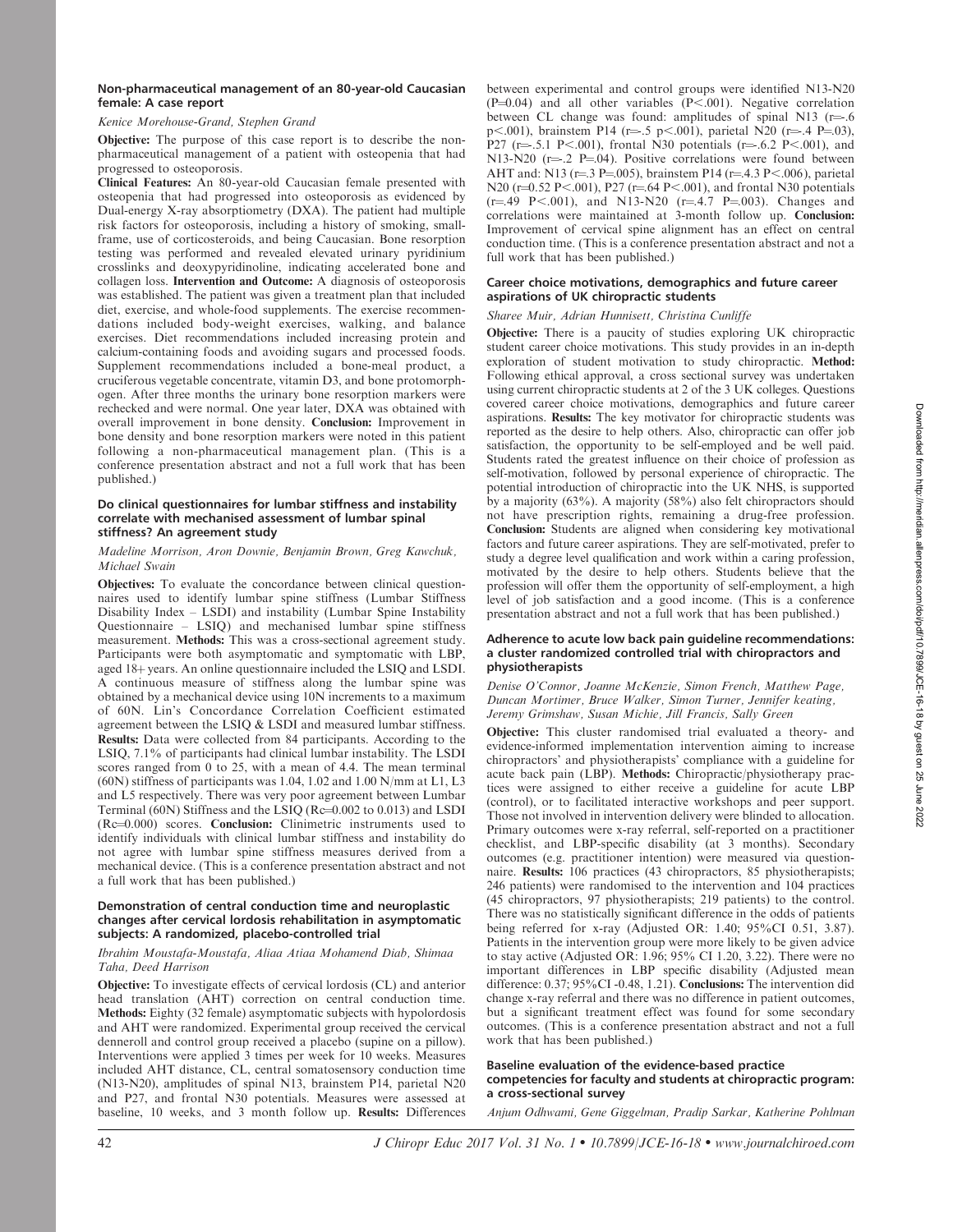Objective: To evaluate faculty and student's baseline understanding of evidence-based practice (EBP) concepts in a Doctor of Chiropractic program (DCP). Method: Survey questions were curated from several established questionnaires to evaluate importance and skills of 7 desired EBP competencies for all respondents, EBP barriers/facilitator of faculty  $(n=45)$ , and student's research-related experiences satisfaction ( $n=694$ ). All questions were based on 0-10 (optimal) rating scale. Result: Response rate for faculty and students was 64.4% and 60.1% respectively. Faculty had an even academic rank distribution with an average 11.3 years' teaching experience. For all EBP competencies, faculty and students had similar high importance scores, 8.4 and 8.3, respectively. Student's EBP importance decreased over the 3 years (year1-8.5; year2-8.2; year3-7.7); however, their skills increased progressively (year1-6.0; year2-6.1; year3-6.6). Student's skills were on average lower than faculty's skills (7.3). All EBP barriers/ facilitators were of modest concern (5.9-8.4) with resources identified as the area of most need (6.2). Students' satisfaction average was 5.5 (range 4.0-7.6). Conclusion: All respondents noted the importance of EBP competencies however, additional training is warranted and faculty resources needed. Findings from this study will support strategic modifications to the DCP to ensure EBP competencies are met. (This is a conference presentation abstract and not a full work that has been published.)

## Intergrating chiropractic into concussion management: a case series

## Harold Olson, Spencer Lindholm, Michael Tunning

Objective: To describe the use of chiropractic intervention in the management and return-to-play of 3 student athletes who suffered a concussion. Clinical features: Three young (pre-teen and teen-aged) football players sought care after sustaining a concussion. Each athlete had neck pain accompanied by a headache. Intervention and Outcome: Chiropractic manipulative therapy, myofascial release, instrument-assisted soft tissue technique, and therapeutic exercises were provided to help treat cervical spine dysfunction. Each patient was also taken through computerized neurocognitive testing during the evaluation of the RTP process. At the conclusion of the treatments, all symptoms had resolved, the neurocognitive testing scores had improved and each person was returned to play. Conclusion: Three American-football players, all having sustained a concussion, were managed and treated by a Doctor of Chiropractic. Treatment was directed toward reducing cervical spine dysfunction to help diminish the patients' symptoms and return the athletes back to play. (This is a conference presentation abstract and not a full work that has been published.)

## Thoracic spinal stiffness measurement and reliability: influence of spinal level and chronic thoracic pain

#### Isabelle Page, Arnaud Lardon, Francouis Nougarou, Martin Descarraux

Objective: To assess how spinal level and chronic thoracic pain affect the value and reliability of thoracic spinal stiffness. Methods: Twenty-four adults with chronic thoracic pain and 25 healthy adults participated in two identical sessions. Spinal stiffness was assessed four times at T5 to T8 spinous processes using an apparatus applying a 45N force. The resulting load-displacement curves were used to calculate the global (GS) and terminal (TS) stiffness coefficients. The influence of pain and spinal level on spinal stiffness was assessed using mixed ANOVAs, while within- and between-day reliability were assessed using intraclass correlation coefficients (ICC3,1). Results: Reliability values ranged between 0.60 and 0.94 depending on the spinal level and the participant's condition. A main effect of spinal levels was observed (TS:  $F3,135=4.63$ ,  $p<.01$  and GS: F3,135 $=$ 6.83, p $<$ .001) revealing an increase in spinal stiffness from T5 to T8. Participants with thoracic pain showed lower spinal stiffness ( $pTS = 04$  and  $pGS = 04$ ) but high stiffness was also observed. Conclusion: Spinal stiffness assessment results and assessment reliability vary according to the spinal level assessed. Compare to the reported association between lumbar pain and high spinal stiffness, thoracic pain seems to be associated to low spinal stiffness. (This is a conference presentation abstract and not a full work that has been published.)

#### The impact of spinal manipulation on lower extremity motor control in lumbar spinal stenosis patients: a single-blind, phase-I randomized clinical trial

## Steven Passmore, Michael Johnson, Stephan Cooper, Mina Aziz, Cheryl Glazebrook

Objective: Our objective was to quantify the impact of a single lumbar spinal manipulation (SM) intervention on the leg movement ability of degenerative lumbar spinal stenosis (LSS) patients in a small-scale (Phase-I) registered randomized clinical trial. Method: Participants with LSS  $(n=14)$  were baseline tested for pain, lumbar range of motion (LROM) and behavioral/kinematic motor performance (using an established Fitts' Law foot pointing task), then underwent covariate-adaptive randomization to receive SM or no intervention (NI). Post-intervention all dependent measures were repeated. Experimenters were blinded to patient group allocation. University ethics board approval was attained. Results: As predicted by Fitts' Law, ANOVA results yielded significant main effects for movement time (MT), peak velocity, time to peak velocity, and peak acceleration across task difficulty. Planned comparisons of the MT main effect revealed significant differences between the two most difficult targets post-SM (M=740ms, SD=230 and M=780ms, SD=240; t(6)=3.042,  $p=0.02$ ) revealing improved movement timing precision. No significant differences in pain or LROM were found. Conclusion: Participants undergoing SM demonstrated immediate improvement in MT precision, specifically in the most challenging movement contexts. Future SM research on LSS patients should quantify the impact of a course of care on motor performance. (This is a conference presentation abstract and not a full work that has been published.)

## Spinal manipulation dosage is affected by tactile perception

# Steven Passmore, Geoff Gelley, Brian MacNeill

Objective: Spinal manipulation (SM) is a mechanical thrust event influenced by tactile sensation. The objective of this study was to determine how tactile feedback impacts the delivery of a dose of SM. Methods: In a cross-sectional within-participants design, experienced chiropractors ( $N=13$ ) delivered SM thrusts on 4 low-fidelity models of different tactile pressures. In a randomized order, 12 trials of highvelocity/low-amplitude thrusts were performed for a total of 48 trials. Custom software synchronized triggering of a force transducer, accelerometer, and motion analysis system. Dependent variables included preload force, thrust force and duration, and the peaks of both resultant acceleration and displacement. Statistical analysis utilized one-way repeated measures ANOVA models and planned comparisons. Results: Participants used greater thrust force at higher model pressures than at lower model pressures  $(F3, 48)$  =  $11.83$ ; $p=0.001$ ). Pre-load force, thrust duration and displacement did not change with model pressure. There was a trend toward decreased acceleration at the highest model pressure  $(F3,48=2.63; p=0.061)$ . Conclusion: Chiropractors modulate their thrust output based on the tactile characteristics of a SM model. This experiment provides a foundation for the study of how perceptual factors contribute to SM thrust dose modulation. (This is a conference presentation abstract and not a full work that has been published.)

## Teaching teams to teach: program evaluation results from an interprofessional faculty development program in academic family medicine

#### Judith Peranson, Deborah Kopansky-Giles, Morgan Slater, Abbas Ghavam-Rassoul

Objective: New teachers in our faculty of medicine have access to a professional development program (BASICS) designed to prepare clinician teachers (primarily physicians) for academic medicine. We modified this program, specifically to target an interprofessional (IP) audience (physicians and health professional educators (HPEs)) with the goal of determining: 1)if the program could be successfully modified for an IP audience; 2)if learning about teaching together could facilitate the acquisition of participants' competencies for both collaborative teaching and clinical practice. Methods: Mixed methods were used including a pre-program participant needs assessment, preand post-program questionnaires (to assess knowledge (MCQs), self perceived collaborative competency (HPCCPS), program reflections), session-specific evaluations of each module, and qualitative feedback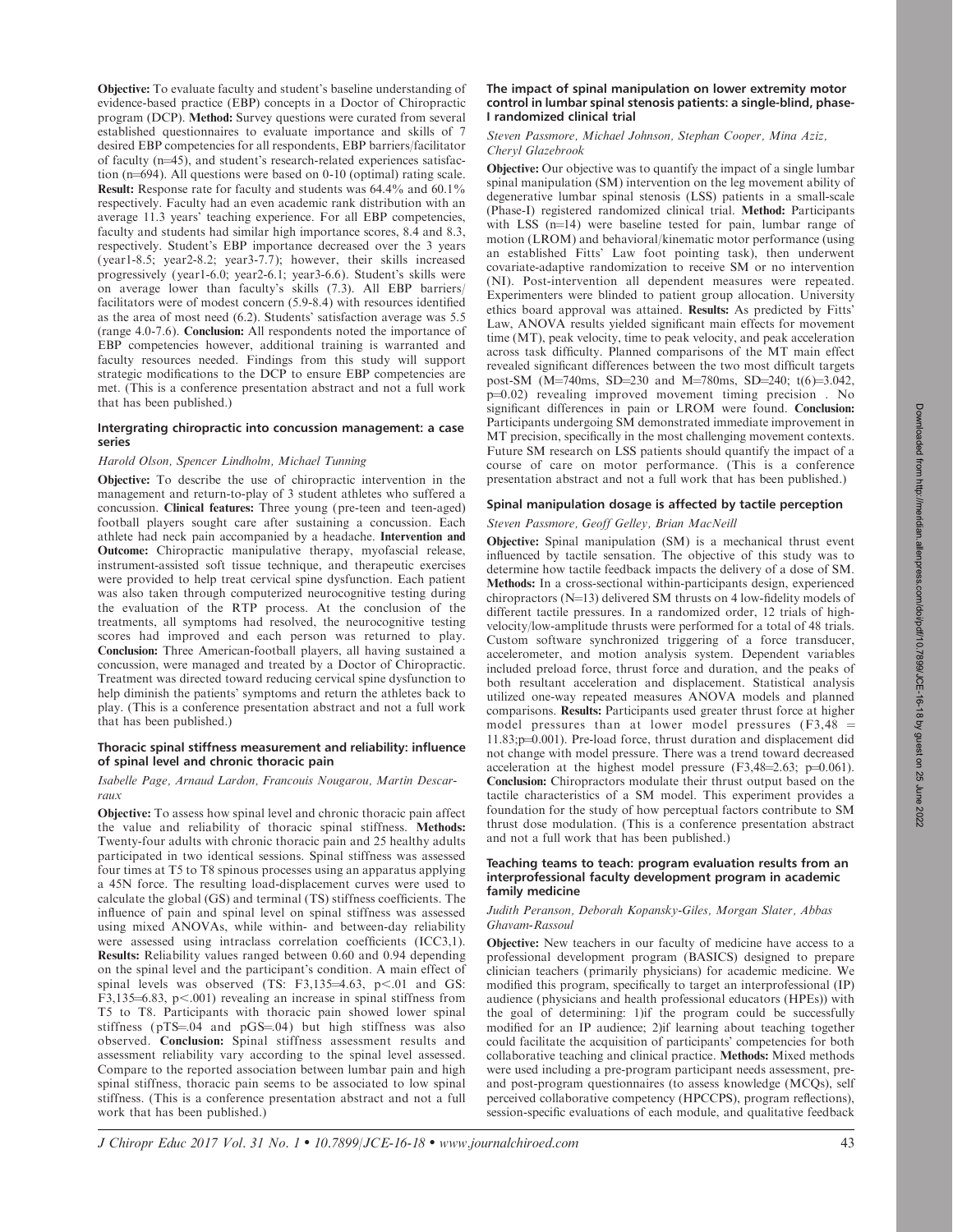from module teachers (debrief). Results: 13 physicians and 27 HPEs participated. 100% indicated somewhat or very satisfied with the program. Pre-post HPCCPS indicated improvement in self perceived collaborative competency ( $p \le 0.0001$ ) and MCQs showed increased attainment of knowledge over the course. 89.7% reported that learning needs were met and 50% felt more prepared for their teaching roles. Facilitators also found that teaching together enhanced their own collaborative competency. Conclusions: The modified IP BASICS program was successful in achieving our study objectives. (This is a conference presentation abstract and not a full work that has been published.)

# Distribution of self-theories of intelligence in matriculating chiropractic students

## Christopher Petrie

Objective: Self-theories of intelligence have been linked to learning motivation and persistence. They fall broadly into two categories: growth and fixed. While the distribution for various student populations have been studied, chiropractic students have not been studied. This study was conducted to examine the distribution of selftheories of intelligence for matriculating chiropractic students. Methods: Matriculating students  $(n=287)$  were surveyed using a previously validated survey instrument. Participants rated their level of agreement with statements about the nature of intelligence using a 6-point Likert scale. Consistent agreement with the statements was associated with a growth mindset. Consistent disagreement was associated with a fixed mindset. Inconsistent agreement was categorized as indeterminate. Results: The results showed 187  $(64.5\%)$  students holding a growth mindset while 44 (15.3%) holding a fixed mindset. The remaining 58 (20.2%) were indeterminate. Conclusion: The results show a majority of students hold a growth mindset, which has been associated with increased motivation to learn and persistence in learning. Further study is needed to determine the consistency of these results across chiropractic institutions, whether students' self-theories change during their enrollment, and whether there is any correlation between self-theories and academic achievement. (This is a conference presentation abstract and not a full work that has been published.)

## Complementary care in Medicaid patients with long-term physical disabilities: a pilot program in the state of Colorado

# Mark Pfefer, Stephen Cooper, Jennifer Boggess

Objective: Collaborative, integrative care including acupuncture, massage, chiropractic, adaptive exercise, and adaptive yoga may provide benefits for people living with long-term physical disabilities. A dearth of research evaluating the effects of these therapies for this population exists. Our purpose is to investigate preliminary outcomes for patients with physical disabilities, covered by Medicaid, who received collaborative, integrative, and complementary care. Methods: Established in 2012, the Chanda Plan Foundation's purpose is to provide support and funds through the Colorado Medicaid Spinal Cord Injury Waiver and to evaluate the efficacy of integrated care in patients with spinal cord injuries, brain injuries, multiple sclerosis, cerebral palsy, spina bifida, and other physical disabilities. Data were collected throughout the initial 3-year period, including service utilization, costs, pain, and functional and quality of life outcomes. Results: Of the current 100 patients, over 75% reported reduction in self-assessed pain and 57% decrease in medication use with associated decreases in pharmacy and other medical costs. Quality of life scores (BREF instrument) demonstrated increase in physical, psychological, and social environmental health domains for participants. Conclusions: People with physical disabilities will likely benefit when receiving collaborative, integrative, and complementary care. Additional research is warranted. (This is a conference presentation abstract and not a full work that has been published.)

## Patient safety culture evaluation of chiropractors in three canadian provinces: preliminary findings

## Katherine Pohlman, Silvano Mior, Martha Funabashi, Diana DeCarvalho, Mohammed El-Bayoumi, Bob Hiag, Kimbalin Kelly, Darrell Wade, Maeve O'Beirne, Sunita Vohra

Objective: There is a push to develop a positive patient safety culture in health care; however, knowledge of such culture is limited within the chiropractic profession. This cross-sectional survey evaluates patient safety culture among members of chiropractic associations in Ontario, New Brunswick, and Newfoundland/Labrador. Methods: SafetyNET's Survey to Support Quality Improvement was emailed to association members in  $\bar{3}$  provinces (n=3471). Results: Overall response rate was 6.8%. Most respondents were male, in solo practices for a mean of 19.1 years, with 50-150 patient visits weekly. Provinces had similar moderate-high patient safety dimension scores, except one province, that reported statistically different  $(p<0.05)$ moderate scores in staff training and communication about error. While still modest, patient care tracking had the lowest overall score. Information exchange with insurers was reported problematic among all 3 provinces, while access to care was a concern in only one (mostly rural) province. Conclusion: This first survey found a positive patient safety culture among Canadian chiropractors. Despite the low response rate, opportunities for collaboration across Canada to improve specific patient safety areas were identified. Further efforts are required to emphasize the necessity for the chiropractic profession to develop an evidence-supported patient safety culture. (This is a conference presentation abstract and not a full work that has been published.)

## Do clinician and patient reports of adverse events align? Assessing adverse events after chiropractic care at a chiropractic teaching clinic: an active surveillance pilot study

Katherine Pohlman, Patrick Bodnar Harrison Ndetan, Greg Kawchuk Objective: To assess congruence of clinician and patient reporting of adverse events through an active surveillance reporting system recently piloted at a chiropractic teaching clinic. Methods: All clinicians  $(n=10)$  and interns  $(n=173)$  were invited to collect data from 10 continuous patient visits. Patients completed pre and posttreatment histories which included reporting of symptoms. Interns completed a post-treatment form describing care and patient's symptoms occurring immediately after treatment. Adverse events (AE) were defined conservatively as any worsened or new symptom following care. Results: Ten clinicians and 80 interns enrolled in the study resulting in 126/364 patient visits with complete data. Patients reported 303 symptoms that were improved/better with 192 unchanged symptoms. Patients also reported 130 AEs between 0-15 days after treatment compared to interns who reported 20 AEs immediately after care. Conclusion: This study found it feasible to collect safety data in a chiropractic teaching clinic. Information gathered suggests that while a majority of symptoms improve with care, many adverse symptoms appear following care which are unknown to care providers. This study provides valuable insights on AEs in chiropractic, as well as informs our future work regarding patient safety education within the chiropractic profession. (This is a conference presentation abstract and not a full work that has been published.)

## Engagement as predictors of performance in a single cohort of undergraduate chiropractic students

## Jacqueline Rix, Phillip Dewhurst, David Newell, Caroline Cook

Objective: Higher education institutions provide students with opportunities to succeed. However, how students achieve success is still not fully understood. Academic and non-academic factors affecting performance have previously been identified1. As such, academic and non-academic factors were investigated to explore their potential links to student performance. Methods: Students enrolled onto year one of the Chiropractic Masters (Choro) at the Anglo-European College of Chiropractic were eligible to volunteer. Data collected included demographics, attendance, virtual learning environment (VLE) usage, additional learning needs (ALN), previous degree qualifications and summative marks. Results: Male students significantly outperformed female students in 4 of the 6 units. Students who attended less than 75% of taught classes were 14 times [14 (95%CI: 35-55)] more likely to have a reset in one or more units. Students who performed poorly in the semester 1 unit of Human Structure 1 and Clinical Management 1 were significantly more likely to have one or more resist in semester 2 units. VLE usage, ALN and previous degree qualifications did not correlate with summative marks. Conclusion: Attendance and semester 1 summative marks are associated with end of year performance. As such, these markers of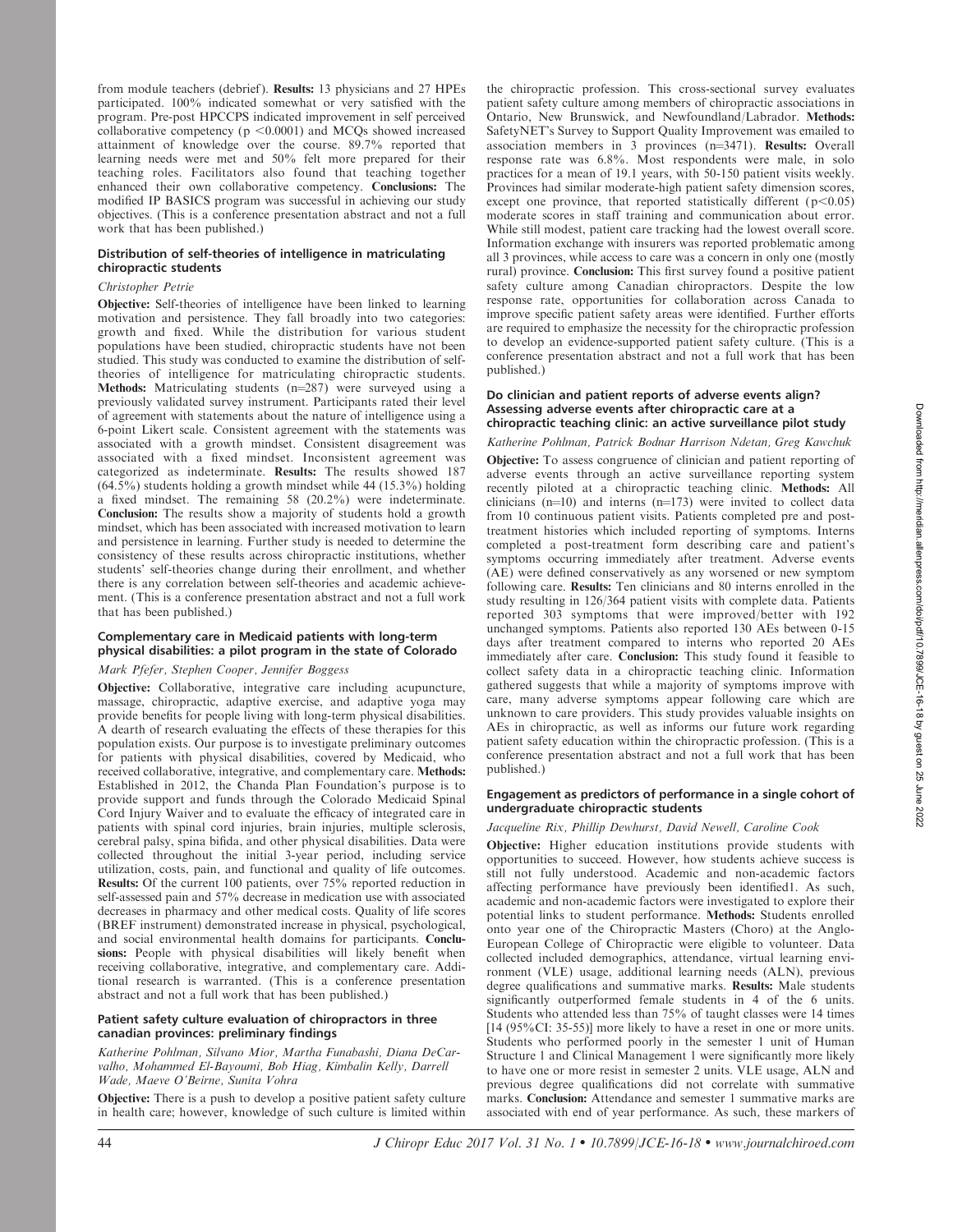performance should be monitored. (This is a conference presentation abstract and not a full work that has been published.)

# Interprofessional practice and clinical residency training in spine pain for doctors of chiropractic: A descriptive comparison of two programs in southern California

Robb Russell, Valerie Johnson

Objective: To descriptively identify and compare the interprofessional practice and interprofessional educational elements at two new chiropractic residency programs, one program being hospital-based, while the other is based at the public clinic of small, not-for-profit educational institution. Methods: A qualitative and descriptive comparison of the two program's resident selection processes, interprofessional practice opportunities, interprofessional educational exposure, competencies, assessment methods and attitudes of participating healthcare practitioners is made. Results: The two programs share similarities with regard to assessment and competencies partially due to collaboration. They vary in resident selection processes, duration of their respective programs, scope of practice, patient demographics and patient access to care. They also have considerably different interprofessional practice and educational opportunities. Conclusion: Both residency programs described offer considerable opportunities for interprofessional practice and interprofessional education. Preliminary assessment of the attitudes of other healthcare practitioners with whom the chiropractic residents interact are positive. Similarly, the attitudes of chiropractic residents to other professionals with whom they interact are favorable. An underlying assumption, as yet unproven, is that the collaboration necessary for these interprofessional practice residencies will lead to improved patient care and efficiencies for patients suffering from low back pain and related spine disorders. (This is a conference presentation abstract and not a full work that has been published.)

# Non-surgical treatments for lumbar spinal stenosis: results from a randomized controlled trial

## Michael Schneider, Carlo Ammendolia, Donald Murphy, Ronald Glick, Dana Tudorascu, Sally Morton, Elizabeth Hile

Objective: Compare the clinical effectiveness of 3 different nonsurgical approaches to the management of patients with lumbar spinal stenosis (LSS), including a chiropractic/physical therapy approach. Methods: Randomized controlled clinical trial of  $N=259$  patients with LSS, who were randomized into 1 of 3 groups: 1) medical care; 2) nonspecific group exercise classes; or 3) combination of manual therapy and specific exercises. Primary outcome measures were Swiss Spinal Stenosis (SSS) questionnaire and Self-Paced Walking Test (SPWT), which were taken at baseline, 2 months and 6 months. Results: No serious adverse events were reported in any of the groups. The manual therapy group showed a significantly greater reduction in SSS score at 2 months as compared to the other 2 groups. The manual therapy group had the most improvement in SPWT at 2 months, but this between-group difference was not statistically significant. All withingroup SSS and SPWT improvements were sustained at 6 months. Satisfaction and global index of change scores were highest in the manual therapy group, followed by group exercise and medical care. Conclusion: Patients with LSS can be safely and effectively treated with various non-surgical methods, with a trend favoring the chiropractic/physical therapy approach. (This is a conference presentation abstract and not a full work that has been published.)

## A systematic review of musculoskeletal taping methods

#### Michael Schneider, Chris Bise, Brent Leininger, Emily Polakowski

Objective: To conduct a systematic review of the musculoskeletal taping literature by searching for studies by body region and taping method. Data Sources and Selection: A literature search was completed through June 2016 of these databases: PEDro, CINAHL, Cochrane Database of Systematic Reviews, PubMed and PROS-PERO. We only included randomized controlled trials (RCT) or systematic reviews (SR) that studied patients with a musculoskeletal complaint using a clinical outcome measure. All studies were rated for quality with either AMSTAR (SR) or PEDro (RCT) guidelines. Results: 21 SRs and 47 RCTs were included in our final analysis. The majority of studies were focused on 5 main conditions or body regions: foot, ankle, knee, spine and upper extremity; and one taping method: Kinesio-Taping. 10 evidence tables were produced, organized by body region/condition (8 tables) and taping method (2 tables). Inclusion/exclusion criteria and methodology varied greatly between studies, precluding our ability to perform meta-analysis. Conclusion: There is mixed quality and evidence of effectiveness for different types of taping methods for different body regions and conditions. The evidence tables from this SR can be useful to clinicians and researchers. (This is a conference presentation abstract and not a full work that has been published.)

## Integration of chiropractic services in a patient centered medical home

## Joel Stevens, Brian Justice

Objective: The purpose of this study was to investigate the effects of chiropractic integration on the cost of spine care services within a Patient-Centered Medical Home (PCMH). Methods: A retrospective pre/post analysis was conducted using health care claims to evaluate the cost of spine care services before and after chiropractic integration. Adult patients  $(≥18 \text{ years})$  with a primary spine related diagnosis across all lines of business; commercial, Medicare Advantage and were included. The outcomes of interest were the aggregate cost of chiropractic treatment, physician office visits, diagnostic imaging, pain management injections, and spine surgery. Services were identified using Current Procedural Terminology (CPT) codes. Results: The sample consisted of 7,488 spine patients. Most were female (56%) and between 45-64 years of age ( $40\%$ ). There were no significant differences in demographic characteristics after chiropractic integration. During the 12-month follow-up period there were reductions in the total cost for all outcomes: chiropractic treatment (-  $4\%$ ), physician office visits  $(-1\%)$ , diagnostic imaging  $(-16\%)$ , pain management injections (-4%), and spine surgery (-13%). This resulted in an estimated first year savings of \$424,416. Conclusion: Embedding chiropractors within PCMHs may reduce the total treatment costs associated with spine care patients. (This is a conference presentation abstract and not a full work that has been published.)

## Is there a role for chiropractors in managing sick leave as part of work disability prevention for musculoskeletal disorders? A qualitative study of Nordic chiropractors

# Mette Jensen Stockendahl, Ole Kristoffer Larsen, Caspar Glissman Nim, Iben Axen, Ole Christian Kvammen, Corrie Myburgh

Objectives: We aimed to describe the context, views and experiences of Nordic chiropractors engaging in work disability prevention (WDP) and sickness absence management (SAM) of their patients, and compare how WDP is integrated in the care provided in a context where chiropractors have legislated sickness certification rights (Norway) and two contexts without sickness certification rights (Sweden and Denmark). Methods: This study was embeded in an exploratory mixed-methods design. We followed a phenomenological approach to explore the lived experience of chiropractors drawn from face-to-face, semi-structured interviews. Results: Twelve individual face-to-face interviews were conducted. Our thematic analysis indicated that the chiropractors' capacity to support patients in SAM related to 1) issues of legislation and politics; 2) the rationale for being a SAM partner; 3) whether an integrated SAM pathway exists/ can be created; and 4) the barriers to service provision for SAM. Conclusion: Chiropractors with patient management expertise may play a key role in WDP and SAM if integrated in a primary sector healthcare context. In the case of chiropractors in Denmark and Sweden, they currently face challenges related to legislative and professional ethics. (This is a conference presentation abstract and not a full work that has been published.)

## Chiropractors' perceived barriers and facilitators to managing sickness absence: A survey of Nordic practice

## Mette Jensen Stockendahl, Caspar Glissman Nim, Ole Kristoffer Larsen, Iben Axen, Ole Christian Kvammen, Corrie Myburgh

Objectives: Danish, Swedish and Norwegian chiropractors function as primary care sector providers. In addition, Norwegian chiropractors have legislative rights to issue sickness certifications. The aims of this study were to 1) describe Nordic chiropractors' perceived key barriers, facilitators, and strategies to manage sickness absence of their patients, 2) determine the prevalence of these key issues, and 3)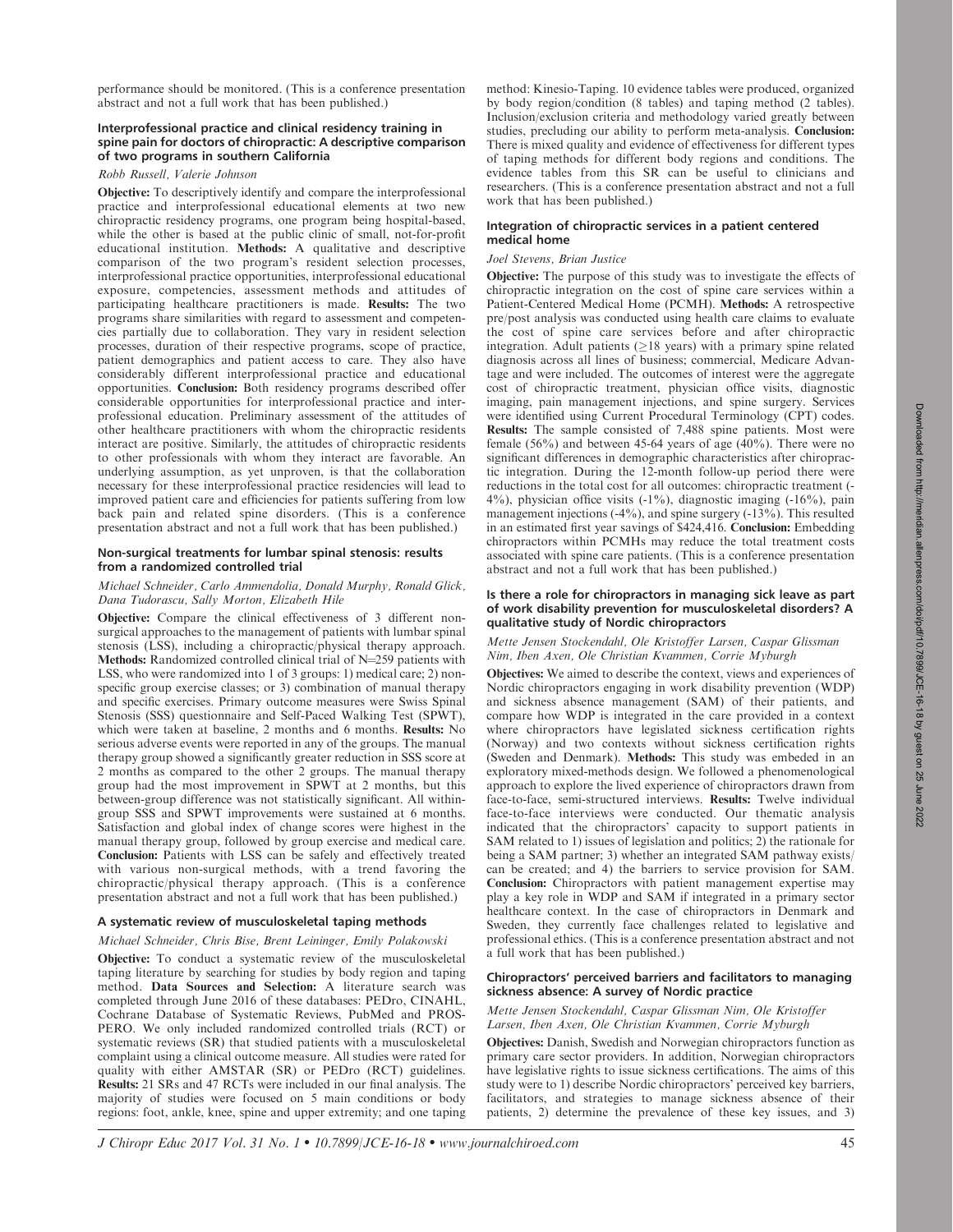compare their relative importance across the three countries. Methods: The study formed the quantitative component of an exploratory mixed-methods design (two-phased sequential). Based on interviews with 12 Nordic chiropractors, we constructed an electronic survey with which to observe the involvement and attitudes of chiropractors in sickness absence management across the three countries. Potential items for the survey were categorized according to the Consolidated Framework for Implementation Research (CFIR). Results: A 35-item survey covering five out of six CFIR constructs was designed in Danish, translated into Swedish and Norwegian, and evaluated for face and content validity. Conclusion: The survey will be issued to members of the national chiropractic associations in each of the three countries in the Fall of 2016. Descriptive statistics with measures of variability will be calculated. Final results will be available at the time of presentation. (This is a conference presentation abstract and not a full work that has been published.)

## A description of the blended experiential learning environment and comparison of weekly quizzes versus midterm examinations as assessments of student learning

#### Stephanie Sullivan, Kathryn Hoiriis

Objective: To explore a teaching strategy that replaced extended faceto-face instruction with the blended classroom environment through incorporation of experiential learning exercises and weekly assessments. Methods: In a research methods course, the 2 hour lecture was altered to include: 20 minutes lecture, 30 minutes topic-specific inclass group discussions and 1 hour alternative location group work. In addition to weekly discussion related homework, midterm exams were replaced with weekly quizzes. Scores for student cohorts in 2 successive academic terms using identical Midterm (MT) Multiple Choice Questions (MCQs) were compared to Quiz MCQs for 2 topics, Statistics (Stats) and Safety of Human Subjects (NIH) over 2 terms. Student verbal feedback was elicited at the end of each term. Results: Student verbal feedback indicated higher satisfaction with the blended classroom and experiential learning style. Student quiz scores improved significantly for the more challenging statistics MCQs (Percent change: 7.6%; p=0.028; 95% CI -9.721 to -.573) with only nominal improvement in NIH MCQs (Percent change: 0.7%; p=0.688; 95% CI -3.414 to 2.257). Conclusion: Students preferred the blended classroom environment with experiential learning exercises and weekly quizzes. Early and often assessment seemed to improve student scores. (This is a conference presentation abstract and not a full work that has been published.)

## The relationship between growth, maturation, and spinal pain in adolescents: a systematic review

## Michael Swain, Steven Kamper, Chris Maher, Carolyn Broderick, Damian McKay, Nicholas Henschke

Objectives: This study aims to determine whether there is a relationship between physical growth or maturation, and spinal pain in adolescents. Methods: In this systematic review electronic databases were searched to identify epidemiological studies that evaluated the association between growth or biological maturity, and spinal pain in adolescents. Risk of bias was appraised using the Quality in Prognosis Studies (QUIPS) tool, which was modified for aetiological factors. A narrative synthesis was conducted. Results: A total of 13,644 titles were identified in the searches; 13 studies evaluated the relationship between growth and/or maturation and spinal pain. Study outcomes were back pain unspecified ( $n=5$ ), low back pain ( $n=7$ ), thoracic pain  $(n=1)$  and neck pain ( $n=3$ ). Growth and maturation were evaluated as independent factors for spinal pain in seven and nine studies, respectively. Of these, only one study reported a significant association between rapid growth rate and low back pain; eight studies reported later stages of puberty was associated with spinal pain. Conclusions: There is a paucity of robust data to support the widely held belief that periods of rapid growth and maturation of itself are associated with spinal pain in adolescence. (This is a conference presentation abstract and not a full work that has been published.)

# If you build it, they will come. The preliminary impact of a faculty mentoring program

Michael Tunning, Dustin Derby, Kelly Krell-Mares, Michelle Barber

Has the Academy of Educators (AoE) mentoring program made a significant impact and contribution to faculty? This study utilized a qualitative survey, deployed electronically over a period of 6 weeks, to 12 faculty who participated in the AoE progam for at least one year. Data from 10 respondents was thematically coded based on respondents' experiences within the program. Concerning goal attainment, 100% (10/10) reported achieving teaching goals and 90% (9/10) scholarship goals due to participation in the program. Over half of respondents indicated the program helped shape scholarship (60%; 6/10) and teaching (70%; 7/10) goals, moving from generic goals like ''publishing one paper a year'' and ''being a good teacher'' to specific goals like working collaboratively to examine particular areas of study for explicit scholarly venues and learning more about successful pedagogical strategies to better inform teaching. The AoE program has impacted participants' goals in scholarship and teaching. Participants recognize value in camaraderie, collaboration, and mentorship. Although small in sample size, the initial cohort represents 11% of faculty. The AoE continues to grow from the initial 12 instructors to 22 currently. Further research is indevelopment on the continued impact to AoE participants and faculty at-large. (This is a conference presentation abstract and not a full work that has been published.)

## Interdisciplinary rehabilitation including chiropractic for a patient with spinal cord injury

# Robert Vining, Donna Gosselin, Jeb Thurmond, Kimberlee Case Objective: Describe chiropractic care provided within an interdisciplinary rehabilitation team for a patient with incomplete spinal cord injury (SCI) and multiple comorbid conditions.

Clinical Features: A 51 year old male with incomplete lower cervical SCI was admitted to a rehabilitation hospital 2 months post-injury and initial recovery from 2 surgical fusion surgeries (C3-C6). Upon admission the patient demonstrated moderate to severe upper and lower extremity strength loss, percutaneous endoscopic gastronomy tube due to dysphasia, orthostatic hypotension, mechanical lift and tilt-in-space wheelchair dependence, bowel/bladder incontinence, and pre-injury disability from bilateral shoulder pain and arthritis. Interventions and Outcome: Chiropractic care, introduced 2 months post-admission, occurred within a team including primary care providers, occupational therapists, physical therapists, and other specialists. Chiropractic addressed shoulder and thoracolumbar pain attributed to static positioning and facilitated performance of rehabilitation activities. Interventions included thoracic and lumbar spine thrust manipulation, mechanical percussion, manual muscle therapy to the cervico-occipital and shoulder regions, and mobilization of the right hand/wrist. After 3 months, shoulder and back pain were largely resolved and care modified to include upper extremity stretching and exercises. Conclusion: Chiropractic care delivered within an interdisciplinary team can contribute to rehabilitation outcomes of patients with SCI. (This is a conference presentation abstract and not a full work that has been published.)

## Chiropractic services provided at a rehabilitation specialty hospital

## Robert Vining, Stacie Salsbury, Carl Cooley, Jeb Thurmond, Lance Corber, Donna Gosselin, Christine Goertz

Objective: It is unknown how chiropractic services can be applied within interdisciplinary rehabilitation teams treating individuals with traumatic brain injury (TBI), stroke, and spinal cord injury (SCI). This study reports chiropractic services provided in a rehabilitation hospital caring for patients with complex neurological conditions. Methods: Data were collected on paper forms completed by the staff chiropractor at each visit. Chiropractic services were available twice weekly. Results: Most patients (86%) were wheelchair dependent. Individuals presented with compromised speech/communication (23%), muscle contractures (14%), feeding tubes (18%), and catheters (14%). During the initial 8 months of chiropractic services, 22 individuals received treatment over 394 visits. Mean visit time, excluding documentation, was 25 minutes. Visits occurred in rehabilitation areas (317) or patient hospital rooms (75). Symptoms addressed included spinal pain, stiffness, and extremity pain for patients suffering TBI (36%), stroke with hemiparesis (27%), SCI  $(14%)$ , and other complex conditions  $(23%)$ . Treatment often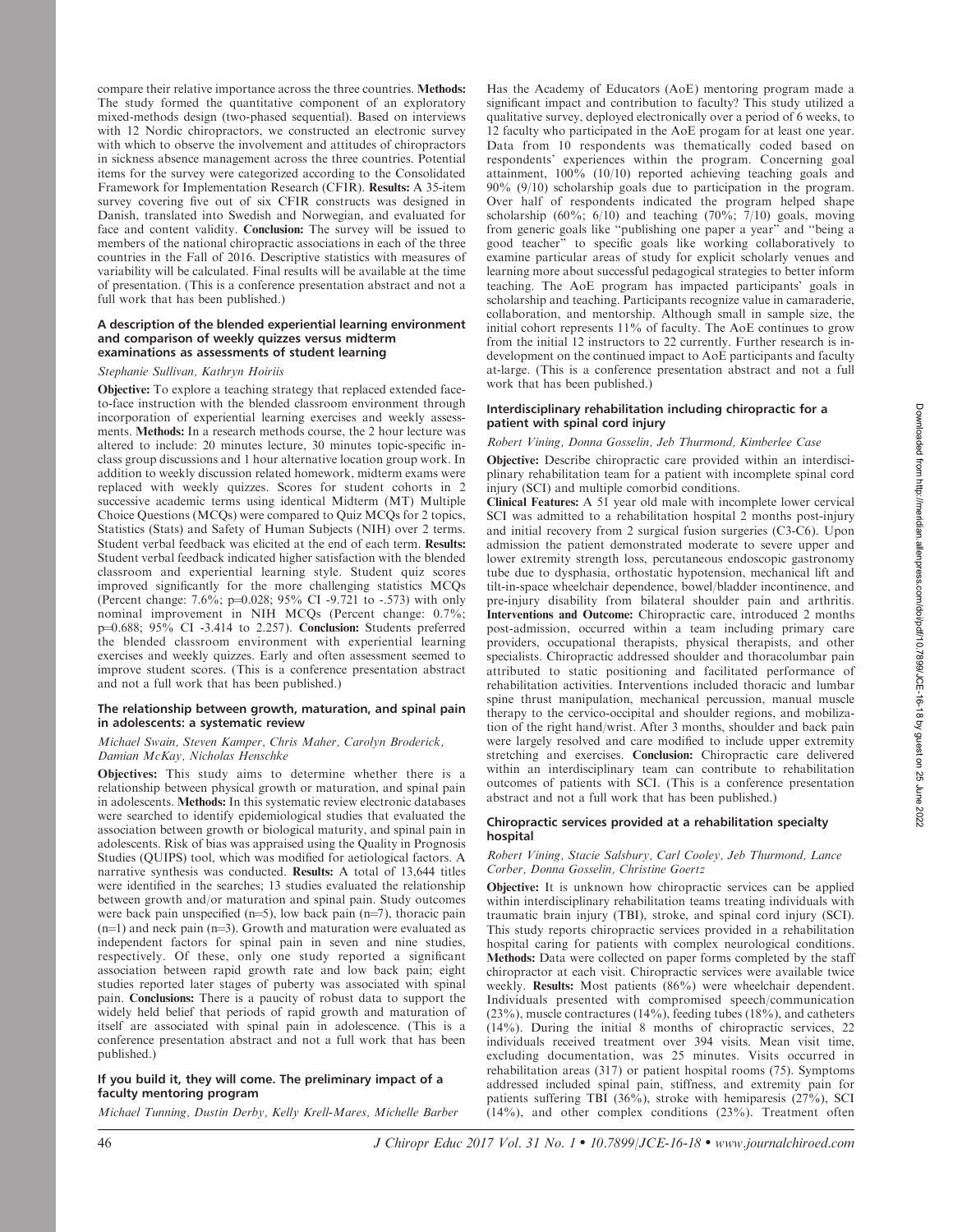included thrust and non-thrust manipulation to the spine and extremities. Mechanical percussion was employed during 81% of visits. Myofascial therapy exercise, and stretching were routinely employed. Conclusion: Chiropractic care can be adaptively applied for patients with complex neurological conditions within the context of an interdisciplinary team. (This is a conference presentation abstract and not a full work that has been published.)

## Attitudes towards chiropractic: A survey of Ontario midwives

Carol Ann Weis, Gloria Cheung, Laurence Dion, Jennifer Garven, Meghan Robinson, Suzannah Bennett, Jason Busse

Objective: To assess the attitudes and opinions of Ontario midwives toward chiropractic. Methods: 893 Midwives registered with the Association of Ontario Midwives were invited to complete a survey through an advertisement published once in their monthly newsletter. A link to a 42-item questionnaire was provided, which included the Chiropractic Attitude Questionnaire (CAQ). Results: Fifty-seven midwives completed the survey, for a response rate of 6.4%. Overall, 76.1% of respondents endorsed a positive impression of chiropractic, 10.9% were unsure, and 13.0% held negative views. Most (77.6%) referred their clients for chiropractic care. Moreover, 61.2% respondents referred infants for chiropractic care, specifically for: colic, spinal screening/adjustment after birth and constipation. Although most respondents (98%) felt very comfortable discussing chiropractic with their patients, most respondents (86.1%) felt that their training should include information about chiropractic and most (55.1%) were interested in learning more about chiropractic. Conclusion: Most midwives in Ontario report a positive attitude toward chiropractic care for pregnant women both during pregnancy and the postpartum period as well as for infants. These positive attitudes create opportunity for collaborative patient management. (This is a conference presentation abstract and not a full work that has been published.)

## Association between utilization of chiropractic services for low back pain and use of prescription opioids: preliminary results of a health claims study

## James Whedon

Objective: The overuse of prescription opioids for treatment of low back pain in the US is associated with addiction, adverse drug events, and escalating costs. Chiropractic, a non-pharmacological treatment for back pain, may lead to reduced use of opioids. This study was intended to quantify the association between utilization of chiropractic services for low back pain and use of prescription opioids. Methods: We analyzed all-payer health claims data for New Hampshire residents aged 18-99 with low back pain. We employed logistic regression to compare recipients of chiropractic services to non-recipients with regard to the likelihood of prescription fills for opioid medication. We quantified the associated charges.

Results: The rate of opioid use was lower for recipients of chiropractic services (1.5 vs. 5.1 prescription fills per subject). The likelihood of filling a prescription for opioids was 56% lower in the chiropractic recipient cohort (OR 0.44; 95% CI 0.43, 0.444). Average per-person charges for opioid prescription fills were also lower for chiropractic recipients: \$30.69 (SD \$30.96) vs. \$43.37 (SD \$58.03). Conclusion: Utilization of chiropractic care may lead to reduced use of opioid medications. Further analysis of these data will focus on reducing risk of selection bias. (This is a conference presentation abstract and not a full work that has been published.)

## Association between utilization of chiropractic care for low back pain and risk of adverse drug events: Preliminary results of analysis of New Hampshire insurance claims data

# James Whedon

Objective: Chiropractic is an effective non-pharmacological approach to the care of low back pain, but it is unknown how the utilization of chiropractic services affects the risk of adverse drug events (ADEs). We conducted an observational study of patients with low back pain to compare recipients of chiropractic services with non-recipients with regard to the likelihood of ADEs. Methods: We analyzed health claims data on New Hampshire residents aged 18-99 with low back pain. We employed logistic regression to compare recipients of chiropractic services to non-recipients with regard to the likelihood of occurrence of an ADE in an outpatient setting over two years. We identified ADEs by ICD-9 or E code. Results: Among 15,000 recipients of chiropractic services and 31,858 non-recipients, the risk of ADEs was significantly lower for recipients of chiropractic services. The 24-month incidence of ADEs was 0.8% among recipients and 3.1% among non-recipients. The likelihood of occurrence of ADEs was 65% lower for chiropractic care recipients (OR 0.35; 95% CI 0.29, 0.42). Conclusion: The results lend strength to the hypothesis that chiropractic care may lead to reduced risk of ADEs. Further analysis of these data will focus on reducing risk of bias. (This is a conference presentation abstract and not a full work that has been published.)

#### The impact of body mass index on pregnancy-related pelvic girdle pain in nulliparous women in Ireland

## Francesa Wuytack, Deidre Daly, Elizabeth Curtis, Cecily Begley

Objective: To examine the association between Body Mass Index (BMI) and Pregnancy-related Pelvic Girdle Pain (PPGP) in nulliparous women. Methods: A cohort of 1358 women completed a selfadministered questionnaire, including a pain diagram, in early pregnancy. Hospital and university ethical approval were granted. Data were analysed using multivariable logistic regression, and adjusted for age, educational level, employment status, pre-pregnancy lumbopelvic pain, heavy periods and severe period pain. We examined the impact of BMI on three outcomes: anterior PPGP, posterior PPGP, and combined anterior and posterior PPGP. Results: Compared to women whose BMI was 18.5-24.99 kg/m2, women who were obese or very obese (BMI  $\geq$ 30.00 kg/m2) were significantly more likely to experience combined anterior and posterior PPGP in early/mid pregnancy (adjusted Odds Ratio (AOR) 2.5 (95% Confidence Interval (CI) 1.5-4.3)). Women who were underweight  $(BMI<18.5 \text{ kg/m2})$   $(AOR 2.2 (95\% \text{ CI } 1.1-4.4))$  or obese or very obese (AOR 1.8 (95% CI 1.1-2.8)) were more likely to have combined anterior and posterior PPGP in the last month of pregnancy. BMI was not a significant risk factor for anterior PPGP or posterior PPGP alone. Conclusion: All women should be encouraged and supported to achieve optimal weight before becoming pregnant. (This is a conference presentation abstract and not a full work that has been published.)

## Work-related risk factors for spinal pain: Data from the 2015 National Health Interview Survey

#### Haiou Yang, Ming-Lun Lu, Scott Haldeman, Naomi Swanson, Edward Hitchcock, Dean Baker, Sara Luckhaupt

Objectives: The objective of the study is to use data recently available from the 2015 National Health Interview and the Occupation Health Supplement (NHIS-OHS) to explore associations between spinal pain and workplace risk factors that have been understudied in the US population. Methods: The variance estimation method is used to conduct multivariable logistic regression analysis to explore the associations in workers (aged 16 and above and employed). Spinal pain is defined neck/low back pain in the past 3 months. The workrelated risk factors examined include: job demands/controls, supervisory support, work-family interference, hostile work environment, job insecurity, occupational physical exertion (repeated lifting, pushing, pulling or bending), shift work, and alternative work arrangements. Related demographics, mental health variables, work hours and occupation are controlled as confounders. Results: This study indicates significant associations between spinal pain and high job demands, work-family interference, workplace bullying, and job insecurity. This study also demonstrates that occupational physical exertion is associated with spinal pain, especially low back pain. Conclusions: This study calls for attention among policy makers, researchers and clinicians, including chiropractors to these occupational psychosocial risk factors for spinal pain. Research using longitudinal study design is recommended in this area. (This is a conference presentation abstract and not a full work that has been published.)

#### Active and inactive spondylolysis at L5: A case report

# Terry Yochum, Alicia Yochum

Objective: Spondylolysis is a common entity that is present in 5-7% of the Caucasian population but has in increased incidence of 15% in athletes participating in hyperextension sports. Bone marrow edema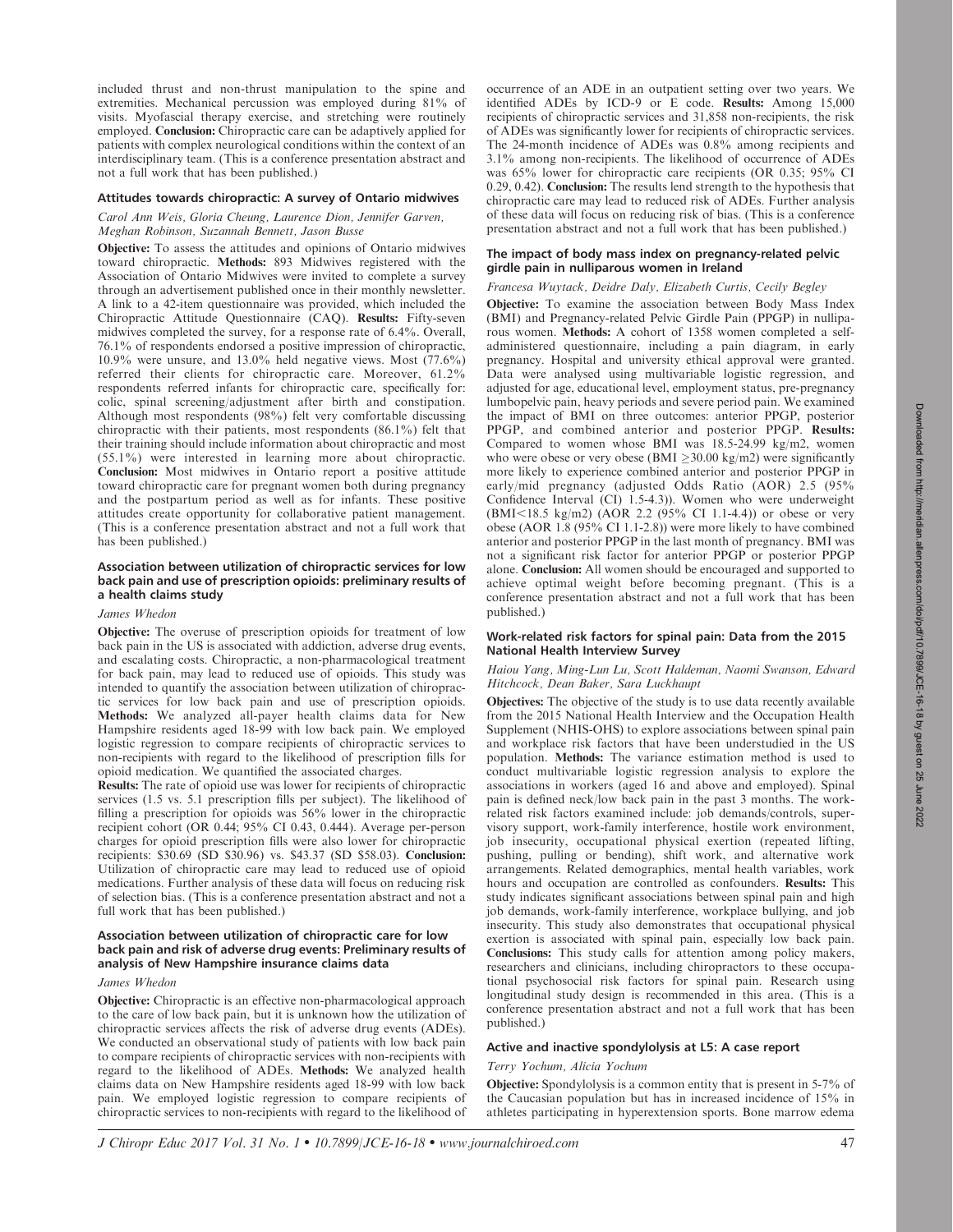on magnetic resonance imaging (MRI) adjacent to the spondylolysis would indicate an active spondylolysis while fat adjacent to the spondylolysis would indicate an inactive lesion. Fat can appear bright on both T1 and T2 sequences therefore short tau inversion recovery (STIR) sequencing is needed for accurate identification. Clinical Features: A 16 year-old female presented with low back pain exacerbated with soccer participation and extension. She demonstrated a positive stork test. Intervention and Outcome: Conservative management was initiated to include spinal manipulation of the lumbopelvic region without improvement of her symptoms after 7 treatments. A MRI was done which revealed an active spondylolysis at L5 on the right and an inactive spondylolysis at L5 on the left. The patient was placed in an antilordotic brace for 3 months and then returned to sports participation, pain free. Conclusion: Determining the etiology of various signal intensities on MRI related to spondylolysis is vital to accurately differentiate an active verses inactive spondylosis which will drive patient management. (This is a conference presentation abstract and not a full work that has been published.)

# The long-term effects of brief simulated low velocity variable amplitude loads on neurogenesis in cultured PC-12 cells

#### Liang Zhang, Chao Hua Yao

Objective: Spinal manipulative therapy (SMT) influences neurophysiological activities. However, a question remains: How these short transient changes of cellular electricity impact patients' long-term health? We hypothesize that manipulative forces have a long-term neuroplasticity effect by promoting neurogenesis. Methods: PC-12 neuronal precursor cells were treated briefly (3x15-seconds) with simulated low velocity variable amplitude (LVVA) forces, followed by additional 3-day culturing in the presence or absence of nerve growth factor (NGF). Then cells were stained immunologically or chemically, photographed microscopically, and analyzed for mature neuronal features. Results: As expected, NGF produced a remarkable increase of neurogenesis regardless the levels of simulated forces applied, or not applied  $(P<0.01, N=6$  for each of the three different loading levels). Regarding the impact of simulated LVVA forces on neurogenesis, only low-level LVVA loads produced a statistically significant promotion of neurogenesis in the absence of  $NGF(P<0.05,$ N=6). However, this promoting effect became statistically insignificant in the presence of NGF. In addition, increased loading levels did not produce significant changes regardless the presence or absence of NGF. Conclusion: Our data indicate brief LVVA loads may have long-term impacts on neurogenesis, which seems to depend on loading levels and interact with biological factors. (This is a conference presentation abstract and not a full work that has been published.)

# POSTER PRESENTATIONS

#### A scoping review of the literature on functioning and disability in manual medicine using the International Classification of Functioning, Disability and Health (ICF)

## Ellen Aartun, Hainan Yu, Pierre Cote

Objectives: To identify clinical tests and questionnaires used to measure functioning and disability in patients with low back pain treated with manual medicine and to link them to the ICF framework. Data sources and selection: We systematically searched Medline, Embase, PsycINFO, and CINAHL from January 1, 2006 to December 31, 2015. Paired reviewers independently screened 100 randomly selected citations from the retrieved citations. One reviewer extracted all background variables, baseline measurements and outcome measures from relevant studies. We divided the extracted data into meaningful constructs that describe functioning and disability according to the ICF (body structure, body function, activity and participation, environmental factors and personal factors). The constructs will be linked to ICF categories. This process will be repeated for another 100 citations until we reach saturation, i.e.,  $\langle 5\%$  difference in ICF categories. Results: We retrieved 1995 citations and screened 200. Commonly used instruments include Roland-Morris Disability Questionnaire, Oswestry Disability Index and Visual Analog Scale. How these items link to the ICF will be presented at the conference. Conclusion: This study will provide an overview of what aspects of functioning that are reported in manual medicine in a language that is common across all disciplines. (This is a conference presentation abstract and not a full work that has been published.)

## Characteristics of Australian chiropractors treating athletes: Results from a practice based research network

# Jon Adams, Romy Lauche, Katie DeLuca, Michael Swain, Wenbo Peng, David Sibbritt

Objective: Sports injuries pose a substantial health burden resulting in pain and can cause long-term disability. A wide range of medical professions provides sports injury management; with 12.5% of chiropractic patient visits specifically for sports injuries. This study reports analyses from a PBRN to determine practitioner and practicerelated factors associated with the frequent treatment of athletes by Australian chiropractors. Methods: A 21-item questionnaire collecting information pertaining to practitioner characteristics was distributed to registered chiropractors across Australia, as part of the Australian Chiropractic Research Network (ACORN) project. Statistical analyses compared the dependent variable of the frequency of treating athletes against independent variables. Results: 936 (49.5%) chiropractors reported frequently treating athletes. These chiropractors were more likely to be male, perform more patient care hours and visits per week and be involved in volunteer work. Chiropractors frequently treating athletes were also more likely to perform multimodal management, have multi-disciplinary relations, use diagnostic equipment and discuss nutrition and medication use. Conclusion: Approximately one in two chiropractors treat athletes frequently. The findings of the current ACORN survey describe a multi-disciplinary, multi-modal management approach by Australian sports chiropractors. (This is a conference presentation abstract and not a full work that has been published.)

# Detecting publication bias in chiropractic clinical research

## Medhat Alattar

Introduction: Publication bias is the tendency on the parts of investigators, reviewers and editors to submit or accept manuscripts for publication based on the direction or strength of the study findings. Carefully reviewing chiropractic research publications for evidence of bias is needed to secure the selections of higher quality, efficient new methodologies for the implementation of evidence base clinical practice in the delivery of chiropractic care. Methods: A random sample of published chiropractic research papers on Low back pain between 2006-2016 were reviewed for the difference between reporting positive and reporting negative results. A remarkable difference between the results could be a reason to include bias as a possible cause. Results and Discussion: Several publications did not report clear results but rather indicated the need for further studies. There are no published papers of low study quality, or reporting negative results which may be an indication for publication bias. Limitations: the assumption that ratio (positive/ negative) should equals 50:50 is not valid. Conclusions: Research with positive results is more likely to be submitted and published which may lead to over optimistic conclusion. Publication bias existence is hard to prove. (This is a conference presentation abstract and not a full work that has been published.)

#### The relationship between the quality of life of chiropractors and their sense of coherence

## Joel Alcantara, Jeanne Ohm, Junjoe Alcantara

Objectives: To assess the relationship between the quality of life (QoL) of chiropractors and their sense of coherence (SOC). Methods: A convenience sample of chiropractors completed the PROMIS-29, PROMIS Global Health and the SOC-29 questionnaires, a measure of one's life orientation based on self-reliance and self-confidence to meet life's challenges. The SOC-29 has subscales of comprehensibility, manageability and meaning. The PROMIS surveys measures domains of QoL (i.e., anxiety, depression) and global physical and mental health. Statistical analysis utilized Mplus V7 (Los Angeles, CA, 2007) to determine the relationship between SOC and QOL and Cronbach's alpha for the subscales of SOC-29. Results: A convenience sample of  $89$  chiropractors (mean age= $36.52$ ; females= $70$ ; mean years practice experience=8.91 years) completed the questionnaires. A correlation matrix demonstrated all correlations in the expected direction. For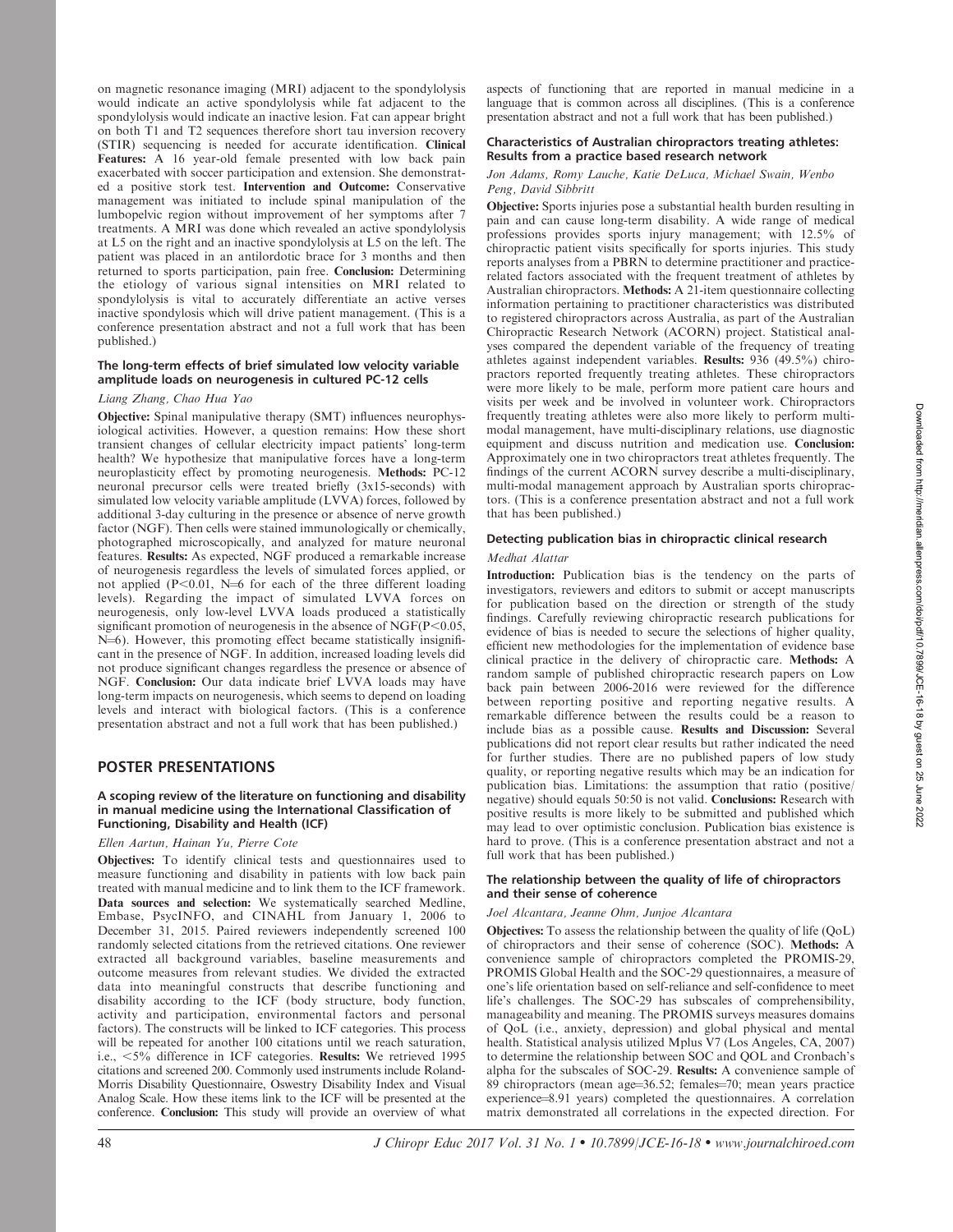example, SOC correlations with: anxiety (-0.70), depression (-0.61), fatigue (-0.50), satisfaction with social role (0.47), pain interference (- 0.28), pain intensity (-0.26), global physical health (0.47) and global mental health (0.71). Cronbach's alpha were: comprehensibility (0.70), manageability (o.73) and meaning (0.72) for the SOC-29. Conclusion: Correlational analysis supports the positive correlation between SOC and QoL.The SOC-29 for chiropractors has acceptable reliability for its 3 subscales. (This is a conference presentation abstract and not a full work that has been published.)

## The physical and mental impact of neurogenic claudication: the patients' perspective

Carlo Ammendolia, Michael Schneider, Kelly Williams, Susan Zickmund, Megan Hamm, Kent Stuber, Christy Tomkins-Lane, Y. Raja Rampersaud

Objective: To determine what was most bothersome among individuals with neurogenic claudication (NC) due to lumbar spinal stenosis and to assess patients' expectations and their experiences with treatment. Methods: This qualitative study used semi-structured telephone interviews among patients with NC seeking care from surgical and non-surgical hospital clinics. Interview transcripts were analyzed and managed using the software program Atlas.ti. Two trained qualitative analysts coded transcripts. A final thematic analysis categorized key findings based on the relative importance and impact on participants. Results: Among the 28 individuals participating in this study, pain was the most bothersome aspect of NC and limited standing/walking ability was the dominant functional limitation. NC dramatically impacted participants' lives and ability to engage in recreational and social activities. The most surprising finding was the frequency of reported significant emotional effects resulting from NC particularly depressed mood. Patients expected improvement of their symptoms with treatment not prevention of progression. Most participants could accept partial rather than complete improvement over their current state. Conclusions: From a patients' perspective neurogenic claudication has a significant multidimensional impact including meaningful emotional effects. Researchers and clinicians need to consider outcomes that matter most to patients with NC. (This is a conference presentation abstract and not a full work that has been published.)

## Anatomy gross I palpation review video feasibility and usage

## Karen Anthony, Michael Oppelt, Tom Brozovich, Michael VanNatta

Objective: Palpation of important bone features and muscles is a major component to Gross Anatomy I labs at Palmer College Davenport Iowa. The authors wondered if the students would like to see the creation of palpation review videos and if they did, would they use them. Methods: A short pre-survey (before the video creation) was given to Gross I students. A post-survey was given to Gross I students after the review videos were created and available for students to utilize. Results: The pre-survey revealed that the students did want to see the creation of the palpation review videos and that most would use them if they were available. The post-survey backed up the predicted review video usage when high percentages of students did use the videos (93.3%) and they thought the videos were useful (83.6% very useful and 11.2% somewhat useful).Conclusion: The palpation review videos were viewed as useful study tools by Gross I students. (This is a conference presentation abstract and not a full work that has been published.)

## Spinal arteriovenous malformation mimicking acute transverse myelitis: A case study

#### Christopher Arick, Heather Miley

Objective: This case report presents a patient with acute cauda equina symptoms to an emergency room and then to a chiropractic office. The patient was initially diagnosed with transverse myelitis then the diagnosis was changed to arteriovenous malformation.

Clinical Features: A 40-year-old woman presented with progressing severe lumbar and lower extremity pain and numbness, along with progressing weakness with the right lower extremity. Intervention and Outcome: An MRI was ordered by the chiropractic physician, which showed inhomologous hyperintensities and cord edema at the level of T12. An initial diagnosis of transverse myelitis was made according to clinical presentation and advanced imaging. After a series of followup MRI scans over the course of 12 months, the diagnosis was changed to arteriovenous malformation. The lesion was excised 24 months after the patient was first admitted to hospital with her initial attack. Conclusion: This case illustrates a rare condition of spinal arteriovenous malformation and the delayed proper diagnosis and highlights the importance of further consultation with additional radiologists for appropriate management of the complicated patient. (This is a conference presentation abstract and not a full work that has been published.)

## Assessment of cultural competence and attitudes among chiropractic students

# Jason Bartlett, Jon Wilson, Rebecca Wates, Mark Pfefer

Objective: The goal of this study was to evaluate student attitudes and cultural competence related to healthcare issues, before and after administration of a government-sponsored educational module. Method: An IRB approved, standardized survey instrument titled ''The Health Beliefs and Attitudes Scale (HBAS) was administered to chiropractic students before and after completion of course 1 of the Health and Human Services program, A Physician's Practical Guide to Culturally Competent Care, titled Fundamentals of Culturally and Linguistically Appropriate Services (CLAS). Result: Instrument items were collapsed into four constructs: opinion (importance of assessing patients' perspectives and opinions); belief (importance of including patients' beliefs in history-taking); context (importance of assessing patients' psychosocial and cultural context); quality (importance of knowing patients' perspective). Pre-course survey scores were obtained from 61 participants and post-course scores were obtained from 46 participants. Descriptive statistical analysis demonstrated an upward trend in scores of three constructs: opinion (pre  $=$  4.2 / post  $=$ 4.7), belief (pre = 4.0 / post = 4.7), and context (pre =  $5.0$  / post =  $5.5$ ). Conclusion: Although our study was limited, the data suggest a structured educational program can positively impact cultural competence and attitudes among chiropractic students. (This is a conference presentation abstract and not a full work that has been published.)

## Progression of solitary bone plasmacytoma to multiple myeloma in a 27-year-old male with low back pain

## Patrick Battaglia, Daniel Haun, Mero Nunez, Norman Kettner

Objective: We report progression of solitary bone plasmacytoma (SBP) into multiple myeloma in a 27-year-old male with chronic low back pain (cLBP). Clinical features: A 27-year-old male presented with cLBP of 4 years duration. The patient provided radiography and lumbar spine CT obtained at outside institutions that reported a diagnosis of benign hemangioma in the L4 vertebral body. Secondary interpretation of the images raised concern for a more aggressive lesion. Contemporaneous lumbar radiography, CT, and MRI examinations were obtained confirming an aggressive lesion in L4 with pathologic fracture. Biopsy of the lesion was consistent with SBP, a rare malignant bone tumor of plasma cells. Whole-body FDG PET-CT examination demonstrated multiple lesions throughout the axial skeleton, suggesting progression to multiple myeloma. Intervention and Outcome: The patient is under oncologic management. Local radiation therapy was applied to L4 prior to initiating chemotherapy. Conclusion: This case demonstrates the progression of SBP to multiple myeloma in an unusually young patient. Primary vertebral body neoplasms may be either benign or malignant, and salient imaging features exist which may aid in the differential diagnosis. (This is a conference presentation abstract and not a full work that has been published.)

# CMRT and acupuncture in the treatment of dysmenorrhea (oligomenorhea): A case report

## Christine Benner, Charles Blum

Objective/Clinical Features: A 31-year-old female patient presented initially to this office for low back and foot pain 5 years prior and wanted preventative wellness care. Approximately 5-years into care, February 2008, the patient discussed the possibility of utilizing acupuncture to help her cope with an irregular menstrual cycle, having only light periods (1-2 days) 2-3 times a year for over 10-years or more. Interventions/Outcome: The patient was assessed and treated using sacro occipital technique (SOT) chiropractic, chiropractic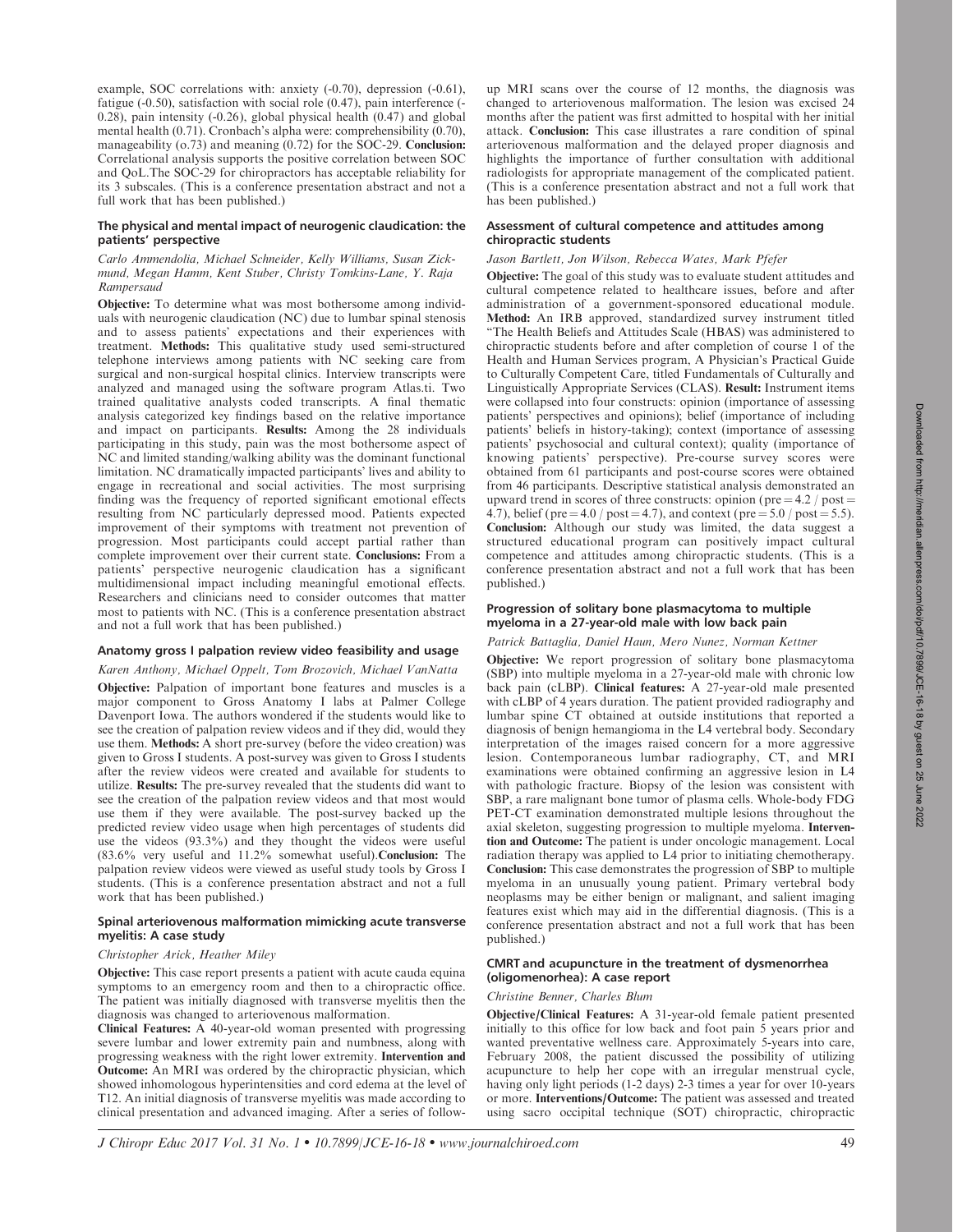manipulative reflex technique, and acupuncture protocols. Following one-year of integrating sacro occipital technique (SOT) chiropractic manipulative reflex technique (CMRT) for liver (T8), adrenals (T9), and acupuncture her condition has been consistently improving and her cycle has been regulating with periods of monthly cycling and with only 3-months of amenorrhea one-time during a time of high stress and anxiety. Conclusion: The chronicity of the patient symptoms, over 10-years, and the temporal relationship between treatment and response to care is of interest. It is also of interest that the patient was receiving chiropractic care on an ongoing preventative basis but not until the treatment changed to include CMRT and acupuncture was there a change in her symptomatology. (This is a conference presentation abstract and not a full work that has been published.)

#### Epidemiology, diagnosis, risk factors and conservative treatment of paediatric stroke: A literature review

## Jean Philippe Berube, Jean-Phillipe Caron, Veronique Lavergne, Chantal Doucet

Objective: Perinatal stroke is the main cause of cerebral palsy and may lead to life long cognitive and behavioural troubles. The aim of this study is to summarize the current knowledge concerning perinatal stroke including epidemiology, risk factors, diagnosis, and the conservative treatment. Data sources and Selection: A literature review was conducted on Medline, Academic Search Complete, CINAHL, Scopus, Cochrane, MANTIS, PEDRO and Johanna Briggs. Systematic reviews, guidelines, case reports and other types of articles were deemed acceptable limited to English and French. Results Four guidelines of good quality methodology and eleven literature reviews of low risk bias met all the inclusion criteria and were included in the literature review. Concerning epidemiology, risk factors and diagnosis, studies present similar findings and level of evidence. However, the level of evidence for conservative treatment is low. The current literature focuses on constrained induced movement therapy (CIM). Further research is needed for other treatment options such as mirror therapy and functional electric stimulation. Conclusions: Perinatal stroke is a complex condition that includes various risk factors, presentations and outcomes. Further research is necessary in orde r to make recommendations concerning conservative treatment. (This is a conference presentation abstract and not a full work that has been published.)

## Effectiveness of TheraBand kinesiology tape on low back pain patients' pain and disability

# Barton Bishop, Jay Greenstein, Jena Etnoyer-Slaski, Robert Topp

Objective: To determine the immediate and delayed effective of TheraBand® Kinesiology Tape(TBKT) on Gmax activation on low back pain(LBP). Methods: Twenty subjects(11M,9F) with chronic LBP had surface electromyography applied to the Gmax. At T1, pain was rated and four randomized exercises were performed; Resisted Clams(ClamsR), Standing Hip Abduction Resistance(STAB), Sidelying Hip Abduction(SLAB), and forward bend(FB). After each exercise the patient rated ''How hard they were working'' on the RISE scale. Next, TBKT was applied to the gluteal area and the EMG exercise protocol was repeated(T2). The tape remained on until patients returned 24-48 hours, where the testing protocol was repeated(T3). Peak activation was determined, compared to the maximum contraction for each muscle group, and expressed as a % of the reference exercise(%REF). Results: NPRS significantly decreased(p=0.000) between all points(T1=4.65,T2=3.98,T3=2.35). The RISE score significantly declined( $p=0.009$ ) between T1( $x=3.10$ ) and T3(x=2.40) during STAB and between T1(x=3.50) and T2(x=2.30) and T2(x=2.30) and T3(x=2.15) for FB(p=0.002). During ClamsR the Gmax%REF significantly decreased( $p=0.025$ ) between T2(x=250.51) and  $T3(x=162.47)$ . Clinical Relevance: The combination of decreased Gmax%REF, decreased exercise difficulty, and decreased pain leads to a recommendation of clinicians to use TBKT on the Gmax in the treatment of LBP. (This is a conference presentation abstract and not a full work that has been published.)

## Association between the type of first healthcare provider and the duration of financial compensation for occupational back pain

#### Marc-Andre Blanchette, Michele Rivard, Clermont Dionne, Sheila Hogg-Johnson, Ivan Steenstra

Objective: To compare the duration of financial compensation of workers with occupational back pain who first sought three types of healthcare providers. Methods: We analyzed data from a cohort of 5,511 workers who received compensation from the WSIB for back pain in 2005. Multivariable Cox models and logistic regression controlling for relevant covariables were performed to compare the duration of financial compensation for the patients of each of the three types of first healthcare providers. Results: Compared with the workers who first saw a physician (reference), those who first saw a chiropractor experienced shorter first episodes of 100% wage compensation (adjusted hazard ratio  $[HR]=1.20$ , P-value $<0.001$ ), and the workers who first saw a physiotherapist experienced a longer episode of  $100\%$  compensation (adjusted HR=0.84, P-value=0.028) during the first 149 days of compensation. The odds of having a second episode of financial compensation were higher among the workers who first consulted a physiotherapist (OR=1.49, P-val $ue=0.040$ ) rather than a physician. **Conclusion:** The type of healthcare provider first visited for back pain is a determinant of the duration of financial compensation during the first five months. Chiropractic patients experience the shortest duration of compensation, and physiotherapy patients experience the longest. (This is a conference presentation abstract and not a full work that has been published.)

## Chiropractic care of a 30-year-old male patient presenting with cervical spine disc replacement surgery with complications: a case report

#### Thomas Bloink, Charles Blum

Objective/Clinical Features: A 30-year-old male presented at this office July-2016, 1½-years following C-5/6 disc replacement surgery for a ski-related injury with loss of sensation/function of his right 3rd-4th fingers. Three-months following surgery he felt fine but then noted significant pain in the right neck, scapula, and arm, and occasionally on the left. December-2015 MRI was negative for pathology and was prescribed Neurontin, which helped somewhat. He was using a mandibular mouth-guard since April-2016. He had been an avid runner but couldn't run and only walk ½-mile. Intervention/ Outcomes: He was assessed with a TMJ disorder: clenching, malocclusion, and craniofacial sensitivities along with cervical spine antalgia, limited ranges-of-motion with pain and weakness of related musculature. Patient was treated with prone SOT pelvic block placement (category-one), intraoral cranial adjustments, and cotreated with a dentist immediately following care. Following the 4thoffice-visit he could hike at Yosemite National Park for 10-miles, the first time in over 2-years. By his 11th-office-visit (September-2016) he was able to run 1-mile, had normal cervical ranges-of-motion, no medication, and only occasional pain in his right scapula. Conclusion: This case suggests a relationship between the patient's TMJ disorder and cervical spine limited function and pain. (This is a conference presentation abstract and not a full work that has been published.)

## Chiropractic as part of an interdisciplinary team for the care of a patient with an orbital pseudotumor: A case report

#### Thomas Bloink, Charles Blum

Objective/Clinical Features: A 47-year-old female woke up over a year prior to seeking care at this office with darkness and limited vision in the right eye lasting two-hours. Her ophthalmologist diagnosed her with an orbital pseudotumor, which was unresponsive to treatment (steroidal anti-inflammatories). A year later the patient presented at this office reporting chronic intermittent headaches in the orbital region worse upon awakening. Her headaches included flashes of light that would become centralized blind spots, and also had a history of tinnitus and bruxism. Interventions/Outcome: The patient was found to be a ''heavy clencher'' with anterior interference malocclusion causing significant forces into the cranium, face and orbits. She presented with an upper dental splint, which was substituted to a mandibular splint, without incisor contact, to relieve compression/ pressure. The cranial-dental co-treatment at this office consisted of four-visits (once-per-week) with a dentist, preceded by cranial treatment the same day. She received a total of 10-treatments and following care her symptoms had completely resolved, sustained 1 year post-treatment. Conclusion: It is difficult to generalize from case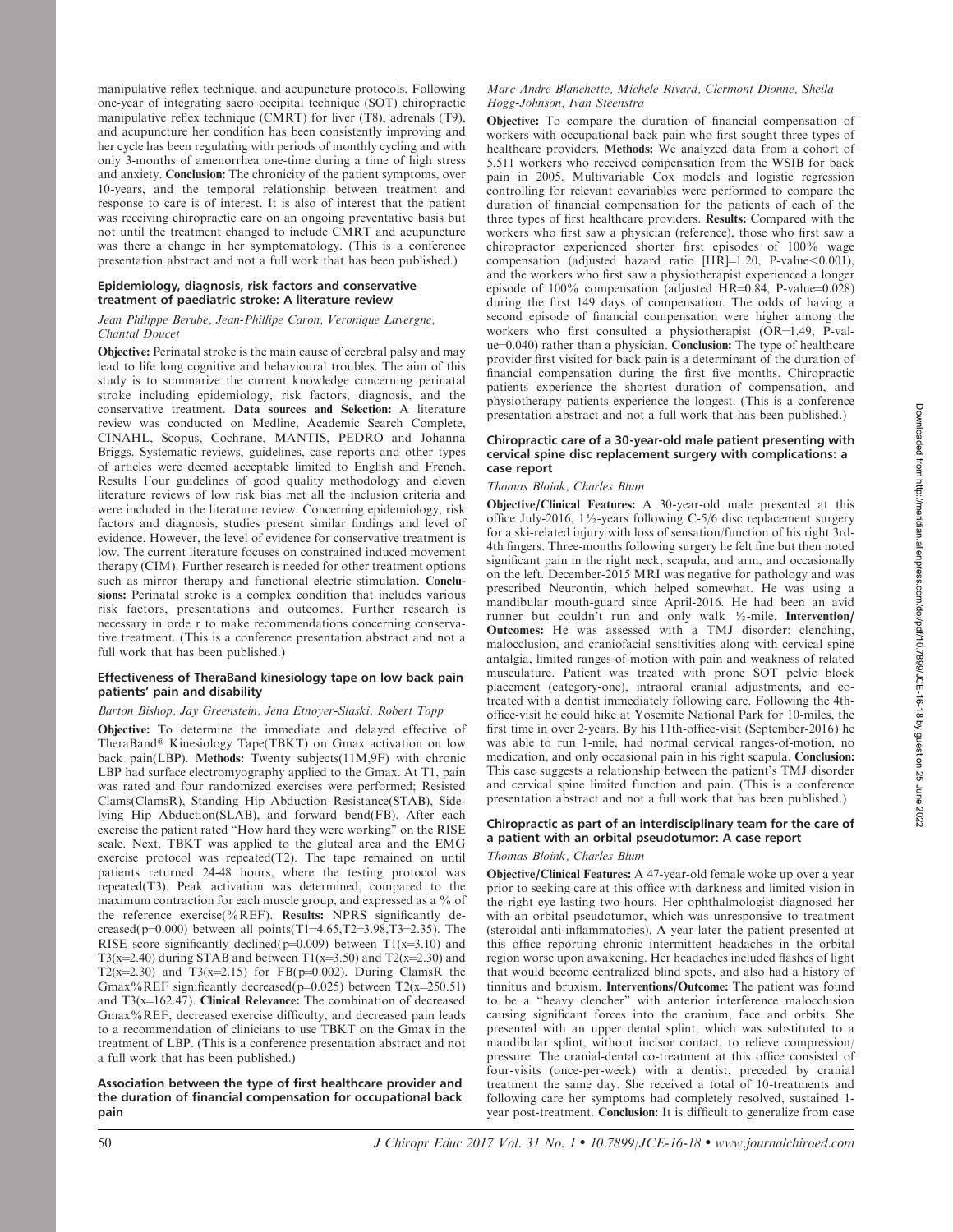reports, however the ongoing nature of the patient's condition and the temporal relationship between the care received and his response warrants further study. (This is a conference presentation abstract and not a full work that has been published.)

## B6 hypervitaminosis during pregnancy with neurological symptoms: A case report

## Charles Blum

Objective: With pregnant patients taking high levels of vitamin B6 and presenting with neurological symptoms, B6 hypervitaminosis may be an important, though rare clinical consideration. Clinical Features: A female patient (40-years-old) who was experiencing nausea during her 3rd-pregnancy was advised to take a daily prenatal supplement (Bnexa) that had 100mg of vitamin B6. She took the 100mgs for 2 months, then switching to a 25mg B6 supplement. Within the first 2 months of taking the supplement she began to notice neurological symptoms such as burning behind her eyes, eye floaters, paresthesia into her arms, wrists and fingers. After multiple evaluations by various doctors a blood test was taken that indicated abnormally high levels of B6. Once she stopped the vitamin supplement her symptoms decreased but had not completely resolved and therefore sought care at this clinic. Intervention/Outcome: Sacro occipital (SOT) and cranial techniques were used to assess and treat this patient and during the course of care 2-months. The residual signs of her neurological disorders, which had not changed in 6-months, resolved during the 2 months of care. Conclusion: B6 hypervitaminosis may be an important part of a differential diagnosis for pregnant/post-partum patients with un-explained neurological symptomatology. (This is a conference presentation abstract and not a full work that has been published.)

# Chiropractic conservative care of a patient presenting with carpal tunnel syndrome: A case report

#### Charles Blum

Objective: Effective conservative care of patients presenting with carpal tunnel syndrome may play an important part of improving a patient's ability to return to work, activities of daily living, and quality of life. Clinical Features: A 42-years-old female patient presented with carpal tunnel syndrome of 6-month duration unresponsive to rest, splinting, and anti-inflammatory medications. Of significance was her reduced grip strength with pain limiting her activities and worse when arising in the morning. Intervention/Outcome: Sacro occipital technique (SOT), SOT extremity techniques, kinesiotaping, and rehabilitative exercises were used to treat the patient's presenting symptomatology. The patient's kinematic chain was assessed and balanced from her lumbopelvic, cervical, thoracic outlet, shoulder, elbow and to her wrist. Her wrist was supported functionally in slight extension with kinesiotape and given exercises using a rubber band to stimulate her forearm extensor muscular, as a means to relax her flexor overuse, was utilized. Her symptoms completely resolved with a return to full grip strength in 3-office visits during a two-week period, and has sustained itself for 2-years. Conclusion: Chiropractic with extremity adjusting, kinesiotaping, and rehabilitative exercises may be an important consideration for the conservative treatment of patients presenting with carpal tunnel syndrome. (This is a conference presentation abstract and not a full work that has been published.)

## Effect of spinal manipulative therapy on mechanical pain sensitivity in patients with chronic non-specific low back pain: a randomized, controlled trial

#### Bryan Bond, Christopher Kinslow, Adam Yoder, Wen Liu

Objective: The long-term goal of our study is to improve the understanding of the biological mechanisms associated with spinal manipulative therapy (SMT) in spinal pain. Methods: This project involved a prospective, randomized, blinded clinical trial of 3-week SMT in chronic non-specific low back pain (CNSLBP) patients. We recruited 29 participants and randomly assigned them into either a SMT or sham SMT group. Pre- and post-intervention, we quantified the effect of SMT on clinical outcomes (Numeric Pain Rating Scale and Oswestry Disability Index) and pressure pain threshold (PPT) at local (lumbar spine), regional (lower extremity), and remote (upper extremity) anatomical sites. Results: SMT and sham SMT reduced hypersensitivity (increased PPT) at local ( $p < .01$ ) and regional ( $p <$ .01) locations at 3-weeks, as shown in a significant main effect for time. Furthermore, a significant main effect for time was observed for reduced pain ( $p < .001$ ) and disability ( $p < .05$ ). However, no between-group differences were observed in PPT, clinical pain, or disability between the SMT and sham SMT groups over 3-weeks. Conclusion: SMT or sham SMT may influence peripheral and/or central pain pathways in CNSLBP patients, independent of how the spinal manipulation was applied. (This is a conference presentation abstract and not a full work that has been published.)

## Self-perceived confidence of chiropractic student interns managing children with Autism Spectrum Disorder: A student survey

## Beatrice Borges, Lisa Rubin

Objective: A government survey of parents suggests that one in fortyfive children have Autism Spectrum Disorder (ASD). This study was designed to investigate how senior chiropractic interns perceive their confidence and level of competency to manage the care of children with ASD. Methods: A 27 question online survey was distributed to senior level chiropractic interns. The JotForms program was used to electronically collect the data. Three categories of questions were asked pertaining to public health, assessment and case management. Results: 33 out of 49 interns knew someone diagnosed with ASD. The interns reported competence performing spinal exams. Most interns were aware of educational and social difficulties in children with ASD and changes made to diagnostic criteria in the DSM-5. Mixed results were found regarding awareness of nutritional and neurological deficits and appropriate responses to repetitive behaviors. The interns reported potential deficiencies in their knowledge of prevalence of ASD; cost to society; referral resources; case management and assessment of children with ASD. Conclusion: Chiropractors are in a position to educate parents on treatment options and resources for children with ASD. This research suggests further integration is needed in the education system on this topic. (This is a conference presentation abstract and not a full work that has been published.)

## Relief of neurological symptoms secondary to surgical removal of thoracic astrocytoma and laminectomy by category I block placement: a case report

#### William Boro

Objective: To describe the clinical course, treatment and immediate response of a patient suffering from buzzing paresthesia secondary to surgical removal of thoracic astrocytoma which was relieved by Category I Sacro Occipital Technique<sup>™</sup> block placement. Clinical Features: A 27 year-old nulliparous female had 4'' thoracic pilocytic astrocytoma, between T4-T7, surgically removed. Six months of PT provided little improvement and she presented to my clinic with the following symptoms: lower back pain, neuropathy, paresthesias and visceral dysfunction, pain and numbness in both legs, pins and needles and buzzing sensation in both legs. Post-surgery she was unable to walk for 2 weeks and stated that she feels a continuous ''buzzing'' in her legs. She had difficulty getting in and out of car, sitting at a table, pushing, it was painful to stand more than an hour, and she needed to use a walker. Intervention and Outcome: Success was achieved in reducing many of the presenting symptoms. However, Category I block placement produced repeated and immediate relief of paresthesias within 5 minutes of placement, lasting up to 24 hours or more. Conclusion: This report describes patient response to Category I blocking and suggests a rationale for its success. (This is a conference presentation abstract and not a full work that has been published.)

## The impact of collaborative testing on test anxiety

## Breanne Bovee

Objective: High-stakes testing environments may lead to test anxiety in college students and may negatively impact academic performance. Learning strategies related to test taking, test administration and test preparation may reduce test anxiety. Collaborative testing is 1 possible method for reducing test anxiety. This paper examines whether collaborative testing has an effect on test anxiety in students at professional health institutions. Data Sources and Selection: The literature was searched using PubMed, Google Scholar, Ebscohost and Science Direct. Indexing terms included collaborative testing and test anxiety. Studies were selected if they discussed test anxiety and collaborative testing at professional health institutions. After review, 4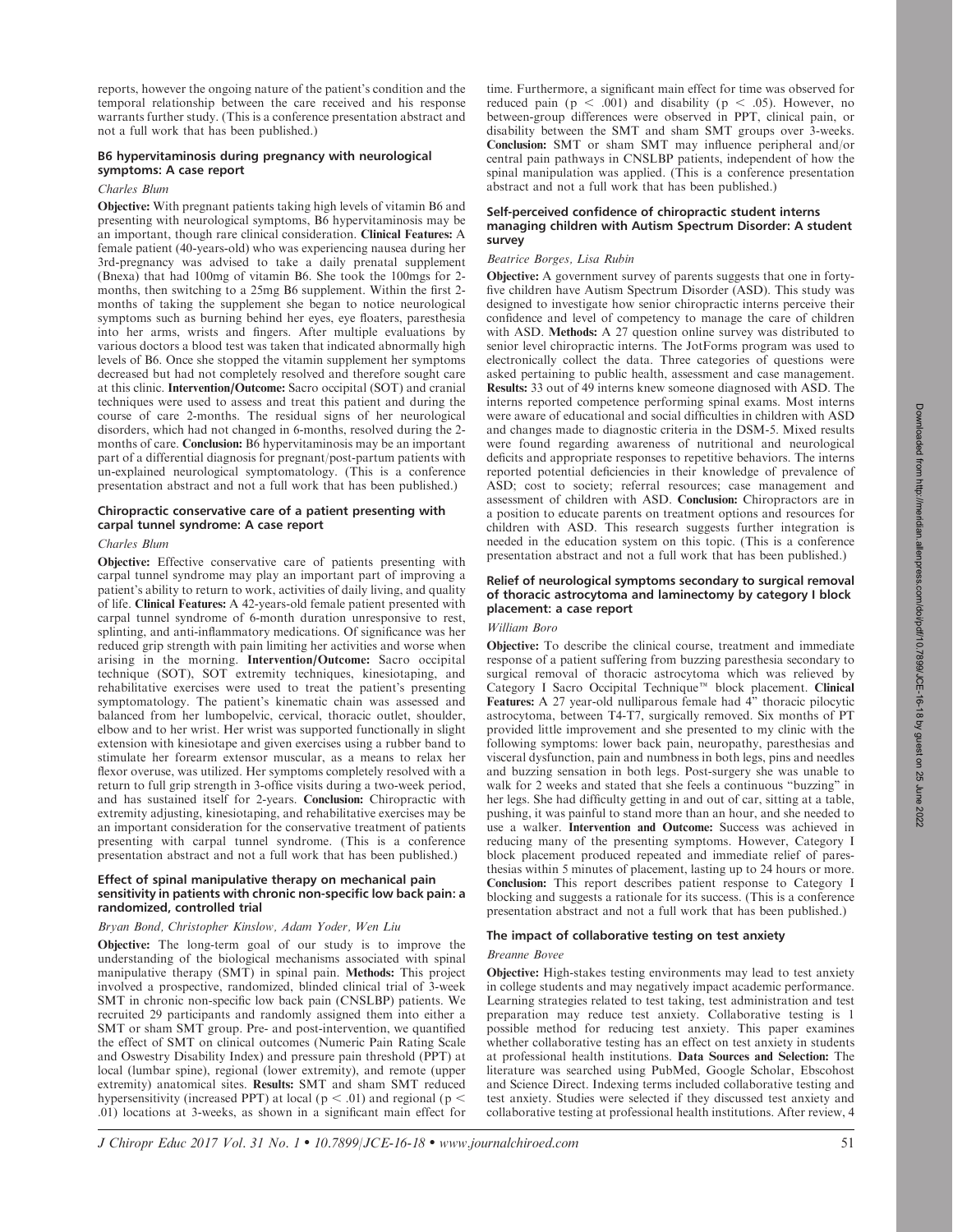articles were chosen. Results: Results were similar in all studies. Students who took tests collaboratively had reduced test anxiety compared to students who took tests individually. Other interesting findings were improved test scores, increased confidence, enhanced critical thinking skills and higher student satisfaction. Conclusion: Collaborative testing may reduce test anxiety. Faculty and administrators may want to incorporate this testing strategy into their classrooms to help reduce test anxiety. Further evaluation of collaborative testing's impact on test anxiety and academic performance is needed. (This is a conference presentation abstract and not a full work that has been published.)

## Incidental finding of sinus mucus retention cyst in a chiropractic teaching clinic

## Heather Bowyer, Ryan Funderburk, Matthew Richardson

Objective: To discuss discovery of a sinus mucus retention cyst on routine cervical spine radiographs performed on a patient with suspected acute cervical disc derangement in a chiropractic teaching clinic. Although usually incidental, this finding was pivotal to patient management. Clinical Features: A patient with a history of headaches, loss of sense of smell and nasal congestion presented with acute cervical spine pain due to suspected disc derangement. Routine cervical spine radiographs also revealed a maxillary sinus mucus retention cyst. Intervention and Outcome: The patient was referred to a specialist and subsequently underwent a balloon sinuplasty. Conclusion: Chiropractic physicians are in a unique position to identify findings on routine radiographs that may not be related to the presenting complaint, but which may be relevant to other disease in the patient. Identifying non-spinal pathology on radiographs and referring patients for appropriate management of such conditions is an important skill needed by chiropractors acting as primary care providers. (This is a conference presentation abstract and not a full work that has been published.)

## The complex decision-making that radiographic findings require. A secondary analysis of older adults with low back pain screened for a randomized controlled trial

#### James Boysen, Zacariah Shannon, Yasmeen Khan, Breanne BOvee, Robert Vining

Objective: Describe findings and recommendations requiring complex decision-making contained in lumbar spine radiology reports of older adults with low back pain who sought enrollment in a clinical trial studying collaborative medical and chiropractic care. A model describing the complex decision-making process is proposed. Methods: Two reviewers independently abstracted data from 170 lumbar x-ray reports obtained during the eligibility process for the clinical trial. Findings and recommendations were recorded and categorized. A consensus process was developed to resolve discordant findings. Results: The mean (SD) age (61% male) was 73.0 (7.13). The most prevalent findings were: degenerative disc disease (n=166, 98%), osteopenia/osteoporosis (n=157, 92%), zygapophyseal degenerative joint disease  $(n=147, 86\%)$ , and atherosclerosis (n=131, 77%). Four instances of aortic aneurysms were identified. Eight findings were classified as ''probable'' and 56 as ''suspected.'' Reports included 70 radiology recommendations with 11 classified as "required" and 59 as "optional." Conclusion: Each finding and recommendation in a radiology report requires complex clinical decision-making to inform triage decisions, diagnoses, clinical recommendations, and management/co-management strategies. Deciding what information to communicate or withhold is a complex process as clinicians aim to avoid labeling and victimizing while promoting self-efficacy through constructive education. (This is a conference presentation abstract and not a full work that has been published.)

## Swimming and chiropractic adjustment effects in an animal model of osteopenia

## Francielle Braz Oliveira da Silva, Sergio Inacio Rech, Gunther Gehlen, Danniel Facchini

Background: There is little discussion on the specific indication of the applicability of chiropractic techniques in the case of osteoporosis, because their effects are unknown. Objective: To measure changes in bone density due to chiropractic adjustments using the Activator® in a dexamethasone induced animal model for ostepenia. Methods: Wistar adult female rats, were divided randomly into the following groups: C) Control: no intervention; CD) Control dexamethasone (10 mg/ Kg); ND) Swimming and dexamethasone; NAD) Swimming and chiropractic adjustment; AD) chiropractic adjustment and dexamethasone. After the interventions the right femurs and tibias were dissected and radiological images for densitometric analysis were obtained. Results: Relative to trabecular bone density, there was change as described in the literature, being significant in the comparisons between groups (AD) and (C) in femurs ( $p < 0.01$ ) and between groups (AD) and (ND) in femurs and tibias ( $p$  < 0.01). It was observed slight increase in the group (CD) relative to  $(ND)$  ( $p < 0.05$ ) in tibiae. Conclusion: Based on our data, the most significant treatment for trabecular bone microstructure recovery for this model was the chiropractic adjustment, since it presented the highest rates of trabecular bone density in femora and tibiae analyzed. (This is a conference presentation abstract and not a full work that has been published.)

# The health and injury profile of adult Australian competitive surfers

# Andrew Burgess, Michael Swain, Reidar Lystad

Objective: To describe the health and injury profile of adult Australian competitive surfers.

Methods: All registered participants at the 2014 Australian Surfing Titles were invited to complete an online survey comprising: (1) demographic and surfing information; (2) health-related quality of life using the SF-12 questionnaire; and (3) surfing injury history. Descriptive statistics were used to describe the survey responses. Results: The sample consisted of 227 (77% male) surfers with mean age of  $35.0\pm13.2$  years. They spent, on average,  $10.0\pm6.5$  hours per week surfing. The mean SF-12 physical and mental health component scores were  $53.3 \pm 5.4$  and  $55.6 \pm 6.2$ , respectively. A total of 175 (81.0%) respondents reported incurring at least one surfing-related injury in their lifetimes, while 90 (57.5%) respondents reported incurring at least one surfing-related injury in the current season. The most commonly injured body regions were the lower back, foot, knee, and ankle; while the most common types of injury were abrasion and laceration. Conclusion: Although adult Australian competitive surfers report greater physical and mental health-related quality of life compared to the age-matched general population, surfing-related injuries are nevertheless relatively common. The present study reveals a higher burden of lower back injuries compared to previous reports. (This is a conference presentation abstract and not a full work that has been published.)

## Does a visual teaching guide to Upper Cervical Specific technique improve retention in chiropractic students when compared to a written teaching guide?

Alice Cade, Graham Dobson, Matthew Sherson, Kelly Holt, Heidi Haavik

Objectives: To investigate if visual teaching aids (VTA) enhance recall of upper cervical specific technique (UCST) in chiropractic students when compared to written guides (WG).

Methods: 70 chiropractic students, who completed the UCST-course, were evaluated for UCST recall, pre and post VTA/WG review. Two randomized groups reviewed original course WG's  $(n = 33)$  or new VTA's  $(n = 37)$ . A repeated-measures ANOVA and post-hoc t-tests compared group differences in re-evaluation scores. Results: Performance of both groups improved post-intervention ( $p < 0.01$ ). However, the VTA-group improved more than the WG-group ( $p =$ 0.03). The VTA-group percentage score improved by  $24.4\% +15$  SD 12.3% (p < 0.01), the WG improved by 17.7% +/- SD 13.7%  $(p<0.01)$ . Conclusions: Use of VTA's in reviewing UCST shows significant improvement in student performance compared to a WG. Chiropractic educators may find VTA's assist student's recollection of complex, multi-plane spinal movements. VTA's may be considerably useful, given the understanding of many chiropractic techniques relies on skilled 3-dimensional mental modelling of a functional spinal unit when in a subluxated position. (This is a conference presentation abstract and not a full work that has been published.)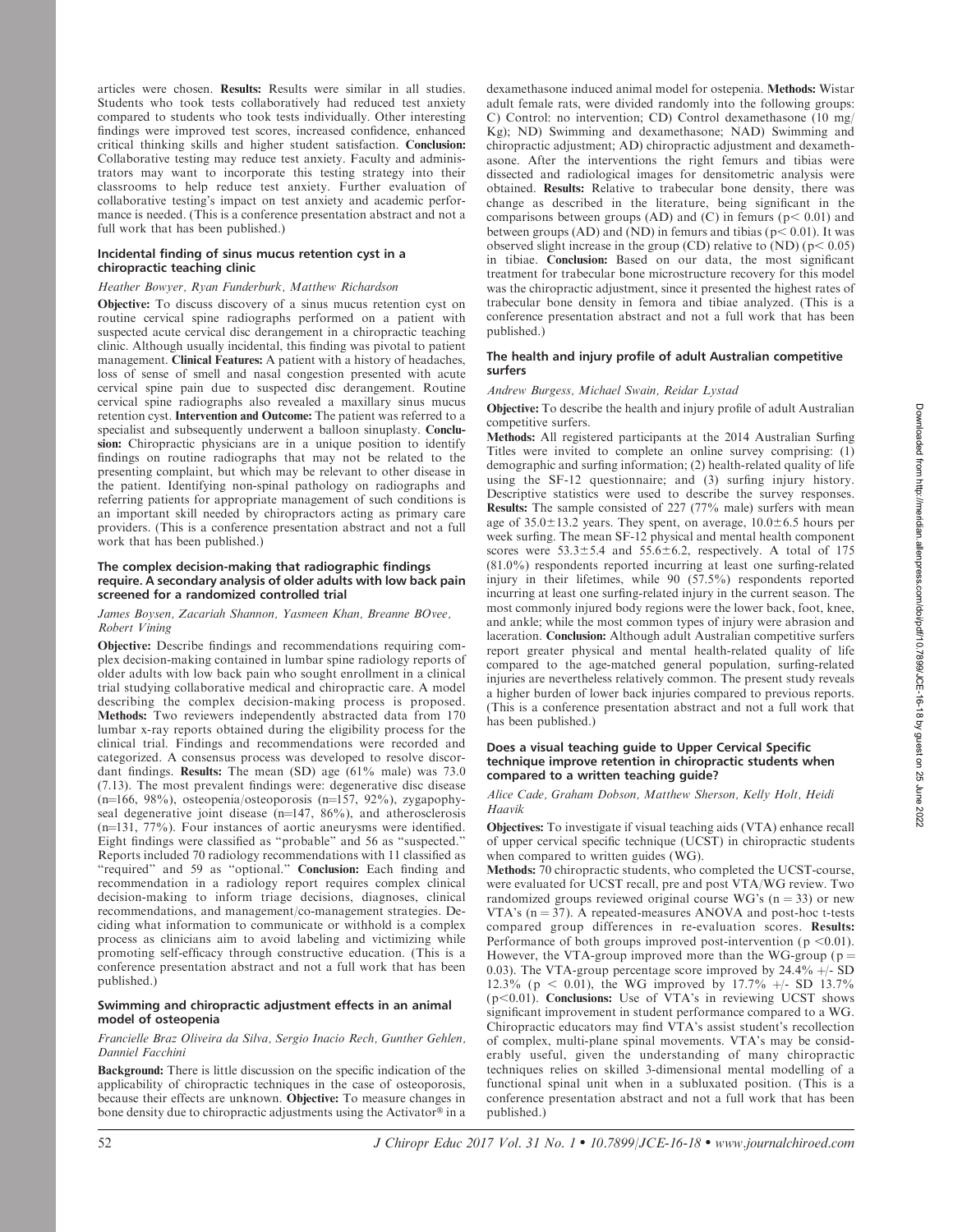## Does a visual teaching guide to upper cervical specific technique improve retention in chiropractic students when compared to a written teaching guide?

Alice Cade, Graham Dobson, Matthew Sherson, Kelly Holt, Heidi Haavik

Objectives: To investigate if visual teaching aids (VTA) enhance recall of upper cervical specific technique (UCST) in chiropractic students when compared to written guides (WG).

Methods: 70 chiropractic students, who completed the UCST-course, were evaluated for UCST recall, pre and post VTA/WG review. Two randomized groups reviewed original course WG's  $(n = 33)$  or new VTA's  $(n = 37)$ . A repeated-measures ANOVA and post-hoc t-tests compared group differences in re-evaluation scores. Results: Performance of both groups improved post-intervention ( $p < 0.01$ ). However, the VTA-group improved more than the WG-group ( $p =$ 0.03). The VTA-group percentage score improved by  $24.4\% +$  SD 12.3% (p < 0.01), the WG improved by 17.7%  $+/-$  SD 13.7%  $(p<0.01)$ . Conclusions: Use of VTA's in reviewing UCST shows significant improvement in student performance compared to a WG. Chiropractic educators may find VTA's assist student's recollection of complex, multi-plane spinal movements. VTA's may be considerably useful, given the understanding of many chiropractic techniques relies on skilled 3-dimensional mental modelling of a functional spinal unit when in a subluxated position. (This is a conference presentation abstract and not a full work that has been published.)

## Shoe orthotics for the treatment of chronic low back pain: a randomized controlled trial

#### Jerrilyn Cambron, Jennifer Dexheimer, Manuel Duarte, Sally Freels

Objectives-To investigate the efficacy of shoe orthotics with and without chiropractic treatment for chronic low back pain. Methods-Two hundred and twenty-five subjects over the age of 18 with symptomatic low back pain of 3 months or longer were randomized into one of three treatment groups (Orthotics, Plus, and Wait-list Groups). The Orthotics Group received custom-made shoe orthotics. The Plus Group received custom-made orthotics plus chiropractic care (manipulation, hot or cold packs, and manual soft tissue massage). The Wait-list Group received no care. The primary outcome measures were change in perceived back pain (Numeric Pain Rating Scale) and functional health status (Oswestry) after 6 weeks of study participation. Results-When compared to the Wait-list Group, the Orthotics Group demonstrated significant improvements in pain ( $p<0.0001$ ) and function ( $p=0.0068$ ). Adding chiropractic care to orthotics treatment (Plus Group) further improved function  $(p=0.0278)$  compared to orthotics alone, but demonstrated no significant difference in pain ( $p=0.3431$ ). Conclusions-According to the National Board of Chiropractic Examiners, 72% of chiropractors utilized orthotics as an adjunctive procedure. Based on the results of this clinical trial, prescription orthotics may be a beneficial treatment option for patients with low back pain. More research is needed on other conditions. (This is a conference presentation abstract and not a full work that has been published.)

## Atypical presentation of hemiparesis following a paediatric stroke: A case report

# Jean-Philippe Caron, Jean-Philippe Berube, Veronique Lavergne, Chantal Doucet

Objectives: The purpose of this study is to describe an ambiguous case of hemiparesis, presumably associated with a paediatric stroke that was observed as of 6 months of age.

Clinical features: Other than a traumatic birth at 38 weeks of gestation, the mother and the infant did not present any other risk factors seen in paediatric stroke. At her initial chiropractic visit, she presented an underuse of her left arm and an asymmetric tonic neck reflex abnormality. A referral in neurology was done for suspected paediatric stroke. Other motor deficits such as midline reaching, active range of motion of the upper limbs and spasticity of the affected side were observed in the following visits between 7 and 8 months of age. Intervention and outcome: Treatments consisted of light mobilisations and soft tissue techniques at a frequency of once or twice a month for 6 months. A multimodal approach intervention was used including several health care practitioners. The patient has seen improvement in

her active range of motion, only having a fine motor skill deficiency. Conclusion: Early detection is advised for better patient outcome. Referral is necessary in order to receive the appropriate investigation and care. (This is a conference presentation abstract and not a full work that has been published.)

## Alleviating pudendal neuralgia pain and symptoms with super pulsed laser therapy

Christopher Carraway, Douglas Johnson, Robin Schumacher

Objective: The purpose of these case studies is to evaluate the clinical effectiveness of super pulsed laser (SPL) for the treatment of chronic pudendal neuralgia. Clinical Features: Pudendal neuralgia (PN) causes severe pain in the genitals and/or anal-rectal area with increased discomfort by sitting and/or any physical contact to the area. Patients presented with PN symptoms and had undergone multiple interventions - medications, nerve blocks and surgical intervention. Each patient was evaluated and diagnosis of PN confirmed. Daily treatments of SPL, treating in two locations along the distribution of the pudendal nerve and to the corresponding dorsal roots was prescribed. Intervention: Three (3) female patients diagnosed with chronic PN, were treated with SPL as the only intervention. VAS scores determined pain levels. Treatments were daily and reduced frequency as their pain subsided. Increased tolerance for Activities of Daily Living (ADL) and physical contact to the genitals was observed. Outcomes: In each case, SPL achieved a marked reduction of PN pain from the first intervention. Subsequent treatments yielded additional improvement in pain and significant improvements in ADL. Conclusion: Super pulsed laser therapy may provide a new method to ameliorate pudendal neuralgia and its associated symptoms. (This is a conference presentation abstract and not a full work that has been published.)

## Super pulsed laser therapy for the amelioration of migraine headaches and associated pain

## Christopher Carraway, Douglas Johnson, Robin Schumaker

Objective: The purpose of these case studies is to evaluate the clinical effectiveness of super pulsed laser (SPL) in conjunction with chiropractic for patients presenting with migraine headaches. Clinical Features: The diagnosis of migraine is formulated from the patient's present and past history of signs and symptoms. The characteristics of the case are evaluated to make a determination of what type of headache the patient is suffering. After concluding the patient has a migraine headache we set up a schedule for treatment. Each patient receives standard chiropractic care with the inclusion of SPL therapy. Intervention: Three (3) patients with migraine headaches were treated with standard chiropractic care and SPL therapy. 6 to 12 SPL treatments were applied twice per week. VAS ratings were taken before and after treatment to evaluate the effectiveness of the treatment. Each of the 3 migraine patients received an additional SPL application to the sphenopalatine ganglion. Outcome: Chiropractic alone was not significant in the reduction of pain. A significant reduction of pain and symptoms were noted after super pulsed laser therapy treatment. Conclusion: Super pulsed laser therapy may provide a new method to ameliorate migraine headaches and its associated symptoms. (This is a conference presentation abstract and not a full work that has been published.)

## Latent class regression analysis for clustering stiffness curves: An exploratory analysis

#### Yolanda Casciaro, Gregory Kawchuk, Narashima Prasad

Objective: Our lab has recently shown stiffness can be reduced as a result of spinal manipulation. As current analysis techniques use a single point to represent an entire stiffness curve, analysis techniques capable of evaluating entire stiffness curves may reveal new sources of clinically significant data. Our objective was to determine if an established statistical technique used to identify clusters of similar patients (latent class regression analysis or LCRA) can be repurposed to identify unique stiffness curves. Methods: Two cohorts of data, each consisting of three distinct curve types (linear, exponential, and logarithmic) were analysed in LCRA software to determine if LCRA can effectively differentiate curve types. The first cohort had minimal curve overlap, while the second cohort was interspersed. Output was analyzed to determine if LCRA curve assignments matched known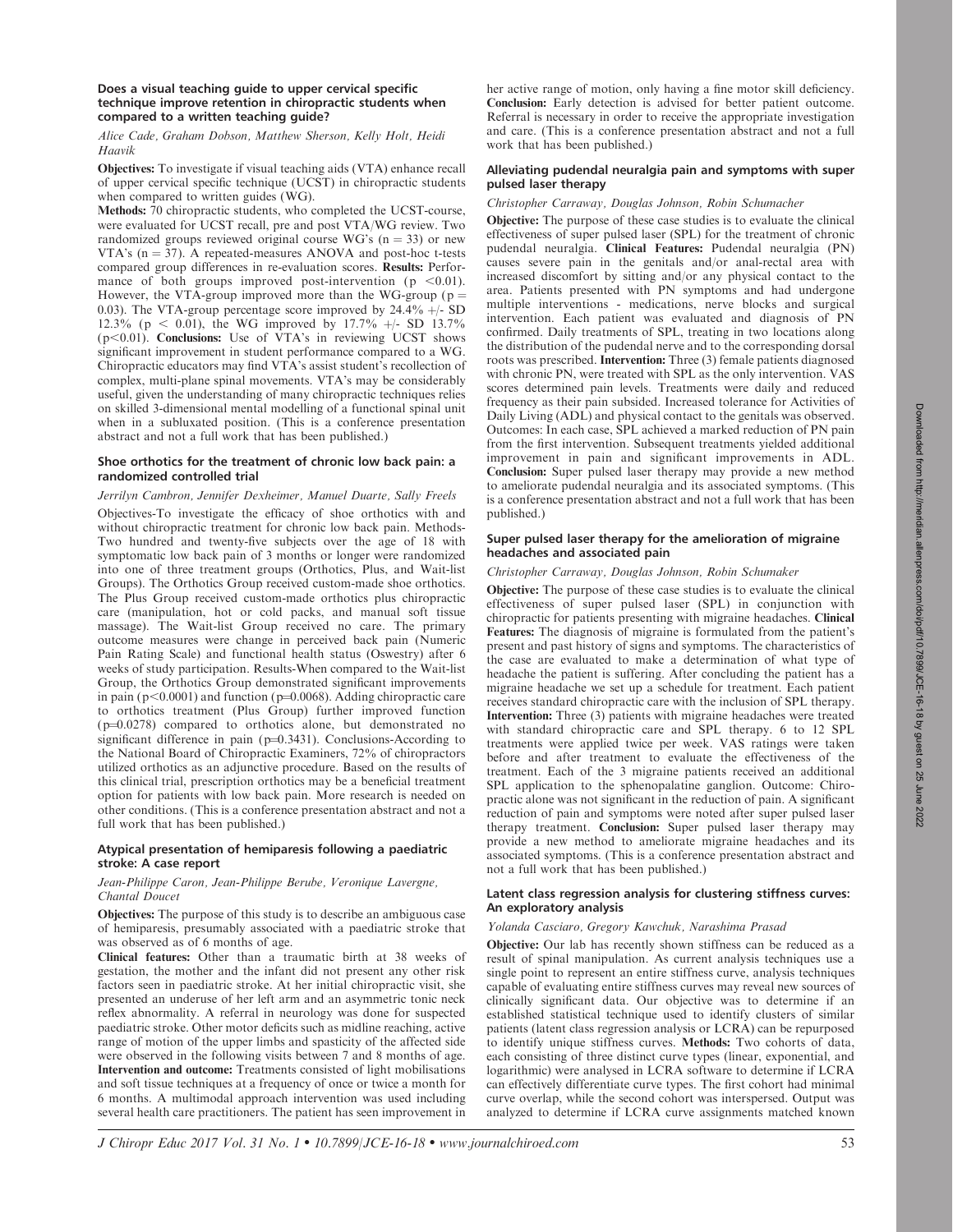curve types. **Results:** Even with a small sample  $(n=9)$ , LCRA effectively grouped curves by type and relative rate of change. Misclassification was very low for both cohorts  $(n<1)$ . Conclusion: LCRA is suitable for clustering stiffness curves. Next, LCRA will be used with clinical data to determine if unique stiffness clusters exist that can identify patients who may benefit from manipulation prior to its application. (This is a conference presentation abstract and not a full work that has been published.)

# Improvement in post-concussion symptoms in 3 female patients utilizing the NUCCA procedure after failed management with high velocity low amplitude manipulation

# Jonathan Chung

Objective: To describe the improvements in post-concussion symptoms following upper cervical chiropractic care utilizing the NUCCA procedure after failed management with high velocity low amplitude (HVLA) manipulation. Clinical Features: Three female patients presented with complaint of migraine-type headache, vertigo, and neck pain lasting for greater than 3 months following a concussive head injury. Intervention and Outcomes: Patients all presented for upper cervical chiropractic care after failed management with another chiropractor utilizing diversified chiropractic manipulation. Patients were evaluated for the presence of the Atlas Subluxation Complex (ASC) using the protocol outlined the National Upper Cervical Chiropractic Association. Low force upper cervical adjustment performed with reduction of ASC verified using post x-ray. All three patients reported improvement in headache and vertigo within 2 weeks of upper cervical care. After 8 weeks, all patients showed full resolution of headache and vertigo. Conclusion: Patients with headache and vertigo following a concussion that do not respond to HVLA manipulation may benefit from upper cervical chiropractic with the NUCCA procedure. More research is needed on the role of chiropractic and post-concussion syndrome. (This is a conference presentation abstract and not a full work that has been published.)

## Diagnosis and referral of a 26-year-old female with dysmenorrhea due to teratomas

# Diane Clark, Matthew Richardson, Bridget Edkin

Objective: To describe the diagnosis and referral of a 26-year-old female who experienced dysmenorrhea for 10 years caused by undetected teratomas. Clinical features: A 26-year-old woman presented with hip and low back pain. History and physical examination discovered leg length inequality and pelvic unleveling due to old lower leg fractures. She also noted having dysmenorrhea and migraines for 10 years. Intervention and outcome: Lumbopelvic xrays were taken to evaluate lumbopelvic biomechanics. The x-rays demonstrated bilateral ovarian teratomas. The patient was under treatment by a gynecologist for dysmenorrhea. The gynecologist had prescribed birth control which did not help regulate her condition. The patient was referred back to her gynecologist for further testing (transvaginal ultrasound) and ultimately removal of the teratomas while preserving her ovaries. Conclusion: Chiropractors may diagnose conditions not detected by a specialist. Workup in the chiropractic clinical setting including history, physical evaluation and x-rays was key to making the diagnosis of ovarian teratomas. This led to referral, follow-up diagnostic imaging, and surgical treatment that restored a more normal menstruation and decreased migraine headache frequency. (This is a conference presentation abstract and not a full work that has been published.)

## Multi-level histopathological analysis of an ovine cervical spine intervertebral disc degeneration model

## Christopher Colloca, Julia Kuliwaba, Brian Freeman, Robert Gunzburg, Mostafa Hegazy, Richard Hinrichs

Objective: The objective of this study was to develop an ovine model of cervical spine disc degeneration (DD) and to investigate the effect of disc injury on histopathological progression of DD. Methods: Fifty-nine Merino wethers received either surgically induced disc injury to a mid-cervical spine level (Annulotomy)  $(n=30)$ , sham neck surgery  $(n=14)$ , or served as controls  $(n=15)$ . At minimum of 1 year follow-up histopathological analysis was conducted blinded to group allocation using a previously validated DD grading system. Group differences of DD scores were examined using ANOVA and MannWhitney U Tests and linear regression models examined disc injury and adjacent segment DD. Results: Annulotomy resulted in significantly greater  $DD$  than in controls ( $p=0.01$ ), but not sham surgery. Sham neck surgery resulted in increased DD compared to controls ( $p=0.048$ ). Annulotomy predicted adjacent segment DD (R2=0.146, p=0.041) and nucleus pulposus (NP) DD also predicted adjacent segment DD (R2 $=$ 0.152, p $=$ 0.036), findings not observed in the sham or control groups. Conclusion: Annular injury to the ovine cervical spine produced only mild-moderate cervical spine DD that did not progress to extensive DD but did predict adjacent segment DD. These novel findings provide considerable regional contrast in the pathogenesis of DD. (This is a conference presentation abstract and not a full work that has been published.)

## Comparison of chiropractic student values between digital and manual inclinometer mensuration of the spine

# Karima Cooper, Joseph Guagliardo

Objective: Active range of motion (AROM) is a concern for clinicians in diagnostic assessments of patients with musculoskeletal disease. These evaluations obtain functional improvements as well as the degree of permanent impairment of an individual. This study focused on determining the accuracy between students in a chiropractic program and their instructor. Methods: Our institution's IRB approved a pilot study in which three volunteer students and one instructor collected AROM values on a set of six individual students who were measured on all cardinal ROM for the spine utilizing both manual (M) and digital (D) inclinometer values.Results: The data was evaluated to determine the standard deviations of the groups with ranges of  $M(3.46-13.1)$  and  $D(1.5-29.5)$ , Pearson's r was calculated between groups with the greatest correlation of cervical flexion of the D group( $r=0.74$ ) and the weakest with the M group of cervical flexion  $(r=0.015)$ . All values collected per patient were averaged and the difference between the groups was determined  $(M=7.3$  and  $D=9.5$ ). Conclusion: This limited study suggests that better efficacy is obtained with digital mensuration. Information from this study can be utilized to help strengthen educational methods for better accuracy in manual mensuration in the future. (This is a conference presentation abstract and not a full work that has been published.)

## Improving data literacy and understanding of experimental design in a chiropractic technique laboratory class

# Robert Cooperstein

Objective: Chiropractic instruction includes hands-on lab courses and didactic exposure to EBC, but with little integration. The author, experienced in conducting interexaminer reliability studies, hypothesized that manual therapy instruction, understanding of experimental design, and data literacy could be enhanced if laboratory settings were used to obtain and analyze clinical data. Methods: Several sessions in an 8th quarter laboratory class included acquiring reliability data for static/motion palpation and pain provocation. Students entered their own data on a white board, which the instructor photographed and analyzed overnight. During data acquisition, the instructor led discussion on experimental design issues. A 21 item survey at quarter's end assessed student satisfaction, and the degree to which the course modification had (a) improved clinical skills; (b) enhanced understanding of research design; and (c) provided practical experience in EBC. Results : There was broad satisfaction with the course modifications, more confidence in the examination procedures studied, refined understanding of how clinical research is conducted, and greater data literacy. Conclusion: Students serving as simulated researchers/subjects reinforces understanding of evidence-based health care beyond what is learned in purely didactic settings. Students can develop data literacy without necessarily learning how to analyze data themselves. (This is a conference presentation abstract and not a full work that has been published.)

# Two clinically contrasting cases of ankylosing spondylitis

Stacey Cornelson, Allison Harvey, David Beavers, Norman Kettner

**Objective:** This case series compares an unusual with a classic presentation of ankylosing spondylitis (AS). Clinical features: One patient, a female, presented with chronic, mechanical neck pain and stiffness while the other, a male, presented with chronic low back and left hip pain. Physical examination failed to identify systemic findings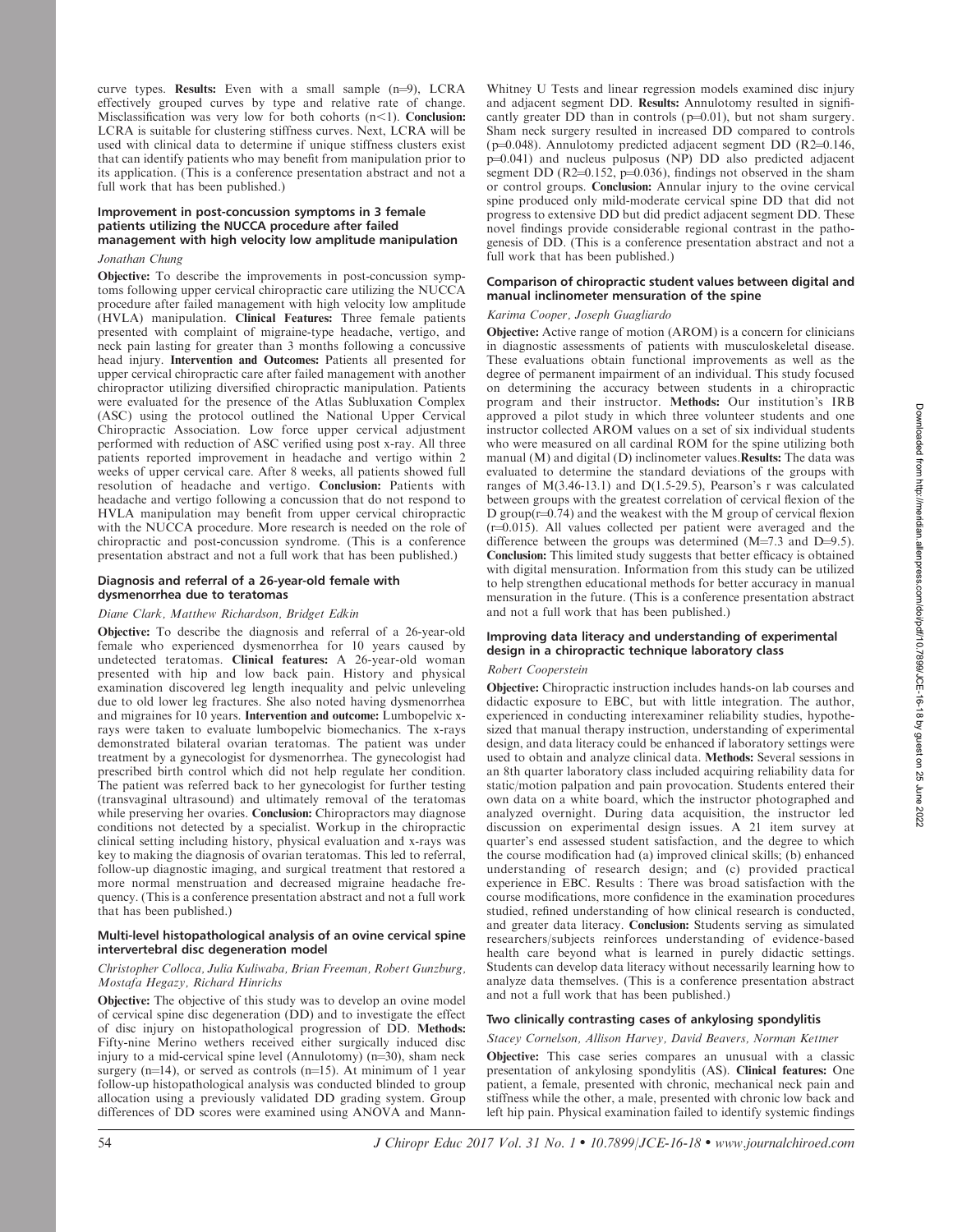associated with AS. Laboratory examination of the male patient yielded a positive HLA-B27, but the female patient was HLA-B27 negative. Both patients underwent spinal imaging including sacroiliac joints which revealed bilateral, symmetric sacroiliitis. Intervention and outcomes: The male patient underwent a course of diversified spinal and soft tissue manipulation of the lumbar spine and pelvis. The female patient was treated with a course of instrument-assisted spinal manipulation and was given at-home stretches and exercises performed daily. Both have seen some relief of their symptoms. Conclusion: We compare both classic and atypical presentations of AS. Ankylosing spondylitis is a seronegative spondyloarthropathy with radiographic non-infectious sacroiliitis and HLA-B27 positive. These findings are noted in 90-95% of patients. The male patient had the typical presentation, whereas, the female patient was atypical. Chiropractic spinal manipulation may be useful in reducing symptomatology of AS. (This is a conference presentation abstract and not a full work that has been published.)

# Appropriateness of spinal manipulation/mobilization for chronic low back pain: systematic review

## Ian Coulter, Eric Hurwitz, Howard Vernon, Cindy Crawford, Raheleh Khorsan, Margaret Whitley, Marika Booth

Objective: Systematic review of the scientific literature of manipulation and mobilization for the treatment of chronic low back pain. Methods: Key databases were searched from 2000 through March 2014. Meta-analysis was performed at the outcome level. Grading of Recommendations, Assessment, Development, and Evaluation (GRADE) methodology was employed to determine the confidence in the effect estimates and quality of the body of evidence. Results: A small-medium effect in favor of manipulation for chronic low back pain patients with pain duration of at least 3 months or more. The effect increased over time for reducing pain intensity. Manipulation was also shown to reduce disability. In the case of studies that defined chronic pain as 12 months or more, there is insufficient evidence to draw any conclusions. Evidence to support mobilization interventions is not as strong as the manipulation intervention studies. Conclusion: The multimodal studies programs, where the effect of either manipulation or mobilization could be ''teased out'', may be the most promising style of interventions for patients' overall benefit. (This is a conference presentation abstract and not a full work that has been published.)

## A Case-series of patients with musculoskeletal conditions presenting to a World Spine Care Clinic in Moca, Dominican Republic

## Sophia da Silva-Oolup, Margareta Nordin, Pierre Cote, Paula Stern, Geoff Outerbridge

Objectives: To describe the characteristics and activity limitations of new patients presenting to a primary care spine clinic located in the underserved community of Moca, Dominican Republic. Methods: We conducted a prospective case series of consecutive adults between October 2015 and December 2015. A survey was administered to collect socio-demographics, expectation of recovery, comorbidities, and self-reported health status data. Descriptive statistics were calculated for all study variables. Results: Forty-two patients (23 females and 19 males) were included. The most common primary complaint was lower back pain (40%) and 57% of individuals reported interfering pain. Half of patients presented with two complaints. Complaints were similar between genders. Most patients  $(64\%)$  reported chronic pain (> 6 months), but 97% believed that they would recover. Twenty percent experienced depression and/or anxiety and most (57%) reported poor health related quality of life. Conclusions: Little is known about patients visiting spine care providers in the developing world. Our study is the first to describe characteristics of patients seeking spine care in the Dominican Republic. Most patients suffered from persistent spine complaints that interfered with their function and daily activities. Nevertheless, they have positive expectations of recovery. (This is a conference presentation abstract and not a full work that has been published.)

## The relationship between spinal pain and comorbidity: a crosssectional analysis of 579 community-dwelling, older Australian women

## Katie DeLuca, Lynne Parkinson, Scott Haldeman, Julie Byles, Fiona Blyth

The aims are to report the prevalence, explore the impact and assess the relationship between spinal pain and the type and number of comorbidities. Methods included a cross-sectional study of 579 older Australian women with spinal pain and comorbid chronic diseases. Descriptive statistics and binary logistic regression were performed. Spinal pain is common and has a significant impact on health related quality of life. Spinal pain was significantly associated with overweight/obese, diabetes, pulmonary disease, mental health and cardiovascular disease. Over half of the women with spinal pain reported two or more comorbidities, with the higher number of comorbidities significantly more common among women with spinal pain than women without spinal pain. This is the first study to report a significant incremental increase in the risk associated with increasing comorbidity count. Comorbid chronic diseases contribute to allostatic load, and of interest is the role of spinal pain as a contributor to dysregulated physiological mechanisms. (This is a conference presentation abstract and not a full work that has been published.)

# Use of shoe orthotics within Illinois chiropractic physicians' offices

Jennifer Dexheimer, Abdulla Hafid, Manuel Duarte, Jerrilyn Cambron Objective: To survey chiropractors' about their utilization of shoe orthotics in practice.

Methods: Approximately 1500 chiropractors' within the Chicagoland area were approached through email about completing this Survey-Monkey survey. Results: Forty-two respondents prescribe only custom-made orthotics, 16 only non-custom orthotics, 67 both types of orthotics, and 13 did not prescribe orthotics. Custom-made orthotics were prescribed, typically less than once per month and primarily for foot pain (93%), knee pain (88%), plantar fasciitis (84%), ankle pain (78%), and back pain (74%). More than 50% report an average break-in period to last 1-3 weeks. Expense and insurance coverage are the main factors that affect a chiropractors' decision to prescribe. Non-custom orthotics were recommended, typically 1-2 times per month and mainly for foot pain (85%), plantar fasciitis  $(71\%)$ , ankle pain  $(60\%)$ , knee pain  $(55\%)$ , and heel spurs (54%). The chief factor in recommending non-custom orthotics is inexpensive cost. Conclusion: Many chiropractors' use some form of orthotic care within their practices, but little is known about utilization characteristics. These results demonstrate that the primary focus of care is on lower extremity issues rather than low back pain as expected. Further research is needed with a larger number of chiropractors' across the United States. (This is a conference presentation abstract and not a full work that has been published.)

## Atypical presentation of cervical myelopathy in a chiropractic practice

## Robert Donkin

Objective: To present a case of cervical myelopathy with minimal symptoms in contrast to the typical presentation of cervical myelopathy. The resultant treatment and outcome also differ from traditional medical recommendations. Clinical Features: This 60 year old patient presents with mild neck pain and upper limb paresthesias. Active cervical rotation was limited without pain. Upper limb reflexes and myotomes were normal. Hypoesthesia noted over C5 dermatome bilaterally. Spurlings, Lhermitte and Hoffman's sign were normal. No distal weakness was noted. Patient's gait was normal. In contrast, MRI shows spinal stenosis with myelopathic changes at C5/6 and C6/ 7. Intervention and outcome: Three spinal orthopaedic opinions were : a. operate within three weeks; b. reassess in three months; c. a conservative approach due to the patient's mild symptoms in spite of the MRI findings. Chiropractic treatment included manual traction, trigger point therapy, posture education combined with resisted cervical isometric exercises. Conclusion: A patient with cervical myelopathy may be a more common presentation in a chiropractic setting than previously realized due to the lack of typical symptoms. (This is a conference presentation abstract and not a full work that has been published.)

The quality of life of chiropractic students using the Patient Reported Outcomes Measurement Information System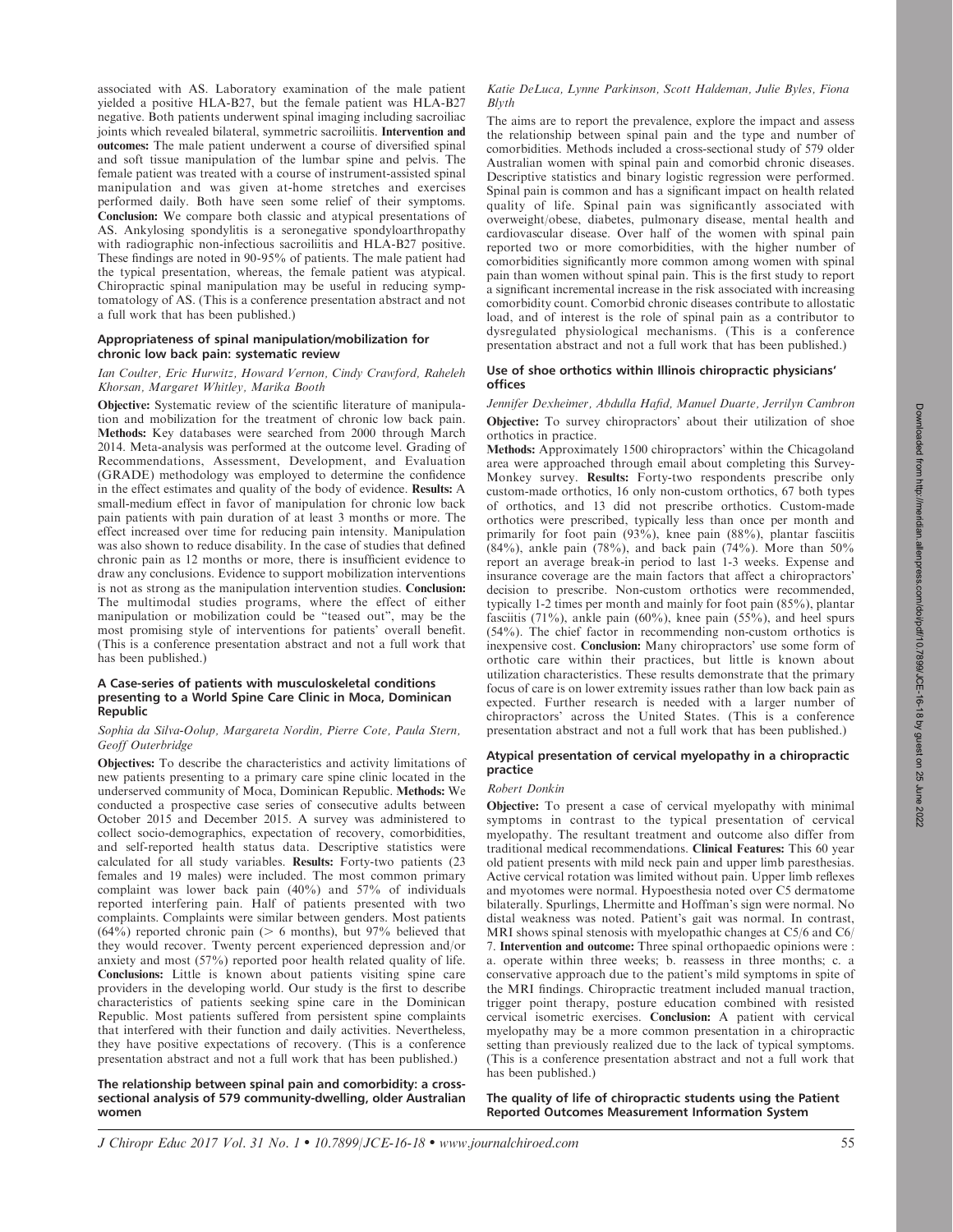## Brian Dooley, John Hart, Joel Alcantara

Objective: To assess the quality of life of chiropractic students using the patient reported outcomes measurement information system (PROMIS). Methods: A convenience sample of chiropractic students completed the PROMIS-29 to assess a number of quality of life domains based on T score metric (mean=50; SD=10) in addition to providing socio-demographic information (i.e., age, gender). Analysis utilized descriptive statistics. Results: One hundred eighteen students (56 males) comprised our study population. The majority were 18-25 years age old  $(N=59)$  or 26-35 years old  $(N=48)$ . The majority of responders were in their year 1 of study  $(N=57)$  followed by year 2  $(N=35)$  and year 3 (N=26). Their mean T scores were: physical functioning (54.8), anxiety (71.4), depressive symptoms (73.57), fatigue (62.34), sleep disturbance (48.47), ability to participate in social roles (55.14) and pain interference (47.27). The mean numeric pain rating was 1.61. These students have lower quality of life when compared to a representative sample of the US population in terms of anxiety, depression and fatigue but similar mean T scores in physical functioning and pain interference. Conclusion: The PROMIS-29 questionnaire was successfully implemented within a chiropractic college. (This is a conference presentation abstract and not a full work that has been published.)

## The quality of life of chiropractic students using the Patient Reported Outcomes Measurement Information System

## Brian Dooley, John Hart, Joel Alcantara

Objective: To assess the quality of life of chiropractic students using the patient reported outcomes measurement information system (PROMIS). Methods: A convenience sample of chiropractic students completed the PROMIS-29 to assess a number of quality of life domains based on T score metric (mean=50;  $SD=10$ ) in addition to providing socio-demographic information (i.e., age, gender). Analysis utilized descriptive statistics. Results: One hundred eighteen students (56 males) comprised our study population. The majority were in 18- 25 years age group (N=59) followed by 26-35 years (N=48), 36-45 year  $(N=8)$  and 46-55 years  $(N=3)$ . The majority of responders were in their year 1 of study  $(N=57)$  followed by year 2  $(N=35)$  and year 3  $(N=26)$ . Their mean T scores were: physical functioning (54.8), anxiety (71.4), depressive symptoms (73.57), fatigue (62.34), sleep disturbance (48.47), ability to participate in social roles (55.14) and pain interference (47.27). The mean numeric pain rating was 1.61. These students have lower quality of life when compared to a representative sample of the US population in terms of anxiety, depression and fatigue but similar mean T scores in physical functioning and pain interference. Conclusion: The PROMIS-29 questionnaire was successfully implemented within a chiropractic college. (This is a conference presentation abstract and not a full work that has been published.)

## Expression of a neurogenic inflammation marker at a neurosegmentally linked joint in rats exposed to lumbar facet joint injury

## Felipe C. K. Duarte, Derek Zwambag, Stephan Brown, Andrea Clark, Mark Hurtig, John Srebely

Objective: To investigate the expression of the major player in neurogenic inflammation, Substance P, in neurosegmentally linked knee joints in rats exposed to experimentally induced spinal facet joint compression injury at L5-L6. Methods: After ethical approval (AUP 2460), adult male Sprague Dawley rats were assigned to left sided L5- L6 lumbar facet compression surgery  $(n=3)$ , left sided L5-L6 lumbar facet exposure (sham surgery)  $(n=3)$  and naïve (no surgery)  $(n=2)$ groups. Animals were euthanized at 28 days and the ipsilateral knees were harvested. Serial 5lm histology sections were obtained after tissue fixation and Substance P was analyzed using immunohistochemistry and light microscope. Qualitative analyses were used to assess the level of Substance P expression. Results: Substance P expression was higher in knee perichondrium and chondrocytes of operated compared to sham and naïve rats. Conclusion: Preliminary results suggest a neurogenically mediated increased expression of Substance P within neurosegmentally linked joints distal to the site of injury. Future research will address the pathophysiologic implications of this observation. (This is a conference presentation abstract and not a full work that has been published.)

## Palpatory acuity among chiropractic students and experienced chiropractors

## Jens Duehr, Imran Khan Niazi, Rasmus Wiberg, Lisa Baptista, David Russell, Heidi Haavik, Kelly Holt

Objective: To investigate palpatory acuity in students at different stages in a chiropractic training programme and in experienced chiropractors. Methods: Palpatory acuity was assessed in 199 chiropractic students from 4 different year levels, and 13 experienced chiropractors. Palpatory acuity was measured by assessing the participants ability to accurately locate a nylon monofilament under a variable number of 80gsm white copying paper sheets while blindfolded. A one-way ANOVA and post-hoc t-tests were used to assess for between group differences. Significance was set at  $p<0.05$ . Results: There was a significant between group difference in palpatory acuity ( $F(4,207) = 4.832$ ,  $p=0.01$ ). Palpatory acuity in years 1 and 2 were similar (25 and 26 sheets of paper), and years 3 and 4 and experienced chiropractors also had similar results (39, 38, 42 sheets respectively). T-tests revealed that palpatory acuity was significantly increased in years 3 and 4 and experienced chiropractors compared to both year 1 and 2 students. No other between group differences existed. Conclusion: Palpatory acuity appears to improve 2 years after entering a chiropractic training programme and then does not significantly increase thereafter. This may be important for chiropractic educators when teaching spinal assessment to chiropractic students. (This is a conference presentation abstract and not a full work that has been published.)

## Student exam performance: lecture versus e-learning

# Nadine Ellul, David Starmer

Objective: Examine the application of an E-learning method of delivery in an applied science course, compare changes in student exam performance, and identify emerging themes around student satisfaction compared to the previous cohort within a lecture-based teaching model. Methods: Retrospective cohort study using data collected from two academic years, one using an E-learning model and the other a lecture-based model within an applied science course. Written exam performance was compared using an unpaired t-test for both groups to determine if significant differences between them existed. Qualitative course evaluation data was collected and analyzed for major themes. Results: There was a significant difference (t  $[371]$  $\neq$ 6.68, p $\neq$ 0.001) in exam performance between the E-learning  $(n=189)$   $(M=79, SD=9)$  and lecture group  $(n=184)$   $(M=85, SD=8)$ . Students consistently reported satisfaction with E-learning due to its accessibility, ease of use, as well as the interactive and collaborative nature of content delivery. Conclusion: Our data reinforces the value of active learning strategies such as E-learning to enhance teaching, learning, and engagement. Student performance and course satisfaction increased with the replacement of lectures with E-learning. Such trends provide cautious optimism to encourage further applications of E-learning and transitions away from lecture methods of delivery. (This is a conference presentation abstract and not a full work that has been published.)

## Management of back pain-related disorders in a community with limited access to health care services: a case for introducing chiropractors as service providers

## Peter Emary, Amy Brown, Doug Cameron, Alex Pessoa, Jennifer Bolton

Objective: Back pain is prevalent among low socioeconomic groups, yet many face barriers to accessing chiropractic care. The purpose of this study was to evaluate a new integrative chiropractic service for back pain patients within a primary care, community health center (CHC) setting. Methods: Patients were referred by their medical provider and completed questionnaires at baseline and at discharge from the service. Results: Data were obtained from 93 patients. The mean age of the sample was 49.0 ( $\pm 16.27$ ) years, and 66% were unemployed. Over three-quarters (77%) had had their back pain for more than a month and 68% described it as constant. Using the Bournemouth Questionnaire, Bothersomeness, and global improvement scales, a majority (63%, 74%, and 93%, respectively) reported improvement at discharge, and most (82%) a significant reduction in pain medication. More than three-quarters (77%) did not visit their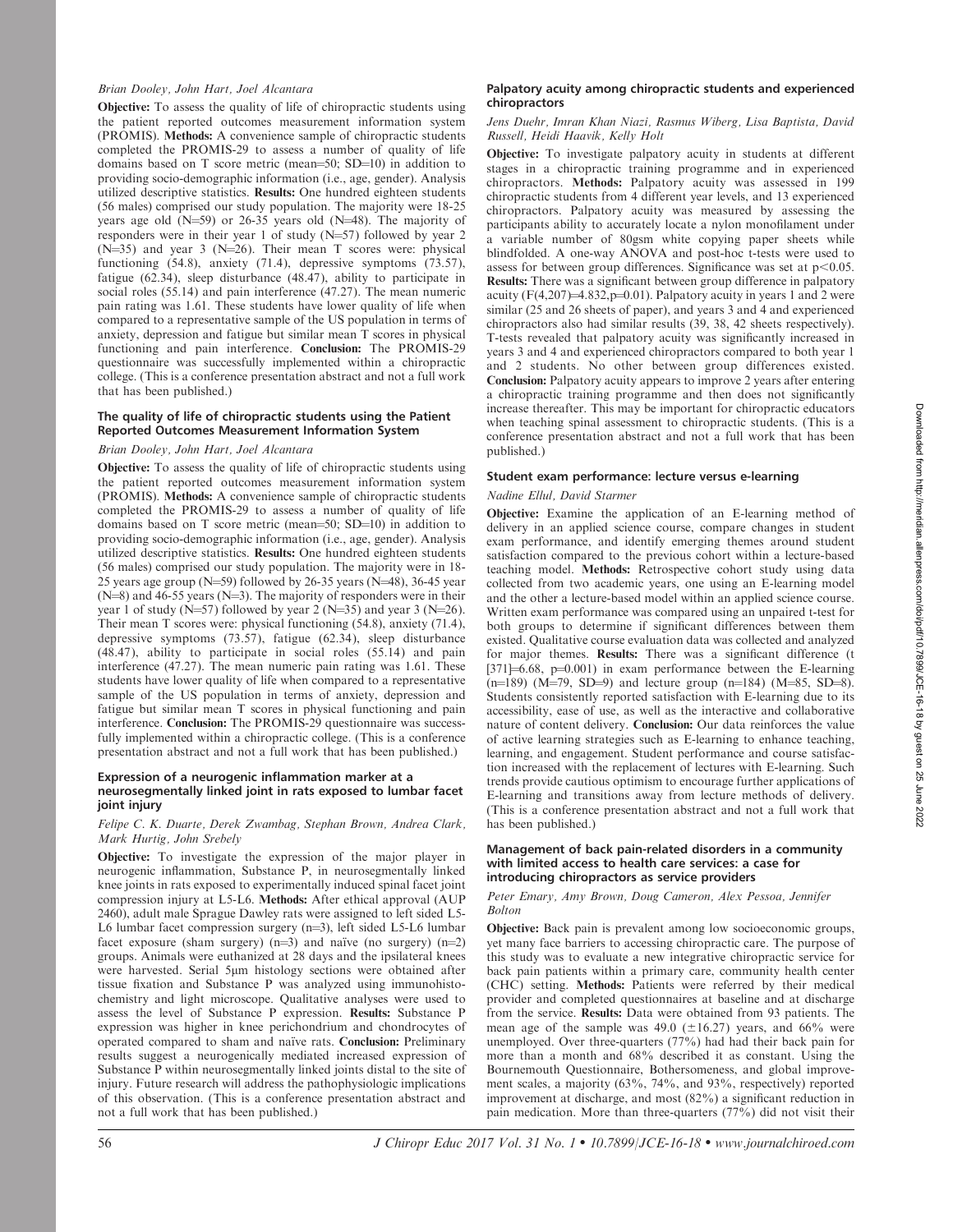(93%) were satisfied with the service. Conclusion: This service was associated with high levels of improvement and patient satisfaction in a sample of complex CHC patients with sub-acute and chronic back pain. Future research and integration of chiropractic services within other CHC settings may be warranted. (This is a conference presentation abstract and not a full work that has been published.) A novel method for assessing the risk of developing adolescent idiopathic scoliosis - the Scoliscreen pilot trial published.)

# Roger Engel, Peter Anderson

Objective: To test the accuracy of a novel method for assessing the risk of developing adolescent idiopathic scoliosis (AIS). Methods: 54 adolescents (41 girls) between 11 and 15 years of age were assessed for the risk of developing AIS using a scoliometer (gold standard) and Scoliscreen, an 8-step 'app' designed for use by people who are not healthcare professionals. At the time of assessment, 5 (9%) of the participants had a pre-existing diagnosis of AIS while the AIS status of the remaining participants was unknown. Different assessors performed each measurement and were blinded to the AIS status of a participant. Results from both assessments were then compared. Results: Agreement for the risk level of developing AIS was present in 35 (65%) of the assessments. Where agreement was not achieved, 11 were classified as at risk of developing AIS by the scoliometer but not by the Scoliscreen (false negatives), while 8 were classified as at risk of developing AIS by Scoliscreen but not by the scoliometer (false positives). Conclusion: The accuracy of Scoliscreen as an alternative method for assessing the risk of developing AIS is sufficient to warrant further testing on a larger cohort. (This is a conference presentation abstract and not a full work that has been published.)

primary care provider while under chiropractic care, and almost all

## Spinal manipulation for the management of chronic obstructive pulmonary disease – strategy for developing a body of evidence

# Roger Engel, Subramanyam Vemulpad

Objective: To describe a strategy for developing a body of evidence supporting the use of spinal manipulation (SM) in the management of chronic obstructive pulmonary disease (COPD). Methods: In the absence of current evidence for the use of SM in COPD, a sequence of trials were designed to test whether SM was safe and beneficial for people with COPD. The initial 'proof of concept' trial was conducted on people without respiratory disease; the second demonstrated safety in people with moderate to severe COPD; the third showed efficacy in people with moderate COPD and the forth investigated effectiveness in people with moderate COPD. Results: In the effectiveness trial, 33 people with COPD were randomly allocated to an exercise only or SM plus exercise group. The combination of SM plus exercise produced clinically meaningful increases in lung function compared to exercise alone (0.40 Liters; CI: 0.02, 0.79;  $p=0.03$ ). There were no moderate or major adverse events reported. Conclusion: SM has the potential to benefit people with COPD. With appropriate screening, SM appears to be safe for people with COPD. Further testing of the same SM protocol in a larger cohort with mild COPD is currently in progress. (This is a conference presentation abstract and not a full work that has been published.)

# Inter-examiner reliability for identifying the first large lower cervical spinous process

# Susan Esposito, Linda Mullin Elkens, Ronald Hosek, Nicole Poirier, Frederick Sherkel, Bridgette Kinard

Objective: The spinous process (SP) of C7 is commonly used as a beginning point for counting vertebral levels. It is important that it can be reliably identified for teaching and practice. The purpose of this study was to test inter-examiner and intra-examiner reliability of identifying this first large non-bifid cervical SP. Methods: Using both static and motion palpatory techniques, experienced chiropractors marked the skin adjacent to the first large SP of 11 subjects with an invisible black light pen. This was repeated for intra-examiner reliability with each doctor marking 11 subjects 4 times each to obtain working estimates of rater's precision. A Monte Carlo analysis estimated how kappa values might change, due to marking variability, as estimated from intra-examiner reliability. Results: Fleiss Kappa, the accepted index of reliability for multiple raters and observations, was calculated to be  $-0.0464$ , p-value  $= 0.25$ . The Monte Carlo results for 10,000 runs (min/mean/max): (-0.089/ 0.029/ 0.084). Conclusion: Identification of the first large SP was found to be unreliable. Fleiss Kappa values demonstrated very weak reliability, sometimes less than expected by random chance. This may account for the poor validity in studies using static and extension palpation to identify segments. (This is a conference presentation abstract and not a full work that has been

## Trauma induced severe refractory motion sickness disorder treated with sacro occipital technique, applied kinesiology, and cranial chiropractic care: A case report

## Vincent Esposito, Sr., Vincent Esposito, Jrs., Charles Blum

Objective/Clinical Features: A 19-year-old male presented with trauma induced severe refractory motion sickness disorder where slight movements could cause nausea and vomiting. His condition began following repeatedly swinging a baseball bat in a batting cage. Due to the severe and unresponsive nature (over two-years) of other interventions for this patient's presentation, chiropractic manipulative treatments for sensory conflict and proprioceptive dysfunctions associated with the patient's nausea were considered. Intervention/ Outcome: Patient was treated with sacro-occipital and cranial techniques as well as home rehabilitative methods. The patient was also assessed functionally, incorporating an activator instrument to help adjust vertebra and extremities in a variety of positions, such as sitting, standing, walking, and particularly in sports-specific stances. Over the course of 6-months of care cranial and spinal nerve dysfunctions resolved. While not fully recovered for the first time in close to three-years the patient could begin to move and function without causing nausea and vomiting. By 6-months of care his last motion sickness assessment questionnaire scoring was 18.1, a significant improvement over the initial score of 45.8. Conclusion: Future research could include helping to determine what subset of patients presenting with motion-induced nausea may be responsive to chiropractic interventions. (This is a conference presentation abstract and not a full work that has been published.)

## Is this back pain killing me? All-cause and cardiovascular specific mortality in older Danish twins with spinal pain

# Matt Fernandez, Eleanor Boyle, Jan Hartvigsen, Manuela Ferreira, Kathryn Refshauge, Chris Maher, Kaare Christensen, John Hooper, Paulo Ferreira

Objective: We investigated whether spinal (low back and neck) pain increased the rate of all-cause and disease-specific cardiovascular mortality in ageing twins. Methods: A total of 4,391 baseline participants were linked with the Cause of Death Registry with the study ending on December 31, 2014. Two Cox regression analyses determined the rate of all-cause and disease-specific cardiovascular mortality by spinal pain exposure; unpaired (individual) and intrapair (co-twin) analyses. Analyses also adjusted for confounder's physical functional ability and depressive symptoms. Competing risk regression models determined the rate of cardiovascular mortality, adjusting for similar confounders, and using the unpaired analysis only. Results: In the unpaired analysis, spinal pain was associated with an increased rate of all-cause mortality, hazard ratio (HR): 1.13 (95% confidence interval [CI]: 1.06-1.21]). After adjusting for relevant confounders, the association was attenuated. There was no association between spinal pain and cardiovascular disease mortality, subdistribution hazard ratio (SHR): 1.08 [95% CI 0.96-1.22]). Intra-pair analyses were non-significant, although greater in magnitude for monozygotic twins.

Conclusion: Older people reporting spinal pain have 13% increased risk of mortality per years lived. The link is not causal, with spinal pain likely to be an indicator of a poor health. (This is a conference presentation abstract and not a full work that has been published.)

#### Chiropractic management of a 6-month-old male with deformational plagiocephaly, facial asymmetry, delayed constriction, and abdominal rigidity

# Melissa Ferranti, Brittany Anastasio, Christopher Varnum

Objective: To discuss the case of an infant with right-sided cranial asymmetry, abdominal rigidity, and vertebral subluxations. Clinical Features: A 6-month-old male had deformational plagiocephaly, left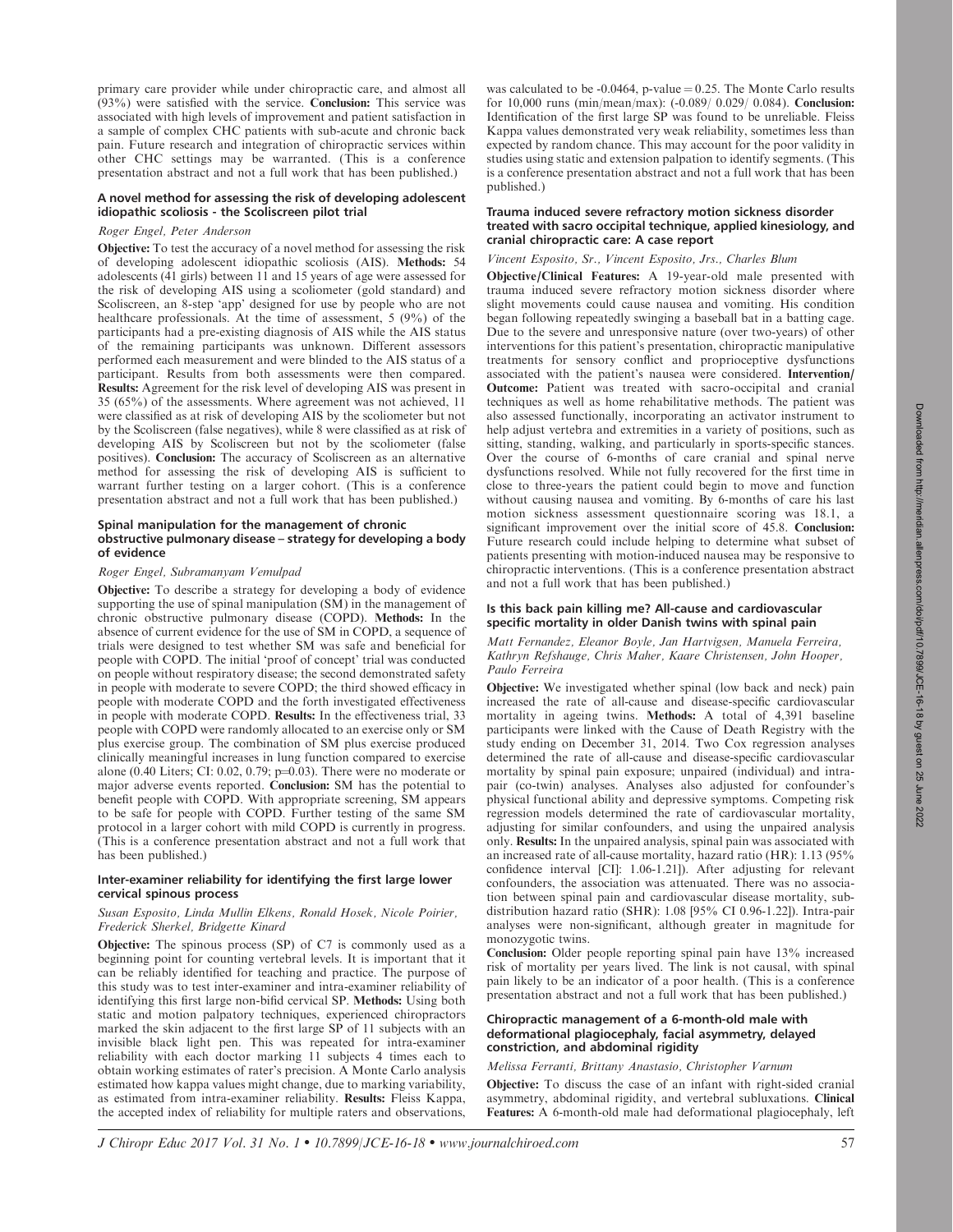eye facial asymmetry, delayed constriction of the left eye, abdominal rigidity, and refusal to be in the prone position. Intervention and Outcome: An inter-professional referral for a consult within our teaching clinic was used. Static and motion palpation along with nervoscope evaluation revealed vertebral subluxations at C1, T5, and sacrum. SOT methods were employed to address cranial plagiocephaly. Abdominal rigidity was no longer present after the third treatment. The left eye appeared more symmetrical, improved sleeping was noted, and the tolerance of tummy time and lying in the prone position was seen. The patient experienced improvements to the deformational plagiocephaly, and was told by a pediatric neurologist that a molding cranial helmet was not required. Conclusion: This case study demonstrates the effectiveness of chiropractic care in correcting vertebral subluxation. Positive improvements of deformational plagiocephaly for this child were observed. More research is warranted to investigate the outcomes of chiropractic care for other cases with similar presentations. (This is a conference presentation abstract and not a full work that has been published.)

## Management of a 7- year- old competitive cheerleader with an acute isthmic spondylolisthesis

# Melissa Ferranti, Michelle Gingras, Cheney Brinkley

Objective: To discuss the case of a 7-year-old competitive cheerleader who sought chiropractic care for acute low back pain and a probable Grade 1 isthmic spondylolisthesis at L5. Clinical Features: A 7-yearold female presented for chiropractic care of functional scoliosis with acute low back pain. Positive Stork Test, point tenderness over the L5, and pain with lumbar extension was elicited. After an evaluation was completed, radiographic views of the lumbar spine were obtained, and compared to previous imaging. The impression included a Grade 1 isthmic spondylolisthesis at L5, which had manifested since previous examination. A non-contrast MRI of the lumbar spine was ordered and impression included an incomplete fusion of the posterior elements of S1, but otherwise an unremarkable MRI of the lumbar spine. Intervention and Outcome: After discussion with the radiologist, the MRI report was amended to include the pars defect. The young patient was referred to a pediatric orthopedist. Conclusion: This case study demonstrates the importance of through evaluation, imaging, and actual visualization of any outside imaging to help the diagnosis and proper referral/care of pediatric patients. (This is a conference presentation abstract and not a full work that has been published.)

# Experiences with online incident reporting and learning using Chiropractic Patient Incident Reporting and Learning System

# Rob Finch, Jatinder Benepal

Objective: The online Chiropractic Patient Incident Reporting and Learning System (CPiRLS) was launched in the UK in 2009 replacing two earlier paper-based systems. CPiRLS aimed to unify the process of safety incident reporting among UK chiropractors, to enhance the learning element, to help educate chiropractors about the types of incidents they should share and to reassure chiropractors that incident reporting can be secure and anonymous. CPiRLS is now licensed for use throughout Europe and Australasia, is available as a separate 'CPiRLS-4S' version for chiropractic students and has recently been redesigned to incorporate a range of contemporary features. Methods: We analysed levels of participation in, and trends in the nature of, incident reporting via CPiRLS between 2009 and 2016. Results: While incident reports submitted to CPiRLS collectively comprise a diverse and enlightening resource that has the potential to inform clinical risk management processes, levels of engagement have remained remarkably low. Conclusion: Routine and confident adverse incident reporting, as part of an embedded culture of safety, is one of the hallmarks of a mature profession. Chiropractic organisations should take active measures to encourage incident reporting among chiropractors to help the profession develop. (This is a conference presentation abstract and not a full work that has been published.)

## Queen's Chiropractic Practice Based Research Network: preliminary results

# Simon French, Peter Beliveau

Objective: 1) Develop a practice based research network (PBRN) of chiropractors in the Queen's University region; 2) Conduct practicebased research in the PBRN to better understand the nature of chiropractic members' clinical practice. Methods: We invited 20 chiropractors to participate in the PBRN. Each participating chiropractor completed a survey on their attitudes to evidence-based practice, and completed a demonstration practice-based project. Chiropractors recorded consecutive patient encounters on hand written paper encounter forms until 100 encounters were recorded, or when four weeks recording had elapsed. Three inter-related data collections were undertaken including chiropractor characteristics, encounter data, and patient characteristics. Data were analysed using summary statistics and adjusted for clustering. Results were compared to available data on Ontario chiropractic practice profiles. Results: Ten chiropractors completed the survey and participated in the observational study. Overall, chiropractor PBRN members had favourable attitudes towards evidence-based practice. Members' practice profiles were similar to that of the practice profile of chiropractors in Ontario generally, with the majority of their patients presenting with musculoskeletal problems and the most common treatment provided was manual therapy. Conclusions: Increasing practice-based research in the chiropractic profession is essential, and the PBRN model may facilitate this. (This is a conference presentation abstract and not a full work that has been published.)

## Description of musculoskeletal extremity complaints in children and adolescents: A systematic review

# Signe Fuglkjaer, Kristina Boe Dissing, Lise Hestbaek

Objective: The objectives of this systematic review were to describe the prevalence and incidence of musculoskeletal extremity complaints in children and adolescents in both general and clinical populations, and where possible to describe mode of onset and differences between general and clinical populations. Data sources and selection: MED-LINE and EMBASE were electronically searched and all study designs were accepted. Results and Conclusion: In total, 2660 titles were found and 22 studies were included, 19 population-based and three clinical studies. Due to heterogeneity of the included studies an overall estimate of prevalence or incidence was not possible. In general, lower extremity complaints were more common than upper extremity complaints and the ankle/foot and the knee were the most frequent sites of complaint regardless of age and type of population. In the general populations, there were about twice as many nontraumatic as traumatic complaints in the lower extremities, whereas the opposite relationship was found for the upper extremities. In addition, the population-based studies reported relatively more lower extremities complaints than the clinical studies did, indicating that there is large amount of low intensity, possibly over-use, complaints in the population that do not reach the threshold for consultation. (This is a conference presentation abstract and not a full work that has been published.)

## Spinal tissue loading created during spinal manipulative therapy applied by different methods

Martha Funabashi, Francois Nougarou, Martin Descarraux, Narashima Prasad, Greg Kawchuk

Objective: To quantify forces and moments created by three different forms of spinal manipulative therapy (SMT) applied in a cadaveric model. Methods: SMT was applied to the L3/L4 vertebra in 12 porcine cadavers using three SMT techniques: a hand-held instrument (ACT), a servo-controlled linear actuator motor device (PRESS) and a manual clinical SMT technique (MAN). The resulting kinematics during the SMT application with each method were tracked optically via indwelling bone pins. The L3/4 segment was then removed, mounted in a parallel robot and the resulting SMT kinematics replayed robotically. Serial dissection of spinal structures was conducted to quantify loading characteristics of discrete spinal tissues. Results: The method in which SMT was applied significantly affected the loads experienced by spinal structures. While ACT created forces and moments significantly smaller than MAN and PRESS, MAN created greater torsion moments and PRESS greater extension moments in the intact specimen. In terms of load distribution, while MAN created greater moments on facet joints, capsules and ligamentum flavum, PRESS created greater moments on intervertebral disc and longitudinal ligaments. Conclusion: Specific methods of SMT application create unique vertebral loading characteristics which have the potential to influence clinical and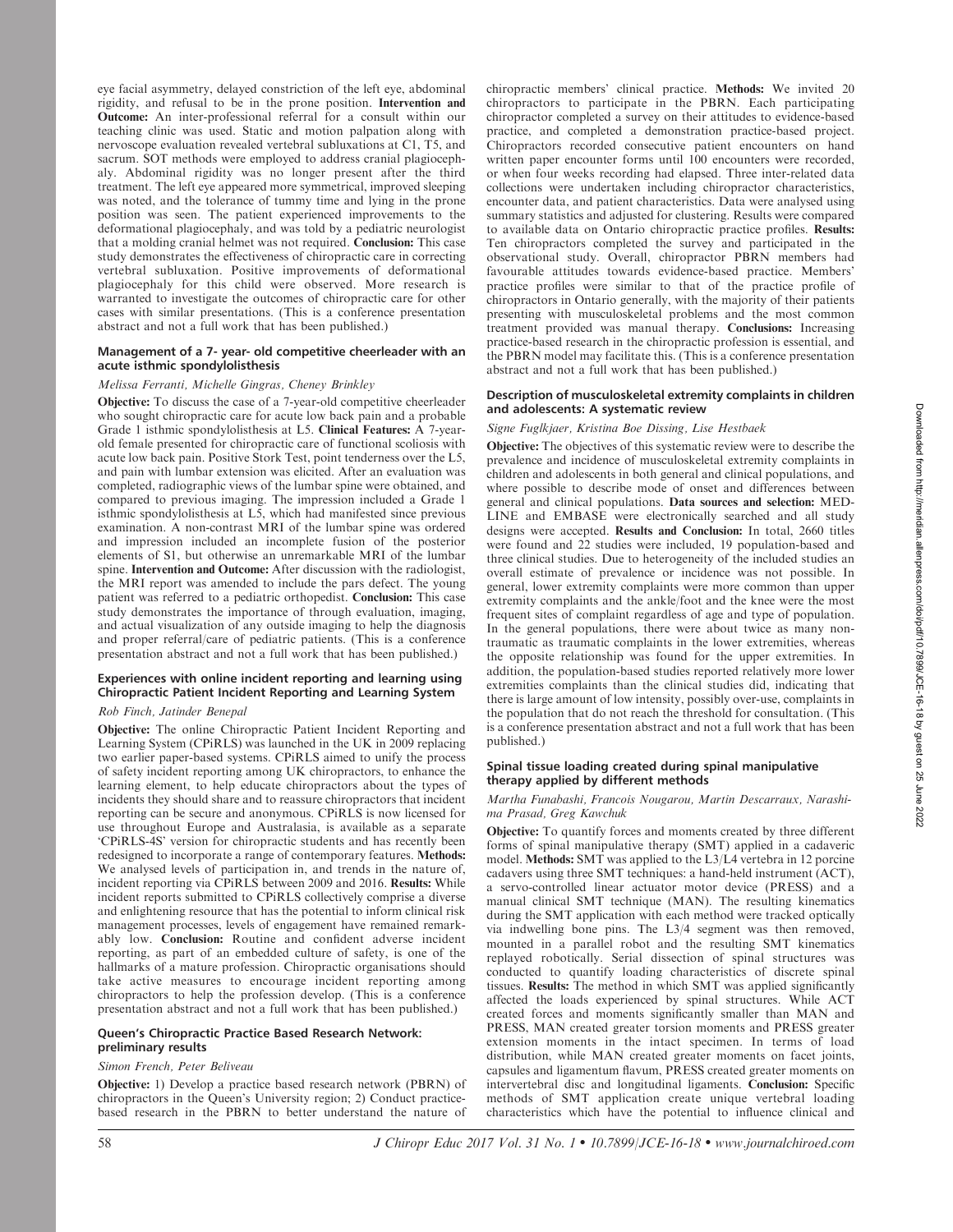safety outcomes. (This is a conference presentation abstract and not a full work that has been published.)

# Preliminary findings from an active surveillance reporting system among chiropractors

Martha Funabashi, Katherine Pohlman, Silvano Mior, Haymo Thiel, J. David Cassidy, Michael Westway, Jerome Yager, Eric Hurwitz, Greg Kawchuk, Maeve O'Beirne, Sunita Vohra

Objective: To evaluate initial findings from an active surveillance reporting system to identify and report adverse events (AEs) occurring after spinal manipulative therapy (SMT).

Methods: Chiropractors who voluntarily participated in this study were asked to record data from 100 consecutive, unique patients. Data collected at the patient visit included relevant health history, treatment provided (including SMT), and symptoms before and immediately after SMT. Patients were also asked to describe symptom change up to one week after the treatment. Any worsened or new symptom following SMT was considered an AE.

Results: In total, four chiropractors collected data from 400 patients with 237 patients providing post-treatment data. The most common reason for care was low back pain (25.9%) and neck pain (20.6%). For pre-existing symptoms, 52% of patients reported symptom improvement, 45% no change in symptoms, and 3% reported worsened symptoms. About 11% of patients reported new symptoms after SMT of which 36 patients rated their new symptoms as mild, 8 moderate and 3 were rated severe symptoms.

Conclusion: By identifying the AEs observed following an intervention involving SMT, risk factors can potentially be identified and mitigation strategies developed. More data are required for more conclusive findings. (This is a conference presentation abstract and not a full work that has been published.)

# The interaction between spinal manipulative therapy input parameters on the loading characteristics of spinal segments

# Martha Funabashi, Francois Nougarou, Martin Descarraux, Narashima Passad, Greg Kawchuk

Objective: To determine the influence of force magnitude and application site when spinal manipulation (SMT) is applied to cadaveric spines. Methods: In 10 porcine cadavers, a servo-controlled linear actuator motor provided a standardized SMT simulation using 3 different force magnitudes (100N, 300N and 500N) to 2 different cutaneous locations: L3/L4 facet joint (FJ), and L4 transverse processes (TVP). Vertebral kinematics were tracked optically using indwelling bone pins, the motion segment removed and mounted in a parallel robot equipped with a 6-axis load cell. The kinematics of each SMT application were replayed robotically. Forces and moments experienced by the L3/L4 segment during SMT replication were recorded and analysed. Results: An interaction between force magnitudes and application site was observed to create significantly greater peak moments around x-axis. Specifically, there was an interaction between 300N at the L4 TVP site (0.95  $Nm±0.97$ ) and 500N at L4 TVP (1.24 Nm $\pm$ 1.24). Additionally, 500N SMT at the L3/ L4 FJ site also created significantly greater mean moment around xaxis  $(-0.80 \text{ Nm} \pm 0.72)$  compared to other possible interactions. Conclusion: The interaction between SMT force magnitude and application site influences the loads within the motion segment, which has the potential to influence clinical outcomes. (This is a conference presentation abstract and not a full work that has been published.)

# Comparison of two lumbar manual therapies on temporal summation of pain in healthy volunteers

# Charles Gay, Mark Bishop

Objective: To compare the immediate change in temporal summation of pain (TSP) between spinal manipulation (SMT) and spinal mobilization (MOB) in healthy volunteers.

**Method:** Ninety-two volunteers (24 males;  $23.8 \pm 5.3$  years) were randomized to receive SMT, MOB or no treatment (REST) for one session. Primary outcomes were changes in TSP immediately following the session. A planned subgroup analysis investigated effects across empirically derived TSP clusters. Results: Primary outcome: There were no differences in the immediate change in TSP between SMT and MOB, however both treatments were superior to the REST condition. Subgroup analysis: The response to a standard TSP protocol was best characterized by three clusters: 52% no change  $(n = 48, 52\%)$ ; facilitatory response  $(n = 24, 26\%)$ , and inhibitory response ( $n = 20$ , 22%). There was a significant time by treatment group by cluster interaction. The inhibitory cluster showed the greatest attenuation of TSP following SMT and MOB when compared to REST. Conclusion: These data suggest lumbar manual therapies of different velocities produce a similar attenuation of TSP, compared to no treatment. Attenuation of pain facilitatory processes by manual therapies was greatest in pain-free individuals who demonstrate an inhibitory TSP response. (This is a conference presentation abstract and not a full work that has been published.)

# Improvements of pain, disability and quality of life following chiropractic care for back pain

# Filip Geden, Viktor Dansk, Tobias Sundberg, Kristina Burdstrom

Objective: To explore changes of PROMs over 4 weeks following chiropractic care for patients with acute or chronic back pain. Methods: Prospective national cohort study. Back pain patients 18 years and older seeking care at chiropractic clinics  $(n=23)$  geographically distributed all over Sweden were invited to answer PROM questionnaires at baseline with main follow-up after four weeks: numerical rating scale for back pain intensity, back disability (ODI), self-rated health (EQ-5D & EQ-VAS). Results: 246 back pain patients answered baseline questionnaires and 138 completed follow-up after four weeks. Statistically significant improvements were observed for all PROMs of acute back pain patients and for all PROMs except EQ VAS for patients with chronic back pain. The greatest improvement and minimal clinically important difference of back pain intensity after four weeks were observed for acute back pain patients with the following characteristics: 18-44 years, male, non-manual worker, no co-morbidity, on sick-leave, not treated by other practitioner. Conclusions: The observational design limits causal relationship between observed PROM changes and chiropractic care. However, the rapid improvement of selected outcomes and subgroup characteristics may be of interest for future studies. (This is a conference presentation abstract and not a full work that has been published.)

# The interpersonal processes of care experienced by patients in a chiropractic teaching clinic

# Tate Gentile, Brian Dooley, Joel Alcantara

Objective: To examine the interpersonal processes of care (IPC) experienced by patients attending care in a chiropractic teaching clinic. Methods: A convenience sample of patients completed the IPC-18 and socio-demographic survey. The IPC-18 examined a patient's experience with their chiropractic intern/clinician with respect to communication, clinical decision making and interpersonal style of the caregiver based on a Likert scale  $(i.e., 1 = never;$ rarely=2;sometime=3; usually=4; always=5). A higher score indicated a more favorable response. Results: Ninety-nine patients comprised our study responders. The majority (55.6%) were  $\geq$ 45 years of age. Sixty-one percent attained some college education or higher. The majority (68%) were referred to the clinic by family/friends or selfreferred. The mean response to the IPC-18 survey are the following: communication (i.e., lack of clarity (1.41 $\pm$ 0.53; N=97), elicitation and concern of patient problems (4.67 $\pm$ 0.84); N=97) and explanation of clinical findings (4.40 $\pm$ 1.13); N=92)), decision making (i.e., decided together (4.40  $\pm$ 1.71); N=95) and interpersonal style (i.e., compassionate and respectful caregiver  $(4.75 \pm 0.81; N=95)$ , discriminated against (1.13±0.57; N=94) and disrespectful staff (1.02±0.12; N=97). Conclusion: The IPC survey demonstrated that patients experienced favorable experience (i.e., good communication and compassionate care) with their interns/clinicians and staff at a teaching clinic. (This is a conference presentation abstract and not a full work that has been published.)

# Anterior thoracic adjusting and the relationship to cervical flexion: a retrospective case study of twenty-four patients

# Harvey Getzoff, Charles Blum

Objective: This paper is a retrospective analysis of how patients presenting with a specific selection criteria, cervical forward flexion (CFF), responded to a one-time anterior thoracic adjustment (ATA) intervention. In general, the ATA is believed to be used predominately for hypokyphotic thoracic spines and related to two factors: a) the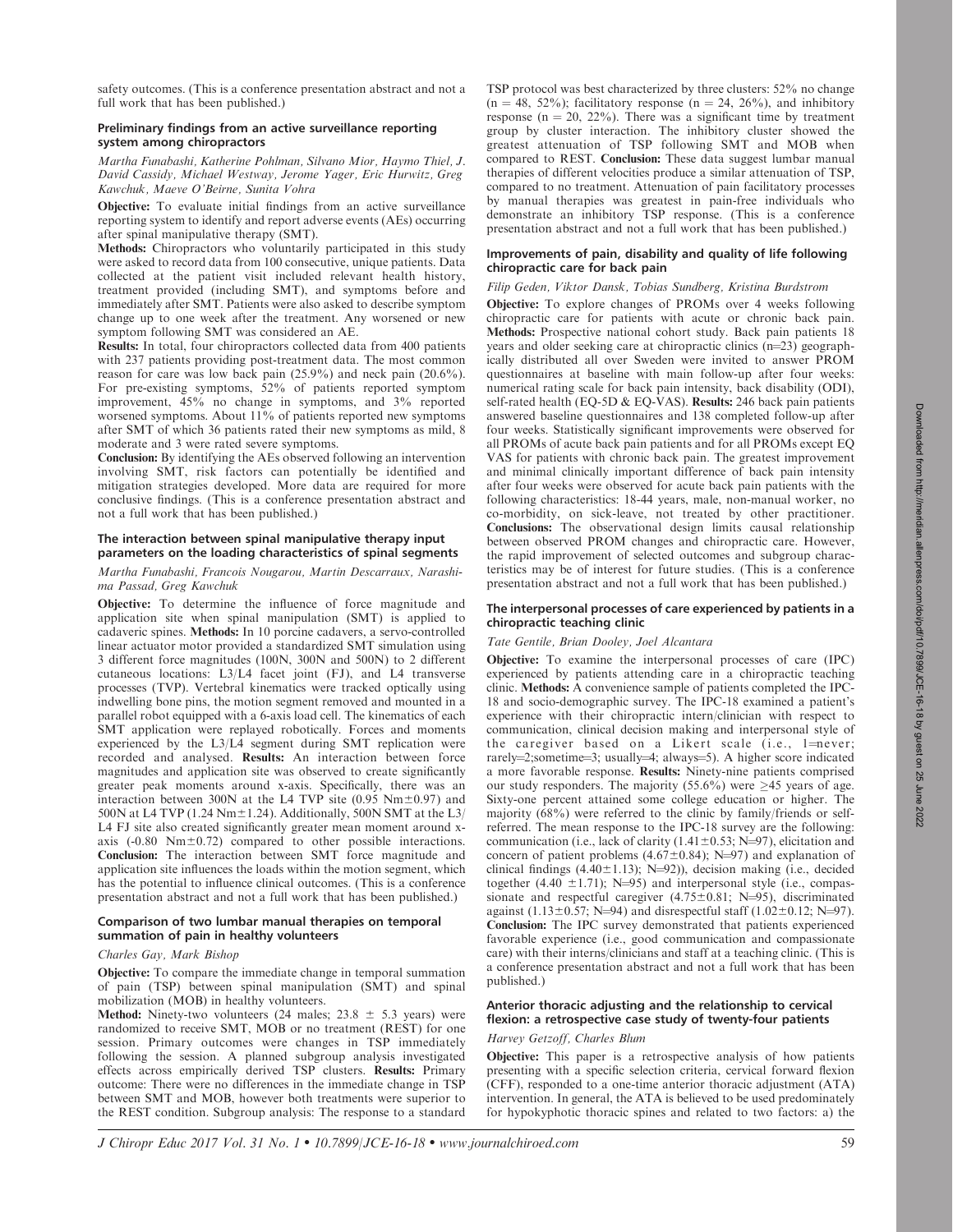vertebral subluxation felt anterior (spinous) and b) the adjustive thrust was applied anteriorly. Clinically, in this study, the CFF is used as a pre- and post-adjustment assessment to identify the effectiveness of the ATA. Methods: The data [n-24] collected in this study was obtained during one office visit. Pre- and post CFF assessments were performed using a goniometer to measure any changes in CFF following the ATA intervention. Results: Twenty-three of 24-patients showed improvement in CFF following ATA with the majority in the ranges of 6-20 degrees. The one-patient that showed no improvement in CFF at the post-adjustment measurements had a significant scoliotic spine. Conclusion: The CFF assessment appears to be a helpful method to monitor the functional improvement of the cervical spine before and after a successful ATA. The ATA may also appear to improve some cervicothoracic symptoms that accompany limitations in CFF. (This is a conference presentation abstract and not a full work that has been published.)

#### Students' perception of changes made to the testing of psychomotor (technique) skills during the 2015-16 academic year at the Canadian Memorial Chiropractic College

#### Brian Gleberzon, Dominic Guiliano

Objectives: We report on survey results obtained from students at CMCC in Years II and III with respect to their perception of changes made to the assessment of psychomotor skills during the 2015-16 academic year, which including the use of Force-Sensing Table Technology. Method: A 11-item paper questionnaire using a modified Likert scale was administered to students immediately following their psychomotor skill assessment. Results: Response rate was 80% in Year II and 100% in Year III. Over 80% of Year II and III students Strongly Agree/Agreed that the new testing format was 'more fair', and over 80% of Year II and two thirds of Year III students thought it better graded their skills. At least half of all students Strongly Agreed/Agreed the new testing format better identified poor performers and sub-skills that needed improvement, was more objective, held students to a higher academic standard and would make them better chiropractors. Conversely, roughly three-quarters of Year II and III students Strongly Disagreed/Disagreed the new format was 'too confusing' or 'too complicated'. More than half of students did not want to return to the previous assessment format. Conclusion: These results will enable continued improvement of assessment procedures. (This is a conference presentation abstract and not a full work that has been published.)

## Toward a standardized chiropractic technique program: consensus results of two inter-collegiate workshops

## Brian Gleberzon, Christopher Roecker, Christopher Good, Charles Blum, Robert Cooperstein

Objective: We report the consensus opinions of two inter-collegiate workshops that sought to develop a standardized chiropractic technique program. Methods: The authors of this study facilitated small groups of attendees tasked with answering Seed Statements during Workshops held during ACC-RAC conferences in 2014 and 2016. Results: Overall, attendees reported that it was acceptable to rely on clinical experience and patient preference when providing patient care, even in the absence of research evidence, provided procedures are safe and biological plausible. Selection of curricular content should not be based on traditional or ritualistic dogma alone, which sometimes appears to be the case. Licensing bodies should not be involved in this process. Attendees reported diagnostic procedures either do or should include static and motion palpation, postural and gait analysis, joint spring palpation, ranges of motion and functional (orthopedic) testing. There was no consensus with respect to teaching leg length analysis, x-ray film line marking analysis and thermography. Conclusion: This information is an important first step in developing a standardized chiropractic technique program for all teaching institutions. Future workshops will focus on resolving areas of disagreement as well as reaching consensus of what therapeutic procedures ought to be taught. (This is a conference presentation abstract and not a full work that has been published.)

#### Association of biopsychosocial factors with back pain in adult Americans

#### Bart Green, Claire Johnson, Jeff Snodgrass, Monica Smith, Patricia Risica

Objective: To explore biopsychosocial variables that may be risk factors for back pain. Methods: This was a cross-sectional U.S. population-based study on 34,525 adults from the 2012 National Health Interview Survey. Direct multiple logistic regression assessed the association of back pain with several biopsychosocial variables. Results: Back pain prevalence was 29%. Variables associated with back pain were: anxiety  $(OR = 2.58; 95\% \text{ CI}, 2.37-2.82)$ , depression  $(OR = 1.81; 95\% \text{ CI}, 1.67-1.98)$ , current smoker  $(OR = 1.57; 95\% \text{ CI}, 1.67-1.98)$ 1.44-1.71), former smoker (OR = 1.32; 95% CI, 1.22-1.43), obesity  $(OR = 1.41; 95\% \text{ CI}, 1.30-1.53)$ , overweight  $(OR = 1.10; 95\% \text{ CI},$ 1.02-1.20), not meeting physical activity recommendations ( $OR =$ 1.16; 95% CI, 1.08-1.24), male (OR = 1.13; 95% CI, 1.06-1.20), and being white  $OR = 1.13$ ; 95% CI, 1.03-1.24). Education and age had no significant association with back pain. Conclusion: Anxiety, depression, smoking status, and obesity had the greatest odds of being associated with back pain. This information may better help identify people who are at higher risk for back pain and stimulate further research into psychosocial influences on the back pain experience and on potential psychosocial prevention strategies for back pain. (This is a conference presentation abstract and not a full work that has been published.)

## The effect of TheraBand kinesiology tape on post-manipulation neck pain and range of motion

## Jay Greenstein, Jena Etnoyer-Slaski, Barton Bishop, Robert Topp, Phil Page

Objective: To determine if post-neck manipulation taping with TheraBand® Kinesiology Tape(TBKT) can impact neck range of motion(ROM) and pain. Methods: 50 patients who presented with acute non-complicated neck pain were recruited and randomly assigned into 2 groups; Control(n=23) and Tape(n=27). Pain, using the Numeric Pain Rating Scale 0-10, and neck ROM were recorded at (T1)pre-cervical manipulation, (T2)within 5 minutes of cervical manipulation, and (T3)within 48 hours after manipulation. The Control received manipulation only, while the Tape had TBKT applied to the posterior neck immediately following cervical manipulation prior to T2. Six cervical ROM values were recorded including, flexion(F), extension(E), left side-bending(LSB), right side-bending(RSB), left rotation(LR), and right rotation(RR). Results: Pain significantly declined( $p<0.000$ ) in the Tape group between T1(x=6.15) and T2(x=5.37) and between T1(x=6.15) and T3(x=4.89). A significant group by time interaction( $p=0.036$ ) for E was detected, indicating groups were initially different and both groups increased between  $T1(E=34.30; C=32.39)$  and T3(E=41.74;C=36.87). For LSB, both groups realized gains between  $T1(E=27.89;C=27.96)$  to  $T3(E=36.70;C=32.22)$ . For RSB, only the Tape exhibited significant gains( $p=0.002$ ) between T1(x=31.56) to  $T3(x=38.96)$ . Clinical Relevance: Results from this study support the clinical use of TBKT in maintaining proper decreasing postmanipulation pain for acute non-complicated neck pain. (This is a conference presentation abstract and not a full work that has been published.)

## Effectiveness of Biofreeze on shoulder pain and in-office exercise performance: A preliminary pilot study

# Jay Greenstein, Jena Etnoyer-Slaski, Barton Bishop, Robert Topp

Objective: To determine the effect of adding Biofreeze<sup>®</sup> to an in-office shoulder exercise progam on pain and disability. Methods: Patients with mechanical shoulder pain who were prescribed an in-office exercise program, were recruited and randomized into two groups. The Control Group received exercise alone while the Intervention (BF) applied Biofreeze<sup>®</sup> to their affected shoulder just prior to initiating the in-office exercise program. Values of pain (NPRS) and disability (ASES) were recorded at baseline (B), 2 weeks (T2), and 4 weeks (T3). Results: 18 (10 BF, 8 Controls) participants completed the 4-week protocol. There was a significant difference in ASES over time  $(p=0.008)$  for the BF and Control. The BF significantly increased from  $B(x=60.5)$  to  $T2(x=72.6)$  and maintained this increase from B to T3(x=74.4). The Control increased from B(x=59.1) to T2(x=68.8) and significantly increased from  $B(x=59.1)$  to T3(x=77.1). The Control also significantly decreased NPRS over time ( $p=0.008$ ) from B(x=5.5)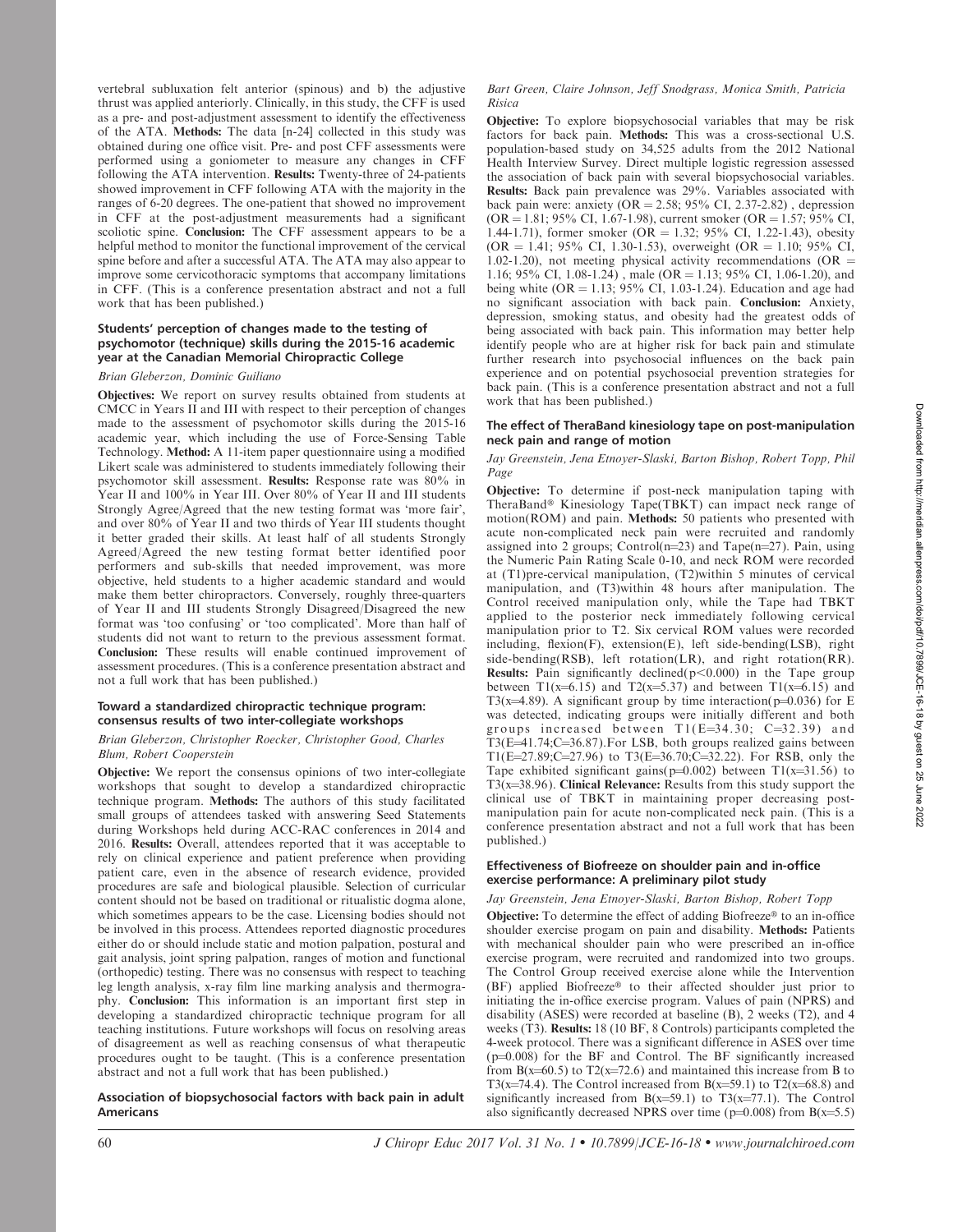to  $T2(x=3.8)$  and from  $B(x=5.5)$  to  $T3(x=2.6)$ . The BF did not significantly change NPRS values over the duration of the study, but values did decrease (T1=4.2,T2=2.9,T3=2.6). Conclusion: While both groups improved disability scores, the addition of Biofreeze to standard care appeared to accelerate improvements. (This is a conference presentation abstract and not a full work that has been published.)

## EMG activation of cervical musculature during therapeutic exercise with theraband resistance vs manual resistance in neck pain population

#### Jay Greenstein, Jena Etnoyer-Slaski, Barton Bishop, Robert Topp

Objective: To compare cervical muscle activation during elastic(ER) versus manual resistance(MR) in neck pain patients. Methods: 15 participants with cervical pain who reported no history of neck surgery, corticosteroid treatment within two weeks, or radicular symptoms. Surface electromyography was used to quantify activity of the bilateral sternocleidomastoid(SCM), anterior scalene(AS), Cervical Paraspinal(CP), and Upper Trapezius(UT) during 6 isometric exercises with ER, using Thera-Band® Resistance Bands, and MR totaling 12 trials of 5 repetitions. Isometric exercises included cervical: flexion, extension, L rotation(LRot), R rotation(RRot), L sidebending(LSB), and R side-bending(RSB). Peak activation was compared to standardized movement peak for each muscle group, and expressed as %P. Repeated measures ANOVAs comparing MR vs ER for each exercise. Results: Muscle activation during MR was significantly greater than ER for: Flexion RAS/RUT, Extension LCP/ RUT, LRot LSCM/LAS/LUT, RRot RUT, LSB LSCM/LAS/LCP, and RSB RSCM/RAS/RCP/RUT. ER was significantly greater than MR for: LRot RAS/RUT, RRot RAS/LUT, and LSB RAS. Clinically significant differences ( $>25\%$ ) were seen in 4/8 muscles for flexion, 6/8 in extension, 7/8 for LRot, 5/8 for RRot, 7/8 in LSB, and 5/8 in RSB. Conclusion: Overall, there was a reduction in musculature activation when using ER compared to MR. (This is a conference presentation abstract and not a full work that has been published.)

## The radiographic interpretation experience of chiropractors and chiropractic students

## Julie-Marthe Grenier

Objectives: The goal of this project was to describe the radiographic interpretation experience of chiropractors in order to discover if the experience varies according to their expertise level, and to then explore any differences found. Methods: A qualitative, ethnographic research methodology was utilized along with a thematic analysis of the experiences of 44 participants: students, clinicians, and radiology experts. Data were acquired through interviews, document analysis, and radiographic interpretation sessions. Results and Conclusion: Topics examined included: radiographic interpretation patterns and habits; radiographic challenges and ways to overcome them; documentation processes and their relationship with observation patterns; evolution of radiographic reading abilities and strategies utilized to maintain competency; and finally roles of chiropractors in radiographic interpretation. This study revealed that students and clinicians experience radiographic interpretation similarly. They generally utilize rigid observation patterns that they perceive facilitate documentation and they utilize very few references. Students and clinicians are unaware of potential sources of interpretation error and thus do not take steps to minimize risks. They express a high degree of confidence in their radiographic interpretation abilities. In contrast, experts employ a variety of approaches to interpretation, utilize multiple references and take steps so minimize interpretation error. (This is a conference presentation abstract and not a full work that has been published.)

## A scoping study of knowledge translation theory and factors influencing research evidence use related to the Canadian chiropractic setting

## Diane Grondin

Objective: Chiropractic organizations have made great efforts to improve the use of research evidence among Canadian chiropractors. However, aspects such as culture, scope and evidence base may characteristically influence the determinants of research evidence use among this group. The aim of this scoping study was to identify the determinants of research evidence use among Canadian chiropractors and to identify relevant knowledge translation theory. Data sources and selection: A scoping study of the peer-reviewed literature following the Arksey and O'Malley (2005) framework was conducted and guided the identification and review of relevant literature, summary of findings and development of themes. A relevant knowledge translation framework was identified and discussed. Results: There is little scientific research explicitly investigating the determinants of research evidence use. Of the documented studies three determinant themes were identified: the evidence itself, attitudes and beliefs and professional legitimization. These relate to the Consolidated Framework for Implementation Research. Conclusion: More work is needed to better identify the factors influencing research evidence use and their relationships. Further exploration of the inner and outer setting of the profession using professionalization as a sensitizing concept will yield valuable insight. (This is a conference presentation abstract and not a full work that has been published.)

# Comparison of beginner and advanced student scores on objective structured clinical examinations in a chiropractic program

## Joseph Guagliardo

**Objective:** A skill needed by all clinicians is the ability to accurately gather data in a physical examination and to critically think though that process. The purpose of this study is to investigate whether there is a correlation between individual components of OSCE's during the 2nd and 3rd year of our program. Methods: A retrospective study comparing OSCE scores was conducted (n=483) over six academic terms. Data analysis includes descriptive statistics, one-way ANOVA, correlation and linear regression. Comparisons were made between the case history scores (OSCE1HCT, OSCE2HCT), physical examination scores (OS-CE1PE, OSCE2PE) and critical thought exam scores(OSCE2CT). Results: There was moderate correlation between OSCE1PE:OSCE2PE  $(r=0.368, p<0.001)$ , OSCE2PE:OSCE2CT( $r=0.378, p<0.001$ ), OS- $CE1PE:OSCE2CT(r=0.333, p=<0.001)$  and  $OSCE2HCT$ :  $OSCE2CT(r=0.226, p=<0.001)$  and weak correlation was found between  $OSCE1HCT:OSCE2HCT(r=0.040,p=0.193)$  and  $OSCE1HCT:$ OSCE2CT(r=0.36, p=0.218). One-way ANOVA revealed no variances among groups ( $F=55.01$ ,  $p<0.001$  and  $F=1.902$ ,  $p<0.001$  respectively). Linear regression demonstrated the greatest relationship with OSCE1PE (B=.151 to 0.246 p=<0.001) and OSCE2PE (B=0.229 to 0.2400,  $p=<0.001$ ). Conclusion: Stronger correlations were found between the physical exam performance and critical thought exam with weaker relationships between patient interviewing and critical thought exam. Information gathered from this project can be used to help curriculum changes in the future. (This is a conference presentation abstract and not a full work that has been published.)

#### Reliability of a new technique for measuring spinal stiffness in asymptomatic participants

Malieh Hadizadeh, Greg Kawchuk, Isabelle Page, Martin Descarraux Objective: Current techniques that measure spinal stiffness typically assess force-displacement at a static location. Our objective was to quantify the reliability of a new technique able to acquire stiffness data continuously over entire spinal regions. Methods: Continuous stiffness testing employs a weighted roller that moves uninterrupted over the spine while measuring the resulting spinal deflection along a subject-specific, laser-defined trajectory. Asymptomatic participants were recruited and data collected for T2-L1 and T12-S1 regions ( $n =$ 19 and 14 respectively). Each subject was assessed in 2 sessions occurring 1 to 4 days apart. Data were collected in 3 trials each of 0N and the maximum tolerable load  $({\sim}60N)$  as defined from familiarization trials. Multiple reliability indices (intraclass correlation coefficients, 95% agreement limits and standard measurement error) were computed along each trajectory. Results: With the exception of the points of wheel application and removal, all reliability indices were found to be excellent in both spinal regions as well as within and between sessions. Conclusion: Continuous stiffness testing was found to have excellent indices of reliability in asymptomatic subjects. This form of stiffness testing offers several advantages including rapid, low-cost evaluation of spinal stiffness over entire spinal regions. (This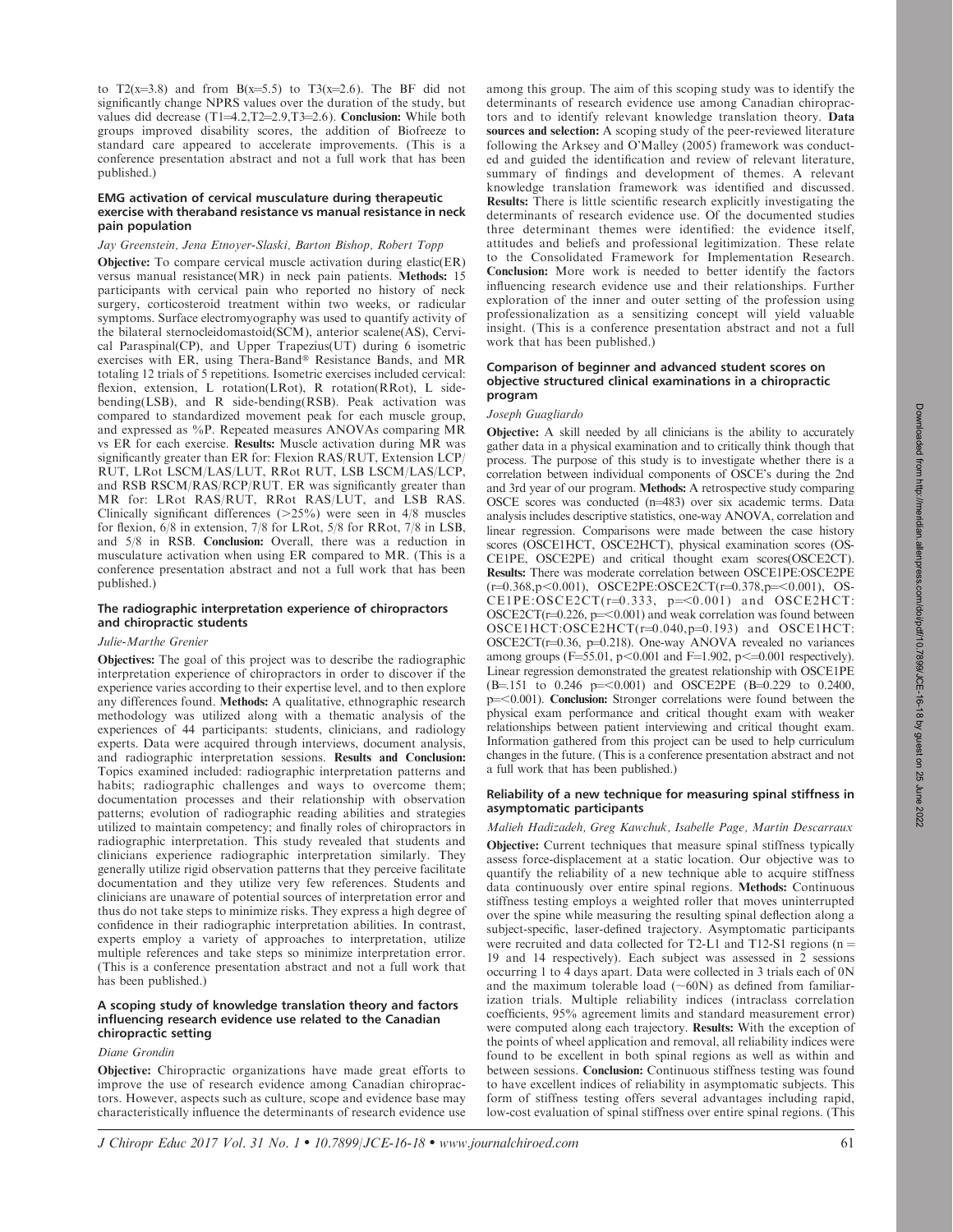is a conference presentation abstract and not a full work that has been published.)

# Chest pain and posterior rib misalignment: a differential diagnosis

# Chad Hagen

Objective: This case study is meant to add a valuable differential diagnosis to patients that present with chest pain. Ruling out myocardial infarction is necessary in certain circumstances, but not the most cost effective choice in certain presentations. Clinical Features: Middle aged male presents with chest pain in the sternocostal joint area and was concerned that he might be having a "heart attack." No history of injury other that manual labor. No shortness of breath. Decreased localized rib motion noted in inspiration and expiration. Patient rated pain an 8 out of 10 on the VAS. Interventions/Outcomes: Sacro occipital technique (SOT) trapezius fiber analysis was used along with palpation to localize a posterior rib fixation, which was corrected and his chest pain decreased to a 2 out of 10 on the VAS in 24 hours. Conclusion: Posterior rib dysfunction can present itself as chest pain, mimicking a myocardial infarction, and chiropractic care could have a place in a cardiac interdisciplinary setting, when a myocardial infarction has been ruled out but the pain remains. (This is a conference presentation abstract and not a full work that has been published.)

## Sacro occipital technique (SOT) cranial therapy with an occlusal splint for the treatment of fibromyalgia and obstructive sleep apnea with blocked sinus

## Rachel Hamel, Mamal Rahimi, Charles Blum

Objective/Clinical Features: A 47-year-old female patient presented for chiropractic care with a thirteen-year history of TMJ pain, vision disturbances, deviated septum, fibromyalgia, chronic fatigue, excessive daytime sleepiness, chronic headaches, cognitive impairments, insomnia, chronic myofascial neck and shoulder pain, low back pain with radicular syndromes. She has also taking amitryptiline medication for thirteen-years. Interventions/Outcome: Examination revealed narrow dental arches with an anterior premature contact, poor TMJ translation, and evidence of clenching and bruxism. Palpatory pain noted in the muscles of mastication and cranial assessments revealed left temporal bone and spheno-maxillary imbalance. Treatment consisted of eight-SOT cranial dental appointments (over 5-weeks) incorporating SOT intraoral and sphenomaxillary adjustments in conjunction with a lower occlusal dental splint. Following care the patient reported significant reduction in all symptoms without the need of medication, sleeping 7-hours without interruption, breathing freely, and exercising for first time in 13-years. Sleep studies were performed one prior to instituting care (without a dental appliance) and another 6-weeks after instituting care (dental appliance in her mouth) with the post-study noting a significant clinical improvement. Conclusion: Greater study is needed to identify the subset of apnea patients with fibromyalgia that could benefit from this approach. (This is a conference presentation abstract and not a full work that has been published.)

# A survey of attitudes toward evidence-based clinical practice among doctors of chiropractic specializing in pediatrics

Julie Hartman, Christine Goertz, Dana Lawrence, Katherine Pohlman Objective: The chiropractic profession has encouraged evidence-based clinical practice (EBCP). A first step to increase EBCP utilization in pediatric chiropractic is to understand current opinions of EBCP. This study describes the findings of a cross-sectional survey that evaluated attitudes, skills, utilization, and barriers/facilitators of pediatric chiropractors toward EBCP. Methods: All members of the American Chiropractic Association and International Chiropractic Association Councils on Chiropractic Pediatrics  $(n=397)$  with a valid email were invited to participate in an anonymous online survey in January 2016. The survey was a modification of Leach's Evidence-Based Practice Attitude and Utilization Survey. Descriptive data were summarized using frequency counts and percentages. Results: The response rate was 19% (74/397). Over 75% of respondents felt EBCP is necessary in chiropractic; over half had training in EBCP through chiropractic or diplomate programs. Resources used most commonly were professional literature and research. Barriers for using EBCP were lack of

time and lack of available evidence; access to free online resources like PubMed facilitated EBCP. Conclusion: Pediatric chiropractors were positive about using EBCP but lack of time was a barrier. Possible solutions include incorporating more EBCP into current chiropractic education and increasing knowledge translation between clinicians and researchers. (This is a conference presentation abstract and not a full work that has been published.)

## Robotic simulation of clinical exams: Describing the mechanical effect of alar ligament injury

## Robert Hartman, Karthik Hiarharan, Robert Tisherman, Michael Schneider, Michael Timko, Gwendolyn Sowa, James Kang

Objective: Involvement of the upper cervical spine in chronic symptoms following concussion and whiplash injuries is frequently ignored and poorly understood. Alar ligaments are suspected to be damaged causing hypermobility and latent symptoms. This study aims to examine the role of Alar ligaments as a restraint and sensitivity of simulated physical exams on cadaveric specimen in 3 states; intact, unilateral and bilateral alar ligament resection. Methods: Kinematic trackers (VICON) and a robot testing system (Staubli) were used to perform physiological motion and simulate clinical mobility exams to examine the role of alar ligaments. Quantitative data on overall and intersegmental motion in all states were obtained. This was then repeated by replaying intact motion paths to determine changes in forces and moments to quantify the ligament's role as a restraint. Results: Simulation of the Flexion-Rotation Test reveals an increase in motion with alar resection, suggesting its sensitivity to alar injury. Simulation of the Alar Ligament Test shows a decrease in C2 "kick" with unilateral and bilateral alar resection. Conclusions: Simulated clinical exams show sensitivity to alar resection, suggesting they may be a reliable clinical tool in evaluating alar injury. Further testing required to establish validity. (This is a conference presentation abstract and not a full work that has been published.)

## Leg pain location and neurological signs relate to outcomes in primary care patients with low back pain

# Lisbeth Hartvigsen, Lise Hestbaek, Alice Kongsted

Objectives: The objectives of this study were to explore whether patients in Quebec Task Force categories 1-4 (QTFC), based on the location of pain and neurological signs, have different characteristics at baseline, whether these QTFC are associated with outcome, and if so whether there is a ranking of the four QTFC on the severity of outcomes. Method: 1300 adult patients seeking care for LBP in chiropractic or general practice were classified according to the QTFC based on self-reported information and clinical findings. Analyses were performed to test the associations between QTFC and baseline characteristics as well as the outcomes: general perceived effect and activity limitation after 2 weeks, 3 months, and 1 year and also 1-year trajectories of LBP intensity. Results: QTFC were statistically significantly associated with most of the baseline characteristics, with activity limitation at all follow-up time points, with general perceived effect at 2 weeks, and with trajectories of LBP. Severity of outcomes increased gradually from QTFC 1 to 4. However, the variation within the categories was considerable. Conclusion: This study supported the use of the QTFC as a simple way to classify patients with non-specific LBP into subgroups with expected different outcomes. (This is a conference presentation abstract and not a full work that has been published.)

## Sport specific rehabilitation for a paralympic rugby prospect: A case study

#### Lacey Hatfield, Kelley Humphries

A 32-year-old white male presented with a history of C5-C6 dislocation resulting in an incomplete spinal cord injury, with plans on trying out for USA Paralympic Rugby. Objective: The patient has no motor control below the level of C6 and uses a manual wheelchair for transportation. He presented with right shoulder pain and sport specific goals to work on in the clinic. Clinical features: The patient was diagnosed with subacromial impingement and supraspinatus tendinopathy of the shoulder, aggravated by physical activity and complicated by degenerative changes within the acromioclavicular joint. Intervention: The treatment plan included chiropractic manipulation, soft tissue therapy, laser therapy and rehabilitation exercises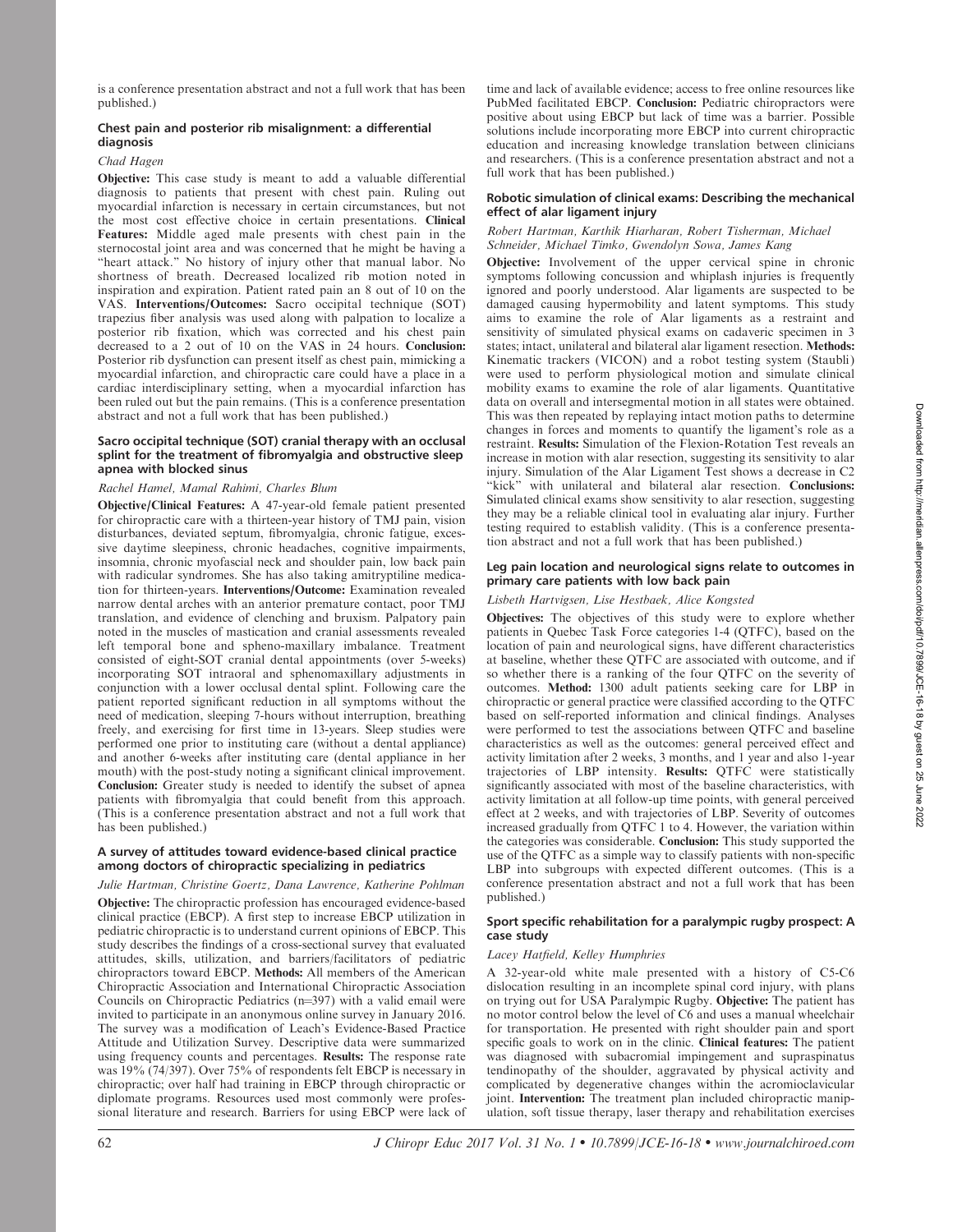with the goal of improving sport performance. Outcome: The patient improved in range of motion in the right shoulder, as well as decreased pain during certain active ranges of motion. Conclusion: Although the case presented challenges and inherited limitations, it was found that paraplegic athletes can benefit from conservative care and individualized rehabilitation programs. (This is a conference presentation abstract and not a full work that has been published.)

## Unique ultrasound features of bilateral plantar fibromatosis

#### Daniel Haun, Patrick Battaglia, Shannon Kuhn, Norman Kettner

Objective: To demonstrate the utility of ultrasound in the differential diagnosis of painful plantar masses of the foot. Clinical Features: A 31-year-old male presented with bilateral painful plantar masses. The masses were along the medial sole of the foot, were firm and nonmobile, and mildly tender to the touch. Provocation occurred during long periods of standing or walking, including playing golf. There were no signs of infection. Intervention and Outcome: Ultrasound examination of the foot was performed bilaterally. On the right, a fusiform 9.5mm X 2.9mm mixed echogenicity mass was identified within the plantar fascia. On the left a larger 40.3mm X 10.3 mm mixed echogenicity mass was seen. Extended field of view imaging confirmed confluence with the plantar fascia. Both masses demonstrated internal flow on power Doppler imaging suggesting vascularity. Shear-wave elastography demonstrated increased stiffness of the masses compared to the surrounding fat pad and adjacent plantar muscles. The characteristic location and imaging findings supported a diagnosis of bilateral plantar fibromatosis. Conclusion: Plantar fibromatosis is a rare cause of painful plantar masses in the foot. Ultrasonography is a low cost and effective tool in the work-up of suspected plantar fibromatosis. (This is a conference presentation abstract and not a full work that has been published.)

## SWOT analysis of chiropractic education and services provided within the hospital setting according to students, residents and new graduates of a North American chiropractic program

#### Navine Haworth, Linda Jones

Objective: Explore the perception of final year students, residency students and new graduates in regards to SWOT analysis of chiropractic clinical education within a hospital setting. Methods: A qualitative exploratory descriptive design was used for this research. All cohorts were invited to participate via email. Semi structured interviews were conducted with 23 final year, 6 residency students and 6 new graduates lasting 60 minutes. Results: Strengths were considered access to complex and varied patient case mix; the interprofessional learning and practice opportunities; improved student clinical competence, confidence and professional preparedness. Weaknesses include sense of reduced autonomy and professional barriers. Opportunities include perceived cost savings and reduced burden, and easier access to care for patients. Threats include long wait list times for patients, patients referred for chiropractic as last resort, blurred lines between similar competing professions in the same setting, with some questioning the appropriateness of chiropractic in the hospital. Conclusion: There appears still much work needed in integration of chiropractic within this setting, and further opportunities. Few employment opportunities were seen as a major issue with providing this setting within the educational context, not being able to seek opportunity beyond this experience. (This is a conference presentation abstract and not a full work that has been published.)

## Exploration of new graduate collaboration experiences

#### Navine Haworth, Linda Jones

Objective: To explore the perception of new graduates from two North American Chiropractic colleges regarding their level and understanding of interprofessional engagement. Methods: A qualitative exploratory descriptive design was used for this research. New graduates of less than 3 years were invited to participate from two North American Chiropractic programs. Semi- structured interviews were conducted with 13 new graduates lasting 60 minutes. Results: Participants expressed favorable experiences of interprofessional clinical educational experiences with few weaknesses. They reported mostly low levels of interprofessional exposure within their clinical educational experience. Perceived obstacles to interprofessional engagement were lack of knowledge about other health professions. Mostly informal interprofessional engagements were experienced with lack of formal arrangements, despite opportunities available in the clinical settings of hospitals and community settings. Most participants were willing to be interprofessional post licensure. Their clinical education experience was not being duplicated in the professional setting. Conclusion: Despite the evidence in the literature in support of interprofessional education in clinical training, in practice it was evident that there is need for more work in implementation in the professional setting. The desire to be interprofessional post licensure was prevalent amongst participants. (This is a conference presentation abstract and not a full work that has been published.)

## The impact of depression on academic performance of chiropractic students

# Shawn He, Niu Zhang

Objective: To assess the level of depression in students and the relationship between students' depression levels and their test performance. Methods: Depression levels in 195 randomly selected first quarter students was measured with the Center for Epidemiologic Depression Scale (CES-D). The levels of depression were range from 0-60. Total grades from all written examinations given in the course, including 2 formative exams and 1 final summative exam, were used as test performance measures. Results: The mean CES-D score for all students was 8.68  $\pm$  7.27 (mean  $\pm$  SD). There was no statistically significant difference in mean CES-D scores between genders ( $p >$ 0.05). Of the 195 students, 12.8% (25) were classified as depressed (CES-D  $\geq$  16). On the other hand, there were no statistically significant differences in means grades of 3 written exams between the depressed group (CES-D  $> 16$ ) and the not depressed group (CES-D  $<$  16). Conclusion: Overall level of depression was lower than reported. Gender played no role of level of depression. Academic performance was not affected by the level of depression, possibly due to less academic challenges yet. (This is a conference presentation abstract and not a full work that has been published.)

# The forces exerted by a chiropractor on pediatric patients during high-speed low amplitude spinal manipulative care

## Walter Herzog, Peter Kevorkian, Brent Russell, Joel Alcantara

**Objectives:** To quantify the forces exerted by a chiropractor on children during high-speed, low-amplitude (HVLA) thrust type spinal manipulation. Methods: The force-time histories of HVLA spinal manipulative treatments were measured in 48 children (age range; 14 weeks-17 years) and 20 adults in a clinical setting. Peak, preload and thrust forces, thrust times and impulses, and rates of force application were quantified. Comparison across age groups utilized Kruskal-Wallis testing with Dunn's post hoc analysis. All outcome variables were also fitted with linear regression approaches across age  $(\alpha=0.05)$ . Results: Most outcome variables (i.e., peak and thrust forces) increased with increasing age. The rate of force application was positively correlated with age, while thrust times remained constant across all ages and preload forces decreased slightly with age for cervical spine manipulations. Conclusions: In general, the forces applied to children increased with age but at a slower rate of force application. In the very young children (i.e.,  $\leq 4$  years), the thrust phase is small or not identifiable. We conclude that chiropractic spinal manipulative treatments are performed more cautiously in children than adults. Concerns of safety and benefits of care in children need to be carefully evaluated in future work. (This is a conference presentation abstract and not a full work that has been published.)

# McKenzie, manipulation, and therapeutic neuroscience, the three legged stool to the PROMIS of function: a case study

# Nathan Hinkeldey, Zach Jipp

Objective: To provide case evidence illustrating successful use of manipulation, McKenzie Classification and neuroscience education in a young chronic low back pain patient. Clinical Features: The 27 year old Veteran reported a 2 year history of low back pain. He used vivid descriptions of his DDD and reported that his spine was deteriorating. He was considering leaving his job as a firefighter as a result. Muscle motor, sensation, and reflexes were intact without red flag pathology. Intervention and Outcome: Therapeutic neuroscience education, McKenzie extension exercises and thoracic manipulation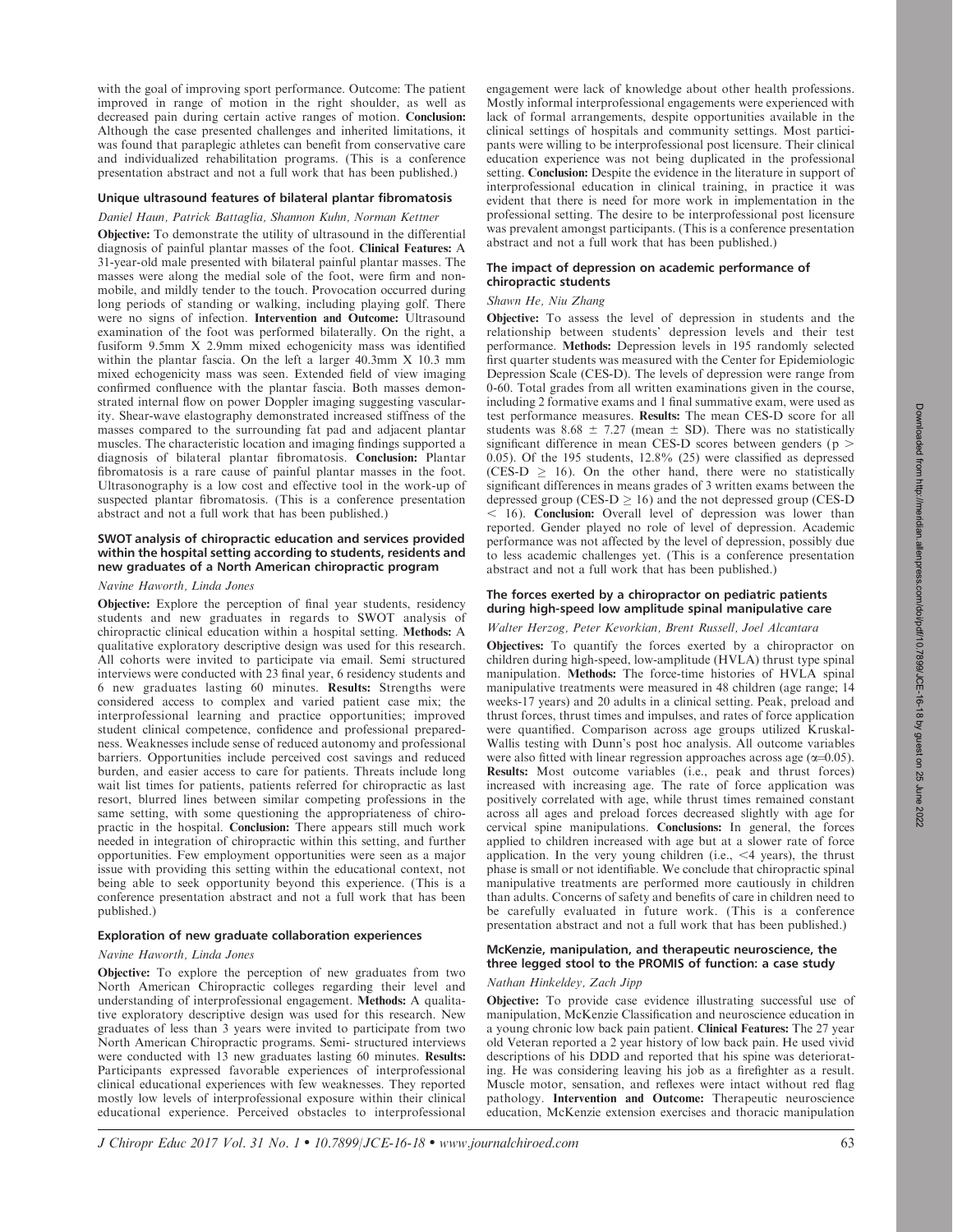took place over four visits. Education consisted of the difference between hurt and harm, appropriate imaging findings, and pain related to deconditioning and the sensitive nervous system. The PROMIS Pain Interference 6B was performed on each visit with the patient scoring 30, 22, 17, and 15 respectively. The patient returned to work and exercise at a normal rate. Conclusion: Chronic pain patients must be adequately screened and educated with accurate information about their condition. Directional preference examination allowed for the identification of non-threatening movements. This case exemplifies the importance of appropriate patient education and identifying nonthreatening movements. (This is a conference presentation abstract and not a full work that has been published.)

# Patient disability: a case for the detrimental effects of patient education

# Nathan Hinkeldey, Jace Peters

Objective: To provide case evidence illustrating the detrimental outcome the pathoanatomical model of patient education can have, and provide a case of successful reeducation with Therapeutic Neuroscience Pain Education. Clinical Features: A 31 year old Veteran patient presented to the hospital-based chiropractic clinic with a 10 year history of severe neck, low back, and hip pain. Other healthcare providers correlated the patients pain with some ''abnormal'' imaging findings present on radiographs and explained to him that the degeneration would only get worse. He was hopeless, disabled, withdrawn from society, and had high level of fear related to movement after receiving a pathoanatomical explanation of why he was having pain. Intervention and Outcome: Treatment included therapeutic neuroscience of pain, explanations of normal imaging findings, education related to hurt vs. harm, guided graded exposure to movement, and manipulation (on two visits). In 9 visits, the ODI improved from 56 to 24, FABQ from 23 to 4, and NDI from 56 to 6. He resumed participating in work, social activities, and began class at junior college. Conclusion: Incorporating evidence-based patient education provided significant improvement self-reported disability. It also resulted in a large decrease of fear avoidance behavior. (This is a conference presentation abstract and not a full work that has been published.)

#### Chiropractic treatment of a post-concussion syndrome secondary to volleyball injury in a 14-year-old female: A case report

#### Marilyn Holbeck

Objective/Clinical Features: A 14-year-old female was struck in the frontal bone (glabella) by a volleyball with impact (March-2012) from inferior to superior, while twisting to the left. She was seen by her pediatrician and ped-neurologist, told to take Tylenol, and rest. She presented at this office July-2012 with no memory of the volleyball game, decreased visual fields, dizziness, nauseated, extreme fatigue, and headaches since impact. Pain in occipital and glabella were dominant. Due to her symptomatology, she was unable to attend school. Intervention/Outcomes: The patient was treated with SOT category two supine block placement, cervical stairstep adjustments, and parietal sagittal suture release cranial techniques. Following the first treatment, she was able to return to school since the injury and pain in her occipital region had subsided. She was seen for three more visits with the focus on cranial adjusting of the craniofacial region and by August-2012 she was symptom-free. Until she was treated there had been no change in symptoms with consistent improvement noted following each visit. Conclusion: Based on the finding of this case report SOT and cranial treatment for the care of post-concussion syndromes in athletes warrants further study. (This is a conference presentation abstract and not a full work that has been published.)

## Influence of open-lab attendance on student performance using force sensing table technology(FSTT)

#### Dana Hollandsworth, Daniel Armstrong, Eric Russell

Objective: With one FSTT lab, providing open-lab opportunities for students can be challenging. However, it provides opportunity for measurable and objective feedback to students. Study assessed if open-lab attendance improved student ability to produce target preload, peak force, and speed in a prone thoracic diversified adjustic thrust on a simulation mannequin. Methods: Students in Diversified technique  $(n=51)$  were given formal instruction (week 3) in FSTT lab. They were encouraged to attend FSTT open-labs, 12 hours were available weekly. Students were assessed during midterm practical (week 6) and during final practical (week 12) on ability to produce target preload (225-275 N), peak force (550- 650 N), and speed  $(<150$  ms) of a prone thoracic Diversified adjustic thrust on a simulation mannequin. Results: Female students  $(n=24)$  were 4 times more likely to attend open-lab (OR4.33-CI1.24,15.21) than male students. Students who attended open-lab  $(56.9\%, n=29)$  were 8 times more likely to meet the target preload on their first attempt vs students who did not attend (OR8. 13-CI1.60,41.36) and were 6 times more likely to meet preload overall (OR6.30-CI1.16, 34.26). There were no other statistically significant findings. Conclusion: Study found open-lab attendance benefits students' ability to meet thoracic adjustment preload forces. (This is a conference presentation abstract and not a full work that has been published.)

## Self-reported lifestyle and health ratings may correlate with time under chiropractic care: results from a practice-based pilot study

#### Ronald Hosek, Eric Plasker, Edward Owens, Stephanie Sullivan

Objective: To utilize practice-based patient-reported pilot-study data to investigate possible associations between health, wellness and lifestyle measures and chiropractic care and demographic factors. Methods: 110 Patients from 12 geographically-distributed chiropractic clinics volunteered to answer a 100-item online survey comprising demographic and chiropractic-care measures as well as validated instruments for assessing physical, mental and overall well-being and flourishing. In addition, a series of face-valid questions for self-rating healthiness of lifestyle were included. Results: Possible positive associations were noted between flourishing and all well-being variables and time-under-care (TUC). The rate of increase in these variables was greater for TUC of 2 years or less than for  $>$  2 years. This effect was supported by 2nd-order regression modeling. The same effect was seen for the lifestyle variables. These effects were not confounded by age or gender, nor seen for care frequency. Conclusion: These preliminary results suggest that long-time chiropractic care may be salutary, with the effect being more pronounced in the first 2 years. (This is a conference presentation abstract and not a full work that has been published.)

## An evaluation study of the for reduction of temporomandibular joint dysfunction symptoms using lowlevel laser therapy

#### Jennifer Illes, Clara Quadra

Objective: This study investigated the efficacy of using low-level laser therapy (LLLT) with varying doses with subjects diagnosed with temporomandibular disorders (TMDs). Methods: Sixty patients with TMD participated in the study. Patients were randomly assigned to either 2 treatment groups: High-dose LLLT  $(n=20)$ , regular dose LLLT ( $n=20$ ); or to 1 control group. LLLT was performed with a 685 nm red probed diode laser. The energy density was 6.0 J/cm2 for a medium dose level, and 12.0 J/cm2 for a high dose level. Results: A one-way between-groups analysis of variance was conducted which demonstrated statistically significant difference at the  $p<.05$  level in VAS scores for the three groups  $[F(2, 57)=38.9, p<.01]$ . The effect size, calculated using eta squared, was 0.58. Post-hoc comparisons using the Tukey HSD test indicated that the mean score for Group 1  $(M=9.85, SD=1.226)$  and Group 2  $(M=8.75, SD=2.074)$  was significantly different from Group  $3$  (M=5.65, SD=1.226). Conclusions: There was a significant improvement in pain measures in all treated groups, but the high dose (Group 1) and medium dose (Group 2) LLLT patients demonstrated no statistically changes in means between groups. (This is a conference presentation abstract and not a full work that has been published.)

# Student self-assessment and learning using ExamsSoft tools

Fiona Jarrett-Thewel, Deborah Barr, Jeanmarie Burke

Objective: The purpose of the study was to determine if students are using ExamSoft (ExamSoft Worldwide, Inc., Dallas, TX) student reports to self-assess and improve their course performance. Methods: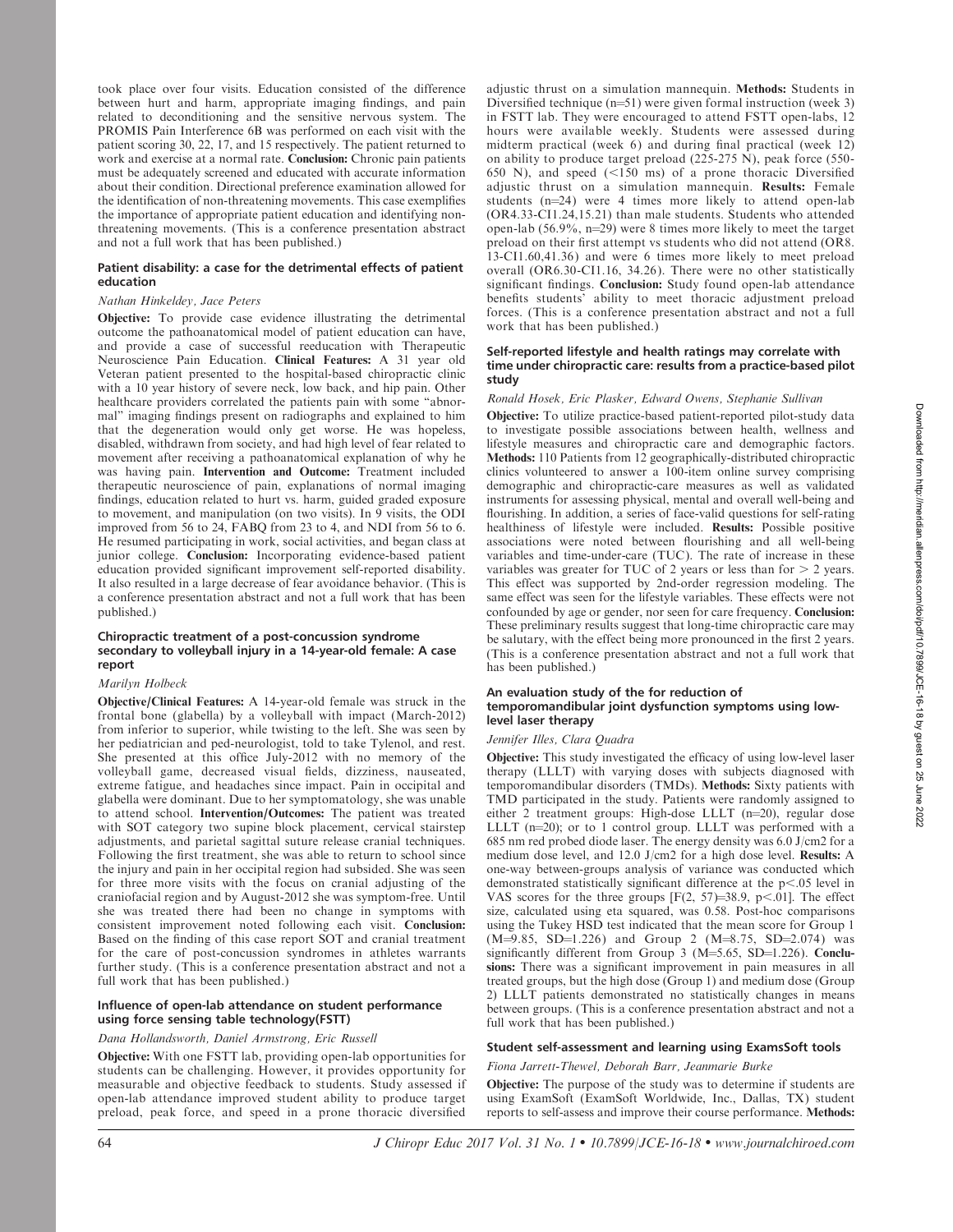A survey was administered during class to six cohorts of students that measured the utilization of ExamSoft student reports (Yes or No), their self-rated ability to interpret and understand the reports (Yes, Some Parts, No) and their perceptions of the usefulness of the reports to help them self-assess and improve course performance (Likert Scale from 1 (Not Helpful) to 5 (Very Helpful)). Results: There were 520 surveys completed. Sixty-five percent  $(65%)$  of respondents indicated that they used the ExamSoft strengths and improvement opportunities report and that they understood the categories in the report (73%) and were able to interpret all (45%) or some (45%) of the report. However, only 15% of the respondents found this report to be helpful towards either assessing or improving their course performance. Only 18% of the respondents reported that they used ExamSoft longitudinal analysis report. Conclusions: Institutions may need to provide more training to students on the practicality of using ExamSoft data to self-assess and improve their course performance. (This is a conference presentation abstract and not a full work that has been published.)

## Biopsychosocial risk factors associated with low back pain in stroke survivors

#### Claire Johnson, Bart Green

Objective: This cross-sectional study determined the prevalence of back pain in United States stroke survivors and associated biopsychosocial variables. Methods: Multiple logistic regression was used to analyze 2013 National Health Interview Survey data. The NHIS uses a multistage, complex sampling design. Results: Of 905 stroke survivors, 44.3% reported having back pain for a day or longer in the prior three months. The logistic regression model was statistically significant, X2 (24, n = 905) = 167, p < .001, estimated to a population size of 5,412,765 adults, explained between 26.6% and 35.6% of the variance in back pain status, and correctly classified 72.7% of cases. Significant factors were: female  $(OR = 1.7; 95\% \text{ CI},$ 1.2-2.4), poor/fair perceived health  $(OR = 1.8; 95\% \text{ CI}, 1.2-2.9)$ , neck pain (OR = 4.1; 95% CI, 2.6-6.6), joint symptoms (OR = 1.8; 95% CI, 1.1-2.9), and arthritis ( $OR = 2.2$ ;  $95\%$  CI, 1.4-3.3). Increasing age was significant and inversely associated with back pain. Several variables associated with back pain in the general population were not significant in this model. Conclusion: Biopsychosocial factors associated with back pain for stroke survivors appear to be different than the general population and warrant further investigation. (This is a conference presentation abstract and not a full work that has been published.)

#### Bibliometric analysis of publications from European Chiropractic Union member countries in the JMPT from 2000 to 2015

## Claire Johnson, Bart Green

Objective: To analyze Journal of Manipulative and Physiological Therapeutics (JMPT) publication characteristics from European authors. Methods: A bibliometric analysis was performed of MEDLINE-indexed JMPT content for 2000 through 2015 using Scopus. Number of articles, authors' declared country, institutional affiliation, and number of citations were retrieved as of March 2016. All article types were included; letters, notes, and errata were excluded. The search was limited to articles with at least one author from a European Chiropractic Union member country. Results: Of 1403 JMPT articles published, 363 originated from 17 of the 23 ECU member European countries. The countries with the largest number of publications were: Great Britain (74), Denmark (65), Spain (63), Netherlands (42), Sweden (34), Belgium (32), and Switzerland (19). Of the 363 articles, 168 had 1 to 10 citations, 120 had 11 to 40 citations, 28 had 41 to 80 citations, and 4 had over 81 citations. Institutional affiliations included: Anglo-European College of Chiropractic, Karolinska Institutet, Nordisk Institut for Kiropraktik og Klinisk Biomekanik, Syddansk Universitet Odense, Odense Universitetshospital, and Universitat Zurich. Conclusions: In the past 15 years, ECU member countries have shown robust publication efforts and strong citation rates. (This is a conference presentation abstract and not a full work that has been published.)

"I'm afraid I'll offend them!'' Learning how to approach a sensitive topic using standardized patients

## Martha Kaeser, Michelle Anderson

Objective: Motivational Interviewing (MI) is a collaborative, personcentered form of guided conversation used by health professionals to elicit and strengthen patients' motivation to change. The purpose of this study is to assess the feasibility of training chiropractic students on MI techniques and the ability to broach sensitive topics with patients. Development of this program can serve as a first step to improving student confidence in discussing behavior change; specifically weight management. Methods: Thirty-three Trimester 1 students in a Doctor of Chiropractic program participated in an introduction to MI activity with didactic and experiential components. Outcomes were assessed via a modified version of the Motivational Interviewing Treatment Integrity (MITI) scoring tool as well as standardized patient, self and peer reflections. Results: Thirty-three students participated in the didactic portion. Sixteen students were assessed using the modified MITI tool. Ninety-three percent evoked from their standardized patient during a clinical simulation the desire to change and demonstrated respect for the patient's choice. Fifty percent of students reflected and demonstrated discrepancies and summarized what the patient was saying. **Conclusion:** It is feasible to provide direct instruction of MI skills and an experiential opportunity using standardized patients in a clinical simulation. (This is a conference presentation abstract and not a full work that has been published.)

## Concussion knowledge among sport chiropractors

#### Mohsen Kazemi, Khushboo Vora, Mary Bogumil

Objectives: The objective of this study is to investigate the degree of knowledge of sports chiropractors have in regard to concussion diagnosis and management. Methods: A survey, which was used from a study conducted by Boggild & Tator (2012) at the University of Toronto, and again by Kazemi (2014) at the Canadian Memorial Chiropractic College, was administered to Sport Chiropractic Fellows from the Royal College of Chiropractic Sports Sciences – Canada  $(RCCSS(C))$  (n=43) via SurveyMonkey.com. This survey, which was scored from 0 to 9, asked nine concussion knowledge based questions. Results: Sport Chiropractors scored slightly higher on the survey when compared to chiropractic residents (mean =  $5.56$  vs.  $5.25$ ; t= $0.81$ ;  $p > 0.01$ ) and to fourth year chiropractic interns (mean = 5.56 vs 5.2;  $t=1.39$ ;  $p>0.01$ ); however, this difference was not statistically significant. Several knowledge gaps were identified in the sample population. Conclusion: Sports chiropractors prove to possess the skills and knowledge to diagnose and manage concussion. However, although sports chiropractors excel at identification and mechanism of concussion, knowledge gaps regarding concussion diagnosis and management were found in the sample population. (This is a conference presentation abstract and not a full work that has been published.)

# The effects of chiropractic spinal manipulation on urinary incontinence in patients with low back pain and radiculopathy: a retrospective case-series report

#### Mohsen Khamessipour, Michael Hall

Objective: The effects of Chiropractic spinal manipulation on urinary incontinence (UI).

Many patients with low back pain demonstrate pelvic symptomatology attributable to lower sacral nerve root compression that is most commonly the result of lumbosacral disc lesion. Urinary incontinence is not an uncommon finding in the low back pain patient. Methods: A total of 119 patients' data with low back pain and leg pain that all admit to have urinary control problems were reviewed. Chiropractic manipulative therapy involved high-velocity, low-amplitude manipulation and flexion distraction manipulation. Results: After 1-8 weeks of chiropractic treatment, the overall urinary frequency and incontinence was significantly reduced from 4.2 to 1.3 episodes ( $P <$ 0.001), resolved in 77 patients, considerably improved in 33 cases, and slightly improved in 3 cases, and had no improvement in 6 cases. Conclusion: Chiropractic treatment may be an effective means of treating pelvic disorders secondary to lower sacral nerve root compression. Future studies may look at segmental and suprasegmental influences from spinal manipulative procedures and UI. (This is a conference presentation abstract and not a full work that has been published.)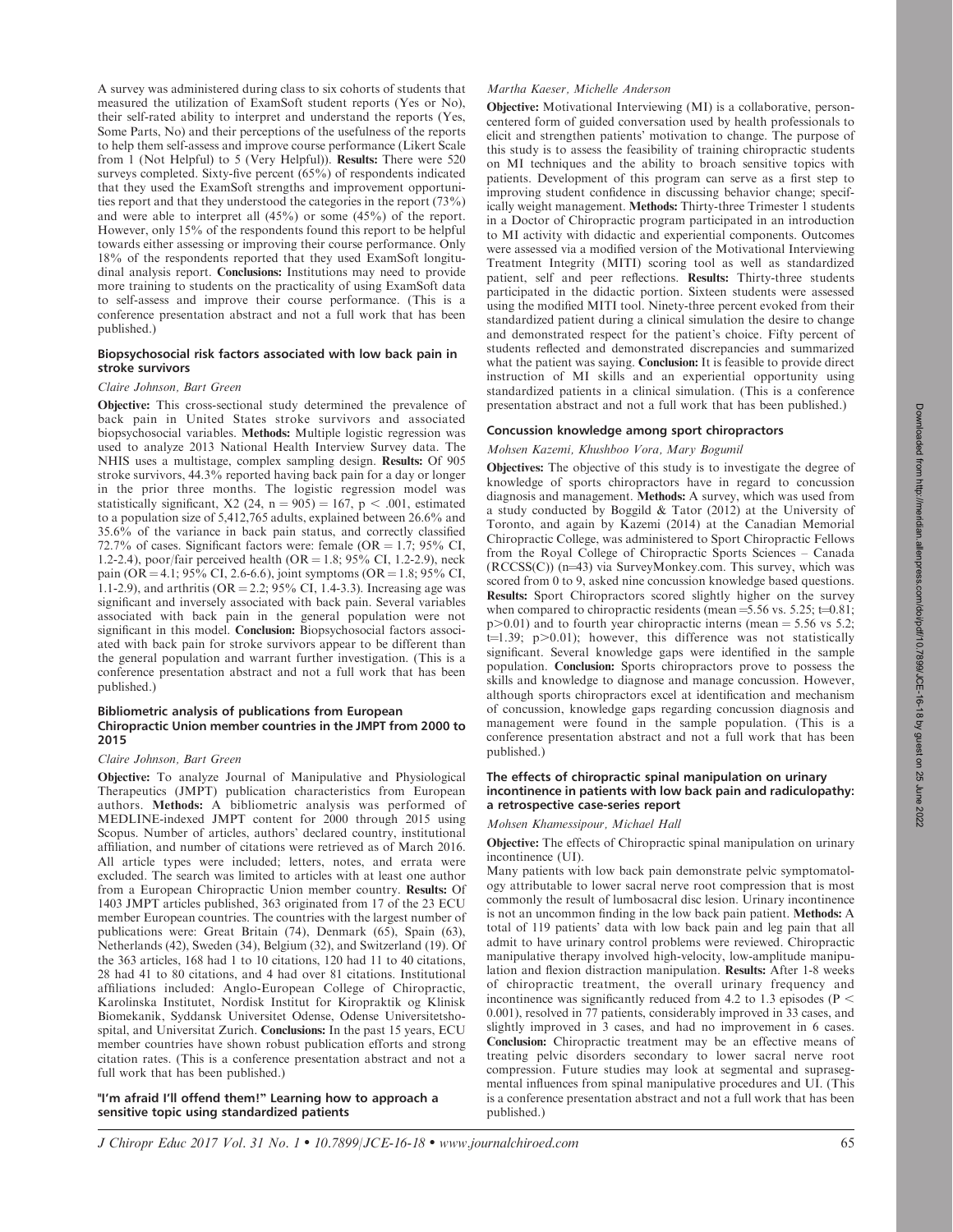## Effects of a single session of chiropractic care on voluntary activation and maximum voluntary contraction of the biceps brachii

## Mat Kingett, Kelly Holt, Imran Khan Niazi, Rasmus Wiberg, Michael Lee, Heidi Haavik

Objectives: This study investigated whether a single session of chiropractic care changed maximum voluntary contraction (MVC) and voluntary activation (VA) of the biceps brachi in subclinical neck pain subjects using the interpolated twitch methodology. Methods: Nineteen sub-clinical neck pain volunteers participated in this randomised controlled crossover study. Transcranial magnetic stimulation was used to elicit twitch interpolation at several percentages of voluntary contraction in the biceps brachii before and after chiropractic care or a passive movement control. Outcome measures were MVC's (strength) and VA (cortical drive). A repeated measures ANOVA was conducted to asses within and between group differences. Significance was set at  $p \leq 0.05$ . Results: There was a significant between group difference in MVC  $[F(1,18)=5.30,p=0.03]$ and voluntary activation  $[F(1,18)=5.50,p=0.03]$ . There were small increases in MVC and VA in the SM group and small decreases in the control group. Conclusions: A single session of chiropractic care resulted in increased biceps brachii MVC and VA compared to the control intervention. This study is congruent with previous research results and adds to our understanding of the effects of chiropractic care on motor control. (This is a conference presentation abstract and not a full work that has been published.)

# Chiropractic manipulative reflex technique (CMRT) treatment for GERD of a 3 year old male child: A case report

# Robert Klingensmith, Charles Blum

Objective/Clinical Features: This is a single case study involving a 3 year old male being treated medically for gastroesophageal reflux disease with various prescription antacids since the age of 2-months and Prilosec since 24-months-old. Sacro occipital technique (SOT) and chiropractic manipulative reflex techniques (CMRT) were used to treat the patient's gastroesophageal reflux disease (GERD) presentation. Interventions/Outcome: The patient received 5-treatments of CMRT protocol for occipital fiber-3, line-2 T5 which consisted of occipital fiber manipulation, vertebral adjustment and the stomach reflex manipulated at intervals of one-day and then every 3-days. By the fifth-visit, two-weeks after the initial treatment, the mother reported the child appeared to have no reflux pain, sleeping well, no "belly aching," and that she had discontinued the Prilosec after the second treatment. Conclusions: Positive outcomes such as this offer the incentive to warrant further pediatric studies to determine consistency of outcome with chiropractic interventions and particularly CMRT for GERD. While it is essential to determine what subset of pediatric patients with GERD may benefit from this care a short period of trial therapy may function as a diagnostic test and a viable option to GERD that is unremitting in a young child. (This is a conference presentation abstract and not a full work that has been published.)

# Validation of a non-invasive, non-ionizing technique for threedimensional measurement of the lumbar spine

## Terry Koo, Wingchi Edmund Kwok

Objective: Comprehensive assessment of the spine requires repetitive three-dimensional (3D) measurements of motion segments at different functional postures. We present a novel, non-invasive, non-ionizing technique, namely hierarchical ultra-short echo time (UTE) magnetic resonance (MR) to ultrasound registration, to quantify 3D poses of lumbar motion segments. Methods: A hierarchical approach was developed to minimize the detrimental effects of speckle noise and artifacts on registration accuracy. The technique used UTE MR images to construct subject-specific geometrical models of individual vertebrae and registered them with 3D freehand ultrasound dataset acquired during pose measurements. It was first validated on a human dry bone specimen and a fresh porcine cadaver by comparing with a gold standard fiducial-based registration. It was then applied to a live human subject. Results: The technique was accurate with bias in subdegree and sub-millimeter level, precision of 1.1 degrees in rotation and 0.9 mm in position for the human dry bone specimen, and 1.3 degree and 1.2 mm for the porcine cadaver. Superimposing the registered MR model and ultrasound dataset confirmed its workability in live human subject. Conclusion: Given its non-ionizing nature, the technique is particularly useful for longitudinal follow-up of scoliotic deformity and spinal instability. (This is a conference presentation abstract and not a full work that has been published.)

#### The use of infrared cameras to detect pain: Determining the specificity and sensitivity

# Bon Kwan, Shari Wynd, Aladin Boriek, Jack Fulkman

Objective: To determine the specificity and sensitivity of an infrared camera in the detection of musculoskeletal pain. Methods: We collected imaging data using an ICI 7640, P-series infrared camera from ten subjects with pain rated  $\leq 1$  and five patients with pain rated  $\geq$ 4 all between 24-32 years old. Images were obtained at the location of the pain or chosen arbitrarily by the observer if no pain was present. A blinded researcher was asked to classify each infrared image as either ''pain'' or ''no pain''. The researcher was informed that areas of highest heat were white, and the areas of lesser heat would be red and taper into cooler colors, such as blue. Results: Sensitivity and specificity was found to be 100% and 58% respectively. This indicates that the blinded researcher was able to identify when a patient has no pain with great accuracy and had moderate success predicting pain using images alone. The positive likelihood ratio was 2.4, which correlates to a 15% increase in post-test probability of predicting pain. Conclusion: The blinded and untrained researcher could accurately predict when a patient had no pain. There was moderate specificity associated with predicting pain. (This is a conference presentation abstract and not a full work that has been published.)

## Differences between neuromechanical responses to spinal manipulation and mobilization: a crossover randomized trial

Arnaud Lardon, Isabelle Page, Francois Nougarou, Martin Descarraux Objective: The objective of this study was to compare the effects of spinal manipulation to those of mobilization on clinical pain and spinal stiffness in patients with recurrent thoracic pain. Methods: Twenty-two patients participated in two experimental sessions within 72 hours. During the first session, participants randomly received spinal manipulation or mobilization delivered by an apparatus using a servo linear motor. The second treatment modality was delivered during the following session. Before and after each treatment, spinal stiffness was assessed from T5 to T8 while pain was evaluated using a visual analogue scale following each stiffness measurement. Results: Generalized linear models for repeated-measures yielded a statistically significant Treatment X Time interaction for pain  $(F(1,21)=8.8811;$ p=0.00714) characterized by a statistically significant decrease in pain following spinal manipulation (from  $47.6/100(\pm 22.3)$  to  $35.2/$  $100(\pm 23.1)$ ) and no changes following mobilization (from 44.5/  $100(\pm 23.5)$  to  $41.8/100$  ( $\pm 24.1$ )). Dependent t-test showed a statistically significant difference in stiffness changes following both manipulation and mobilization ( $p=0.0114$ ). Following manipulation, global stiffness decreased by  $0.20(\pm 0.89)$  N/mm whereas it increased by  $0.21(\pm 0.83)$  N/mm following mobilization. Conclusion: These results are consistent with the findings of previous studies which also reported that clinical improvements were related to stiffness changes. (This is a conference presentation abstract and not a full work that has been published.)

#### Opinions of sports clinical practice chiropractors, with sports specialty training and those without, about chiropractic research priorities in sports health care: a centering resonance analysis

# Alexander Lee, Kaitlyn Szabo, Kirstie McDowell, Sydney Granger

Objective: The chiropractic profession has yet to publish a research agenda for the sports chiropractic specialty. To explore the research priorities of this discipline, an interview study utilizing a centering resonance analysis was conducted to identify the research opinions of sports chiropractors, and investigate whether there is a difference between those who have their sport specialization and those who do not. Methods: Fifteen sports clinical practice chiropractors who have their sports specialty designation and fifteen without, were interviewed with four questions about sports chiropractic research priorities. A centering resonance analysis, which creates word networks from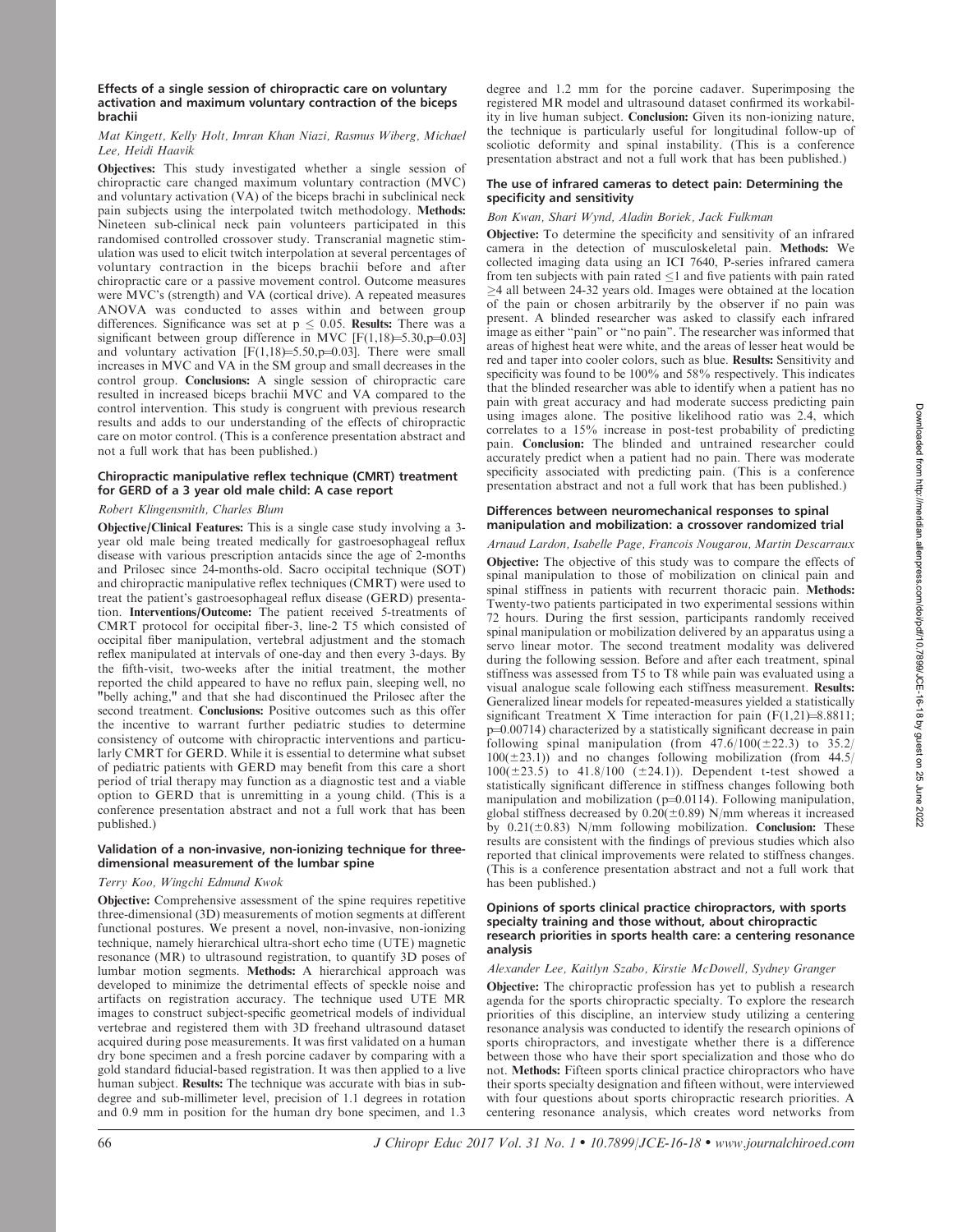transcribed conversations, was used to identify central themes, and a cluster analysis was conducted to determine whether the responses could be clustered into distinct groups. Results: The centering resonance analysis identified influential words and word pairs from the responses. The cluster analysis revealed the groups differed in their responses to questions one to three about research priorities, while they were similar in question four that inquired about research collaborations. Conclusion: Sports clinical practice chiropractors, with their sports specialization and those without, differed in their opinions about sports chiropractic research priorities; however, they had similar opinions about research collaborations. (This is a conference presentation abstract and not a full work that has been published.)

## Chiropractic care alters nociceptive processing at spinal and supraspinal levels

## Dina Lelic, Imran Khan Niazi, Kelly Holt, Muhammad Samran Navid, Asbjorn Mohr Drewes, Heidi Haavik

Objective: This study aimed to investigate how chiropractic care affects spinal and supraspinal nociceptive processing. Methods: Fifteen volunteers attended two sessions (full-spine chiropractic care and passive movement control) in random order, in a crossover design randomized controlled trial. As a proxy of spinal pain transmission, nociceptive withdrawal reflexes (NWRs) to electrical stimulation on the sole of the foot were recorded at tibialis anterior before and after either intervention. For the supraspinal activity, 61-channel lectroencephalogram evoked potentials (EPs) were simultaneously recorded. Areas under the curve of the NWR signals were analyzed. Latencies and amplitudes were computed for the major EP peaks. Brain source analysis of the EPs was performed. Results: The NWR decreased due to the chiropractic intervention  $(P=0.01)$ . The EPs had two main peaks at  $116 \pm 19$ ms and  $258 \pm 22$ ms. The amplitudes at both peaks were decreased due to chiropractic intervention at the frontal electrode ( $P=0.03$ ). Brain source localization revealed no differences in location of brain activity but the strength of anterior cingulate activity decreased following the chiropractic intervention  $(P=0.04)$ . Conclusion: Chiropractic care alters nociceptive processing at spinal and supraspinal levels. This study adds to our understanding of how chiropractic care influences nociceptive processing. (This is a conference presentation abstract and not a full work that has been published.)

# Developing student experience: Creation of a therapy practice lab

## Marc Lucente, Sean Norkus, Mark Murdock, John Lockenour

Objective: Students have expressed a desire for more ''hands-on'' learning opportunities for both active and passive care modalities, including muscle stretching, rehabilitative strengthening, electric stimulation, ultrasound, and cold laser. These modalities are performed by the vast majority of chiropractors practicing in the United States. A practice lab was designed to offer students a new learning opportunity. Methods: Outpatient clinic faculty have reported dissatisfaction with student abilities in the delivery of active and passive care modalities. We therefore decided to make a lab available to students early in the curriculum before they entered the outpatient clinic. Second year students cannot only use the lab to practice their skills, but can also volunteer as interns mentoring firstyear students, thereby creating a new learning opportunity. Only therapies included in the existing curriculum are allowed to be practiced in the lab. Discussion: Positive student response was demonstrated by the large number of therapies performed in the first ten weeks. 523 therapies on 223 student patients shows a very high level of usage for a learning experience which is not compulsory. Conclusion: This practice lab was created to improve students' understanding of and skills in performing active and passive care. (This is a conference presentation abstract and not a full work that has been published.)

## Instrument-assisted soft tissue mobilization increases range of motion in traumatized ankle: a case study

# Inajara Maciel, Danilo Messa da Silva, Daniel Facchini

Objective: To report and analyze the clinical outcomes and chiropractic management through instrument-assisted soft tissue mobilization (IASTM) of a post automobile collision patient. Clinical Features: Male, 55-year-old patient with a BMI of 27.92 had a history of multiple fractures and extensive soft tissue damage in the left lower limb, treated with Ilizarov external fixation and skin grafts. At presentation, under ongoing physical therapy, his left foot had a red, planar scar with slight hypertrophic appearance and associated functional limitations impairing physiological ROMs. There was pain hypersensitivity at light touch, no active left ankle ROM and severe reduction in passive ROM. Intervention and outcome: IASTM procedures were made weekly through 7 months. After 10 interventions the patient was able to ambulate assisted by a walker. Ankle mobility increased throughout treatment and after 30 interventions the patient could ambulate using a crutch. Conclusion: IASTM as and adjunctive procedure was associated with increased active and passive ROM and ability to bear weight, helping this patient to walk with intermittent use of walking aids. (This is a conference presentation abstract and not a full work that has been published.)

# Quality assessment of case reports on a technique website

## Dana Madigan, Jerrilyn Cambron

Objective: Many technique specific websites publish case reports that are not available in peer-reviewed journals or databases, which limits the audiences that will access this literature. This study aims to assess the quality of case reports published on a technique website and identify possible recommendations for quality improvement. Methods: Case reports regarding the cervical spine were downloaded from the Cox Technic website, excluding any case reports that have been published in journals or other trade publications. Two reviewers independently assessed all eligible case reports using the CARE Checklist. Results: A total of 31 possible cases were identified, of which 26 were eligible for inclusion. Out of a possible 29 points, scores ranged from  $3$  to  $21$  (average=11). Diagnostic evaluations were included in every case report while patient consent for publication was not stated in any. Conclusion: The quality of these case reports varied greatly. Technique websites could provide author guidelines such as the CARE checklist. If the submitted case report meets most of the recommendations of the guidelines, technique websites could consider recommending the authors pursue publication in a peer-reviewed journal for a broader distribution of clinical information. (This is a conference presentation abstract and not a full work that has been published.)

# Associations of blood lead and cadmium levels with bone mineral density in men aged 50 and older

# Dana Madigan, Yuri Korvatko, Mary Turyk

Objective: The risk of osteoporotic fracture is higher than that of prostate cancer in men, however, studies of risk factors for low bone mineral density (BMD) have predominantly focused on postmenopausal women. This study examined the impact of environmental lead and cadmium exposures on spine and femoral neck BMD in men aged 50 and older. Methods: Cross-sectional data from 1,782 men was obtained from 2005-2010 National Health and Nutrition Examination Survey. Linear regression models for BMD were examined with quintiles of exposures, adjusting for time, age, race/ ethnicity, BMI, smoking status, and poverty income ratio. Results: There was an inverse dose-response for cadmium and BMD at both the spine and femoral neck ( $p$ <0.05), which was partially attenuated after adjustment ( $p > 0.05$ ). We did not find an association of lead with BMD or an interaction of these metals on BMD. Conclusion: This study found limited evidence that cadmium exposure in men is associated with decreased BMD, suggesting that additional prospective studies are warranted. (This is a conference presentation abstract and not a full work that has been published.)

## Chiropractic management of cervical degenerative spondylolisthesis: a case report

## Celia Maguire

Objective: Instability is an absolute contraindication to chiropractic manipulation. The threshold for post-traumatic instability in the cervical spine has been established; however, these thresholds have not been established for degenerative instability. This case report provides the clinical examination, imaging findings, and successful management plan for a patient presenting with cervical degenerative spondylolisthesis. Clinical Features: Patient is a 52 year old female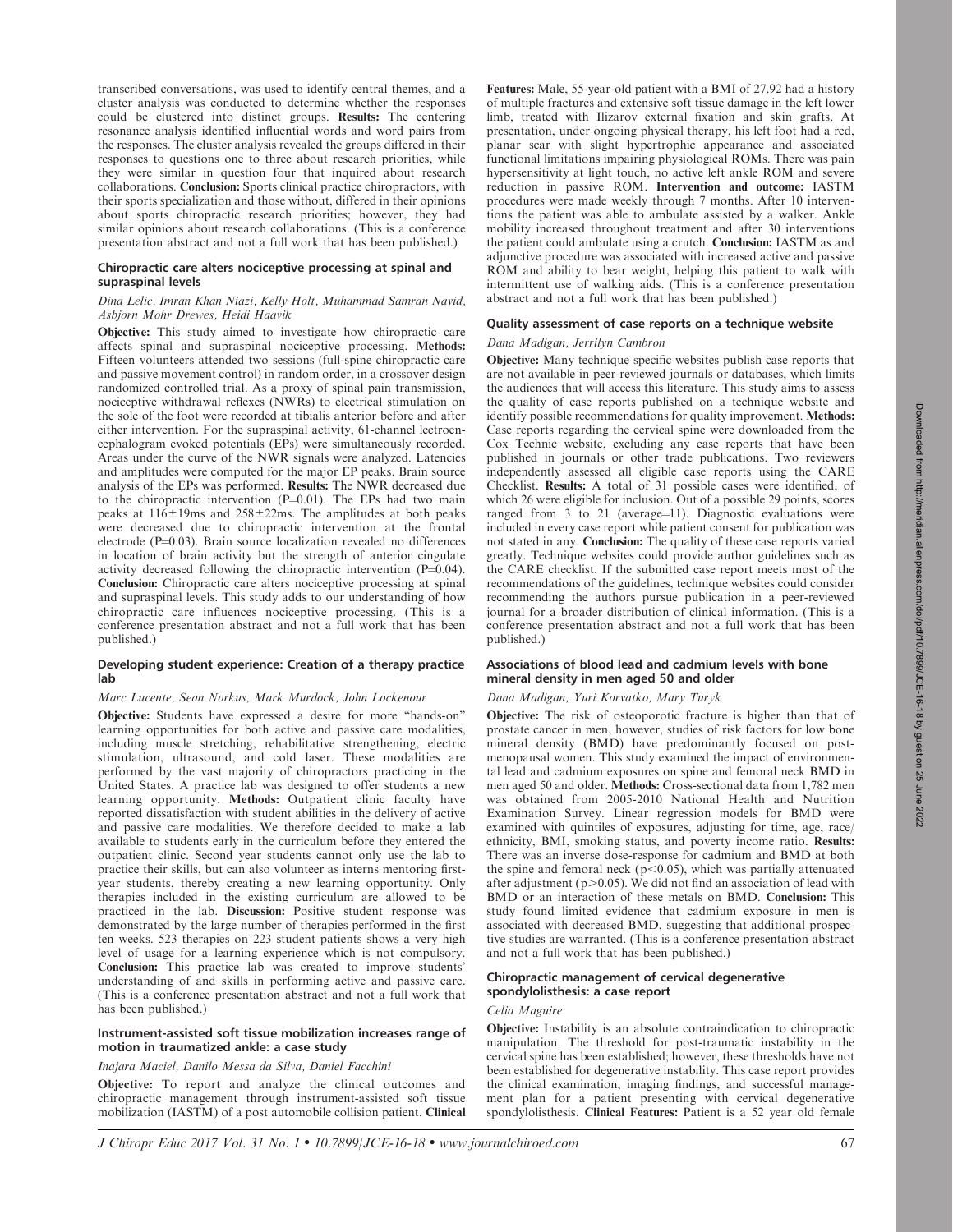with a 3 year history of neck pain following motor vehicle collision. Pain, weakness and paresthesia contributed to a neck disability index of 42%. Radiographs reveal degenerative disc disease from C5 to C7, severe left facet arthrosis at C4/5 with 2mm degenerative spondylolisthesis of C4. Intervention and outcome: Patient was adjusted three times a week for 4 weeks using diversified technique. Neck disability index improved to 20%. Conclusion: Had thresholds for traumatic instability been applied to this case, the patient would not have received chiropractic care. As done with post-traumatic instability, thresholds should be developed for chiropractors to deliver safe, highquality care for patients with cervical degenerative spondylolisthesis. (This is a conference presentation abstract and not a full work that has been published.)

## A relationship between undergraduate science courses and success in the first year of a chiropractic program and on National Board Of Chiropractic Examiners, part I

## Carissa Manrique, Gene Giggelman

Objective: To determine if undergraduate science courses improve first year performance in a doctorate of chiropractic program (DCP) and on National Board of Chiropractic Examiners (NBCE) Part I. Methods: DCP student's undergraduate transcripts  $(n=141)$  were evaluated as to whether they took general chemistry, organic chemistry and/or an anatomy/physiology (A&P) course. Independent t-tests were used to compare those who took a course to the year 1 DCP cumulative GPA (cGPA) and NBCE Part I scores (Chemistry-CHEM; Spinal Anatomy-SPA; General Anatomy-GEA). Results: Taking any undergraduate science course had no effect on cGPA ( $p$  > 0.05). For the NBCE Part I, students who took general chemistry  $(n=141)$  did better on the CHEM (42 points average increase), SPA (50 points) and GEA (41 points) ( $p < 0.05$ ). Students who took organic chemistry did better on the CHEM (76 points) section ( $p < 0.05$ ). There was no statistical significant effect on any NBCE scores for students who took A&P. Conclusion: This study found, students taking undergraduate science courses perform better on science section of the NBCE Part I, but no effect was found on the overall year 1 cGPA. Based on these results we recommend further evaluation of prerequisite requirements of the DCP. (This is a conference presentation abstract and not a full work that has been published.)

# Perianal abscess mimicking levator ani syndrome: A case report and approach to the differential diagnosis of anorectal pain

# Paul Mastragostino, Alex Lee, Patrick Battaglia

Objective: We present a case of a patient with a perianal abscess initially misdiagnosed as levator ani syndrome. Clinical Features: A 41-year-old woman presented to an academic chiropractic clinic with pain localized to her sacrum, coccyx, and gluteal region, accompanied by internal and external rectal pain. She was diagnosed with a suspected levator ani syndrome by her gastroenterologist, and was instructed to seek physical therapy for management. Intervention and Outcome: Due to the severity of her pain and the erratic nature of her symptoms, radiographs of the sacrum and coccyx were ordered. These demonstrated enlargement of the pre-sacral soft tissues. The patient was referred to her family physician, who ordered a pelvic MRI that revealed a circumferential horse shoe shaped abscess in the intersphincteric plane. She received urgent surgery to drain the abscess. Following the surgery, she was treated at the chiropractic clinic for symptomatic relief of associated low back pain. Conclusion: Anorectal pain can be a debilitating condition for patients and a diagnostic challenge for health care practitioners. This case emphasizes the importance of considering a comprehensive differential diagnosis for patients presenting with anorectal pain. (This is a conference presentation abstract and not a full work that has been published.)

## Comparison of final practical exam scores between students who prepared for a multiple choice exam and students who prepared for a fill-in-the-blank exam

## Chris Major

Objective: Evaluate whether preparing for fill-in-the-blank (FITB) or multiple choice (MC) exams is more beneficial to students. Methods: Final exam scores were analyzed for one cohort of students who were informed that the final exam would be MC, and a second cohort of students who were informed that the exam would be FITB. Immediately before taking the exam, the second cohort was offered the option to complete the exam in either format. Final exam scores were analyzed for statistical significance. 22% of the students in the second cohort completed an optional post-exam survey regarding their choice of test, preparation, and anxiety. Results: 100% of students in the second cohort, who prepared for the FITB exam, chose to take the MC exam and performed better on the identical MC exam ( $p$ -value  $= 0.00005$ ). They also reported decreased anxiety during the exam and indicated that preparing for the FITB exam increased their understanding of the material. Conclusion: Preparing for the FITB exam improved students' understanding of course content, as compared to students who prepared for the MC exam. The MC option reduced anxiety during the exam. The impact on long-term retention of content requires further assessment. (This is a conference presentation abstract and not a full work that has been published.)

## Correcting thoracolumbar adolescent idiopathic scoliosis using a new 3D bracing approach: a case study

## Jeb McAviney, Juan Du Plessis

Objective: To demonstrate the treatment results of a new type of 3 dimensional scoliosis brace in a 13-year-old girl with a  $33^\circ$ thoracolumbar adolescent idiopathic scoliosis managed by a chiropractor. Clinical features: At presentation the patient was Risser 1, with a  $33^{\circ}$  left thoracolumbar scoliosis, with  $12^{\circ}$  of thoracolumbar rotation, 60mm of left coronal imbalance, TRACE sore of 9/12 and mild thoracolumbar pain. Intervention: The 3D ScoliBrace custom spinal orthosis was prescribed and supported by a rehabilitation program of SEAS (Scientific Exercise Approach to Scoliosis) and ScoliRoll. The ScoliBrace uses a 3D "Mirror Image" approach rather than the traditional 3-point pressure used in most scoliosis braces. Outcome: At the end of treatment (22 months), the patient was Risser 4, the scoliosis had reduced to  $6^\circ$  - a correction of  $27^\circ$  (out of brace), there was an improvement in thoracolumbar rotation down to  $5^\circ$ , the coronal imbalance was reduced to 14.5mm, the TRACE score improved to 2/12 and the patient had no pain. Conclusion: The result of this case suggests that this new approach to scoliosis treatment may be more effective than traditional non-surgical approaches which have not previously demonstrated the ability to improve thoracolumbar AIS curvatures. (This is a conference presentation abstract and not a full work that has been published.)

## The use of rehabilitation exercises as an adjunct for patients with chronic neck pain

#### Abigail McGuiness, Adrian Hunnisett, Christina Cunliffe

Objective: To investigate chiropractor use of rehabilitation exercise, specifically for patients with chronic non-specific neck pain. In addition, what is considered the most effective exercise used in this patient group. Method: Following ethical approval, a cross sectional survey was undertaken of a group of UK chiropractors. The survey investigated views on rehabilitation exercise, use of exercise in conjunction with chiropractic care, and nature of exercises used. Results: Results indicated high use of rehabilitation exercise as an additional modality in conjunction with chiropractic (90%). The majority of respondents (88%) advised rehabilitation exercise for the neck, with postural exercise considered the most effective rehabilitation exercise in reducing symptoms and/or improving function in patients with chronic non-specific neck pain (48%). A majority (74%), also indicated that patients with chronic neck pain responded better and faster to the combination of rehabilitation exercise and chiropractic, especially if a home exercise program is used. Conclusion: The majority of respondents in this study use rehabilitation exercise generally within practice in conjunction with chiropractic care. Postural exercise is regarded as the most effective rehabilitation exercise in reducing symptoms and/or improving function in patients with chronic non-specific neck pain. (This is a conference presentation abstract and not a full work that has been published.)

# Thoracic musculoskeletal pain presenting with myocardial infarction symptoms

# Craig Mencl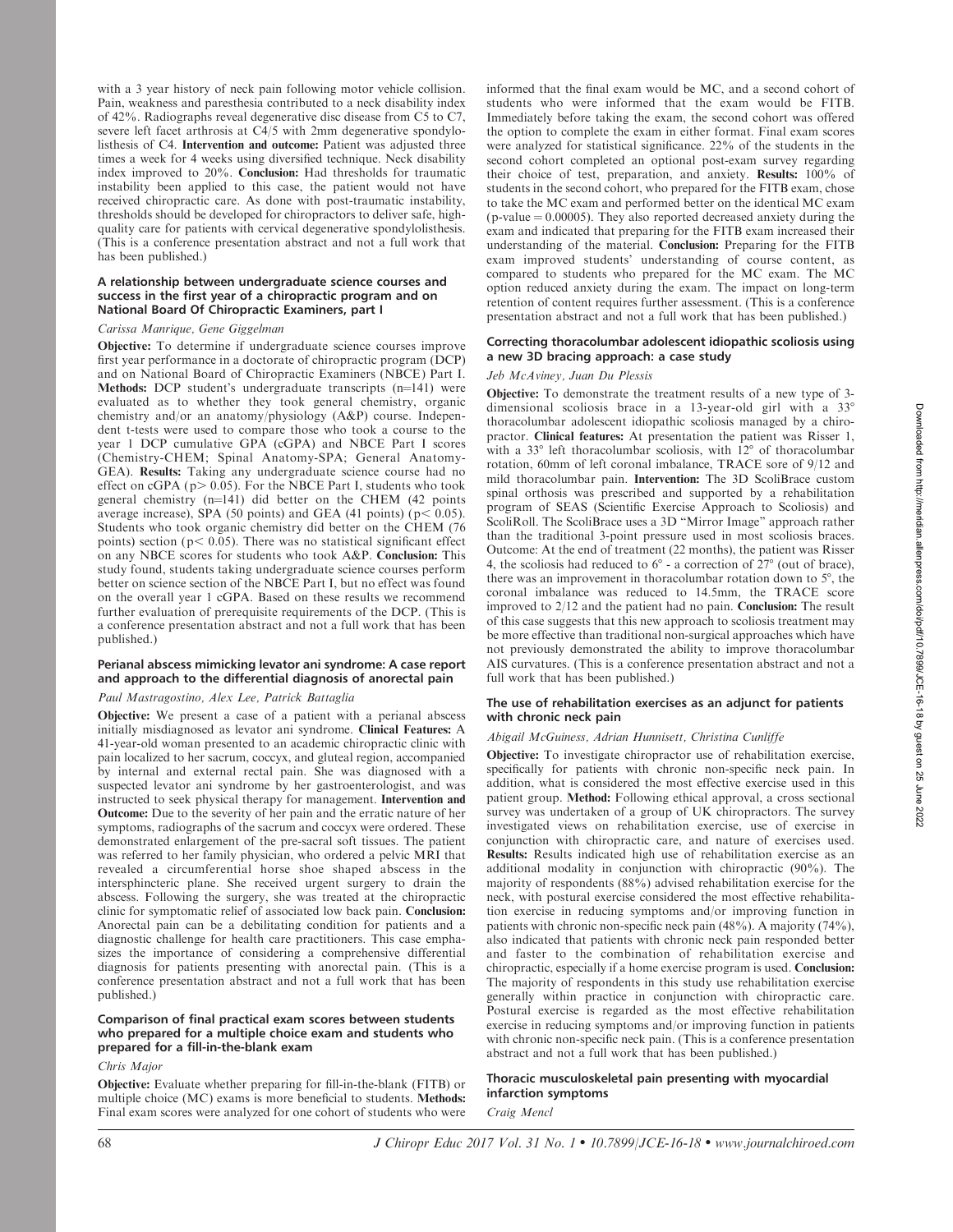Objective: The purpose of this case report is to describe the Chiropractic management of a patient with symptoms of myocardial infarction after being released from the Emergency Department and referred for a musculoskeletal evaluation Clinical features: A 33 year old woman presented to the clinic following release from the Emergency Department (after 2 days in the hospital). She reported chest pain radiating to the left shoulder and arm. She also reported shortness of breath and pain radiated into the neck and jaw. Intervention and outcome: The patient was evaluated after release from the hospital. Pain and tenderness were noted in the thoracic spine with muscle spasms and trigger points. Pain was rated an 8 out of 10. The patient was treated with electrical stimulation, myofascial work and an adjustment. After treatment the symptoms resolved. Conclusion: This case describes a patient presentation with thoracic pain and myocardial infarction symptoms. The medical tests were unremarkable and a referral was made by the hospital emergency department for a musculoskeletal evaluation. The Chiropractor found a musculoskeletal complaint. The treatment rendered by the Chiropractor resolved her symptoms. (This is a conference presentation abstract and not a full work that has been published.)

## Using OSCE quality assurance to train the raters

# Heather Miley, Robert Tatum, Jamie Bedle, Doug Lawson

Rater feedback in objective structured clinical examinations can be minimal. Selection of raters is sometimes based on who is available, or who has demonstrated NOT to score at the extremes of the stringency/leniency trait. Objective: the objective of the study was to apply quality assurance methods to data from the certification examination for chiropractic radiologists. Methods: Both classical test theory and Rasch mathematical models were used to determine what information could best be used to guide raters. Results: With respect to the raters only, the analysis confirmed provided feedback on the stringency/leniency quality of each rater, the association with the scoring of other raters, the amount of variance of each rater, and the appropriate application of the rating scale. Conclusion: Each rater, during training and actual testing, can be guided by reports that highlight her/his position on the stringency/ leniency spectrum, the association of scores to all other raters, the variance of scores compared to the variance of other raters, candidates, and cases used, and the appropriate use of the rating scale. Raters that do not separate strong from weak candidates do not assist in the decisions that must be made based on OSCE scores. (This is a conference presentation abstract and not a full work that has been published.)

## A critical integrative review of manual therapy use for headache disorders: Prevalence, profiles, predictors and communication

## Craig Moore, Jon Adams, David Sibbritt

Objective: Evaluate the prevalence and key features associated with patient use of manual therapies (MT) for headache treatment. Data Sources: Critical integrative review of peer-reviewed literature (English) identifying between 2000 – 2015 searching databases (MEDLINE, AMED, CINAHL, EMBASE, EBSCO). Results: The combined prevalence rate of MT use for migraine across chiropractic, physiotherapy, osteopathy, massage averaged 15.9% within general populations; 18.4% within headache-clinic patient populations and 1.7% in one MT patient population. General headache averaged 17.7% within general populations; 32.3% within headache-clinic patient populations and 9.25% within MT patient populations. They are more often older, female, greater comorbidities, higher rate of medical visits, higher level of headache chronicity and disability. They seek MT for reasons of 'seeking pain relief' (mean: 60.5%) followed by concerns about 'safety or side effects' (mean: 43.8%) or 'dissatisfaction with medical care' (mean: 26.1%). Concurrent use of medical care was 29.5% - 79.0% (mean: 60.0%) while non-disclosure of manual therapy to GP was 25.5% - 72.0% (mean: 52.6%) primarily for reasons of ''doctor never asking' (mean: 58.5%). Conclusions: There is a need for more public health and health services research to improve headache healthcare policy, practitioner education and coordination of healthcare services. (This is a conference presentation abstract and not a full work that has been published.)

## Using the Personal Background Preparation Survey to identify the at-risk student in the first year of a doctor of chiropractic program

## John Mrozek

Objective: Early identification of the at-risk student, along with supportive services, has been shown to improve academic performance and retention. The Personal Background Preparation Survey (PBPS) instrument is used in nursing education to identify the at-risk student, along with support, to improve retention. The purpose of this study is to determine the correlation between the PBPS risk level, determined at matriculation, and the Adverse Academic Status Event (AASE) code assigned to a student in the first three trimesters of a 10 trimester chiropractic program. Methods: The PBPS data set, n 298, is from fall 2010 to spring 2014. Students, stratified into categories of high, medium, or low risk by the PBPS, are assigned one of 24 AASE codes each trimester. The 24 AASE codes are associated with retention-related outcome categories ranging from good academic standing to attrition. Results: Trimester one results are significant at the  $p<$  .01 level. Trimester two and three results are significant at the  $p<$ .05 level. Conclusion: A significant positive relationship is found between the PBPS risk level, and the assigned retention-related AASE code, at the 95% confidence interval. Spearman's correlation coefficient  $rs = 233$  represents a small effect size. (This is a conference presentation abstract and not a full work that has been published.)

# Management of fibromyalgia in female veterans presenting to a VHA chiropractic clinic: a retrospective case series

# Jason Napuli, Karim Ali, Ryan Diana

Objective: To describe female veteran patients presenting with Fibromyalgia (FMS) and their response to chiropractic treatment. Clinical Features: Fibromyalgia (FMS) is one of the most popular studied chronic wide spread pain syndromes due to its unknown etiology. FMS has a population prevalence of approximately 2-7% in the US. Women are 10 times more likely to develop fibromyalgia than men and this occurrence tends to increase with age. It is also found similarly in female veterans. Recommendations for treatment include interdisciplinary, team-based combined care approaches and limited opioid use. Intervention and Outcome: A retrospective review of patients in one VHA chiropractic clinic was conducted. Intervention included the use of heat, soft tissue treatment, and multiple impulse instrument assisted spinal manipulation. Twenty six female patients were identified with an average visit frequency 8.2 visits. Overall, there was a 22% decrease in pain levels and 32% in Bournemouth Back Questionnaire. Adverse events were mild, transient, and limited to localized soreness. Conclusion: Chiropractic care can be used to positively affect female veteran patients with FMS and possibly offer an safe alternative or even adjunctive therapy to complement interdisciplinary care. (This is a conference presentation abstract and not a full work that has been published.)

## Dishabituation of central nervous system to tonic pain following chiropractic care - a standardized low resolution brain electromagnetic tomography (sLORETA) based study

Muhammad Samran Navid, Dina Lelic, Imran Khan Niazi, Kelly Holt, Esben Bolvig, Asbjorn Mohr Drewes, Heidi Haavi

Objective: To determine the changes in brain activity during tonic pain after single session of chiropractic care in a sub-clinical pain population by utilizing source localization of the EEG. Methods: 61-channel EEG was recorded in fifteen healthy volunteers before and after chiropractic or control intervention on separate days in random order during 72s of cold pressor test at  $2^{\circ}$ C (left hand). sLORETA was performed on four EEG frequency bands: delta (1-4Hz), theta (4- 8Hz), alpha (8-12Hz) and beta (12-32 Hz). Volunteers rated the pain and unpleasantness on two separate numeric scales 0-10 (no unpleasantness/pain to maximum unpleasantness/pain). Results: The pain scores decreased in control arm  $(p < 0.05)$  whereas the unpleasantness scores decreased for both interventions ( $p < 0.05$ ). In the control experiment, the brain activity decreased in all frequency bands ( $p \leq 0.05$ ), whereas no change in activity was seen after the chiropractic session ( $p > 0.05$ ). Conclusion: The decrease in brain activity in the control arm reflects central habituation which occurs due to painful stimulation. The lack of this phenomenon in the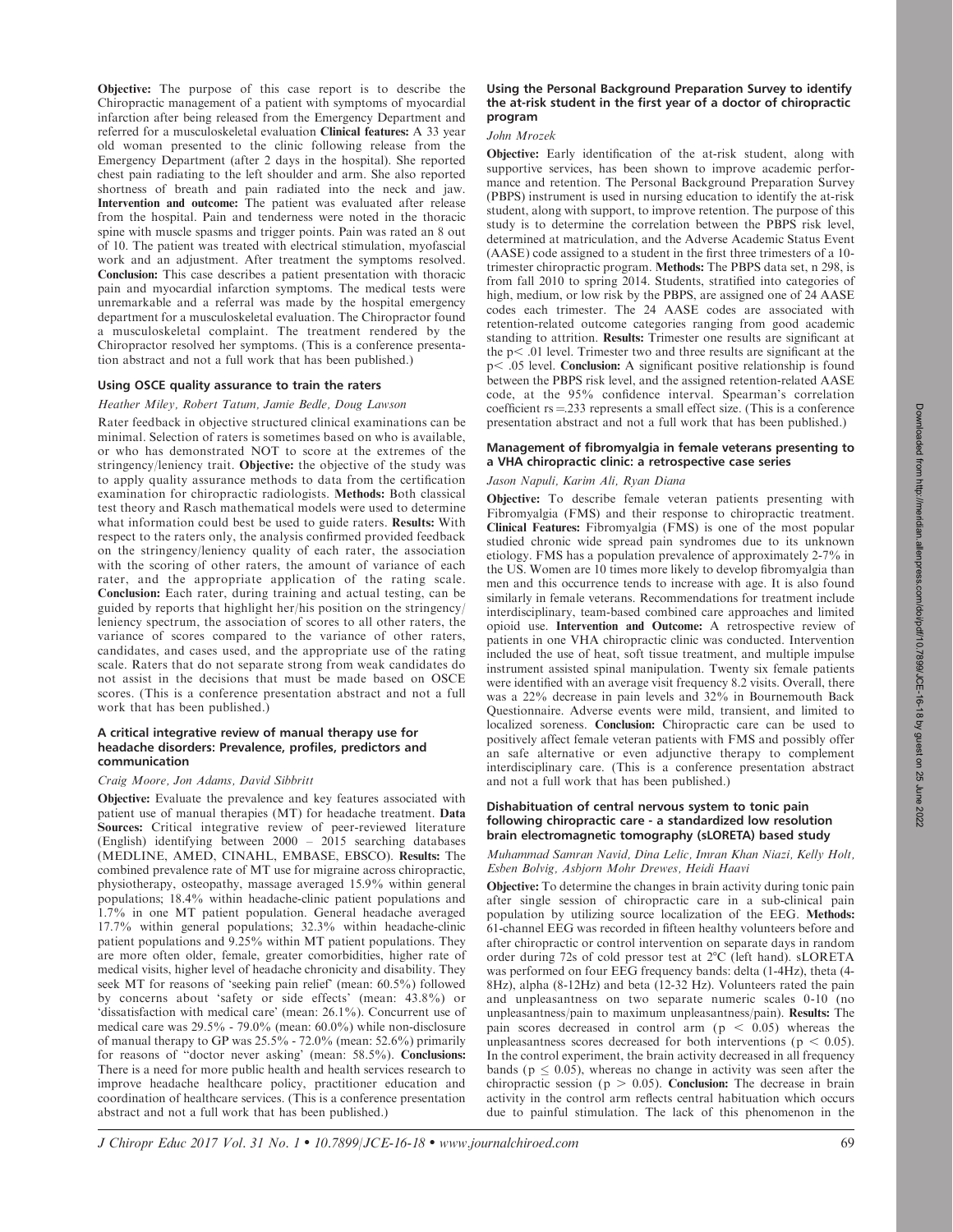chiropractic arm could imply that the chiropractic care normalizes the central nervous system leading to central dishabituation. (This is a conference presentation abstract and not a full work that has been published.)

# A descriptive study of sports chiropractors

## Luke Nelson, Henry Pollard, Rick Ames, Brett Jarosz, Peter Garbutt, Cliff Da Costa

Objective: The primary objective of this study was to examine the demographic and practice characteristics of those chiropractors that hold the FICS ICSSD qualification. This study was in response to criticisms that sports chiropractors are unimodal in their treatment approach (manipulation only), treat the spine only, are non-evidenced based and do not work as part of the healthcare team. Methods: A cross sectional self-report web survey was conducted of the 240 chiropractors who held an ICSSD qualification. Results: 152 surveys were completed for a response rate of 63%. 90.8% of practitioners delivered multimodal treatments; with manipulation (100%) and soft tissue therapy (97.4%) the most commonly utilised modalities. 76% prescribed rehabilitative exercises, 68.3% gave ergonomic and 39.4% nutritional advice. 96.7% read health care research. 100% treated non-spinal (extremity) musculoskeletal conditions, 20.4% currently worked with a sports team full time, 64.5% of chiropractors currently treat professional and 79% treat semi professional athletes. Conclusion: The Sports Chiropractors surveyed in this study were multimodal in their approach, read scientific research, treated nonspinal musculoskeletal conditions, co-treated and referred to other health professionals and frequently treated athletes. Based on this research, common complaints about sports chiropractors are incorrect and non-evidence based. (This is a conference presentation abstract and not a full work that has been published.)

# Incorporation of motivational interviewing into a pre-clinic course

# Lia Nightingale

Objective: Motivational interviewing is a communication tool utilized extensively in clinical practice used to elicit behavioral change. The goal of this project was to incorporate this communication technique into a pre-clinic wellness-related course as a means of making the course more clinically relevant. Methods: During the Spring 2016 term, motivational interviewing was added to a pre-clinic course. Students were assigned weekly readings from a recently published book entitled Motivational Interviewing in Nutrition and Fitness. The instructor developed engaging activities for each session related to the assigned chapter, such as speed dating to practice engaging and evoking through use of open-ended questions. Results: Utilization of weekly motivational interviewing activities in a pre-clinic course was extremely useful. Informal feedback from students illustrated that the vast majority felt that utilization of the motivational interviewing book and activities were helpful. Most students felt that learning this communication style improved their confidence in communicating with patients. More research is necessary to determine whether incorporation of this communication technique had any impact on communication skills once in clinic. Conclusion: Incorporation of motivational interviewing into a pre-clinic course had a favorable outcome for both students and faculty involved. (This is a conference presentation abstract and not a full work that has been published.)

# A picture is worth a thousand words: Using a visual aid in diagnosing during clinical competency testing

## Brett Nielsen

Objective: Does the addition of pictures to verbal description effect student performance in diagnosing conditions during clinical competency testing? Methodology: This pilot study evaluated diagnosis scores from a clinical barrier exam using three identical case descriptions/scenarios. Performance in diagnosis between students provided a picture accompanying the scenario and those not provided a picture was examined analyzing the p-value with a significance level of 0.05. Results: In case  $#1$ , students (n=91) received a mean score of 91% when provided a picture as compared to students  $(n=11)$  with a mean score of 88% when not provided a picture. Similarly, in case #2 students ( $n=89$ ) received a mean score of 66% when provided a picture as compared to students ( $n=88$ ) with a mean score of 62%

without picture. Lastly, in case  $#3$  students (n=84) received a mean score of  $85\%$  when provided a picture as compared to students (n=95) with a mean score of 74% without picture. Conclusion: Data reflect that the addition of pictures to verbal description increases student performance in clinical competency testing. Further study and development of picture case types are needed to determine outcome of the objective. (This is a conference presentation abstract and not a full work that has been published.)

## Correlation of body composition and low back pain in a crosssection of United States Veterans

# Casey Okamoto, Andrew Dunn, Bart Green, Lance Formolo

Objective: Back pain is more prevalent in the obese. Whether back pain severity is directly correlated to increased body composition in Veterans is unknown. We sought to determine if there was a correlation between body composition and low back pain severity in a sample of Veterans. Methods: Spearman's rho was used to test for correlation between Back Bournemouth Questionnaire scores and body mass index measurements in 1768 Veterans. Results: On average, the sample was predominantly male (91%), over the age of 50 years, and overweight (36.5%) or obese (48.9%). There was no correlation between body mass index and Back Bournemouth Questionnaire scores,  $r = 0.088$ ,  $p < .001$ . Conclusion: There was no correlation between back pain severity and body mass composition in this sample of Veterans. (This is a conference presentation abstract and not a full work that has been published.)

# Peer review in a chiropractic college - lessons learned

# Tolu Oyelowo

Objective: To report on the lessons learned from implementing a peer review process within one department of a chiropractic college. Methods: Six faculty in one department participated in the process. Each reviewed one or two colleagues. The review process included a minimum of six hours in classroom to evaluate teaching, the review of course syllabi, review of all online materials including Moodle pages, and a summary report which was placed in the reviewed faculties departmental file. Results: Methods of gaining buy in from faculty included, using standardized instruments to evaluate faculty, assurance of non-punitive consequences during the initiation of the process; allowing faculty the time to evaluate peers by allotting FTE's, and promoting a spirit of collaboration and mutual benefit. Conclusion: The concept of peer review evokes many emotions in faculty, including fear, anxiety, and excitement. Implementation of a process necessitates buy in from both faculty and administrators and ultimately facilitates collaboration. (This is a conference presentation abstract and not a full work that has been published.)

## Rate-dependent anti-nociceptive effect of a spinal manipulative therapy on adult rat chronic peripheral neuropathic pain behavior

## Stephen Onifer, Randall Sozio, Denielle DiCarlo, Qian Li, renee Donahue, Bradley Taylor, Cynthia Long

Objective: Chronic neuropathic pain associated with low back pain substantially increases debilitating burdens. Low velocity variable amplitude spinal manipulation (LVVA-SM) treatments improve chronic low back pain severity especially in persons with peripheral nerve involvement. We determined whether a simulated LVVA-SM treatment had anti-nociceptive effects in a chronic peripheral neuropathic pain rat model for mechanistic investigations. Methods: Following baseline hindpaw allodynia assessments, tibial and common peroneal, but not sural, branches of the sciatic nerve were transected. Allodynia was assessed 2 weeks later. Anesthetized experimental rats underwent 10 minutes of L5 vertebra LVVA-SM at 2 rates. Allodynia assessments began 10 minutes afterwards. Control rats underwent the same procedures without LVVA-SM. Results: Mechanical and cold allodynia were present in all rats at week 2. Mean mechanical thresholds at  $10$  (P<0.001) and 25 (P=0.04), but not 40, minutes after 0.16Hz LVVA-SM were significantly higher compared to control rats. They were higher  $(P=0.07)$  10 minutes after  $0.15$ Hz LVVA-SM compared to control rats but were less (P=0.02) than 0.16Hz LVVA-SM rats. Mean cold response durations did not differ between groups. Conclusion: Short-term, rate-dependent antinociception after LVVA-SM is similar to clinical findings. Mechanis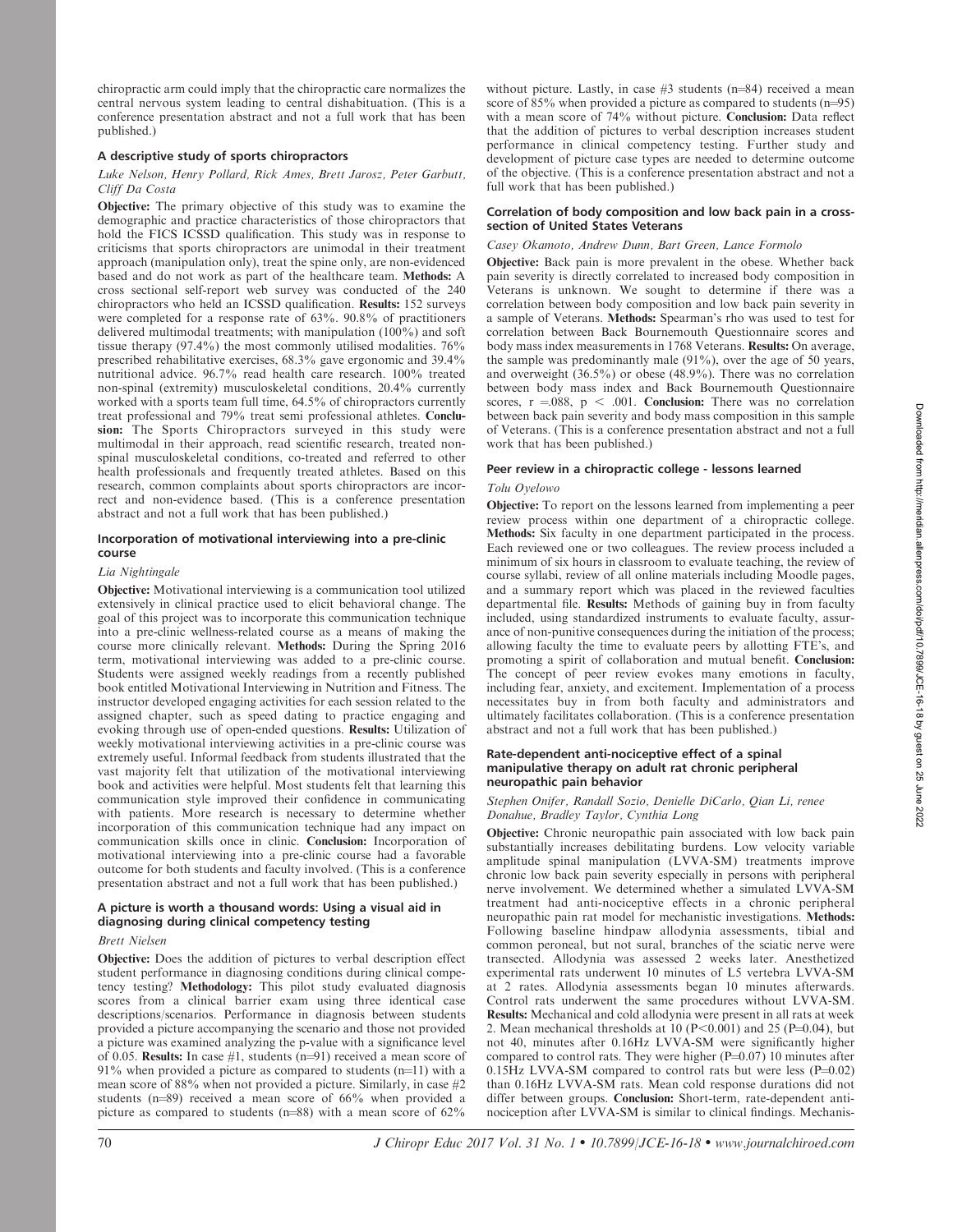tic investigations using this approach to enhance LVVA-SM are warranted. (This is a conference presentation abstract and not a full work that has been published.)

# Ethical issues in chiropractic research

# Julie O'Shaughnessy, Martin Descarraux

Objective: The objective of the present work is to review basic principles in research ethics in order to identify and discuss key issues related to the ethical conduct of chiropractic research. Data Sources and Selection: Broad ethical principles and issues gathered from the Declaration of Helsinski, the Interagency Advisory Panel on Research Ethics (Tri-Council Policy Statement: Ethical Conduct for Research Involving Humans) and the National institute of Health (NIH) Department of Bioethics were reviewed to identify and analyze specific ethical issues commonly faced by research ethics board when assessing chiropractic research protocols. Results: Six keys issues were identified as topics of particular interest for chiropractors and will be presented: patients' best interests, risks and benefits, scientific integrity, informed consent and confidentiality, placebo and control group as well as trial registration. Conclusion: Even though chiropractic research quality and volume has greatly increased over the past decades, related research ethics issues remains a constant challenge for our profession. Therefore, chiropractic students, clinicians and researchers should be sufficiently trained in research ethics, not only to properly conduct health studies but also to critically appraise research in realm of manual and other related biomedical disciplines. (This is a conference presentation abstract and not a full work that has been published.)

# Amplitude and speed of Gonstead technique side-posture lumbopelvic adjustments in humans

# Edward Owens, Brent Russell, Mike Weiner, Linda Mullin, Lydia Dever, Ronald Hosek, Stephanie Sullivan

Objective: Transmitted and contact loads reported for chiropractic Diversified Technique high-velocity low-amplitude manipulative thrusts show great variability in magnitude and speed. Gonsteadstyle thrusts appear similar, but the thrust amplitude and speed have not been documented for lumbar side-posture adjustments. Methods: We sampled 24 lumbar and pelvic adjustments performed on student volunteers with subluxation indications by 7 elite experienced (mean  $=$ 20 years) Gonstead practitioners, all members of the Gonstead Clinical Studies Society. Thrusts were delivered with the participants in side-posture on a flat-bench equipped with a lumbar section forceplate. Doctors were allowed to contact the participants with the thrusting hand on the spine or pelvis, and a supporting leg on the patient's thigh. Results: Preloads averaged  $70 +/- 55$  N and thrust peak amplitudes averaged  $1011 + - 102$  N. Loading rates during the thrust were  $8.2 +/- 2.5$  N/ms; unloading rates were  $-3.5 +/- 1.9$  N/ms. Thrusts were  $166 +$ /- 25 ms in duration; the unloading phase was  $274 +$ /- 74 ms. Conclusion: Lumbo-pelvic side-posture adjustments by Gonstead practitioners are generally uniform in magnitude and speed and tend to be on the high end of the load and speed ranges reported for Diversified thrusts. (This is a conference presentation abstract and not a full work that has been published.)

# Using private electronic health care databases when public ones do not exist

# Edward Owens, Joe Esposito, Ronald Hosek

Objective: Research describing chiropractic care in Europe has advanced due to the availability of public health databases. In the US, the only comparable system is Medicare, and it is limited to persons over 65. Also, since the US Centers for Medicare Services places severe restrictions on chiropractic services covered, that model does not well represent care provided to the general population. We are studying the utility of a private Electronic Health Care (EHR) system created specifically for chiropractors with the aid of its developers.

Methods: Previously, we looked at demographics across 40,000 patient records, as well as the diagnostic findings for those patients. This current study examines how enhancements to the software could increase its research utility.Results: Analysis suggests that the addition of special fields to code chief complaint and health status indicators not typically included in EHR would be most useful. Also, an efficient means of extracting SOAP-note data would be highly desirable. Finally, we consider what incentives would encourage software designers to develop these improvements, and practitioners to use them. Conclusion: Appropriately modified and properly utilized, private EHR systems may be very useful in chiropractic research. (This is a conference presentation abstract and not a full work that has been published.)

# Spinal manipulation increases maximum bite force in healthy individuals

# M. Gorkem Ozyurt, Heidi Haavik, Imran Khan Niazi, Kelly Holt, Oguz Sebik, Gizem Yilmaz, Kemal Turker

Objectives: The aim of this study was to understand the influence of chiropractic care on maximum bite force. Methods: 28 participants with subclinical spinal pain were recruited to participate in this parallel group randomized controlled trial. Maximum bite force was measured before and after a session of chiropractic care  $(n=14)$  or a passive movement control  $(n=14)$ . Repeated measures ANOVA was used to compare data between the 2 groups. Post-hoc t-tests were used to compare within and between group differences when a significant group by time interaction was found. Results: There was a significant effect of the chiropractic intervention compared to the control intervention on maximum bite force  $[F(1,26)=5.96, p<0.02)]$ . Maximum bite force increased by an average of  $11.0\%$  (S.D. 18.6, p=0.04) following the chiropractic intervention and decreased slightly following the control intervention  $(-2.33\%, S.D. 9.0\%, p=0.4)$ . Conclusions: This study suggest that a single session of chiropractic care increases maximum bite force in individuals with a history of mild spinal problems. Further studies are now required to investigate whether chiropractic care may play a role in improving motor control in the muscles of mastication in individuals who have disorders of the stomatognathic system. (This is a conference presentation abstract and not a full work that has been published.)

# The impact of chiropractic Activator adjustments on analytical abilities and reaction time task performance: a pilot study

# Jacob Palmer, Angelo Pierce, Stephanie Sullivan, Mark Amos, Tim Guest, John Markham

Objectives: This study sought to evaluate the effects of chiropractic care on analytical abilities, simple reaction time, and memory utilizing computerized cognitive testing.

Methods: Twelve healthy participants were randomized to two groups: chiropractic or sham (six per group). Analytical abilities, simple reaction time, and memory assessments were adapted for computerized assessment (Superlab 4.0). Assessments were conducted at baseline and immediately post intervention. Participants were assessed using Activator® Methods Basic protocol and thrusts were delivered using an Activator® IV instrument. For sham participants, an Activator<sup>®</sup> II was set to zero, and clicks were applied to all participants according to a pre-defined pattern. Results: The chiropractic group demonstrated statistically significant changes in analytical abilities response times  $(p=0.01,$  moderate effect size). For the simple reaction time task response times decreased from baseline by 27.58% for the chiropractic group compared to 7.7% for the sham group, although no results reached statistical significance. No remarkable results were observed for the memory assessment. Conclusion: Treatment with Activator® chiropractic care demonstrated significant improvement in participant analytic abilities response times, with a trend towards improved simple reaction times. (This is a conference presentation abstract and not a full work that has been published.)

# Conservative management of recurrent bladder infection and urinary retention in neurogenic bladder: A case report

# Amanda Panuska, Julia Liebach

Objective: The purpose of this case report is to describe the conservative management of a patient with neurogenic bladder due to permanent cauda equina syndrome. Clinical Features: A 55-yearold male presented with neurogenic bladder and associated urinary retention and recurrent bladder infections of 15 years after a truck versus pedestrian accident. The patient's symptoms included reduced urinary output and change in urine odor and color with bladder infections. The patient was seeking alternative options to chronic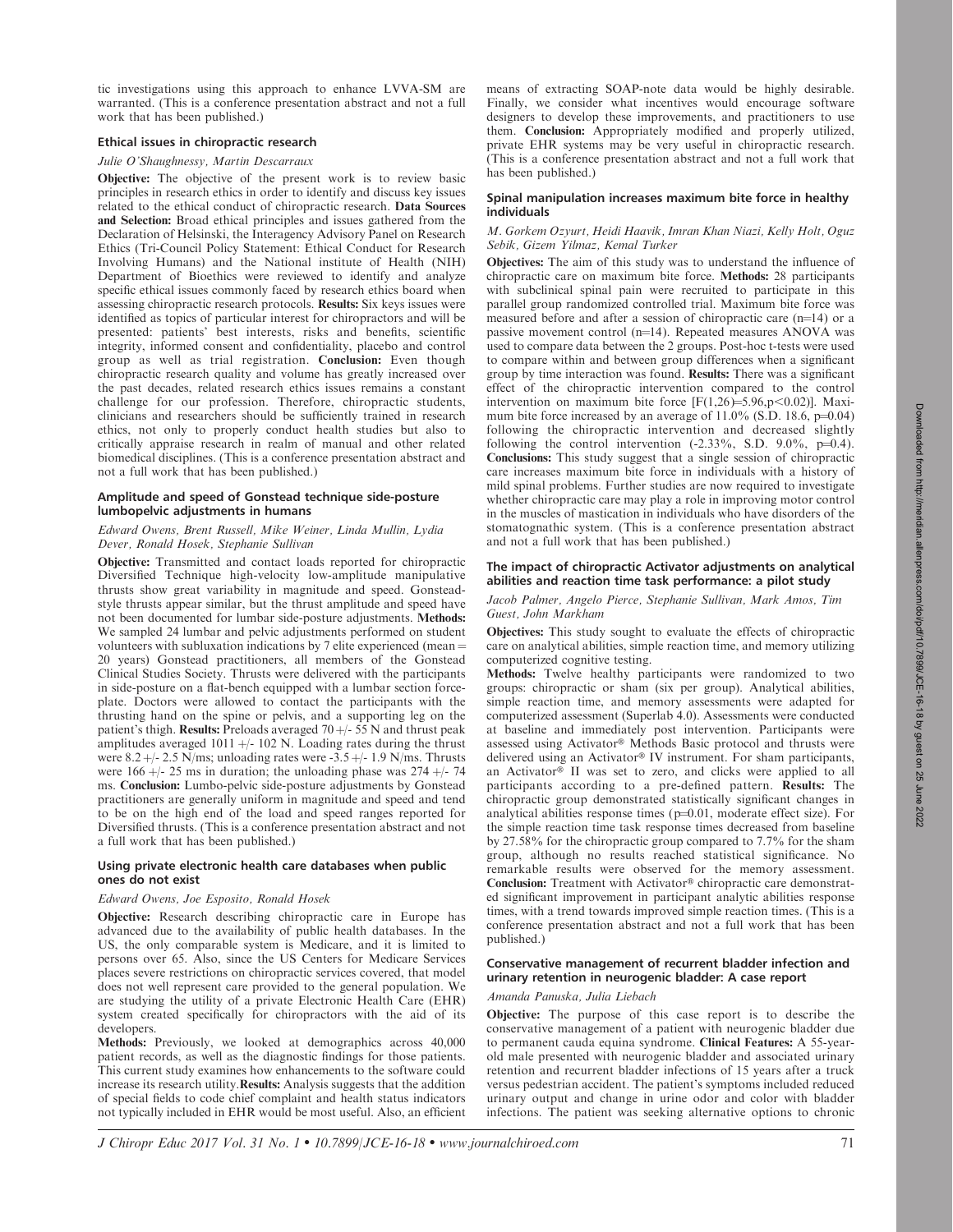antibiotic use due to recurrent bladder infections, and wanted to avoid intermittent catheterization. Intervention and Outcome: Dietary changes were recommended in conjunction with administration of a probiotic, D-mannose, fish oil, gamma-aminobutyric acid, and a urinary supportive botanical blend containing Agathosma betulina, Arctostaphylos uva-ursi, Chimaphila umbellate, Berberis aquifolium, Vaccinium macrocarpon, and Althaea officinalis. At 1 month, selfmeasured urinary volume increased to normal functional bladder capacity and the patient declined intermittent catheterization. Prevention of bladder infection was achieved for the 6 months duration of intervention. Conclusion: This patient with neurogenic bladder experienced improvement in urinary output and resolution of recurrent bladder infections following implementation and compliance with conservative care, allowing him to discontinue chronic antibiotic use and intermittent catheterization. (This is a conference presentation abstract and not a full work that has been published.)

# Manual therapy for the pediatric population: a systematic review

# Carol Parnell Prevost, Brian Gleberzon, Beth Carleo, Kris Anderson, Katie Pohlman

Objective: To conduct a systematic review of manual therapy utilization in the pediatric population. Data Sources and Selection: Six databases were searched using the following criteria: Children under the age of 18 years; treatment using manual therapy from any profession; from 2001 to January 2016and; English language. Case reports were not included in this review, but we did include case series. Reference tracking was performed on 6 published relevant systematic reviews. Each article was screened by two authors to (i) determine its suitability for inclusion and (ii) summarize the results reported. Results: Of the 2,333 articles identified, 100 full articles were screened, and 44 studies met the inclusion criteria. Thirty articles were included in prior reviews with 14 new studies identified. The most common conditions evaluated were colic, otitis media, prematurity, scoliosis, and extremity dysfunctions. Musculoskeletal conditions were evaluated in 5 studies. Treatment consisted of mobilizations, spinal manipulative therapy and osteopathic manipulation (often cranial therapy). Conclusions: Similar to prior reviews, we found few studies on the use of manual therapy to treat childhood musculoskeletal complaints, despite this being the most common reason manual therapists are consulted. (This is a conference presentation abstract and not a full work that has been published.)

# UQTR's first chiropractic community outreach clinic: a pilot project with important educational and social impacts

## Caroline Poulin, Danica Brousseau, Karina Patenaude

Objective: Residents of social housing complexes (SHC) have lower financial resources and rarely afford to seek chiropractic care. The objective of this project was to launch a chiropractic community outreach clinic within a SHC in Trois-Rivières, Quebec. Methods: Nine interns and six faculty members associated with UQTR academic program volunteered for this pilot project in the summer of 2016. Patient demographic information, clinical data on the main complaint, perceived levels of improvement and satisfaction with care were gathered. Results: Over eight half-days of operation, 33 patients (mean age: 62 years; females: 79 %) were admitted for a total of 45 complaints. A total of 133 treatments were provided, for an average of four visits per patient. 85% of patients encountered were considered complex cases. Even with a short-lived pilot project, patients reported significant improvement of their condition and a high level of satisfaction for care. Conclusion: In addition to making care more accessible to the underprivileged local population, this project proved to be highly valuable for learning purposes by exposing the interns to chronic spinal conditions with significant co-morbidities. The positive results support the creation of an official outreach clinic in the fall of 2016. (This is a conference presentation abstract and not a full work that has been published.)

# Importance of biofeedback therapy in chiropractic management

Dewan Raja, Bahar Sultana

Biofeedback is a practice that trains people to enhance their health by adjusting certain biological processes that normally occur involuntarily. Such processes include the heart rate, blood pressure, muscle tension, and body temperature. Biofeedback is an effective therapy to manage hypertension, anxiety disorders, tension headaches, migraines, seizures, fibromyalgia, rheumatoid arthritis, asthma, urinary incontinence, and chronic pain. Biofeedback uplifts the mind, improves self-efficacy, makes one aware of the body's internal processes, and can help individuals gain control over their health. We searched multiple literature and websites through PubMed and Endnote. We found that biofeedback addresses a wide range of diseases across multiple age groups, with many biofeedback devices available both for office and home use to assess temperature, brain waves, muscle tension, and heart rate variability. Biofeedback relieves stress and prevents diseases. The implications of biofeedback are strong for chiropractors in particular. They may add biofeedback therapy in their day-to-day patient management practices. The chiropractor's office is an ideal setting for biofeedback therapy due to the routine access to relevant patients. As chiropractors do not use pharmaceutical products, instead providing health education, body work, and nutrition consultation, they can apply biofeedback therapy in a cost-effective way. (This is a conference presentation abstract and not a full work that has been published.)

# An Assessment of musculoskeletal medicine deficiencies in chiropractic education: a survey of chiropractic clinical clerks Michael Ramcharan

Objective: The purpose of the study was to investigate whether chiropractic clinical clerks in their clinical clerkship year of training, exhibit any particular area of educational deficiencies in musculoskeletal medicine using a validated questionnaire by Freedman and Bernstein (1998). Methods: This observational study examined a convenience sample of chiropractic clinical clerks in the south central part of Texas. Descriptive statistics and a two-sample t-test were used to identify the demographics of the study population and the 25 item open-ended questionnaire. Results: Sixty-seven clinical clerks participated in the study with 57% being male. According to the standard basic competency benchmark mean score of 73% suggested by the program chairs of orthopedic residency departments, 94% of chiropractic clinical clerks failed to demonstrate basic competency in musculoskeletal medicine. Only four clinical clerks met the standardized basic competency benchmark in musculoskeletal medicine, however most were deficient in upper and lower extremity diagnosis. Conclusion: Using a t-test, the aggregate scores between trimester seven and trimester ten clinical clerks revealed no statistical significance on the 25-item questionnaire. To our knowledge, this is the first study assessing chiropractic clinical clerks basic competency in musculoskeletal medicine using the Freedman and Bernstein questionnaire. (This is a conference presentation abstract and not a full work that has been published.)

## Altered common drive to cervical multifidus motoneurons in neck pain patients

## Tim Raven, Lise Lothe, Torsten Eken

Objective: Neck pain (NP) causes rapid deterioration of paraspinal muscle function. The underlying neurophysiology is poorly understood. The cervical multifidus (CM) muscle is postulated to have a stabilising effect on the cervical spine. The aim of this study was to investigate the degree of coordination of motoneuron activity in CM in subjects with NP and healthy controls (HC). Methods: Fine-wire electromyography (EMG) electrodes were implanted bilaterally into CM in 15 HC and in 10 subjects with NP under CT guidance. EMG was recorded during spontaneous sitting and standing, and during voluntary force production. Effects of a number of independent variables on common drive coefficient (CDC) between concurrently active units were assessed using linear mixed models. Results: Viable EMG data was available from 22 electrodes in 13 of the 15 HC, and from 17 electrodes in 9 of the 10 NP subjects providing 348 unilateral and 263 bilateral motor-unit (MU) pairs. There were significant effects of sitting vs. standing, unilateral vs. bilateral pairs, and NP vs. HC on CDC. CDC in uni- and bilateral MU pairs was lower in NP subjects compared with HC.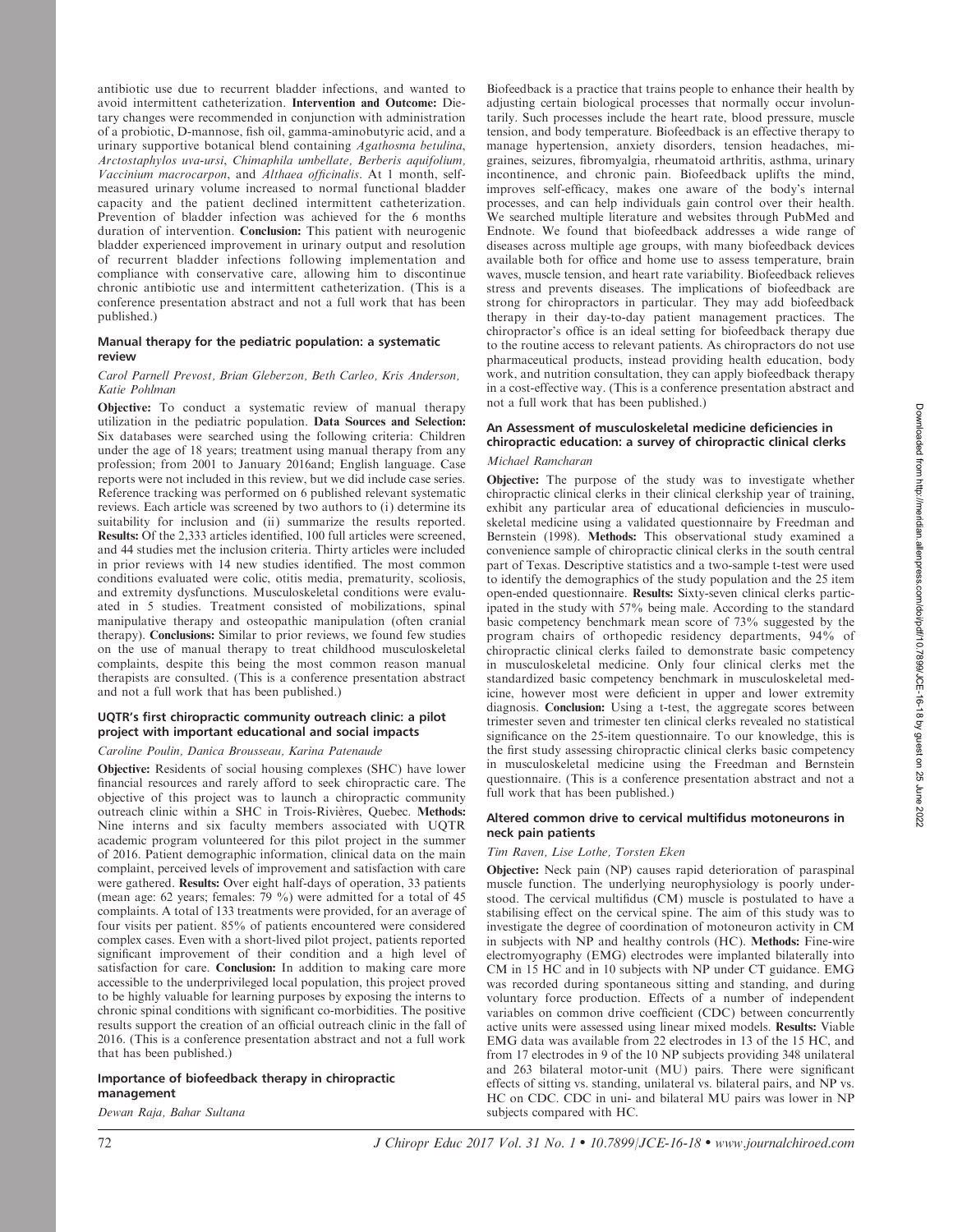2022

Conclusion: Our findings suggest altered bilateral control of the spine in NP. (This is a conference presentation abstract and not a full work that has been published.)

## A novel method for insertion of intramuscular EMG electrodes in the cervical multifidus muscle

#### Tim Raven, Lise Lothe, Gunnar Sandbaek, Torsten Eken

Objective: Precise electrode placement in the correct muscle is essential for obtaining useful electromyographic (EMG) recordings. Ultrasound guidance is traditionally used. Our aim was to develop a protocol for computerised-tomography (CT) guided fine-wire (FW) electrode placement that permits confirmation of the final electrode position in the cervical multifidus (CM) musculature. Methods: FW-EMG electrodes were custom-made from 50 µm diameter Tefloninsulated platinum/iridium wires with a cross-sectional area of 0.002 mm2. The electrodes were inserted bilaterally in the deep posterior cervical musculature in 15 healthy adult subjects under CT guidance. The final position of the electrode placement was confirmed in reconstructed 2D and 3D images. Results: Of the 25 FW-EMG electrodes successfully inserted in the left and right posterior cervical musculature, placement was on target in the CM in 21 cases. Raw electromyographic recordings from the CM demonstrated clearly definable motor-unit action potentials with good signal to noise ratio. Conclusion: CT guided implantation provided excellent visual documentation in three dimensions of the final placement of the electrode tip, not possible utilising ultrasound. The technique affords confidence in studies of motoneuron activity in CM. (This is a conference presentation abstract and not a full work that has been published.)

## Resolution of benign paroxysmal positional vertigo using torque release chiropractic adjustments

# Robert Rectenwald, Indira Malpica

Objective: The paper reports the outcomes of treatment utilizing Torque Release (TRT) chiropractic adjusting technique for a patient with benign paroxysmal positional vertigo (BPPV). Clinical Features: A 77 year old female presented with complaint of dizziness while in recumbent positions and described feeling like the room was spinning. She had been sleeping in a seated position since the diagnosis was made by a medical neurologist 18 months earlier. Prescribed medications and physical therapy treatments, including the Epley's maneuver, were ineffective in reducing symptoms. Intervention and Outcome: Examination findings included restricted cervical active range of motion and nystagmus was present. Cervical x-rays revealed degenerative disc disease. TRT adjustments of the spine, coccyx, pelvis, occiput and sphenoid were performed on 14 visits. The Dizziness Handicap Inventory score reduced from 60 to 3. The patient was able to sleep in a recumbent position after 2 weeks. Dizziness was resolved in 5 weeks. Range of motion was 60% improved. Nystagmus was resolved. Conclusion: The outcome in this atypical case of BPPV indicates that TRT adjustments was an effective treatment option and may be considered for cases which do not respond to conventional medical treatment. (This is a conference presentation abstract and not a full work that has been published.)

## Improved sensory perception, fine motor coordination and balance in patient with brain injury following lifting event: a case report

# Paula Rhodes, Jon Eberle

Objective: Restore balance, sensation and fine motor coordination after a sudden-onset neurological event following strenuous lifting. Clinical features: A 26-year-old left-handed male complained of numbness and tingling of his entire left body, poor balance, decreased coordination, and handwriting deficits. Symptoms began the morning after vigorously performing hack squats with a heavily-weighted machine. He had received 3 MRI's, 2 spinal taps, 2 CT scans, antiseizure medication and corticosteroids. MRI and CT scan showed a lesion at the basal ganglia which was nearly absent in imaging performed 15 days later. No diagnosis was rendered. Intervention and outcome: Examination revealed cervical spine hypertonicity and decreased ROM, decreased arm swing and instability, and tandem gait was unable to be performed. Motor testing and optokinetics (OPK) revealed marked deficits. Treatment involved active movements, specific ocular exercises, somatosensory stimulation and spinal manipulative therapy (SMT). After treatment, abnormal initial findings including cervical spine ROM, tandem gait, OPK, heel-toshin and finger-to-nose tests were normal. Conclusion: Rapid progressive improvement in sensory perception, fine motor coordination, gait and balance was achieved with functional neurological rehabilitation and SMT, suggesting the importance and efficacy of early functional neurological intervention with brain injury cases. Further studies are indicated. (This is a conference presentation abstract and not a full work that has been published.)

# Does adding cryostimulation influence the outcomes in conservative care for lateral epicondylitis?

# Nadia Richer, Andree-Anne Marchand, Martin Descarraux

Objective: The purpose of this pilot study was to evaluate the feasibility and efficacy of adding cryostimulation to conservative care in patients with chronic lateral epicondylitis. Methods: The control group  $(N=19)$  was treated conservatively with manual soft tissue therapy and radial head mobilization. The experimental group  $(N=18)$ received cryostimulation in addition to conservative care similar to the control group. Both protocols consisted of 8 treatments over a 4-week period. Outcome measures included pain intensity (VAS), pain-free grip strength (handheld dynamometer) and functional index (PRTEE questionnaire). Assessments were performed at baseline, postintervention and at 3-month follow-up. Adherence and drop-out rates were also considered. Results: Both groups showed significant improvements in pain intensity and functional index at postintervention assessments, which were maintained at follow-up. All participants attended the prescribed number of treatments but 27% were lost to follow-up. Minor adverse events were reported following cryostimulation in 4 cases. Conclusion: The combination of cryostimulation and conservative care did not provide any additional benefits at both short- and long-term. Myofascial and mobilisation techniques yielded positive outcomes on chronic lateral epicondylitis. Further studies should focus on the sole therapeutic effect of cryostimulation in both patients with acute or chronic conditions. (This is a conference presentation abstract and not a full work that has been published.)

## A pilot program to determine if video recording via a tablet computer is an effective teaching tool for coaching chiropractic students as they begin practicing adjusting skills

# Thomas Ring, Virginia Barber

Background: For decades athletic teams have been using video recording as a training tool for developing and refining motor skills. The chiropractic adjustment is a motor skill that could also be taught using video feedback. Objective: The purpose of this pilot is to see if video recording and playback can be utilized in a chiropractic teaching clinic to improve the psychomotor learning process of beginning student interns as they first start practicing their adjusting skills on other students. Methods: An iPad is used for both video recording of students as they perform adjustments on each other and for immediate viewing of the recording coupled with detailed verbal feedback from the supervising doctor. Conclusion: Video feedback can be an effective learning and teaching tool when used in conjunction with more traditional methods of training. (This is a conference presentation abstract and not a full work that has been published.)

## Influence of a review sheet on chiropractic student's evaluation and management coding

## Christopher Roecker, Adam Sergent, Gregory Cofano

Objective: To evaluate whether an educational worksheet would influence the accuracy of simulated evaluation and management (E/ M) coding among students in a doctor of chiropractic program. Methods: An educational worksheet was developed as well as survey questionnaire involving simulated patient scenarios. Two groups were analyzed in this project. All members of the intervention group received the educational worksheet and were able to used them while completing their E/M coding questionnaires; the control group completed their E/M coding questionnaires without the educational worksheet. The E/M coding questionnaires were scored for each group and the mean group scores were evaluated and between group differences were analyzed using a 2-tailed t-test. Results: The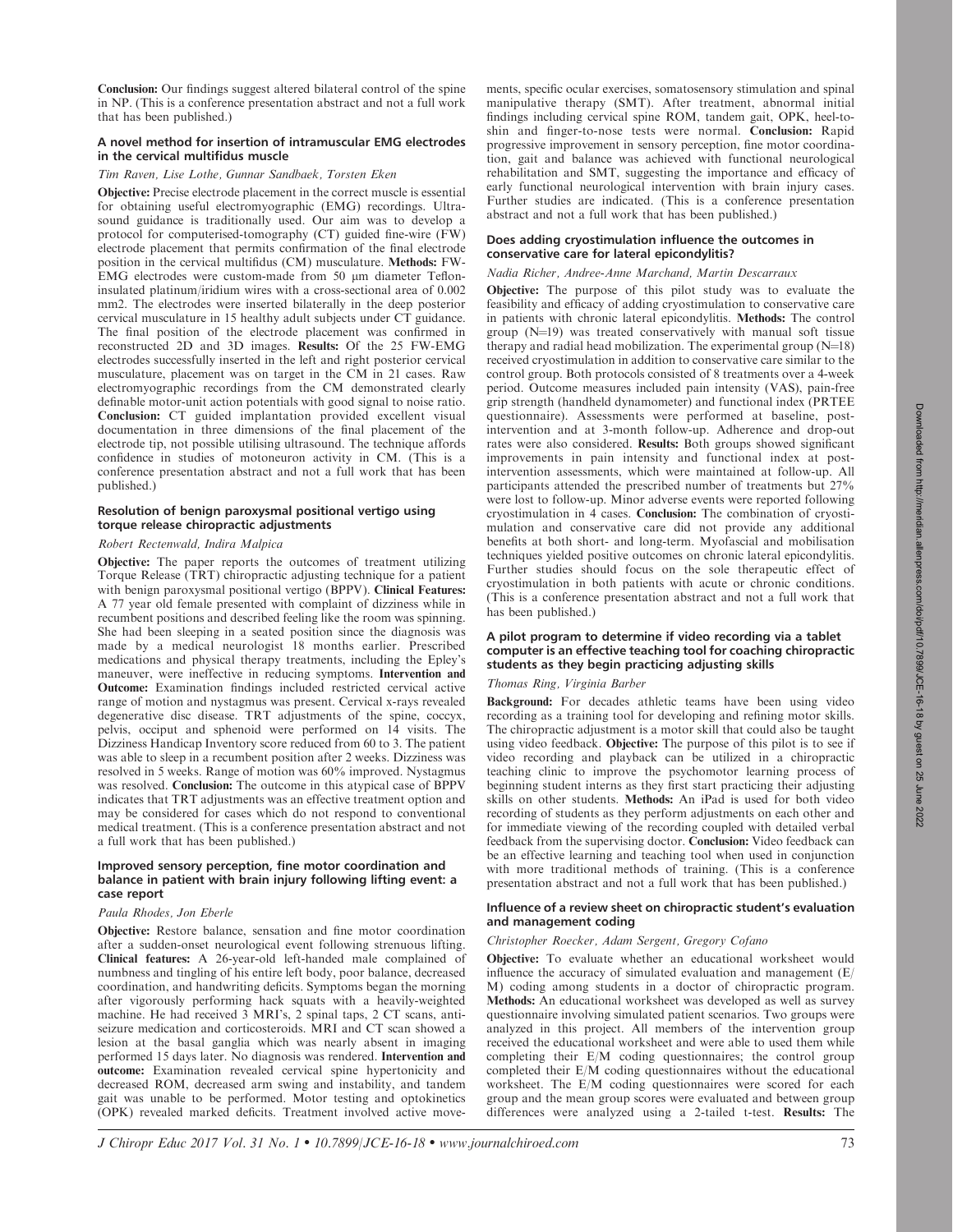intervention group recorded significantly higher scores ( $p < 0.001$ ) on the E/M coding questionnaire, which indicates fewer errors. Conclusion: Doctor of Chiropractic students who were provided with an Evaluation and Management educational worksheet had fewer errors on a simulated E/M coding questionnaire. (This is a conference presentation abstract and not a full work that has been published.)

## Establishing pre-rehabilitation baselines in a post-operative lumbar spine: a case report

## Maria Romano-Young

Objective: To identify post-operative baseline measures establishing treatment parameters for non-specific low back pain following minimally-invasive lumbar foraminotomy. Clinical Features: A 67 year-old female patient with non-specific low back pain who had undergone lumbar foraminotomy at a single level 6 months prior sought care. Baseline assessments were carried out using mechanical diagnosis and therapy. Clinical outcome was assessed using the Oswestry Disability Index and functional movement assessment. Intervention and Outcome: Proper rehabilitation prescription was based on functional deficits, movement dysfunctions, and reduction of fear avoidance behavior. Rehabilitation consisted of myofascial release, joint manipulation, therapeutic exercise, and home-care instruction. After 6 weeks of treatment, full resolution of low back pain and return to activities was documented. Conclusion: Identified predictors in post-operative baselines suggest the need to employ rehabilitation concepts soon after the procedure is performed. Establishing functional baselines in the conservative management of non-specific low back pain in the post-operative spine makes this current case unique. However, the long term outcomes for minimally invasive spine surgery remain unknown; thus, rehabilitation may be limited to identifiable musculoskeletal pain generators with no known identifiable risk factors. (This is a conference presentation abstract and not a full work that has been published.)

# Mind the gap: Using ExamSoft to reveal hidden learning deficiencies in students with A or B grades in a course

# Kevin Rose, Jesika Babajanian

Objective: Grades are considered unreliable indicators of student learning because they cover a wide range of content and non-academic activities such as attendance. ExamSoft is an examination creation, administration and analysis software package that allows for more granular assessments of student performance through tagging questions and performance rubrics with learning outcomes. This study sought to uncover students who had received an A or B grade in a course but had deficiencies in performance in at least one of its learning outcomes. Methods: Grades for two cohorts of students were merged with their ExamSoft course learning outcomes scores and frequencies were calculated. Results: Of the 1,704 A grades earned in the courses, there were 196 cases where the student had performed at less than 70% in a course learning outcome and 72 cases at less than 60%. Of the 2,184 B grades earned in the courses, there were 615 cases where the student had performed at less than 70% in a course learning outcome and 222 cases at less than 60%. Conclusion: It was common for students who received a good grade in a course to have deficiencies in one or more of its learning outcomes. (This is a conference presentation abstract and not a full work that has been published.)

# Chiropractic care of a two year-old diagnosed with gastroesophogeal reflux and a hiatal hernia: A case report

# Martin Rosen, Charles Blum, Erin Rosen

Objective/Clinical Features: A one-year-old female was seen at this office reported with gastroesophageal reflux (GER), hiatal hernia (HH), not sleeping more that 1.5-hours at a time, wouldn't eat solid food, didn't crawl as an infant, wouldn't lay prone/supine, ongoing vomiting, and was irritable and inconsolable. Intervention/Outcomes: Analysis and treatment utilized Sacro Occipital Technique (SOT) spinal, cranial and chiropractic manipulative reflex technique (CMRT) adjusting protocols. After the first 3-4 visits the patient's symptoms began to subside, she did not cry in pain as often, her reflux and vomiting reduced dramatically, she no longer needed to take the prescribed medications and she was able to sleep through the night without waking up crying in pain. After 4-weeks of care, the patient started crawling for the first time in her life and a couple months later began eating solid foods with any nausea. Conclusions: It is possible the child might have outgrown her condition but the temporal nature of her response to care compellingly coincided with her ability to eat, sleep and cease medication. The findings from this study suggest that a subset of pediatric patients with GER/HH may benefit from SOT, CMRT, and cranial care. (This is a conference presentation abstract and not a full work that has been published.)

#### Resolution of a left sided 5th phalangeal 2nd inter-phalangeal joint stenosing tenosynovitis (trigger finger) in a 2 1/2 year-old female: A case report

# Martin Rosen, Charles Blum, Erin Rosen

Objective/Clinical Features: While a condition such as stenosing tenosynovitis (trigger finger) is not usually considered neurological or musculoskeletal in nature it is relevant that in this case standard chiropractic care applied mainly at the spinal level appeared to facilitate a complete resolution of the patient's trigger finger. A 2  $\frac{1}{2}$ year old female was seen for her first chiropractic evaluation on June 22, 2012 presenting with stenosing tenosynovitis (trigger finger), unresponsive to prior care (e.g., medication, injections, and physical therapy) and parents were hoping for an alternative to surgery. Intervention/Outcomes: Based upon the examination findings and previous treatment history, chiropractic adjustments using sacro occipital technique (SOT) protocols were directed to C4, T6, left scapula, left 1st rib-head and left wrist. After seven chiropractic adjustments this 2  $1/2$  year-old child's trigger finger was  $80-90\%$ resolved. At 6-month follow-up the mother indicated the child's trigger finger had continued to improve following care and was completely resolved. Conclusion: Because allopathic intervention for this condition appears to be have questionable outcomes and risks, chiropractic care may be a viable and safe initial step to take before exploring the more invasive and costly options. (This is a conference presentation abstract and not a full work that has been published.)

## Triage and case presentations in chiropractic pediatric clinics: A follow-up with international participation

## Drew Rubin, Mary Phillips

Objectives: In a 2007 study, the two most common pediatric presentations in a chiropractic office were spinal pain and respiratory issues, and the two most common presentations for a pregnant woman were malposition of the fetus and back pain. This current study was to investigate if these findings remained consistent 11 years later, and if there were international differences. Methods: The authors, one from the US and the other from the UK, performed a retrospective 1-year record analysis, analyzing what sort of cases presented to family centered, pediatric chiropractic offices. Results: In 2016, the most common presentation for a pediatric patient had switched to wellness, stomach issues, pain, and neurobehavioral issues (i.e. Autism and ADHD). The most common chief complaints of the pregnant woman remained the same (pain and malposition). There were interesting nuances between US and UK presenting issues. Conclusion: In the 11 years since this article was published, the main author noted that case presentations of new pediatric patients has changed dramatically, but not case presentations of the pregnant population. (This is a conference presentation abstract and not a full work that has been published.)

# Pilot peer mentoring program in an educational setting

## Lisa Rubin

Objective: Recent research found 71% of chiropractic students that volunteered in a youth leadership program performed better as a student due to the volunteer work. Leadership skills were also improved 88% through volunteer experience. A follow-up pilot study utilized peer mentoring, connecting lower and upper term chiropractic classes with a goal to improve 1st term engagement and connectedness and 8th term leadership and communication skills. Methods: Mentors and Mentees were surveyed after weeks 3, 7 and 10 for a follow-up to the experience in the 1st term (mentee) and 8th term (mentor) classes. Results: Both terms reported from 86 to 94% that the mentoring interaction helped them feel more engaged in the classroom setting, and 91% of the 8th term class reported that they perceived this would help their leadership skills. The majority of students reported that mentoring helped them better acclimate to the Chiropractic program,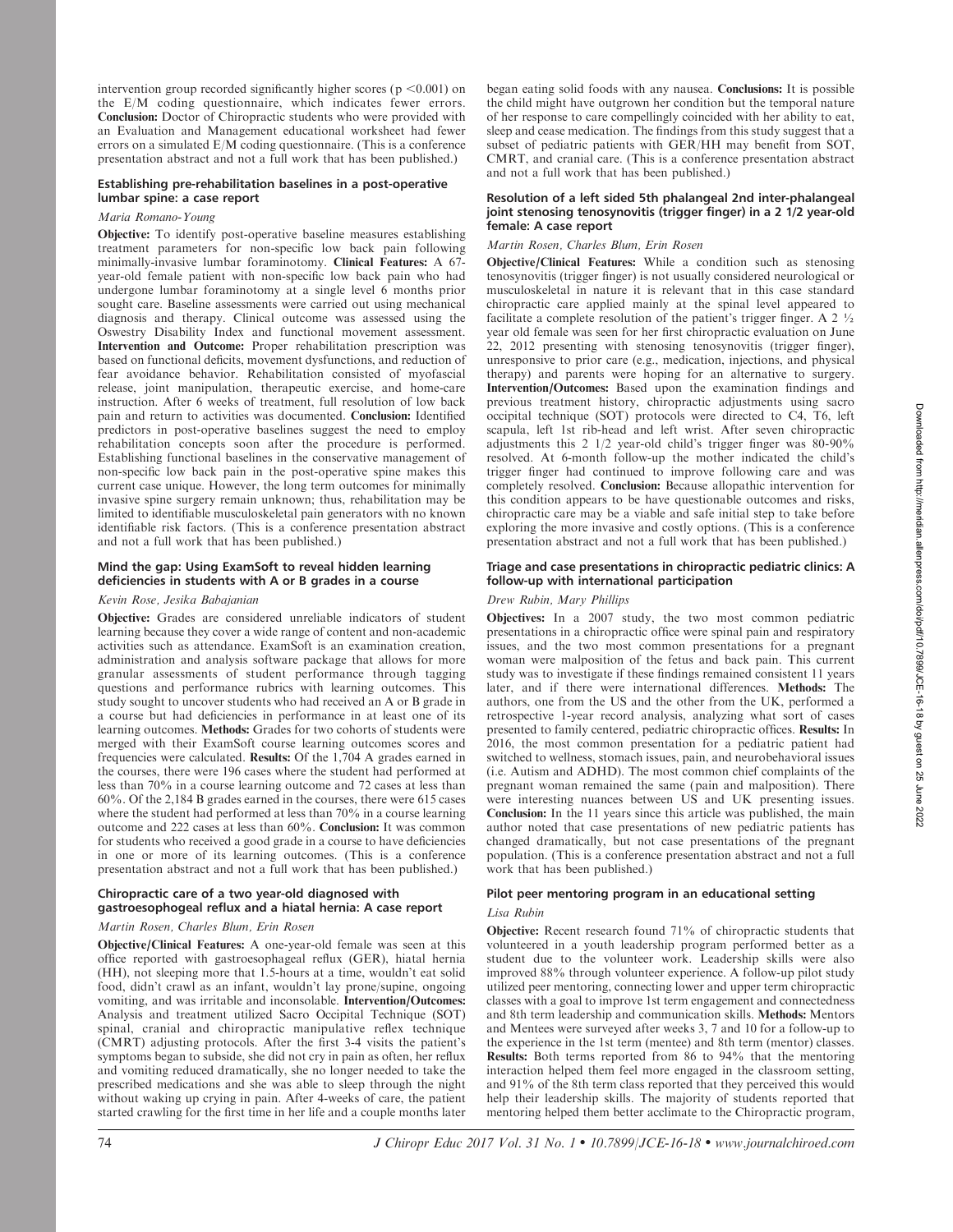and more than 90% of students in 1st and 8th term classes reported having a positive impact.

Conclusion: Overall positive impact was reported by this pilot program on both 1st and 8th term class students. (This is a conference presentation abstract and not a full work that has been published.)

## Balance, gait, eye movement, and chiropractic care: a case of chronic progressive external ophthalmoplegia

# Brent Russell, Ronald Hosek, Stephanie Sullivan, Kathryn Hoiriis

Objective: This report describes changes in a 66-year-old male diagnosed with Chronic Progressive External Ophthalmoplegia and vestibular hypofunction. CPEO is a mitochondrial myopathy with no established effective treatment; it manifests as decreased eye movement and ptosis. Clinical Features: The patient complained of dizziness, light-headedness, and balance problems. Our lab evaluated his postural sway, eye movements, and aspects of walking. Assessments were conducted pre-care, mid-care, and post-care. Intervention and Outcome: The patient received 17 chiropractic visits in 8 months and continued previously-recommended eye and balance exercises. Postural sway during static standing improved substantially. Eye movements improved in vertically following moving targets and in completing an optokinetic evaluation (which caused dizziness precare). Post-care increases in self-selected walking speed and decreases in step width suggested small improvements in gait stability. Other aspects of eye movements and walking gait showed mixed post-care findings. The patient subsequently reported hiking on a moderately challenging trail with no difficulty. Conclusion: This patient showed improvements in balance, eye movements, and walking gait while undergoing chiropractic care and practicing eye and balance exercises. These modes of care could be helpful symptomatic treatment for CPEO; vestibular hypofunction may be a confounding factor in this case. (This is a conference presentation abstract and not a full work that has been published.)

# Evaluation of chiropractic lexicon at a chiropractic institution: a cross-sectional survey

#### Eric Russell

Objective: Chiropractic lexicon is often contested. This study is to compare student versus faculty perceptions. Methods: A paper-based survey, developed by another chiropractic teaching institution, was distributed to students in trimester  $1-7$  during class (n=511), as well as academic faculty  $(N=36)$  by mailbox. The survey assessed: 1) likelihood of using 8 terms, 2) cultural authority, and 3) predominate views of the conditions chiropractors treat. Results: A total of 455 surveys were completed by 435 students and 20 faculty (83% response rate). ''Vertebral subluxation'' was the most likely used term for both students and faculty, along with ''nerve flow interference'' for students and ''joint dysfunction''. ''Spinal lesion'' and ''dis-ease'' were the least utilized terms by both the students and faculty. Chiropractic's cultural authority was thought to be ''neuromuscular experts'' by all respondents. From the perspective of the predominate condition a chiropractor treats, the student population had a different perspective compared to the faculty. Conclusion: Although there were differences, both faculty and students commonly utilized the same terms and had the same conceptualization of cultural authority for chiropractic, but differed on the conditions chiropractors treat. (This is a conference presentation abstract and not a full work that has been published.)

## Evaluation of team-based learning implementation in a chiropractic curriculum

## Richard Salazar, Georgina Pearson, Miguel Chiusano, Sandra Norton, Christopher Smoley, Katherine Pohlman, William Watson

Objective: Team-based learning (TBL) helps students improve longterm knowledge retention in healthcare curricula; however, limited studies have been conducted on its impact in chiropractic curricula. This study compares students' knowledge retention in courses that were redesigned to include TBL strategies. Methods: Students in a year one  $(Y1)$  course (n=145) and a year two  $(Y2)$  course (n=137) were evaluated before and after the implementation of TBL strategies. A comparison analysis, using repeated measures ANOVA, was done for responses to twenty questions given as part of the final exam and given again up to 16 weeks later. Results: Response rate for Y1 course was 84.8% and Y2 course was 47.4%. For Y1 course, the pre-TBL

cohort had higher knowledge retention  $(p<0.05)$  than the TBL cohort. For Y2 course, the pre-TBL cohort had similar knowledge retention ( $p=0.45$ ) to the TBL cohort. Conclusion: Unlike results from other studies, the TBL cohorts did not show any significant improvement in knowledge retention. Further evaluation will assess factors impacting TBL's effectiveness to promote knowledge retention. (This is a conference presentation abstract and not a full work that has been published.)

## Chiropractic spinal manipulation improves the onset of contractions of female pelvic floor muscle

## Jenna Salmons, Imran Khan Niazi, Rasmus Wiberg Nedergaard, Kelly Holt, Heidi Haavik

Objectives: Previous research has shown that the superficial pelvic floor muscles ideally contract on average 21ms before the deep. This study investigated whether chiropractic care improves the timing of deep vs superficial pelvic floor muscle contractions. Methods: To date 20 nulliparous women with no symptoms of pelvic floor muscle dysfunction have attended a screening session. Onset timings of the deep and superficial pelvic floor muscles were recorded using a 64 channel EMG vaginal probe during pelvic floor muscle contractions. 8 subjects demonstrated deep PFM's contracting before the superficial muscles. 6 subjects were retested with no intervention, then all subjects received a session of chiropractic care before retesting. Differences in deep to superficial contraction timing were assessed using a paired sample t-test. Results: Preliminary findings for this study showed abnormal contraction patterns were consistent when no intervention was applied ( $r=0.77$ ). After the chiropractic session the onset timings of the deep and superficial pelvic floor muscles improved by 45.1ms  $(p=0.03)$ . Conclusion: The preliminary findings of this study suggest that a single session of chiropractic care improves the onset of contractions of the deep vs superficial pelvic floor muscles in women with no symptoms of pelvic floor dysfunction. (This is a conference presentation abstract and not a full work that has been published.)

## Social network analysis of a chiropractor during initial integration into the clinical staff of a rehabilitation hospital

Stacie Salsbury, Robert Vining, Qian Li, Jeb Thurmond, Donna Gosselin, Carl Cooley, Christine Goertz

Objective: Depiction of professional network established by a doctor of chiropractic (DC) over one year of integration into the clinical staff of a rehabilitation specialty hospital.

Methods: A part-time DC documented workday interactions with clinical staff by role, formal (meetings) or informal ('curbside') interactions, and discussion topics. Social network analysis (sociograms) mapped the structure, connections and dynamics of these professional relationships over time. Results: The DC interacted with therapy staff on most workdays: physical therapists/assistants (95% of workdays), occupational therapists/assistants (91%), rehabilitation technicians (81%), and recreational therapists (63%). Nursing staff interactions included registered nurses (83%), licensed nursing assistants (56%), and case managers (47%). Medical staff interactions involved an internist (66%), pediatrician (50%), nurse practitioner (48%), psychologist (45%), psychiatrist (6%) and physiatrist (6%). Predominant communication patterns with therapists included formal and informal interactions, informal interactions with nursing staff, and formal interactions with medical staff. Discussions focused on patient care issues, professional knowledge, and organizational policies. Sociograms depict interprofessional communications increasing over time and expanding across clinician groups, suggesting a gradual integration of chiropractic within the hospital. Conclusion: This novel social network analysis demonstrates the complex and evolving processes of chiropractic integration within an interdisciplinary healthcare setting. (This is a conference presentation abstract and not a full work that has been published.)

## New, brief questionnaires that assess nonspecific factors and pain outcomes

#### Michael Schneider, Carol Greco, Lan Yu, Nathan Dodds

Objective: Introduce new, brief questionnaires that assess non-specific factors such as treatment expectations, and determine whether these factors predict pain treatment outcomes. Methods: Patients  $(N=178)$ with chronic back and/or neck pain completed the Healing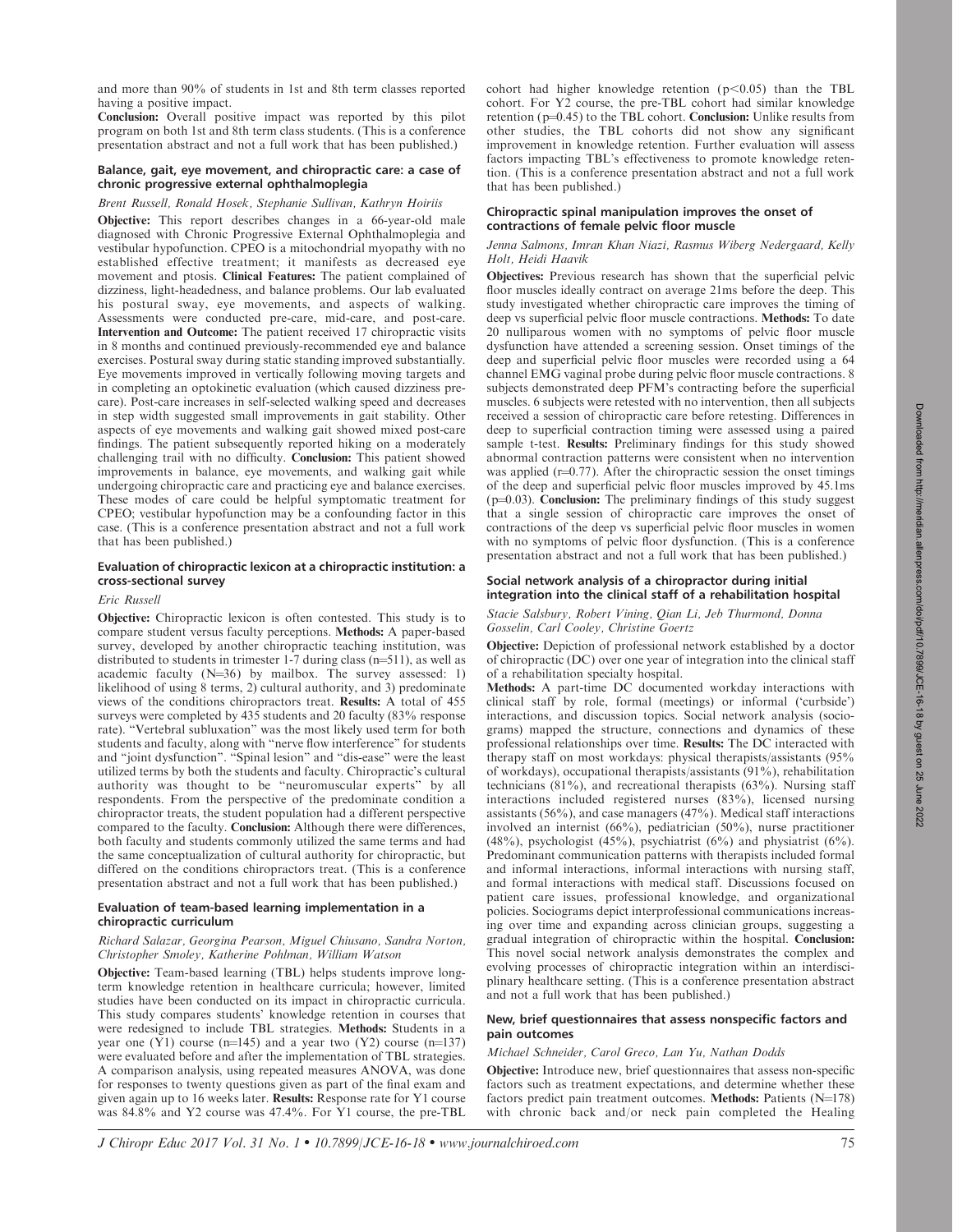Encounters and Attitudes Lists (HEAL) computerized questionnaires early in their treatment and 6 weeks later. HEAL includes: Patient-Provider Connection (PPC), perceptions of the Healthcare Environment (HCE), Treatment Expectancy (TE), Positive Outlook (PO), Spirituality (SP), and attitudes toward Complementary and Alternative Medicine (CAM). Treatments included chiropractic, physical therapy, injections, acupuncture, or medications. Results: Overall, patients' self-reported pain intensity was significantly improved during their treatment  $(t=7.03, p<.001)$ . HEAL Patient-Provider Connection, Treatment Expectancy, and Attitude toward CAM predicted improvement (Clinical Global Impression of Improvement). In regression models that included adjustment for age and depression, Treatment Expectancy predicted improvement in pain intensity at 6 weeks. Patients stated that HEAL questionnaires were easy to understand and relevant to their treatment. Clinicians generally found the HEAL summaries useful and important, and they valued graphical displays of scores. Conclusions: HEAL measures are relevant to nearly any type of treatment, and nearly any clinical condition, and can enhance patient care as well as contribute to research precision. (This is a conference presentation abstract and not a full work that has been published.)

## Treatment of acute TMJ pain and dysfunction with sacro occipital technique and cranial techniques

#### Jason Scoppa

Objective/Clinical Implications: A 63-year-old male patient was seen for acute unremitting TMJ pain (closed lock without disc recapture), which started insidiously a few days prior to his first office-visit. His VAS for his TMJ (dull pain) was 4/10 at rest, which became (sharp pain) a 8/10 when he attempted to open his mouth or move his neck. For three-days prior to the initial office visit chewing had become impossible so he had resorted to a liquid diet. Intervention/Outcomes: His TMJ translation was limited and the patient was unable to open his mouth more than two-fingers-width. The patient was treated using sacro occipital technique (SOT) and cranial protocols. After the first office visit the patient was able to open him mouth without pain and noted only a small amount of tension and soreness remained in his jaw. He returned for a follow up office visit five-days later and reported that the VAS for his TMJ was 0/10 and his TMJ was functioning normally. **Conclusion:** If pain and loss of function persists following a TMD episode ideally conservative care such as what was rendered in this case that is low risk and cost effective would be optimal. (This is a conference presentation abstract and not a full work that has been published.)

## Treatment of knee pain in an athlete sprinter with sacro occipital technique and cranial techniques

# Jason Scoppa

Objective/Clinical Features: The patient was an 18-year old female, semi-pro sprinter. She started experiencing insidious unremitting right lateral knee pain eight-months prior to her first visit. She had attempted self-care directed by her coach, physical therapist guided rehab-based exercises, saw a medical doctor who ruled out major structural damage, and received a series of twelve-visits with a Rolfer with no change in symptoms. Interventions/Outcomes: The patient was treated using sacro occipital technique (SOT) category two and SOT extremity technique protocols along with cranial techniques. Directly following her first treatment she was asked to walk, and then run in the hallway outside of the office. Walking caused no pain, but running in the hallway still produced minor pain in her right lateral knee. One-week later on her follow up visit she reported that she felt improvement of 60% and after the 3rd office visit was able to return to normal activities for the first time in 8 months. Conclusion: In this case study intervention using SOT pelvic stabilization and extremity technique, and Vector Point cranial technique appeared to produce significant and rapid results (3 office visits) that enabled the athlete to get back to her activities. (This is a conference presentation abstract and not a full work that has been published.)

## Abdominal aortic aneurysm and chiropractic manipulation: A literature review

Adam Sergent, Heather Bowyer

Objective: To perform a literature review of chiropractic adjustments performed on patients diagnosed with Abdominal Aortic Aneurysm. A need for this review was prompted when reviewing Medicare absolute contraindications for a significant Abdominal Aortic Aneurysm without defining what significant means. Data Sources and Selection: Peer reviewed articles were accessed from PubMed from years 1986-2016, Index to Chiropractic Literature 1995-2016; and Medline Complete 2012-1986, using the search terms Chiropractic and Abdominal Aortic Aneurysm, A total of 10 articles with those search terms were returned. Results: For patients diagnosed with Abdominal Aortic Aneurysm and undergoing chiropractic adjustments in the lumbar spine, there is currently insufficient evidence according to current peer reviewed literature to support or disagree with such treatment being an absolute contraindication. However the chiropractic physician should be mindful of signs of symptoms of AAA. Conclusion: Patients with Abdominal Aortic Aneurysm should be treated with special care and chiropractors need to be up to date on identifying and screening for AAA. More evidence is needed to assess whether chiropractic adjustments are in fact an absolute contraindication for AAA. (This is a conference presentation abstract and not a full work that has been published.)

## Delayed CNS complications from chemotherapy: a case study in delayed neurotoxicity and the importance of it's identification to successfully manage post cancer survivors

## Peter Shipka, Brad Semeniuk

Delayed CNS complications from chemotherapy: a case study in delayed neurotoxicity and the importance of it's identification to successfully manage post cancer survivors. Objective: The rate of cancer deaths from breast cancer has been declining since the 1980s due to better detection and improvements in treatment protocols. However with these treatment regimens comes an increase in CNS complications from the chemotherapy. Clinical Features: Our case study examined such a presentation in a 53 year old breast cancer survivor. She presented with a variety of CNS symptomatology that affected both her central and peripheral nervous systems but had been undiagnosed or failed explanation. Imaging studies failed to diagnosis the primary source of her pain. Intervention and Outcome: Only after a systematic review of the literature was it discovered that in 33% of patients undergoing chemotherapy develop a delayed severe neurotoxicity from their treatment. Once been identified, a course of chiropractic and supportive care was provided for their centralized pain condition. Conclusion: It is the objective of this case to create awareness of this effect from cancer treatment and to illuminate that chiropractic care can be beneficial in the palliative management of these chronic pain patients. (This is a conference presentation abstract and not a full work that has been published.)

## Dental chiropractic interdisciplinary care of three patients with different conditions yet similar symptom presentation: A case series

#### David Shirazi, Richard Gerardo, Charles Blum

Objective/Ciinical Features: Three cases presented with jaw pain, limited cervical range-of-motion, and some related headaches. Patient A was a ''cervical primary,'' Patient B was a primary ''temporomandibular joint (TMJ) and cranial,'' and Patient C was a ''TMJ primary.'' In these three cases each patient presented with jaw, head, and neck pain but with each case the treatment varied. Interventions/ Outcomes: The dentist prescribed a nighttime deprogramming orthotic. The chiropractor focused on sacro occipital technique (SOT) and cranial/TMJ treatments. Six-months post-treatment commencing the patient no longer had any jaw pain or had TMD, improved posture, and improved CO/C1/C2 space. Patient B: The dentist prescribed a daytime and nighttime deprogramming orthotic. The chiropractor focused on SOT and cranial/TMJ treatments. Fivemonths post-treatment was initiated the patient had no TMJ pain and improved stability with improved spinal posture and reduced cervical spine pain. Patient C: The dentists prescribed a daytime and nighttime deprogramming orthotic. The chiropractor focused on SOT and cranial/TMJ treatments. Five-months post-treatment commencing treatment the patient had no TMJ pain and improved stability with greater cervical posture and no headaches. Conclusion: This study suggests that patient's with both musculoskeletal and dental issues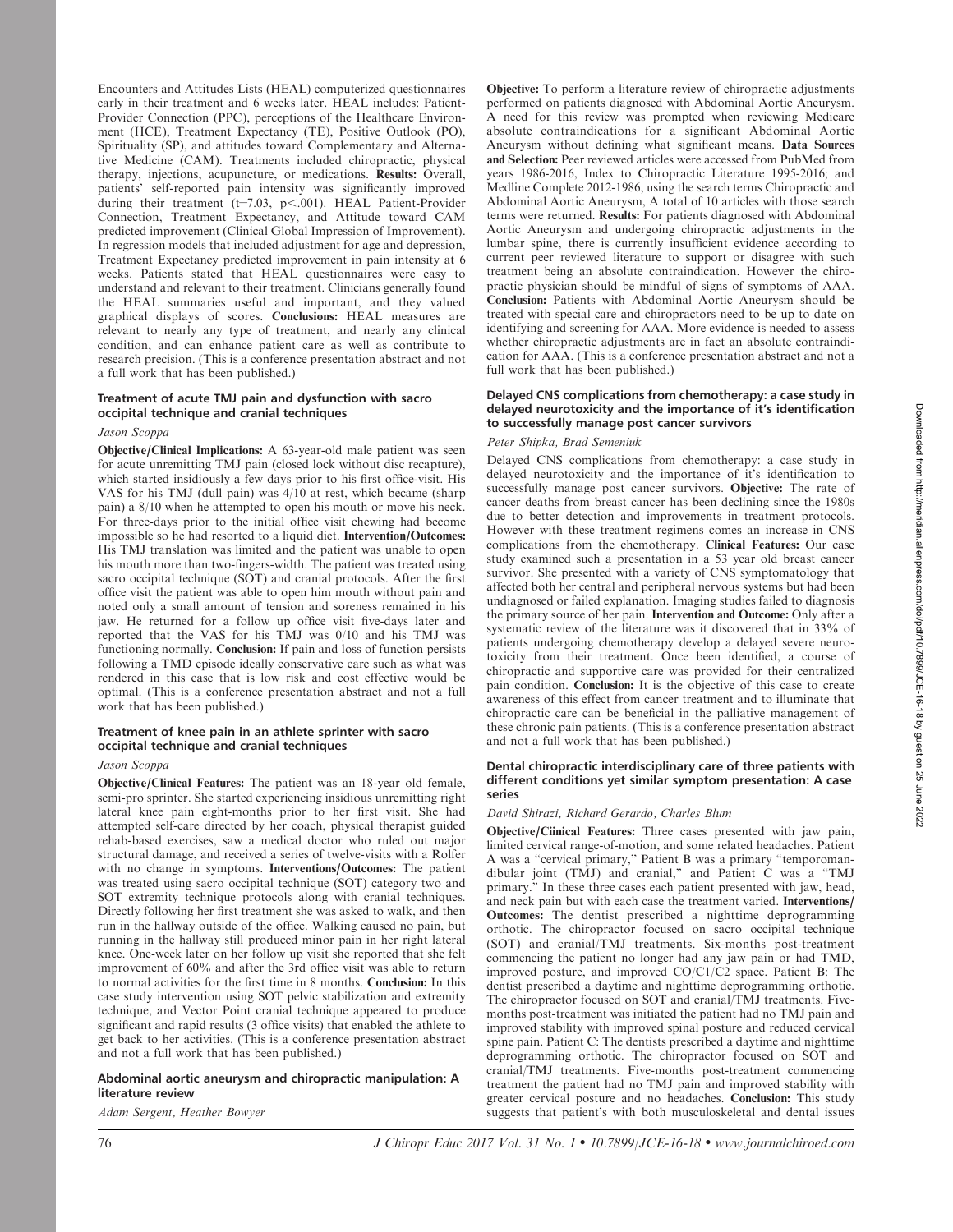Downloaded from http://meridian.allenpress.com/doi/pdf/10.7899/JCE-16-18 by guest on 25 June 2022

2022

may need a referral for co-treatment. (This is a conference presentation abstract and not a full work that has been published.)

# A survey of chiropractic students' perceived business preparedness at the time of graduation

# David Sikorski, Paul Wanless, Anumapa Kizhakkeveetil, Gene Tobias

Objective: To determine chiropractic college graduates' business experience, education and needs for further education at the time of graduation. Methods: An IRB-approved survey of new graduates was conducted. Questions included prior business experience, business courses taken before and during chiropractic education, areas of business abilities and needs, and practice plans. The survey was pretested for face validity prior to its administration. Data were analyzed using SPSS for descriptive statistics. Results: The survey was distributed to 114 graduating students and 81 responded (77% ). Thirty percent of respondents had one or more years of business experience prior to enrolling in chiropractic school, and 47% had taken at least one business course. Ninety percent of the respondents took one or more of three elective courses in business skills during their chiropractic education and 65% plan to associate after graduation. More than 90% plan to be in private practice after 5 years. The respondents indicated that they are more prepared in the business abilities of ethics, law, management, and marketing, and less prepared in operations, accounting and billing. Conclusion: Chiropractic graduates feel the need for additional business education in several specific areas of practice management. (This is a conference presentation abstract and not a full work that has been published.)

#### Post surgical spine rehab

## Jerrold Simon

An understanding of Post-Surgical Spine Rehabilitation is necessary for those chiropractic doctors who are interested in providing followup care for patients who have recently undergone spinal surgery. This two hour presentation will focus mainly upon rehabilitation protocols that are particularly useful for patients who recently underwent minimally invasive spinal surgery and now present in your office for post-surgical rehab. During the first hour of this presentation, attention will be focused on recognizing when spine surgery might be appropriate, pre and post-surgical considerations and understanding the various types of surgical options that are available. In particular, what are the advantages of minimally invasive surgical procedures vs. traditional ''open back'' surgical procedures. Surgical approaches to degenerative disc disease, disc bulges and herniations and spinal stenosis will be explored. Minimally invasive surgical techniques such as endoscopic laminotomy, foraminotomy and destruction thermal ablation (DTA) will be discussed. During the second hour, important medical clearance procedures will be discussed. Finally, prior to commencing rehab, the PAR-Q and PAR-Q+ Questionnaires will be explained and functional, rehabilitative theory will be covered. The lecture will conclude by determining how long the rehab program should be based upon the patient's functional capacity baseline analysis. (This is a conference presentation abstract and not a full work that has been published.)

#### Chiropractic intervention and rehabilitative exercises in an adolescent with a recent incomplete spinal cord injury: A case report

## Rebecca Skiljan, Kelly Humphries, Melissa Engelson

Objective: To describe the clinical management of a patient with an incomplete spinal cord injury (SCI), through using multiple upper extremity and core exercises to promote independence and confidence. Clinical features: A 17 year-old paraplegic male with an incomplete stretch SCI at T4-T6, presented to the Logan University Human Performance Center (HPC) with the primary goals of obtaining posture and core stabilization both in and out of his manual wheelchair. Intervention and outcomes: Various 8 and 12-week programs were integrated with chiropractic care to help strengthen the patient's upper extremity and core. The exercises focused on targeting independent muscle groups and the functional movements of these muscle groups during activities that require sound posture and stabilization. Progressions and adaptations for exercises were created based on the individual's level of ability and the limited literature currently available. Outcomes were interpreted through the patients'

verbal reporting and his ability to perform various exercises correctly. Conclusion: The individual experienced an increase in abdominal and upper extremity muscle strength, as well as core stabilization. The individual also experienced an increase in his ability to independently perform basic ADLs and participate in a number recreational activities. (This is a conference presentation abstract and not a full work that has been published.)

# Developing evidence-based quality standards for chiropractors Stuart Smellie, Rob Finch

Objective: The UK National Institute for Health and Care Excellence (NICE), a Public Body established in primary legislation, works to improve health and social care service outcomes by publishing evidence-based guidance and quality standards for those providing and commissioning services. While some NICE guidance is pertinent to chiropractors and chiropractic service commissioners, it is outside NICE's remit to develop quality standards of direct relevance to chiropractic. We have embarked on a programme of developing Chiropractic Quality Standards (CQSs) to help chiropractors deliver the best possible outcomes for patients. Methods: We undertook a systematic literature evaluation and professional/public consultation. Results: A series of CQSs, each comprising specific, concise quality statements with associated measures, have been produced. These provide aspirational but achievable markers of high-quality evidencebased patient care, and a clear description of what a high-quality service looks like. Conclusion: We have developed a clearly-defined process for producing CQSs, which includes detailed literature review and professional/public consultation. The resulting CQSs, along with associated measurement and training tools, support improvements in care quality. (This is a conference presentation abstract and not a full work that has been published.)

## Chiropractic utilization of exercise in the treatment plan: A cross-sectional study

Brynne Stainsby, Lauren Quattrocchi, Curtis Turner, Julie Yaworski Objective: The purpose of this study is to investigate if Canadian doctors of chiropractic consider incorporating exercise as part of their treatment plan. Specifically, this study will examine which clinical scenarios chiropractors decide to include exercise in their plan of management. Methods: Four hundred and four practicing, licensed chiropractors in the province of study were recruited to complete an online survey regarding their education, experience, chiropractic philiosophy and patient cases in which they would incorporate exercise into their treatment plans. Participants were asked yes or no if they included exercise in acute, chronic, active, and older patient cases to reflect common presentations to a chiropractor's office. Results: The response of participants in this study suggests that chiropractors in the province of study incorporate exercise as part of their plan of management. Conclusions: This study of practicing licensed chiropractors suggests that exercise strategies are utilized by chiropractors in the province of study. Although there were slight differences in the prescription of exercise depending on the patient scenario, the majority of responses demonstrated that they would prescribe exercise. (This is a conference presentation abstract and not a full work that has been published.)

## Research resources in Canada: taking inventory before setting priorities

## Kent Stuber, Andre Bussieres, Gerg Kawchuk

Objective: Prioritizing research activities having the greatest significance to chiropractors and their patients is crucial. An initial step is to establish current research capacity and resources. Methods: The Canadian Chiropractic Association (CCA) membership  $(n=7200)$  was invited to access an e-survey on research capacity and resources. Canadian chiropractic stakeholder organizations received an invitation to a related survey. Data were collected over 3 months in 2015. Results: 505 CCA members (65% males, 19% with graduate degree) self-identified as researchers (26 full-time and 67 part-time). Clinical research and systematic reviews were the greatest areas of involvement. Over 530 authorships were published over 5 years with federal (4), provincial (8) or university (7) funding. Only 9 had regular research meetings with chiropractic organizations. Ten trainees were being supported. Stakeholder respondents (3 national, 10 provincial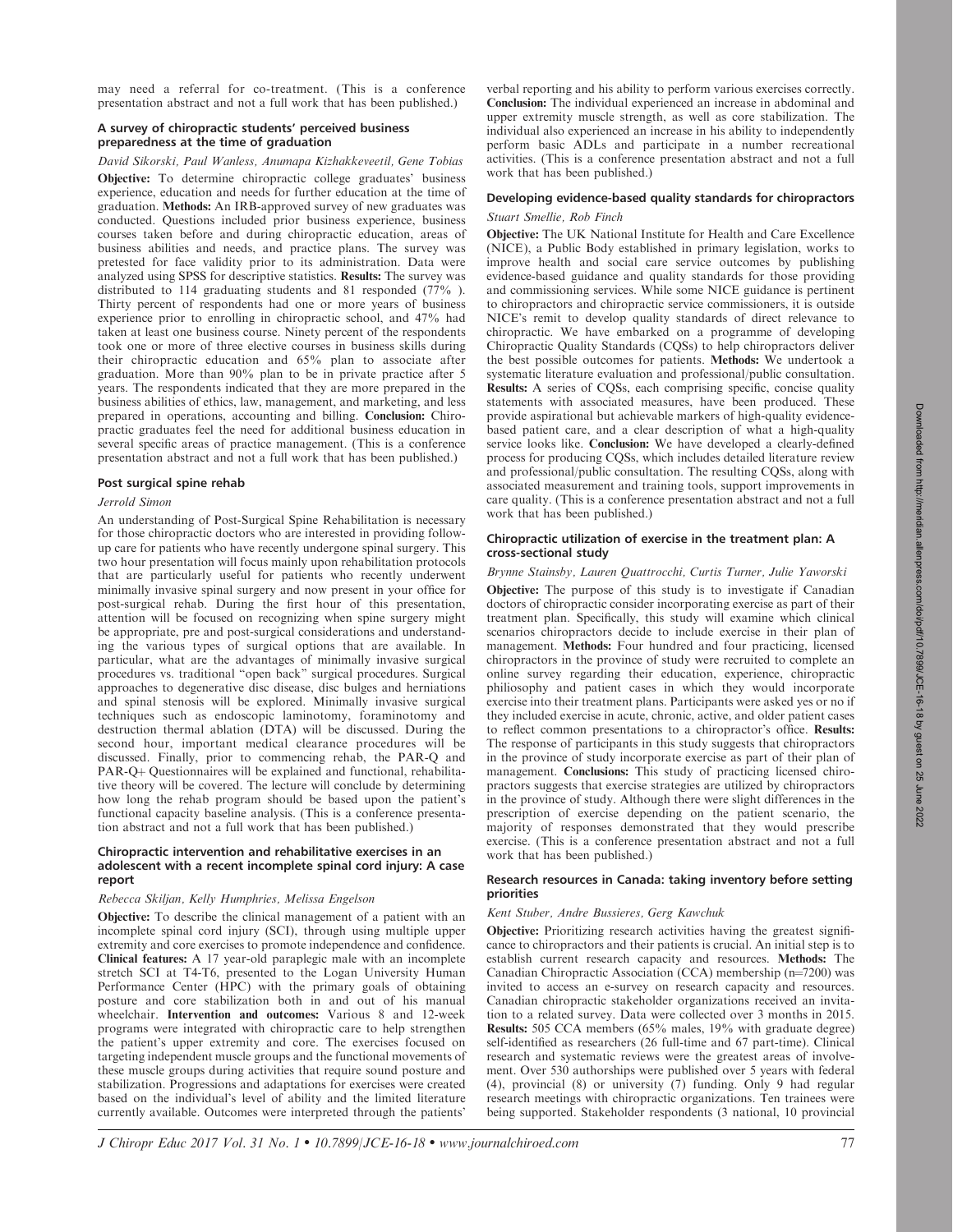and 1 educational) reported their needs for research activity included member education, negotiation with government or funders, direct inquiries and increased credibility. Only 42% discussed research needs every 5 years or more. Six stakeholders produced reports describing research needs or priorities. Conclusions: While the research capacity in chiropractic is growing, poor communication and little coordination between knowledge producers and knowledge consumers persists. (This is a conference presentation abstract and not a full work that has been published.)

## A study of patient-centered care in patients with chronic health conditions attending chiropractic practice: outcome of a pilot of the protocol

## Kent Stuber, Mark Langweiler, Silvano Mior, Peter McCarthy

Objective: To report on a pilot project to determine the feasibility of conducting a mixed-methods study assessing the extent patients with chronic health conditions perceive chiropractic care to be patientcentered. Methods: Adult patients with chronic health conditions from two clinics completed a demographic and health information questionnaire and a modified version of the Patient Assessment of Chronic Illness Care (PACIC). Data were analyzed using descriptive and inferential statistics. Participating clinicians and patients were invited to participate in semi-structured interviews, which were analyzed using thematic analysis. Results: Patient respondents ( $n=78$ : mean age, 47.1 years) comprised approximately 60% female and averaged 1.8 chronic conditions with  $60\%$  having chronic spinal pain. Respondents had averaged 12.9 chiropractic visits and seen an average of 2.9 other health professionals in the past year. The average overall modified PACIC score was 3.29 on a 5-point scale. Interviews suggest the importance of trust and communication in the doctorpatient relationship. Conclusions: Pilot study results support taking the protocol to a full study with no significant changes. Findings suggest modified PACIC scores may be generally higher among chiropractic patients with chronic conditions than in other professions and may be explained by enhanced communication. (This is a conference presentation abstract and not a full work that has been published.)

## A multimodal approach to the conservative management of meniscus tear

## David Sundy, Charles Blum

Objective: To present a case of successful a multimodal therapy for the treatment of a torn medial meniscus of the knee. The meniscal tear was documented by magnetic resonance imaging (MRI). Clinical Features: A 35-year-old male landscaper in excellent health suffered a severe, traumatic onset meniscus tear while practicing Capoeira. He lost all of his athletic capabilities as a result of his injury with his knee "locked" in 20 of flexion. He had seen an orthopedist who recommended partial meniscectomy and warned of eventual knee replacement. However the patient chose to seek a conservative approach and had unsuccessful treatments with a Rolpher, Acupunturist, and Chiropractor prior to being seen at this office. Intervention and Outcome: The patient received 24-treatments combining Sacro-Occipital Technique, Activator Methods Chiropractic Technique, Hendrickson Method, and Cold Laser. Pre and post-assessments found significant pain relief and improved function as demonstrated with a near full recovery and markedly improved knee injury and osteoarthritis outcome scores (KOOS). Conclusion: A multimodal approach combining chiropractic techniques and soft tissue work with the addition of ancillary therapies such as cold laser can be a therapeutically conservative option, offering cost effective therapy for patients with meniscus tears. (This is a conference presentation abstract and not a full work that has been published.)

# Do McTimoney chiropractic graduates perceive that they are adequately prepared to start and run a small business?

# Judith Townsend, Adrian Hunnisett, Christina Cunliffe

Objective: To ascertain whether recent graduates from a UK chiropractic college perceive that they are adequately prepared to start and run a small business. Method: Following ethical approval, a cross sectional survey was undertaken. The survey was distributed to members of a UK professional chiropractic association. The survey examined perceptions of business training, marketing skills offered during their degree training and subsequent postgraduate continuing professional development opportunities. Results: Graduates appear to feel adequately prepared to plan their finances realistically and manage cash flow. A majority of respondents (80%) considered themselves financially successful with their main income stemming from chiropractic. However, a majority (60%) felt inadequately prepared to write a business plan and conduct market research in their area. Respondents felt post-graduate business training would be useful in the first year of practice. Conclusion: It can be argued that the business training provided by this undergraduate college is adequate for long-term business success, although it is speculated that additional business training could decrease the time that it takes for a graduate to succeed in business. Further research may establish a need for change in the chiropractic degree curriculum in relation to business training. (This is a conference presentation abstract and not a full work that has been published.)

## Investigating the use of digital imaging to assess the radiology interpretation skills of graduating chiropractors on the NBCE part IV practical examination

## Paul Townsend, Margaret Seron, John Hyland, Michele Fisher, Jungnam Kim

Objective: To determine the impact of using digital versus plain films on the psychometric characteristics of the Part IV DIM subtest; to compare the use of 10 station versus 20 station formats. Methods: Examinees were randomly allocated to two distinct examination forms. Form 1 consisted of 10 image stations; each had two questions and a 4-minute time limit. Form 2 consisted of 20 image stations; each had 1 question and a 2-minute time limit. The digital images were displayed on individual monitors using a timed PowerPoint<sup>®</sup> presentation. The 10 station digital exam statistics were compared to a previously administered, identical case and question, 10 station plain film format. Results: No statistical difference in score reliability was found between plain film and digital image 10 station formats. No statistical difference was found using a 20 station format. Conclusions: Using digital images does not adversely affect score reliability. Additionally, score reliability was not adversely affected by using a 20 station format. Decreased item bias and content underrepresentation are additional benefits of a 20 station exam. (This is a conference presentation abstract and not a full work that has been published.)

## A comparison of spinal manipulation versus mobilization for neck pain: a systematic literature review

## Peter Tuchin, Daniel Cadona, Sidney Guines, Lucky Tran, James Zheng

Objective: Neck pain (NP) is a common musculoskeletal complaint and treatment for NP often includes spinal manipulation (SMT) and mobilization (MOB) techniques. The objective is to review the evidence comparing effectiveness of SMT versus MOB in the treatment of neck pain. Data sources: A systematic literature review of studies published since 2010 was performed, using the key words: neck pain, clinical trials, SMT and MOB. All four authors independently reviewed the abstracts of the articles from the MANTIS, SCIENCEDIRECT, EMBASE, SCOPUS and PUBMED databases and assessed articles for methodological quality using the PEDro scale. Results: Thirty studies were reviewed, with low to high quality of evidence in accordance with the PEDro scale. The results revealed fourteen studies directly related to the cervical spine  $(n=7)$ MOB;  $n=2$  SMT;  $n=5$  combined SMT/MOB). Eight of the 30 studies were to the thoracic spine (which revealed statistically significant reduction in NP with SMT). Eight of 30 studies were combined cervical/ thoracic spine treatments (which revealed some reduction in NP with SMT compared with MOB). Conclusion: There is a reasonable evidence concluding that SMT is the same or more effective than MOB in managing pain intensity and disability found in NP. (This is a conference presentation abstract and not a full work that has been published.)

## The efficacy of manual therapy in the treatment of adolescent idiopathic scoliosis: A systematic literature review

Peter Tuchin, Grant Edmonson, Steven Tran, Satya Keo, Dwayne Hubbard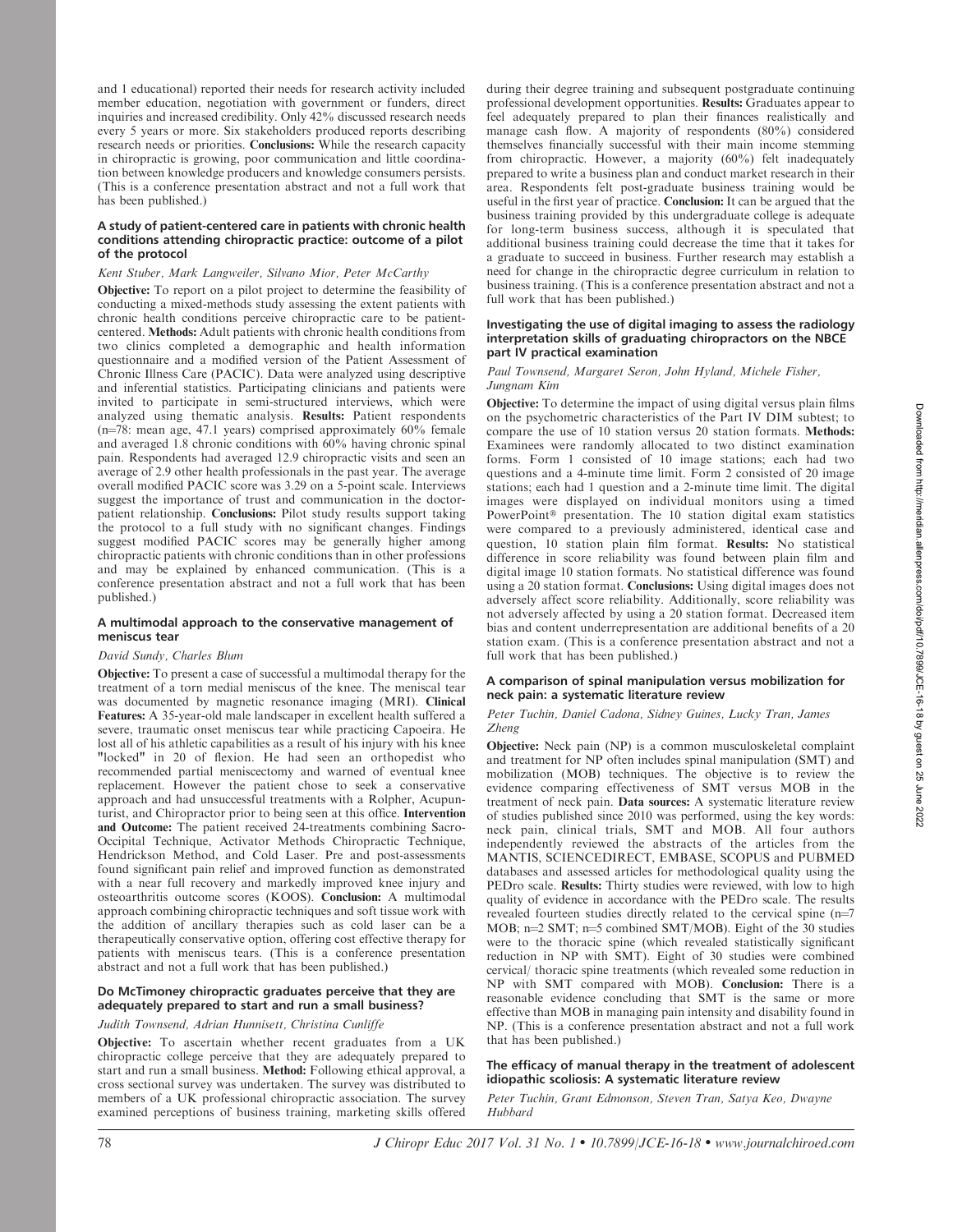Objective: To analyse the level of evidence for manual therapy in the treatment of patients with adolescent idiopathic scoliosis (AIS)and to evaluate the quality of current research. Data source: A systematic literature review was conducted using the databases AMED, Cochrane Library, Index to Chiropractic Literature, PubMed and Mantis. Results: A total of only 21 met inclusion criteria for the review. There were 10 case studies, 6 prospective cohort/RCT studies and 5 systematic literature reviews found. Many of these studies had poor methodological quality and there was a large degree of heterogeneity. Most also had poor statistical analyses, compliance protocols, large risks of assessor bias and issues with data collection of outcome measures. Seven case reports showed positive outcome for SMT (some with additional manual therapy) and AIS, however, one cohort study  $(n=41)$  was inconclusive. Several meta-analyses demonstrated improvement in AIS with specific exercise protocols. No metaanalysis has been conducted on SMT for AIS, and a past systematic review did not include many studies covered in this review. Conclusion: Whilst some case reports showed improvement in AIS after chiropractic, there is currently no strong evidence suggesting that manual therapy is an effective treatment modality for AIS. (This is a conference presentation abstract and not a full work that has been published.)

# Sacral-Occipital Technique care alters frontal, temporal, parietal and occipital brain electrical activity: a randomized controlled clinical study

# Daniel Tuttle, Jerry Hochman, Stephanie Sullivan, Ronald Hosek

Objective: This study sought to evaluate the effects of chiropractic care on brain function by analyzing scalp electrical activity using quantitative electroencephalography (qEEG). Methods: Thirty participants were randomized into 3 groups:  $SOT^{\circledast}$ , sham or control group (10 per group). EEG recordings were obtained from 19 recording sites set up according to the 10/20 system. Readings were taken at baseline, immediately post intervention and one week later. SOT<sup>®</sup> Participants were adjusted using DeJarnette blocks and an Activator<sup>®</sup> II. For sham participants, the Activator<sup>®</sup> II was set to zero and was applied to all subjects identically. ASEBA questionnaires were completed at baseline and one week points. Results: The SOT® group demonstrated statistically significant changes ( $p$ <.001) for specific frequencies at baseline, post-adjustment and at one week postcare in frontal, temporal, parietal and occipital brain regions: 2Hz:F7; 4Hz:C4,P4,Pz; 2Hz:T4; 14Hz:T3; 8Hz:Fp1,F3,F7,T6,O1; 9Hz:F3,F4, Fz,F7,T3. Sham participants had no statistically significant changes. The control group experienced significant change in the frontal region: 19Hz:F4; 23Hz:Fz. ASEBA results showed change in externalizing behaviors in the SOT<sup>®</sup> group (p=.041). Conclusion: Treatment with SOT<sup>®</sup> chiropractic showed significant change in brain function and self-reported behavior, especially when comparing baseline brain activity to 1-week follow-up. (This is a conference presentation abstract and not a full work that has been published.)

## OMG I'm going to fail! Using online teaching modalities to decrease students' anxiety and increase learning and preparedness

# Michael VanNatta, Thomas Brozovich, Kelly Krell-Mares, Dustin Derby, Michael Tunning

Objective: The purpose of this study was to assess outcomes of migrating traditional paper-pencil student assessments to online modalities for Neuromusculoskeletal I/II. Methodology: How does moving student assessments (quizzes, exams, and simulations) from traditional paper-pencil to online modalities impact students' anxiety, preparation, and learning experiences? Data collection occurred at the end of a term, via an in-class survey designed by content experts. Survey data was evaluated using SPSS to calculate descriptive statistics. Result: Of the respondents  $(n=126)$ , 64% indicated decreased anxiety over the term with the implementation of online quizzes. Although just over half reported their anxiety stayed about the same for online exams and simulations, 42% and 32% reported decreased anxiety with those online components. Concerning the impact of online quizzes, respondents said the quizzes assisted with preparing them for both written (78%) and practical exams (57%), while only 32% indicated as such for online simulations. Respondents found all online components beneficial to learning: quizzes (94%),

exams (81%), and simulations (85%). Conclusion: The transition from traditional paper-pencil student assessments to online modalities appears to decrease students' self-reported anxiety, assist in exam and practical preparation, and is perceived as beneficial to student learning experiences. (This is a conference presentation abstract and not a full work that has been published.)

# Functional neurological symptom disorder in a 19-year-old female with postconcussion syndrome: a case study

# Jonathan Vestal, Michael Hall, Michael Longyear

Objective: A 19-year-old female presented with multiple complaints resulting from a concussive injury sustained 17 months prior. Most debilitating of these complaints were: progressive cervical dystonia, right-sided hemi-neglect, dysfluency, and gait impairment. Clinical Features: The most profound presentation was that of a leftward cervical dystonic posturing, right knee buckle with weight bearing, right arm neglect, and photosensitivity. Right SCM hypertonus, anterior head carriage, breakdown of cross-crawl coordination and loss of both joint position and discriminative touch on her right side. She would stutter when stressed and demonstrated la belle indifference in her demeanor. Intervention and Outcome: A 4 consecutive day course of care with 3 daily appointments was administered. Visits consisted of chiropractic adjustments, functional neurologic procedures with interactive metronome, speech therapy, fine motor movement patterning, and neuromuscular re-education for posture, balance, and gait. At the end of her prescribed course of care, she could ambulate without assistance, was tolerant of light, had appropriate affect and no observable dystonic posturing, had appropriate sensation bilaterally, and no traces of dysfluency. Conclusion: The symptoms of post-concussion syndrome are widely variable. Consideration of functional neurological symptom disorder may provide a key for breakthrough in resolving these complaints. (This is a conference presentation abstract and not a full work that has been published.)

# Osteochondritis dessicans: A rare location

# Federico Villafane, Nathaniel Holloway, Norman Kettner

Objective: The purpose of this case report is to describe a rare location for knee osteochondritis dessicans. The patient recalled locking of the knee during high school. At his presentation he reported the inability to straighten his left knee. Clinical Features: A 29-year-old male had left posterior lateral knee pain with joint locking after falling asleep with knees bent. He experienced 8/10 stabbing pain during all knee ranges of motion with radiation to the foot. The patient was suspected of deep venous thrombosis and was sent to urgent care for evaluation. Intervention and Outcome: The deep venous thrombosis was ruled out and additional knee imaging was obtained at our clinic. Left knee radiography and ultrasound demonstrated lateral trochlear osteochondral defect with associated osteochondral fragment. Magnetic resonance imaging of the left knee was obtained for further evaluation and confirmed the diagnosis. Patient underwent surgical treatment for loose body removal and trochlear chondroplasty. Full recovery followed. Conclusion: This case demonstrated lateral femoral trochlea osteochondral lesion with associated large osteochondral fragment with no history of trauma. Clinical symptoms of posterior knee pain requires careful evaluation by clinicians and radiologists to ensure timely diagnosis and optimal treatment. (This is a conference presentation abstract and not a full work that has been published.)

## Use of chiropractic as an integrative health care: A literature review

Sivarama Prasad Vinjamury, Kunsiri Tantithamma, Cheih-Hsin Chen Background: ''Integrative health care'' is defined as health care, which combines conventional and complementary health approaches together in a "coordinated way." On the other hand, if a nonmainstream practice such as ''chiropractic'' is used together with conventional medicine, then it is considered as ''complementary.'' Objective: To conduct a review of literature on the use of chiropractic combined with either conventional medicine or acupuncture or diet and exercise both as complementary as an integrative health care. Data Sources and Selection: Biomedical databases used: PubMed, Index to Chiropractic Literature (only peer-reviewed), MANTIS. Search terms: "chiropractic AND Western medicine," "chiropractic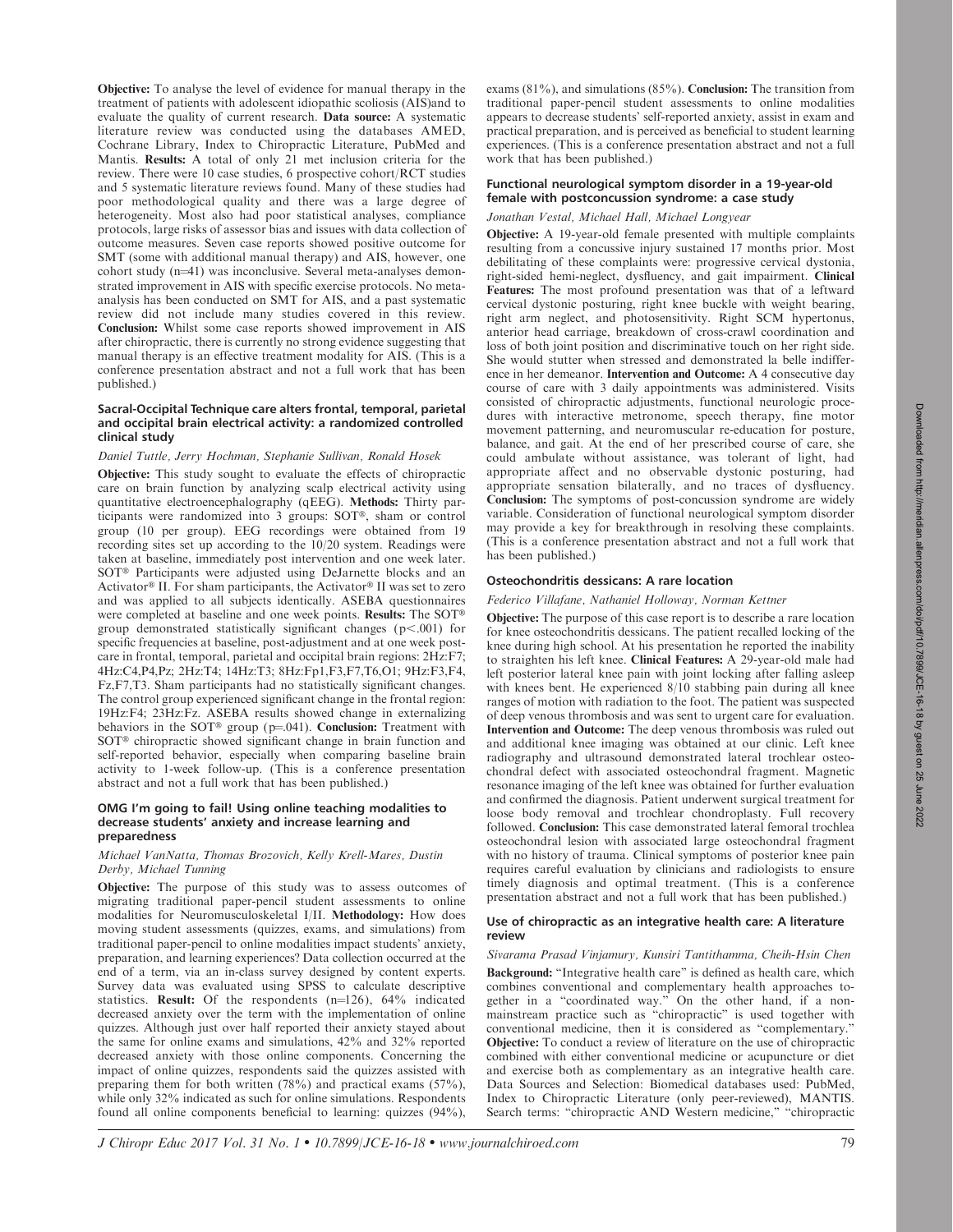AND acupuncture,'' ''chiropractic AND diet and exercise.'' Limited to English language and those published between 2006-2016. Results: Sixty three articles matched our criteria. A majority were case reports  $(n=53)$ . Although the majority were neuromusculoskeletal conditions that were reported, they also included post-surgical care, cancer supportive care, hypertension and smoking cessation, etc. Acupuncture is the most common complementary therapy that is integrated with chiropractic after conventional care that includes physical therapy. All trials except four trials reported positive outcomes. Conclusion: Chiropractic has been successfully used as an additional intervention in a multidisciplinary approach of managing conditions. (This is a conference presentation abstract and not a full work that has been published.)

## The effects of a single session of spinal manipulation on visuomotor adaptation and motor learning

## Kinza Waqar, Imran Khan Niazi, Jens Duehr, Kelly Holt, Heidi Haavik, Nabeel Anwar

Objectives: The objective of this study was to investigate the effects of chiropractic care on visuomotor adaptation. Methods: 34 healthy subjects were recruited to participate in this parallel group randomized controlled trial. Visuomotor adaptation was assessed 6 times after either a single session of spinal manipulation  $(n=17)$  or a passive movement control  $(n=17)$  using a computer-based task that required subjects to hit randomly displayed targets by moving a stylus on a digital tablet. The movements displayed on the computer screen were offset by 30° with respect to actual movements performed on the tablet. Outcomes included response time, movement duration, and rate of learning. A repeated measures ANOVA was conducted to asses within and between group differences with significance set at P  $\leq$ 0.05. Results: The spinal manipulation intervention resulted in significantly lower reaction times  $(F(1, 32) = 5.52, P=0.025)$ , faster movements (F(1,32)=5.77, P=0.02), and a higher learning index at the early stages of visuomotor adaptation  $(F(1,32)=4.8, P=0.03)$  compared to the control group. Conclusion: Spinal manipulation may result in improvements in visuomotor adaptation and motor learning. Further research is required to investigate the functional significance of these findings. (This is a conference presentation abstract and not a full work that has been published.)

# Chiropractic management of blast injury related neuropathic pain: a case study

# Robert Walsh, Greg Snow

Objective: To present the case of a patient with moderate neuropathic pain managed conservatively with spinal manipulative therapy (SMT) with positive outcomes. Clinical features: A 34-year-old veteran presented with moderate neuropathic thoracic pain from a 2009 service-related blast injury that caused an incomplete spinal cord injury (ISCI). Prior to receiving SMT, pain was managed with Pregabalin, H-wave therapy and self-mobilization. At initiation of SMT, pain was rated 7/10 numeric reporting scale (NRS) without medication and 4/10 medicated, and Oswestry score was 46% disability. Objective findings included decreased and painful thoracic ROM, and Plank hold limited to 60 seconds due to pain. Intervention and outcome: Thoracic SMT was delivered on 9 occasions over 4 months. Pain rating reduced to 1/10 NRS (medicated), Oswestry disability score decreased to 30%, and pain medication dosage was reduced 50%. Thoracic ROM was full and pain-free, and Plank hold time increased to 90 seconds. Improvement was maintained at 4 month follow-up. Conclusion: Successful management of a patient with neuropathic pain complicated by ISCI is presented. Further research is warranted to determine if SMT may provide a conservative non-pharmaceutical pain management alternative. (This is a conference presentation abstract and not a full work that has been published.)

## Chiropractic technique selective courses: a survey of faculty perceptions

#### Paul Wanless, Paige Morgenthal, Anupama Kizhakkeveettil, david Sikorski, Gene Tobias

Objective: To evaluate the faculty's perception of Chiropractic technique selective courses.

Methods: An IRB-approved survey of faculty who teach the chiropractic technique curriculum (preclinical didactic technique courses, clinical internship program and technique selective courses) was conducted at a chiropractic college. Questions included were the faculty's training in chiropractic technique, their role in the technique curriculum and their perception of the value of the technique selective courses. The survey was pretested for face validity prior to its administration. All data were analyzed using SPSS for descriptive statistics. Results: The survey was distributed to 32 faculty and 27 responded: a response rate of 84%. A majority of the respondents indicated having been trained in diversified (89%) and Cox (52%) techniques. Most agreed that the following selective courses would be valuable for students future practice: diversified (93%), Cox (89%), Thompson (74%), SOT (54%) and Activator (52%). A majority also valued the role of the preclinical technique courses (96%) and clinical internship experience (96%) above that of the selective courses (81%) in preparing students for future practice. Conclusion: Chiropractic technique faculty value preclinical technique courses and internship experiences more than technique selectives in students' technique education. (This is a conference presentation abstract and not a full work that has been published.)

# Crural index influence on parameters of female running gait

## John Ward, Jeff Thompson, Jesse Coats

Purpose: The crural index, the ratio of tibia length to femur length, has been shown to affect running performance. The impact of the crural index has not been well-studied in females. Methods: Forty healthy female participants engaged in a jogging gait analysis at 7 mph using an 8-camera passive marker motion analysis system. Silver reflective surface markers were placed bilaterally on participants' greater trochanter, lateral femoral epicondyle, lateral malleolus, and several additional lower limb bony landmarks. Crural index was calculated using stationary standing surface maker data prior to running. Using Matlab, a sub-analysis of the 10 participants with the greatest crural index and the 10 participants with the lowest crural index was then performed. Functional lower limb joint range of motion, step length, and stride length were determined. Results: No statistically significant differences in functional hip range of motion, knee range of motion, ankle range of motion, step length, or stride length between the high and low crural index groups occurred. Conclusion: In this preliminarily study, no impact of crural index was demonstrated to affect lower limb joint functional range of motion, step length, or stride length in female subjects. (This is a conference presentation abstract and not a full work that has been published.)

## Crural index influence on parameters of female running gait

## John Ward, Jeff Thompson, Jesse Coats

Purpose: The crural index, the ratio of tibia length to femur length, has been shown to affect running performance. The impact of the crural index has not been well-studied in females. Methods: Forty healthy female participants engaged in a jogging gait analysis at 7 mph using an 8-camera passive marker motion analysis system. Silver reflective surface markers were placed bilaterally on participants' greater trochanter, lateral femoral epicondyle, lateral malleolus, and several additional lower limb bony landmarks. Crural index was calculated using stationary standing surface maker data prior to running. Using Matlab, a sub-analysis of the 10 participants with the greatest crural index and the 10 participants with the lowest crural index was then performed. Functional lower limb joint range of motion, step length, and stride length were determined. Results: No statistically significant differences in functional hip range of motion, knee range of motion, ankle range of motion, step length, or stride length between the high and low crural index groups occurred. Conclusion: In this preliminarily study, no impact of crural index was demonstrated to affect lower limb joint functional range of motion, step length, or stride length in female subjects. (This is a conference presentation abstract and not a full work that has been published.)

## Barriers to chiropractic use among African-Americans: a pilot study

# Rebecca Wates, Jon Wilson, Julia Bartlett, Mark Pfefer

Objective: To present a case of successful a multimodal therapy for the treatment of a torn medial meniscus of the knee. The meniscal tear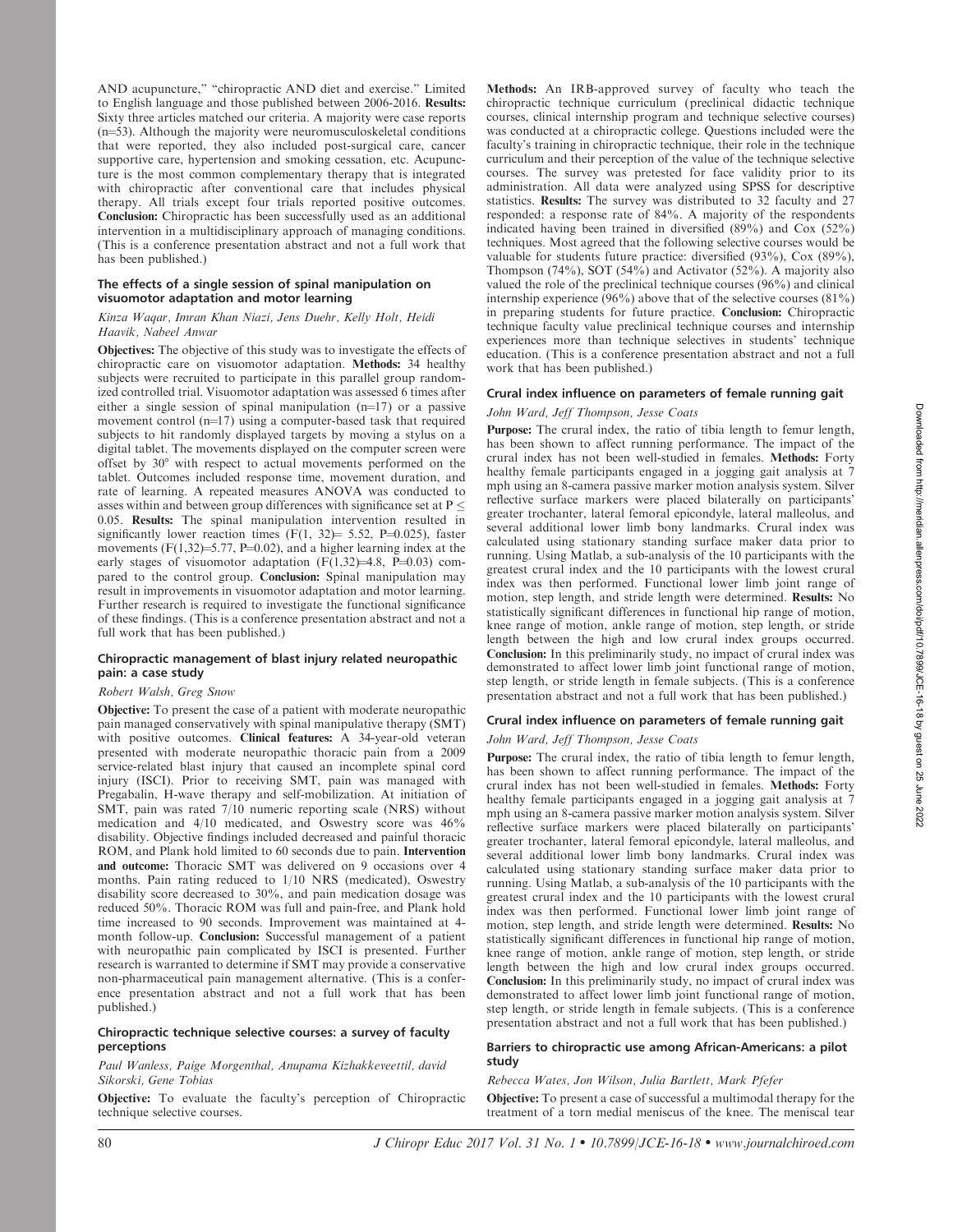was documented by magnetic resonance imaging (MRI). Clinical Features: A 35-year-old male landscaper in excellent health suffered a severe, traumatic onset meniscus tear while practicing Capoeira. He lost all of his athletic capabilities as a result of his injury with his knee "locked" in 20 of flexion. He had seen an orthopedist who recommended partial meniscectomy and warned of eventual knee replacement. However the patient chose to seek a conservative approach and had unsuccessful treatments with a Rolpher, Acupunturist, and Chiropractor prior to being seen at this office. Intervention and Outcome: The patient received 24-treatments combining Sacro-Occipital Technique, Activator Methods Chiropractic Technique, Hendrickson Method, and Cold Laser. Pre and post-assessments found significant pain relief and improved function as demonstrated with a near full recovery and markedly improved knee injury and osteoarthritis outcome scores (KOOS). Conclusion: A multimodal approach combining chiropractic techniques and soft tissue work with the addition of ancillary therapies such as cold laser can be a therapeutically conservative option, offering cost effective therapy for patients with meniscus tears. (This is a conference presentation abstract and not a full work that has been published.)

## Can a patient's skin be used to display anatomically correct diagnostic images?

# Ian Watts, Pierre Boulanger, Michael Feist, Greg Kawchuk

Objective: Clinicians can find it difficult to visualize subcutaneous anatomic structures. Toward this, we developed a new projected augmented reality technique that accurately projects diagnostic imaging directly onto a subject's skin. Methods: A human subject was scanned continuously by a 3D camera to create a topographical representation of the skin surface. Diagnostic images obtained previously were rendered by a graphic computer and projected onto the skin giving the illusion of X-ray vision. The system compensates for the shape and scale of the subject's skin topography and allows for image enhancement. The system uses visual markers to align the image and to deal with changes in subject orientation. Results: Our projected augmented reality technique was able to display diagnostic images on a subject in a real-time compensating for skin topography while also maintaining location accuracy during subject movement and changes in orientation. Conclusion: It is technically feasible to project topographically correct diagnostic images on a subject's skin and adapt them dynamically to subject position and orientation. This approach can be adapted for use in numerous platforms. We envision this technology being a significant development in clinical instruction, patient education, and guidance of diagnostic and therapeutic procedures. (This is a conference presentation abstract and not a full work that has been published.)

## Multifidus and abdominal muscle thickness in women immediately following pregnancy: A pilot study

## Carol Ann Weis, Jon Barrett, Samantha Bauer, Amanda Huang, Candice Stewart, Claire Wells, Jane Hiller, Crystal Draper

Objective: The purpose of this preliminary study was to evaluate the morphology of multifidus and abdominal muscles in postpartum women compared to healthy nulliparous controls. Methods: Ten controls and 16 women between 4-6 weeks postpartum were recruited for this study. Bilateral ultrasound images were employed to determine the thickness of low back and abdominal muscles; specifically, multifidus muscles located in the lumbar region (L3-L5) and 4 abdominal muscles. Participants were stratified by group and primary comparison of muscle thickness (mm) were compared using an unpaired Students t-test. Means and standard deviations are reported. Results: The multifidus measurements did not yield any statistically significant results. However, measurements at various abdominal sites were found to be significantly thicker in the left external oblique ( $P<0.03$ ) and internal oblique ( $P<0.05$ ), and significantly thinner in the left upper rectus abdominis  $(P<0.02)$  and right upper and lower rectus abdominis ( $P<0.01$  and 0.03, respectively). Conclusion: Back pain during pregnancy is very common and often disabling. The results of this preliminary study show significant variation in abdominal muscles but not multifidus in postpartum women compared to controls. It may be prudent to consider these changes when determining the etiology of pregnancy-related back pain. (This is a conference presentation abstract and not a full work that has been published.)

## Ontario chiropractor's knowledge of exercise guidelines for pregnant populations

## Carol Ann Weis, Emily Baas, Kristen Ciesla, Carissa Kimpniski

Objective: To survey licensed and currently practicing chiropractors in Ontario for knowledge of pregnancy guidelines of exercise and to assess factors (gender, practice location, years in practice and provision of prenatal care) that may contribute to their knowledge. Methods: A 17-item survey questionnaire was emailed to 500 randomly selected chiropractors from the Association's 2015–2016 electronic directory. Twelve (12) items related to demographics and 5 items defined the chiropractors' knowledge of exercise guidelines; 1 set of agree/disagree statements, 1 information based question, and 3 case-based questions. Statistical analysis included means and standard deviations of descriptive statistics, Students' t-tests and a one-way analysis (ANOVA) for comparative analysis. Results: The overall KO of chiropractors was low, having a mean score of 5.2/10. A chiropractor's gender, years in practice, location of practice and provision of prenatal care did not influence their general knowledge of current exercise and pregnancy guidelines. Conclusion: Actively practicing chiropractors in Ontario are lacking in the current knowledge of exercise and pregnancy guidelines. (This is a conference presentation abstract and not a full work that has been published.)

## Use of the Medscape "Fast 5" migraine quiz to assess headache knowledge among upper-level chiropractic students

# Jon Wilson, Mark Pfefer, William Augello, Taylor Frederick

Objective: Chiropractors commonly see patients with a variety of headaches and should have an understanding of diagnosis and management strategies for headache and facial pain syndromes which are based upon current evidence. The purpose of this study was to assess current evidence-based knowledge of migraine using a quick survey developed by Medscape, known as a "Fast 5 quiz." Methods: We have previously investigated headache knowledge among chiropractic students and found gaps in knowledge. This institution added curricular material related to headache diagnosis and management. Two years following curricular changes, students were recently surveyed using an innovative Medscape quiz known as a "Fast 5" Quiz,'' this one related to knowledge of diagnosis and treatment of migraine. Chiropractic students in their last year of training were surveyed using this Medscape quiz. Results: Over the course of a onemonth period,  $46\%$  (n = 96) of upper-level chiropractic students from one institution completed this survey. Approximately 25% of participants were able to answer three out of five questions correctly and a small minority (13%) responded correctly to a question regarding imaging. Conclusions: Significant gaps in knowledge were potentially identified in migraine headache knowledge, including diagnosis and management issues. (This is a conference presentation abstract and not a full work that has been published.)

#### Responders/non-responders to spinal manipulation: a relation to spinal degeneration and post-treatment changes in disc diffusion

## Arnold Wong, Eric Parent, Sukhvinder Dhillon, Narashima Prasad, Dino Samrtzis, Greg Kawchuk

Objective: To determine if persons with non-specific low back pain (nLBP) who respond to spinal manipulative therapy (SMT) have unique magnetic resonance imaging (MRI) findings compared to SMT nonresponders. Methods: Thirty-two participants with nLBP received SMT on Day 1 and Day 4 with pre-post SMT MRI on Day 1. SMT responders were classified as those having  $> 30\%$  reduction in their modified Oswestry Disability score on Day 7. Images from responders/ non-responders were assessed for facet degeneration, disc degeneration and apparent diffusion coefficient. Results: Responders tended to have a lower prevalence of severely degenerated facets ( $P = 0.05$ ) and higher baseline ADC values at the L4-5 disc ( $P = 0.09$ ) when compared to nonresponders. Responders also displayed significant increases in post-SMT ADC values at discs associated with segments painful to palpation ( $P <$ 0.01). Conclusion: SMT responders have a lower prevalence of severely degenerated facets, heightened baseline ADC values at L4-5 disc, and post-SMT increases in ADC values in discs associated with painful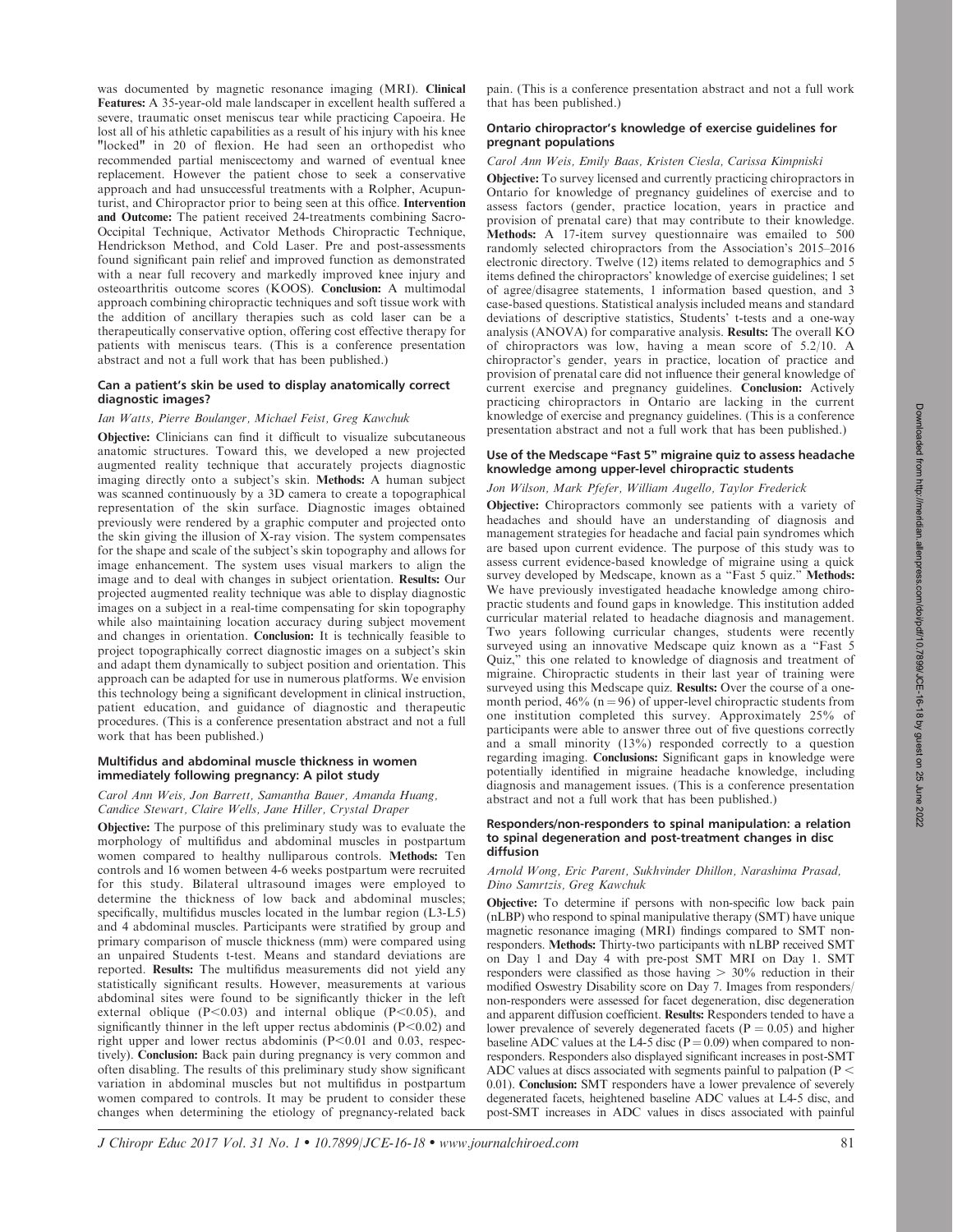segments. Our results suggest that short-term SMT response may be moderated by spinal degeneration. Our findings provide a new insight into SMT mechanisms while suggesting the existence of discrete forms of treatment-specific LBP. (This is a conference presentation abstract and not a full work that has been published.)

# A systematic review on the predictive factors for developing low back pain in healthcare students

# Arnold Wong, Kevin Lam, Jean-Maxime Caron

Objective: To summarize the evidence regarding the predictive factors for low back pain (LBP) in healthcare students. Data Sources and Selection: Nine databases were searched using keywords related to the predictive factors for LBP in healthcare students. Two reviewers independently selected citations based on predetermined criteria, and extracted relevant data and determine risk of bias of the included studies. Results and Conclusion: Eight out of 2,067 potential citations were included. Specifically, seven prospective studies involved nursing  $(n=4)$ , nursing assistant  $(n = 1)$ , dental  $(n=1)$ , and dental hygienist students  $(n=1)$  while one retrospective study involved medical students. The sample size of the included studies ranged from 33 to 694. While 17 physical and psychological predictive factors were found to be significant, only three of them (a history of LBP, stress/ mental pressure, and moderate physical activity) were consistently reported to be significant by at least three studies. The major risks of bias included no description of ''participants' selection criteria'' and "the characteristics of dropout participants". Given that early development of LBP in healthcare students may predispose them to frequent LBP recurrence, future prospective studies should identify predictive factors for LBP in students across all healthcare disciplines. (This is a conference presentation abstract and not a full work that has been published.)

## MRI acquired data analyses before and after a chiropractic intervention in migraine subjects

# H. Charles Woodfield, D. Gordon Hasick, Sean Sethi, Karthikeya Subramanian, David Utriainen, E. Mark Haacke

Objectives: Extensive analyses of MRI acquired data associated with a recent migraine case series, explored intracranial hemodynamic and hydrodynamic change after a National Upper Cervical Chiropractic Association (NUCCA) atlas intervention. Methods: Following an institutional-review-board approved study protocol eleven migraine subjects were scanned at baseline, four and eight-weeks after the intervention. Data acquisition utilized a 1.5-Tesla GE Optima scanner (GE Medical Systems, Waukesha, WI). Two blinded examiners analyzed data using Signal Processing in nMRI(SPIN) software (MR Innovations, Detroit, MI). Results: Total arterial flows were the same at baseline and after intervention. Four subjects exhibited increased secondary paraspinal venous flow (Type II) with decreased venous outflow via the internal jugular veins (Type I). This Type II cohort demonstrated an increase in hydrodynamic intracranial compliance index (7.9 to 9.8) at week-8. At week-4, only the seven subjects exhibiting Type I flow showed a decrease in venous flow (t-test, p=0.029). Following intervention, estimated perfusion(mL/100mg Brain) decreased in the Type II cohort and increased in Type I. Conclusion: Apparent physiologic flow changes observed after the NUCCA intervention indicates need for further investigation with a larger subject pool with healthy controls. (This is a conference presentation abstract and not a full work that has been published.)

## Resolution of adult gastroesophageal reflux disease: a retrospective case series

## Pamela Woodward Terranova

Objective: This case series attempts to investigate whether a relationship may exist between vertebral subluxation, particularly in the mid-thoracic spine, and the presence of gastroesophageal reflux disease (GERD) symptoms. More importantly, it presents a retrospective review of patients presenting with GERD who had a temporal relationship between a resolution of their symptomatology which coincided with the correction of the spinal misalignment. Clinical Features: Eight-women, six of whom were pregnant, presented with GERD symptoms amongst other musculoskeletal concerns. Increased erector spinae tone was present in all patients, typically on the right side in the mid-thoracic spine.

Intervention and Outcomes: Each patient was analyzed according to a combination of Activator and SOT trapezius fiber analysis and adjusted using instrument-assisted adjusting. Patients were seen between 10-30 visits, and six of eight-reported improvement in GERD symptoms following 1-2 adjustments of the T5 vertebra. This corresponded with decreased indicators of T5 subluxation. Conclusion: While it is difficult to generalize from a small case series such as this, documentation of clinical relationships between symptom resolution and improved spinal alignment is important in order to options for patients suffering from non-musculoskeletal symptomatology since this may offer patients low-risk conservative options for care. (This is a conference presentation abstract and not a full work that has been published.)

# The use of activity trackers in the management of lifestyle modification: a pilot study

# Shari Wynd, Amber Horsely, Aladin Boriek

Objective: To determine how an activity tracker can be used when managing lifestyle modification. Methods: Garmin vivofit<sup> $m$ </sup> activity trackers were provided to seventeen women and three men. Each participant submitted weekly reports regarding the number of steps they had taken, and the number of calories they consumed. Their body mass index (BMI) and waist-to-hip ratio were measured at the beginning of the study, at the end of the 3-month study, and at 1 year follow-up. Results: Fifteen subjects completed the study. Only 9 completed the 1 year follow-up survey. The average age was  $44.9 \pm 14.7$ years old. Initially, the average BMI and waist-to-hip ratio were  $26.3\pm3.1$  and  $0.9\pm0.1$ , respectively. At 3 months, the BMI and waistto-hip ratio significantly decreased to  $25.1 \pm 1.2$  and  $0.82 \pm 0.02$  $(p<0.04)$ . The BMI and waist-to-hip ratio did not change in the 9 subjects that completed the follow-up survey. Subjects increased their average steps per day from 9499 in the first week to 10354 at the end of 3 months. These subjects continued to use the activity tracker after 1 year. Conclusion: Subjects using activity trackers demonstrated decreased BMIs and waist-to-hip ratios that persisted after 1 year with continued use of the activity tracker. (This is a conference presentation abstract and not a full work that has been published.)

## Attitude changes towards the basic science courses between 1st, 5th, and 8th trimesters

# Shari Wynd, Martha Friesen

Objective: To examine the changes in attitude towards the basic sciences in students as they progress from trimester 1 to trimester 5, and from trimester 5 to trimester 8. Methods: Chiropractic students entering 1st, 5th, and 8th trimester were given a survey that consisted questions regarding the importance each of the courses in basic science. Descriptive statistics were used to identify the most change in attitude (mode) for each question in each course. Survey responses and attitude scores were matched by student and paired Mann Whitney U tests were conducted on each of the matched cohorts. Results: Trimester 1 students demonstrated an overall agreement (86% and 93%) that courses in the basic sciences were important to their education and to practicing chiropractors, and this agreement did not change significantly when they were in trimester 5. The cohort of trimester 5 students were generally neutral to the basic sciences (81%); however, their level of agreement significantly increased ( $p<0.05$ ) in trimester 8 (87%). Conclusions: Overall, students recognize the importance of the basic science courses; however the trimester 8 students changed their attitude from trimester 5 and strongly agreed that the basic science courses were important. (This is a conference presentation abstract and not a full work that has been published.)

## Association of lumbar spine stiffness and flexion-relaxation with patient-reported outcomes in adults with chronic low back pain receiving spinal manipulation therapy

Ting Xia, Cynthia Long, Robert Vining, Maruti Gudavalli, James DeVocht, Qian Li, Gregory Kawchuk, David Wilder, Christine Goertz Objective: To examine the association of lumbar spinal stiffness (SS) and flexion-relaxation (FR) with pain intensity and disability in adults with chronic low back pain (CLBP) receiving spinal manipulation therapy (SMT). Methods: Participants with CLBP  $(n=82)$  of age 21-65, Roland-Morris Disability Questionnaire (RMDQ) score  $\geq 6$ , and numerical pain rating score  $\geq$ 2 were enrolled in this single-arm trial that provided 6